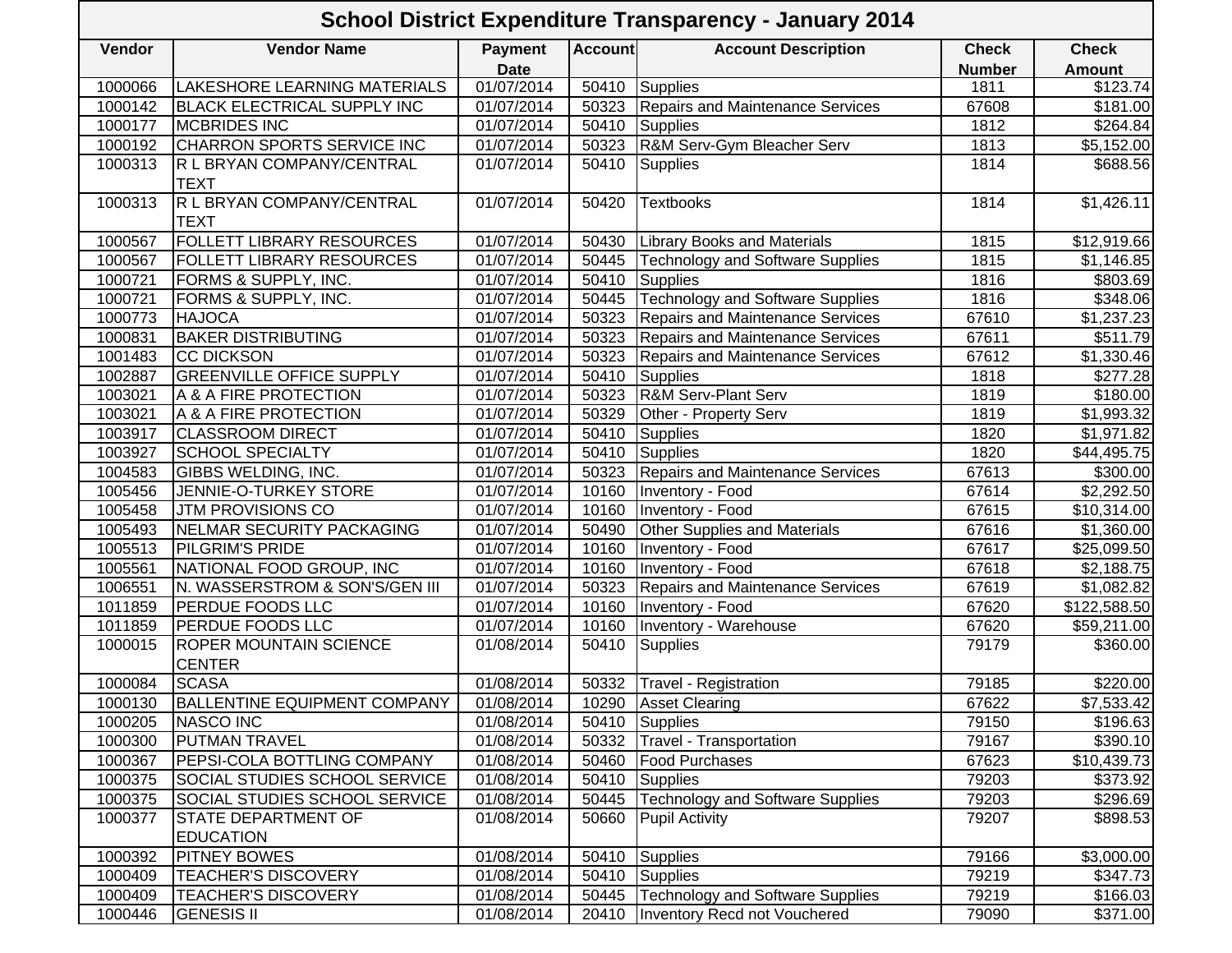| 1000494 | UNITED CHEMICAL AND SUPPLY INC    | 01/08/2014 |       | 20410   Inventory Recd not Vouchered                    | 79232 | \$2,885.57               |
|---------|-----------------------------------|------------|-------|---------------------------------------------------------|-------|--------------------------|
| 1000548 | INSTITUTE OF INTERNAL AUDITORS    | 01/08/2014 | 50640 | Organization Membership Dues and Fees<br>(Professional) | 79120 | \$125.00                 |
| 1000635 | <b>EMPLOYEE INSURANCE PROGRAM</b> | 01/08/2014 | 20412 | Accrued Exp - Dental Ins                                | 79082 | \$88,604.18              |
| 1000635 | <b>EMPLOYEE INSURANCE PROGRAM</b> | 01/08/2014 | 20412 | Accrued Exp - Health Ins                                | 79082 | \$3,749,555.52           |
| 1000635 | <b>EMPLOYEE INSURANCE PROGRAM</b> | 01/08/2014 | 20412 | Accrued Exp - LngTerm Disab                             | 79082 | \$23,673.44              |
| 1000635 | <b>EMPLOYEE INSURANCE PROGRAM</b> | 01/08/2014 | 20412 | Accrued Exp - State Life Ins                            | 79082 | \$2,499.68               |
| 1000635 | <b>EMPLOYEE INSURANCE PROGRAM</b> | 01/08/2014 | 20412 | Dental Insurance                                        | 79082 | $\overline{$211,297.42}$ |
| 1000635 | <b>EMPLOYEE INSURANCE PROGRAM</b> | 01/08/2014 | 20412 | Long Term Disability                                    | 79082 | \$20,153.98              |
| 1000635 | <b>EMPLOYEE INSURANCE PROGRAM</b> | 01/08/2014 | 20412 | State Health Insurance BCBS                             | 79082 | \$1,319,131.48           |
| 1000635 | <b>EMPLOYEE INSURANCE PROGRAM</b> | 01/08/2014 | 20412 | State Term Life Ins                                     | 79082 | \$79,428.50              |
| 1000675 | <b>SCHOOL NURSE SUPPLY</b>        | 01/08/2014 | 50410 | Supplies                                                | 79189 | \$390.80                 |
| 1000715 | <b>ASCD</b>                       | 01/08/2014 | 50430 | <b>Library Books and Materials</b>                      | 79023 | $\overline{$}283.25$     |
| 1000755 | <b>DICK BLICK COMPANY</b>         | 01/08/2014 | 50410 | Supplies                                                | 79072 | \$489.47                 |
| 1000829 | SIMS, INC.                        | 01/08/2014 | 50345 | Technology                                              | 79196 | $\frac{1}{156.25}$       |
| 1000836 | <b>SCHOLASTIC BOOK FAIRS</b>      | 01/08/2014 | 50410 | Supplies                                                | 79186 | $\sqrt{298.53}$          |
| 1000838 | <b>DUKE POWER</b>                 | 01/08/2014 | 50470 | Energy-Electricity                                      | 79075 | \$592.97                 |
| 1000842 | REMEDIA PUBLICATIONS INC          | 01/08/2014 | 50410 | Supplies                                                | 79174 | \$104.30                 |
| 1000897 | <b>EMBASSY SUITES @ KINGSTON</b>  | 01/08/2014 | 50332 | Travel - Lodging                                        | 79081 | \$762.72                 |
|         | <b>PLAN</b>                       |            |       |                                                         |       |                          |
| 1000954 | SMITH, SAMUEL (SECURITY)          | 01/08/2014 | 50395 | Other Professional and Technical Services               | 79202 | \$161.00                 |
| 1001090 | <b>ANDERSON BROTHERS</b>          | 01/08/2014 | 50323 | <b>R&amp;M Serv-Vehicle Serv</b>                        | 79020 | \$2,630.00               |
| 1001105 | <b>BINSWANGER</b>                 | 01/08/2014 | 50323 | <b>R&amp;M Serv-Plant Serv</b>                          | 79039 | \$269.54                 |
| 1001268 | <b>SCHOLASTIC INC</b>             | 01/08/2014 | 50410 | Supplies                                                | 79187 | \$292.12]                |
| 1001268 | <b>SCHOLASTIC INC</b>             | 01/08/2014 | 50410 | Supplies                                                | 79188 | \$305.25                 |
| 1001497 | <b>GREENVILLE WATER SYSTEM</b>    | 01/08/2014 | 50321 | <b>Public Utility Services (Excludes</b>                | 79098 | \$7,596.69               |
|         |                                   |            |       | EnergySee 470)                                          |       |                          |
| 1001529 | JUNIOR LIBRARY GUILD              | 01/08/2014 | 50430 | <b>Library Books and Materials</b>                      | 79123 | \$2,760.00               |
| 1001553 | US SCHOOL SUPPLY, INC.            | 01/08/2014 | 50410 | Supplies                                                | 79233 | \$424.33                 |
| 1001573 | <b>REALLY GOOD STUFF</b>          | 01/08/2014 | 50410 | Supplies                                                | 79172 | \$1,688.11               |
| 1001598 | <b>ROSETTA STONE</b>              | 01/08/2014 | 50345 | Technology                                              | 79181 | \$55,200.00              |
| 1001655 | ARD, WOOD, HOLCOMBE, & SLATE      | 01/08/2014 | 50520 | ConstructionServices (Temp)                             | 79021 | \$11,614.49              |
|         |                                   |            |       | <b>Building/Construction Non Capita</b>                 |       |                          |
| 1001679 | NASP CONVENTION                   | 01/08/2014 | 50332 | Travel - Registration                                   | 79151 | \$1,407.00               |
| 1001692 | <b>SWEETWATER MUSIC</b>           | 01/08/2014 | 50445 | <b>Technology and Software Supplies</b>                 | 79214 | \$419.96                 |
|         | <b>TECHNOLOGY</b>                 |            |       |                                                         |       |                          |
| 1002150 | <b>BARNES &amp; NOBLE, INC.</b>   | 01/08/2014 | 50410 | Supplies                                                | 79028 | \$319.66                 |
| 1002203 | <b>NAPA AUTO PARTS</b>            | 01/08/2014 | 50331 | <b>Student Transportation</b>                           | 79149 | \$484.22                 |
| 1002318 | SOUTHEASTERN PAPER GROUP          | 01/08/2014 | 20410 | Inventory Recd not Vouchered                            | 79204 | \$472.55                 |
| 1002404 | <b>BWI COMPANIES, INC.</b>        | 01/08/2014 | 50410 | Supplies-Athletic Fields                                | 79057 | \$4,285.05               |
| 1002557 | REALITYWORKS, INC.                | 01/08/2014 | 38045 | Local Funds AP                                          | 79171 | \$809.52                 |
| 1002557 | REALITYWORKS, INC.                | 01/08/2014 | 50345 | Technology                                              | 79171 | \$3,663.98               |
| 1002680 | CHARTER COMMUNICATIONS            | 01/08/2014 | 50395 | Other Professional and Technical Services               | 79060 | \$134.99                 |
| 1002695 | <b>DELL MARKETING</b>             | 01/08/2014 | 50445 | <b>Technology and Software Supplies</b>                 | 79070 | \$20,077.27              |
| 1002695 | <b>DELL MARKETING</b>             | 01/08/2014 | 50545 | TechnologyEquipment Under 5000                          | 79070 | \$41,473.33              |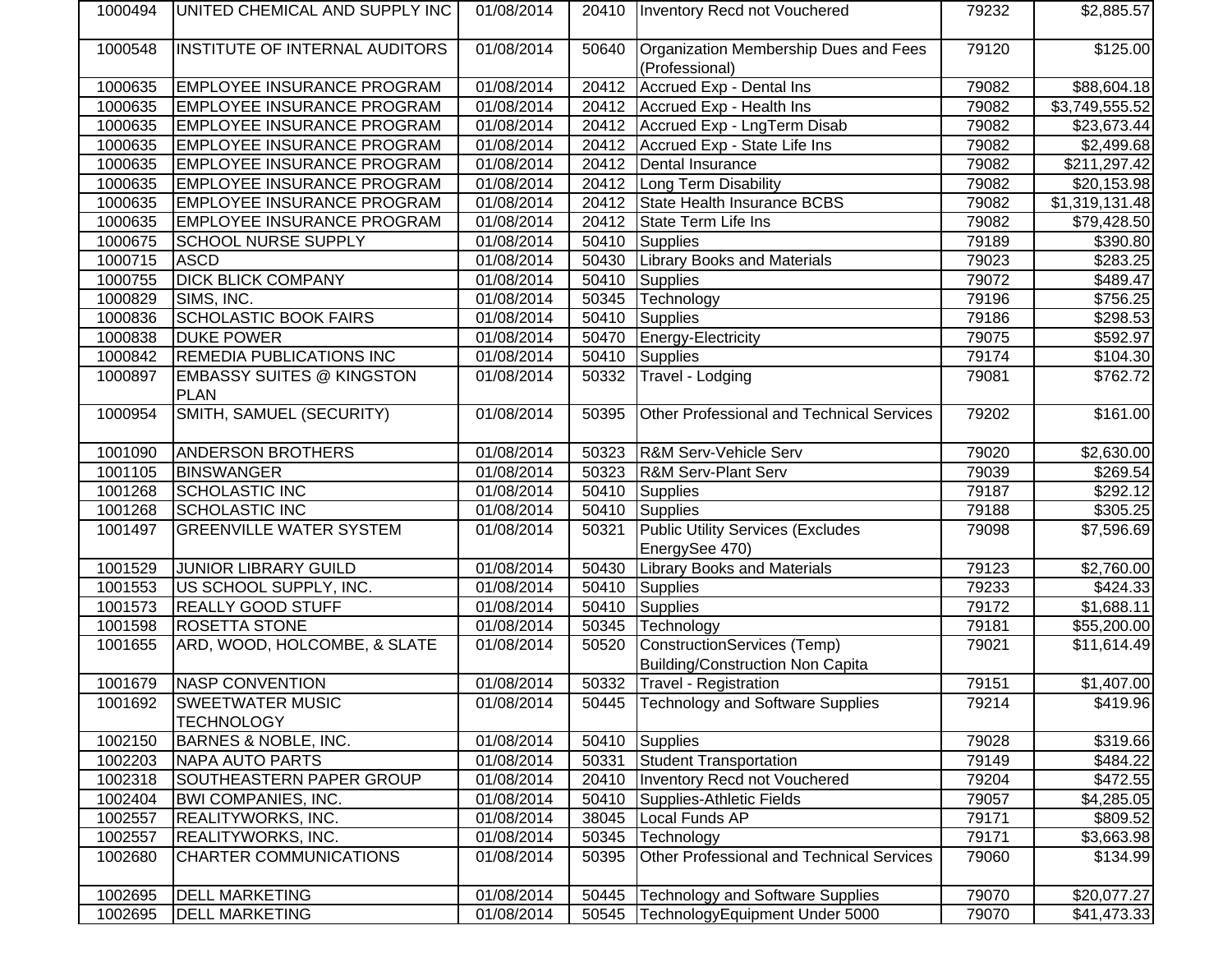| 1002880 | COUNCIL FOR ECONOMIC          | 01/08/2014 |       | 50410 Supplies                                                         | 79067 | \$1,641.85             |
|---------|-------------------------------|------------|-------|------------------------------------------------------------------------|-------|------------------------|
|         | <b>EDUCATION</b>              |            |       |                                                                        |       |                        |
| 1002932 | <b>WARD'S NATURAL SCIENCE</b> | 01/08/2014 | 50410 | <b>Supplies</b>                                                        | 79241 | \$645.27               |
| 1002936 | SILMAR ELECTRONICS, INC.      | 01/08/2014 | 50545 | TechnologyEquipment Under 5000                                         | 79194 | \$2,870.48             |
| 1002940 | TRIUMPH LEARNING LLC          | 01/08/2014 | 50410 | <b>Supplies</b>                                                        | 79226 | \$4,717.66             |
| 1003025 | DELTA ENGINEERING, INC.       | 01/08/2014 | 50395 | Other Professional and Technical Services                              | 79071 | \$8,400.00             |
| 1003033 | AMAZON.COM                    | 01/08/2014 | 50410 | <b>Supplies</b>                                                        | 79014 | \$1,076.15             |
| 1003033 | AMAZON.COM                    | 01/08/2014 | 50410 | <b>Supplies</b>                                                        | 79015 | \$227.94               |
| 1003224 | TROTTER, MARGIE T.            | 01/08/2014 | 50395 | Other Professional and Technical Services                              | 79227 | \$210.00               |
| 1003236 | HAWKINS TOWING INC.           | 01/08/2014 | 50410 | Supplies-Vehicle Supplies                                              | 79105 | \$150.00               |
| 1003382 | <b>TRUCOLOR</b>               | 01/08/2014 | 50360 | Printing and Binding                                                   | 79228 | \$419.60               |
| 1003404 | <b>MANAGEMENT DECISIONS</b>   | 01/08/2014 | 50395 | Other Professional and Technical Services                              | 79132 | \$1,312.50             |
| 1003590 | AMERICAN SECURITY GREENVILLE  | 01/08/2014 | 50329 | Other - Property Serv                                                  | 79018 | \$12,274.41            |
| 1003590 | AMERICAN SECURITY GREENVILLE  | 01/08/2014 | 50395 | Other Professional and Technical Services                              | 79018 | \$1,762.95             |
| 1003590 | AMERICAN SECURITY GREENVILLE  | 01/08/2014 | 50395 | <b>Other Security Services</b>                                         | 79018 | \$735.84               |
| 1003614 | PIEDMONT NATURAL GAS          | 01/08/2014 | 50470 | Energy-Gas                                                             | 79161 | \$15,385.11            |
| 1003615 | <b>QUILL CORPORATION</b>      | 01/08/2014 | 50410 | Supplies                                                               | 79168 | \$4,044.44             |
| 1003636 | <b>KELLY SERVICES</b>         | 01/08/2014 | 50311 | <b>Instructional Services</b>                                          | 67624 | \$1,284.86             |
| 1003666 | WESTMORELAND, JOHNNY LYLE     | 01/08/2014 | 50395 | Other Professional and Technical Services                              | 79250 | \$1,020.00             |
| 1003845 | <b>WARD, WENDY COOK</b>       | 01/08/2014 | 50395 | Other Professional and Technical Services                              | 79242 | \$470.00               |
| 1003893 | PRINCIPLE WOODS, INC          | 01/08/2014 | 50345 | Technology                                                             | 79165 | \$995.00               |
| 1004271 | <b>SKINNER, JARED</b>         | 01/08/2014 | 50395 | Other Professional and Technical Services                              | 79197 | \$480.00               |
| 1004357 | AMERICAN LEGACY PUBLISHING    | 01/08/2014 | 50410 | <b>Supplies</b>                                                        | 79017 | $\overline{$1,020.95}$ |
| 1004593 | TIME TIMER, LLC               | 01/08/2014 | 50410 | Supplies                                                               | 79223 | \$1,824.53             |
| 1004788 | <b>SHARP BUSINESS SYSTEMS</b> | 01/08/2014 | 50345 | <b>Tech Srvc-Copier Contract</b>                                       | 79192 | \$1,783.92             |
| 1004973 | VIRTUAL IMAGE TECHNOLOGY      | 01/08/2014 | 50395 | Digitalization For As-Built Drawings                                   | 79236 | \$1,489.01             |
| 1005110 | STAPLES ADVANTAGE             | 01/08/2014 | 50410 | <b>Supplies</b>                                                        | 79206 | \$552.99               |
| 1005110 | STAPLES ADVANTAGE             | 01/08/2014 | 50445 | <b>Technology and Software Supplies</b>                                | 79206 | \$100.68               |
| 1005113 | <b>VIRTUCOM INC.</b>          | 01/08/2014 | 50345 | <b>Tech Srvc-Copier Contract</b>                                       | 79237 | \$2,349.07             |
| 1005122 | MCCOY, MELODY JOELL           | 01/08/2014 |       | 50311   Instructional Services                                         | 79138 | \$405.00               |
| 1005208 | USC-UPSTATE                   | 01/08/2014 | 50373 | Tuition to other Entity                                                | 79234 | \$1,000.00             |
| 1005345 | <b>BLUE BELL CREAMERIES</b>   | 01/08/2014 | 50460 | Food Purchases                                                         | 67625 | \$2,553.54             |
| 1005417 | <b>FUNACHO</b>                | 01/08/2014 | 50460 | <b>Food Purchases</b>                                                  | 67626 | \$4,127.24             |
| 1005586 | <b>NCS PEARSON, INC.</b>      | 01/08/2014 | 50410 | Supplies-Testing                                                       | 79152 | \$243.89               |
| 1005733 | HATFIELD BUILDERS OF G'VILLE  | 01/08/2014 | 50520 | <b>ConstructionServices (Temp)</b>                                     | 79104 | \$2,492.00             |
| 1005742 | <b>HEINEMANN</b>              | 01/08/2014 | 50312 | Building/Construction Non Capita<br>Instructional Programs Improvement | 79106 | \$70,525.00            |
| 1005742 | <b>HEINEMANN</b>              | 01/08/2014 | 50410 | Services<br><b>Supplies</b>                                            | 79107 | \$6,383.11             |
| 1005742 | <b>HEINEMANN</b>              | 01/08/2014 | 50430 | <b>Library Books and Materials</b>                                     | 79107 | \$3,515.40             |
| 1006000 | <b>BSN SPORTS, INC</b>        | 01/08/2014 |       |                                                                        | 79054 |                        |
|         |                               |            | 50410 | Supplies                                                               |       | \$1,059.99             |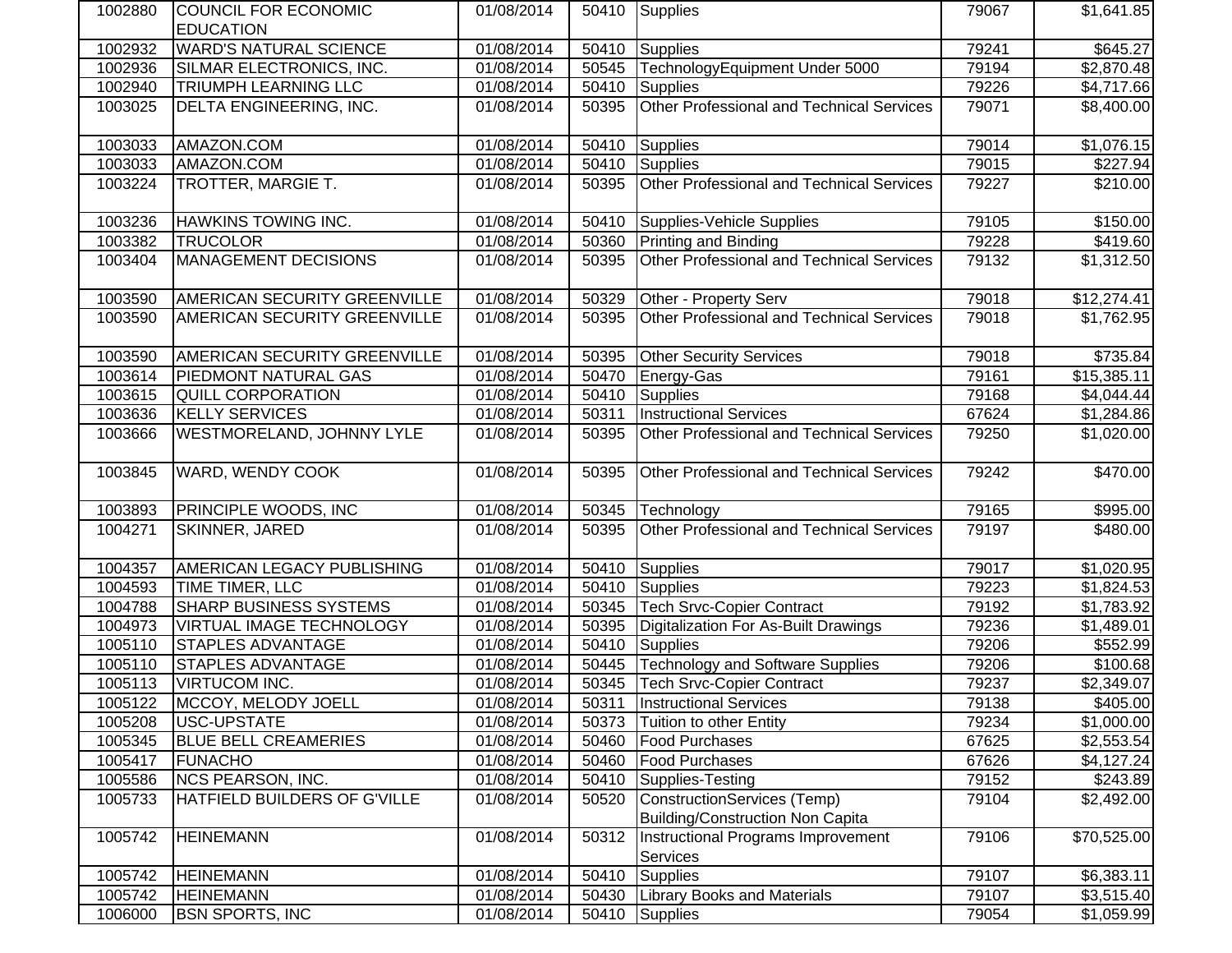| 1006002 | WORKWELL OCCUPATIONAL<br><b>HEALTH</b> | 01/08/2014 | 50395 | <b>Other Professional and Technical Services</b>                       | 79257 | \$325.00    |
|---------|----------------------------------------|------------|-------|------------------------------------------------------------------------|-------|-------------|
| 1006088 | <b>GOINS, EUGENE</b>                   | 01/08/2014 | 50395 | Other Professional and Technical Services                              | 79093 | \$255.00    |
| 1006099 | TAYLOR, CHRISTOPHER MICHAEL            | 01/08/2014 | 50395 | Other Professional and Technical Services                              | 79216 | \$255.00    |
| 1006600 | EICKHOLT, LISA A                       | 01/08/2014 | 50312 | Instructional Programs Improvement<br>Services                         | 79079 | \$2,000.00  |
| 1006610 | <b>GODFREY, JAMES TRAVIS</b>           | 01/08/2014 | 50395 | Other Professional and Technical Services                              | 79091 | \$960.00    |
| 1007213 | <b>BANK OF AMERICA</b>                 | 01/08/2014 | 50323 | <b>R&amp;M Serv-Plant Serv</b>                                         | 79027 | \$1,551.32  |
| 1007213 | <b>BANK OF AMERICA</b>                 | 01/08/2014 | 50323 | R&M Serv-Vehicle Serv                                                  | 79027 | \$713.97    |
| 1007213 | <b>BANK OF AMERICA</b>                 | 01/08/2014 | 50323 | <b>Repairs and Maintenance Services</b>                                | 79027 | \$1,141.57  |
| 1007213 | <b>BANK OF AMERICA</b>                 | 01/08/2014 | 50410 | Supplies                                                               | 79027 | \$6,160.36  |
| 1007213 | <b>BANK OF AMERICA</b>                 | 01/08/2014 | 50410 | Supplies - IAQ                                                         | 79027 | \$103.88    |
| 1007213 | <b>BANK OF AMERICA</b>                 | 01/08/2014 | 50410 | Supplies-Custodial                                                     | 79027 | \$258.64    |
| 1007213 | <b>BANK OF AMERICA</b>                 | 01/08/2014 | 50410 | Supplies-Generator PM                                                  | 79027 | \$165.78    |
| 1007213 | <b>BANK OF AMERICA</b>                 | 01/08/2014 | 50410 | Supplies-Grounds                                                       | 79027 | \$1,885.42  |
| 1007213 | <b>BANK OF AMERICA</b>                 | 01/08/2014 | 50410 | Supplies-HVAC supplies                                                 | 79027 | \$10,124.02 |
| 1007213 | <b>BANK OF AMERICA</b>                 | 01/08/2014 | 50410 | Supplies-Preventative Maint                                            | 79027 | \$2,802.64  |
| 1007213 | <b>BANK OF AMERICA</b>                 | 01/08/2014 | 50410 | Supplies-Routine Maintenance                                           | 79027 | \$19,652.00 |
| 1007213 | <b>BANK OF AMERICA</b>                 | 01/08/2014 | 50410 | Supplies-Security                                                      | 79027 | \$176.07    |
| 1007213 | <b>BANK OF AMERICA</b>                 | 01/08/2014 | 50410 | Supplies-Vehicle Supplies                                              | 79027 | \$3,383.88  |
| 1007213 | <b>BANK OF AMERICA</b>                 | 01/08/2014 | 50430 | <b>Library Books and Materials</b>                                     | 79027 | \$1,134.31  |
| 1007213 | <b>BANK OF AMERICA</b>                 | 01/08/2014 | 50445 | <b>Technology and Software Supplies</b>                                | 79027 | \$350.00    |
| 1007213 | <b>BANK OF AMERICA</b>                 | 01/08/2014 | 50520 | ConstructionServices (Temp)<br><b>Building/Construction Non Capita</b> | 79027 | \$469.16    |
| 1007213 | <b>BANK OF AMERICA</b>                 | 01/08/2014 | 50580 | Mobile Classrooms Construction Capitalize                              | 79027 | \$416.56    |
| 1007257 | SDGC SALARY CONTINUATION               | 01/08/2014 | 20412 | <b>Salary Continuation</b>                                             | 79190 | \$7,307.00  |
| 1007348 | TEACHER CREATED MATERIALS, INC         | 01/08/2014 | 50430 | <b>Library Books and Materials</b>                                     | 79218 | \$381.56    |
| 1007593 | MULCH MART OF POWDERSVILLE             | 01/08/2014 | 50323 | <b>R&amp;M Grounds</b>                                                 | 79147 | \$4,760.00  |
| 1008578 | <b>CORDELL, JASON RAY</b>              | 01/08/2014 | 50395 | Other Professional and Technical Services                              | 79066 | \$480.00    |
| 1009916 | <b>WASTE CONNECTIONS CAROLINAS</b>     | 01/08/2014 | 50329 | Oth Prop Srv-Waste Management                                          | 79245 | \$2,498.67  |
| 1010317 | REDMAN, JOHN DAVID                     | 01/08/2014 |       | 50395 Other Professional and Technical Services                        | 79173 | \$480.00    |
| 1010458 | MCALISTER, BRADLEY CARL                | 01/08/2014 | 50395 | Other Professional and Technical Services                              | 79137 | \$255.00    |
| 1011051 | RAINEY, MICHAEL SEAN                   | 01/08/2014 | 50395 | Other Professional and Technical Services                              | 79169 | \$240.00    |
| 1011417 | <b>KAY CHEMICAL CO</b>                 | 01/08/2014 | 50323 | <b>Repairs and Maintenance Services</b>                                | 67627 | \$390.08    |
| 1011627 | BAKER JR, DANIEL E                     | 01/08/2014 | 50395 | <b>Other Professional and Technical Services</b>                       | 79026 | \$240.00    |
| 1011766 | WEINMUELLER, ERICH FRANZ               | 01/08/2014 | 50395 | Other Professional and Technical Services                              | 79246 | \$240.00    |
| 1011833 | <b>BASTONI, JONATHAN PETER</b>         | 01/08/2014 | 50395 | Other Professional and Technical Services                              | 79029 | \$960.00    |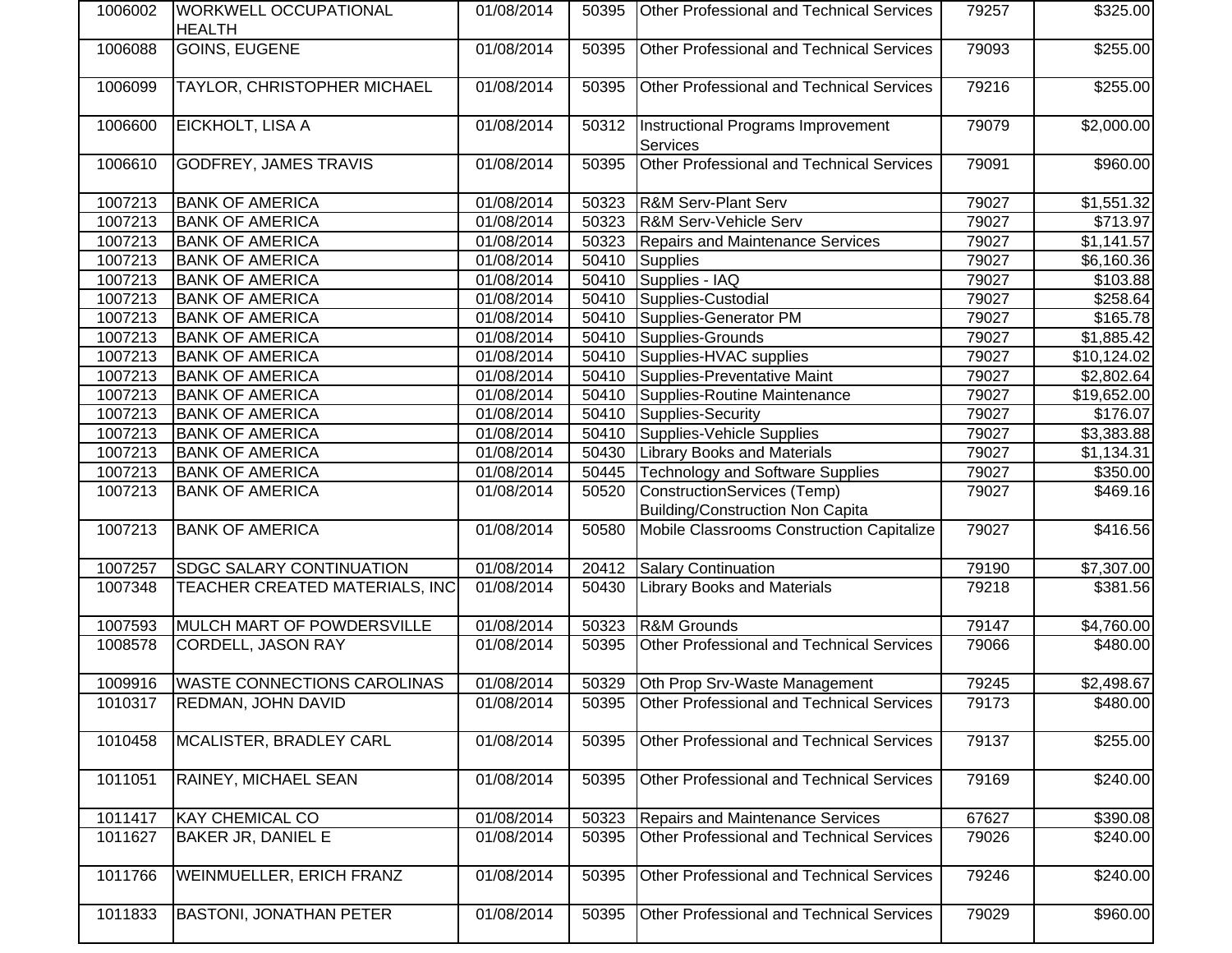| 1011875 | BATTLECAT SPORTS              | 01/08/2014 | 50660 | <b>Pupil Activity</b>                                     | 79031 | \$875.34         |
|---------|-------------------------------|------------|-------|-----------------------------------------------------------|-------|------------------|
| 1011880 | CRAIG GAULDEN DAVIS INC       | 01/08/2014 | 50520 | <b>ConstructionServices Arch Fees Reimb</b><br>Capitalize | 79068 | \$368.50         |
| 1012032 | <b>HODGE, STEVEN E</b>        | 01/08/2014 | 50395 | Other Professional and Technical Services                 | 79113 | \$240.00         |
| 1012044 | <b>TURBEVILLE, ADAM DALE</b>  | 01/08/2014 | 50395 | Other Professional and Technical Services                 | 79230 | \$240.00         |
| 1012047 | <b>TODD, CLAUDE JERRY LEE</b> | 01/08/2014 | 50395 | Other Professional and Technical Services                 | 79224 | \$405.00         |
| 1012050 | <b>WALTERS, JACOB ALLEN</b>   | 01/08/2014 | 50395 | <b>Other Professional and Technical Services</b>          | 79240 | \$480.00         |
| 1012053 | AYERS, CHAD GREGORY           | 01/08/2014 | 50395 | Other Professional and Technical Services                 | 79025 | \$240.00         |
| 1012056 | KICKLIGHTER JR, DARREL STUART | 01/08/2014 | 50395 | <b>Other Professional and Technical Services</b>          | 79125 | \$960.00         |
| 1012057 | PLETCHER, CHRISTOPHER ALAN    | 01/08/2014 | 50395 | Other Professional and Technical Services                 | 79163 | \$720.00         |
| 1012058 | MALTBY, CHAD CHRISTOPHER      | 01/08/2014 | 50395 | Other Professional and Technical Services                 | 79131 | \$480.00         |
| 1012059 | FORD JR, JOHN DAVID           | 01/08/2014 | 50395 | Other Professional and Technical Services                 | 79085 | \$480.00         |
| 1012079 | <b>MOATES, ANDREW ROBERT</b>  | 01/08/2014 | 50395 | Other Professional and Technical Services                 | 79143 | \$240.00         |
| 1012083 | SHERMAN-CROMARTIE, CHERYL     | 01/08/2014 | 50395 | Other Professional and Technical Services                 | 79193 | \$495.00         |
| 1012084 | BREWER, WILLIAM DOYLE         | 01/08/2014 | 50395 | <b>Other Professional and Technical Services</b>          | 79048 | \$240.00         |
| 1012086 | HILL, CHRISTOPHER ROBERT      | 01/08/2014 | 50395 | Other Professional and Technical Services                 | 79110 | \$240.00         |
| 1012092 | AMENDOLARE, WILLIAM TYLER     | 01/08/2014 | 50395 | <b>Other Professional and Technical Services</b>          | 79016 | \$720.00         |
| 1012093 | MCGAHA, MICHAEL               | 01/08/2014 | 50395 | Other Professional and Technical Services                 | 79140 | \$240.00         |
| 1012108 | MILLER, FREDRICK A            | 01/08/2014 | 50395 | <b>Other Professional and Technical Services</b>          | 79141 | \$480.00         |
| 1012110 | <b>BOYD, JOHN DAVID</b>       | 01/08/2014 | 50395 | Other Professional and Technical Services                 | 79047 | $\sqrt{240.00}$  |
| 1012114 | MAY, MATT T                   | 01/08/2014 | 50395 | Other Professional and Technical Services                 | 79136 | \$240.00         |
| 1012116 | PORTER, GREGORY ALEXANDER     | 01/08/2014 | 50395 | Other Professional and Technical Services                 | 79164 | \$240.00         |
| 1012118 | WEINMUELLER, HANS P           | 01/08/2014 | 50395 | Other Professional and Technical Services                 | 79247 | \$240.00         |
| 1012120 | <b>WILSON, JAMES M</b>        | 01/08/2014 | 50395 | Other Professional and Technical Services                 | 79252 | \$240.00         |
| 1012123 | WHITE, JOHN AUSTIN            | 01/08/2014 | 50395 | Other Professional and Technical Services                 | 79251 | \$480.00         |
| 1012140 | WADE, APRIL                   | 01/08/2014 | 50395 | Other Professional and Technical Services                 | 79239 | $\sqrt{$240.00}$ |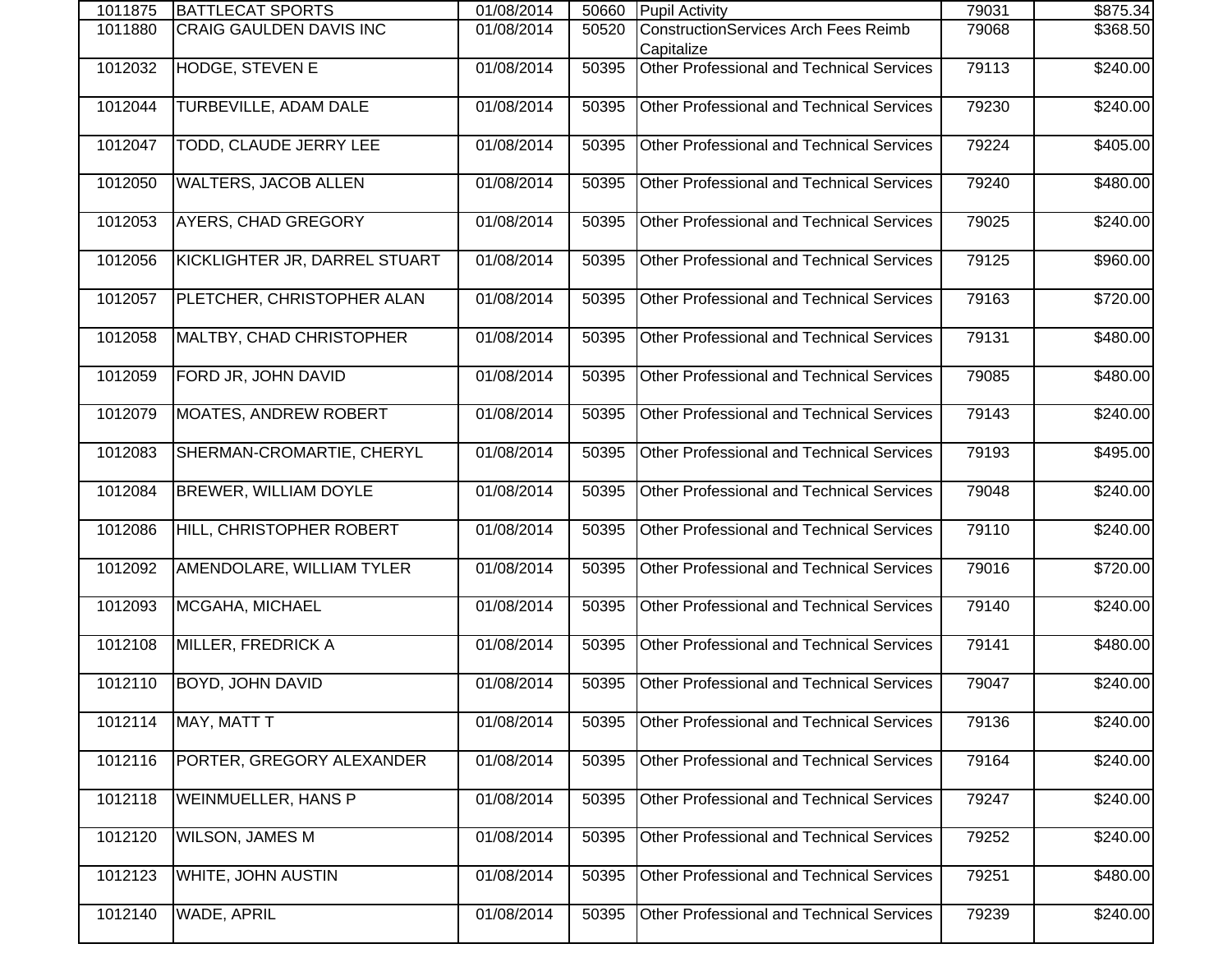| 1012202 | PETERSON, DAVA LEE                       | 01/08/2014 | 50395 | <b>Other Professional and Technical Services</b>      | 79160 | \$240.00         |
|---------|------------------------------------------|------------|-------|-------------------------------------------------------|-------|------------------|
| 1012257 | JACKSON, JONATHAN R                      | 01/08/2014 | 50395 | Other Professional and Technical Services             | 79122 | $\sqrt{$240.00}$ |
| 1012541 | <b>HODGES, ROBERT L</b>                  | 01/08/2014 | 50395 | Other Professional and Technical Services             | 79114 | \$240.00         |
| 1012625 | HUB INTERNATIONAL SOUTHEAST              | 01/08/2014 | 50324 | <b>Property Insurance</b>                             | 79117 | \$2,279.00       |
| 1012704 | BOUTON, JOSEPH A.                        | 01/08/2014 | 50395 | Other Professional and Technical Services             | 79046 | \$240.00         |
| 1012708 | HALL, DARIUS                             | 01/08/2014 | 50395 | <b>Other Professional and Technical Services</b>      | 79102 | \$720.00         |
| 1012711 | <b>KELLY, PATRICK</b>                    | 01/08/2014 | 50395 | <b>Other Professional and Technical Services</b>      | 79124 | \$240.00         |
| 1012712 | BEIN, KEVIN C.                           | 01/08/2014 | 50395 | <b>Other Professional and Technical Services</b>      | 79033 | \$480.00         |
| 1012713 | <b>BONAGURO, KEVIN</b>                   | 01/08/2014 | 50395 | Other Professional and Technical Services             | 79043 | \$480.00         |
| 1012714 | TURNER, ELIOTT                           | 01/08/2014 | 50395 | <b>Other Professional and Technical Services</b>      | 79231 | \$480.00         |
| 1012716 | <b>HOYES, CHRISTOPHER M</b>              | 01/08/2014 | 50395 | Other Professional and Technical Services             | 79116 | \$240.00         |
| 1012734 | <b>AMERIGAS</b>                          | 01/08/2014 | 50470 | <b>Energy-Gas</b>                                     | 79019 | \$1,569.07       |
| 1012781 | STEWART, JOEL                            | 01/08/2014 | 50395 | Other Professional and Technical Services             | 79210 | \$240.00         |
| 1012804 | SMITH, BRENDAN SHEA                      | 01/08/2014 | 50395 | Other Professional and Technical Services             | 79201 | \$255.00         |
| 1012812 | <b>BOSTIC, NATALIE</b>                   | 01/08/2014 | 50311 | <b>Instructional Services</b>                         | 79045 | \$960.00         |
| 1012851 | MCCULLOH THERAPEUTIC<br><b>SOLUTIONS</b> | 01/08/2014 | 50395 | <b>Other Professional and Technical Services</b>      | 79139 | \$17,984.00      |
| 1012861 | HAMMOND, LYNN DABNEY                     | 01/08/2014 | 50395 | <b>Other Professional and Technical Services</b>      | 79103 | \$500.00         |
| 1012957 | PERRYMAN, CAITLIN                        | 01/08/2014 | 50312 | Instructional Programs Improvement<br><b>Services</b> | 79159 | \$2,400.00       |
| 1012984 | RUTH, DAVID WILLIAM                      | 01/08/2014 | 50395 | Other Professional and Technical Services             | 79183 | \$480.00         |
| 1013019 | LOLLIS, RICKY A.                         | 01/08/2014 | 50395 | Other Professional and Technical Services             | 79130 | $\sqrt{240.00}$  |
| 1013054 | <b>WASHINGTON, DARIAN</b>                | 01/08/2014 | 50311 | <b>Instructional Services</b>                         | 79244 | \$1,306.72       |
| 1013064 | DOLL, WARWICK MICHAEL                    | 01/08/2014 | 50311 | <b>Instructional Services</b>                         | 79073 | \$1,546.41       |
| 1013091 | STEPP, BRADLEY C.                        | 01/08/2014 | 50395 | Other Professional and Technical Services             | 79208 | \$480.00         |
| 1000094 | ANDERSON STAMP COMPANY                   | 01/09/2014 | 50490 | Other Supplies and Materials                          | 67628 | \$142.04         |
| 1000130 | BALLENTINE EQUIPMENT COMPANY             | 01/09/2014 | 50540 | Equipment Under 5000                                  | 67629 | \$2,210.54       |
| 1000302 | US FOODSERVICE                           | 01/09/2014 | 50460 | <b>Food Purchases</b>                                 | 67630 | \$625,855.78     |
| 1000302 | US FOODSERVICE                           | 01/09/2014 | 50462 | <b>Food Commodity Distribution Charge</b>             | 67630 | \$10,945.82      |
| 1000302 | US FOODSERVICE                           | 01/09/2014 | 50490 | <b>Supplies Food and Meals</b>                        | 67630 | \$96,614.27      |
| 1000721 | FORMS & SUPPLY, INC.                     | 01/09/2014 | 50410 | Supplies                                              | 67631 | \$256.77         |
| 1000831 | <b>BAKER DISTRIBUTING</b>                | 01/09/2014 | 50323 | <b>Repairs and Maintenance Services</b>               | 67632 | \$1,607.18       |
| 1001140 | PAPA JOHN'S PIZZA                        | 01/09/2014 | 50460 | <b>Food Purchases</b>                                 | 67633 | \$81,550.79      |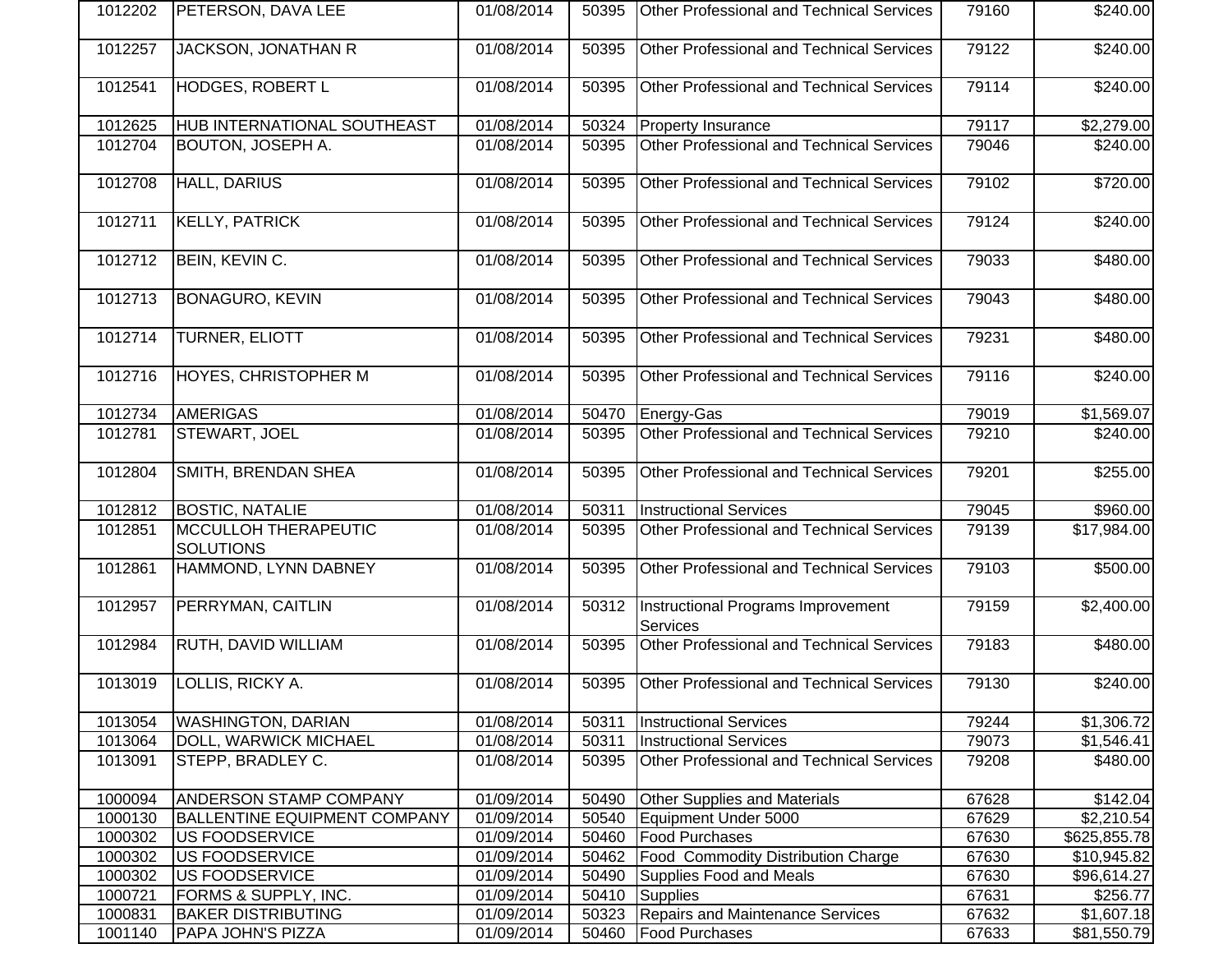| 1001483 | <b>CC DICKSON</b>                            | 01/09/2014 | 50323 | Repairs and Maintenance Services        | 67634 | \$1,113.75   |
|---------|----------------------------------------------|------------|-------|-----------------------------------------|-------|--------------|
| 1002022 | <b>CHICK-FIL-A</b>                           | 01/09/2014 | 50690 | <b>Other Objects</b>                    | 67646 | \$527.58     |
| 1002695 | <b>DELL MARKETING</b>                        | 01/09/2014 | 50545 | TechnologyEquipment Under 5000          | 67635 | \$222.60     |
| 1004748 | MARVIN'S PRODUCE                             | 01/09/2014 | 50460 | <b>Food Purchases</b>                   | 67636 | \$118,838.34 |
| 1005276 | <b>GREENVILLE COUNTY SCHOOLS</b>             | 01/09/2014 | 10150 | Due To From General Fund                | 67647 | \$953,320.62 |
| 1005345 | <b>BLUE BELL CREAMERIES</b>                  | 01/09/2014 | 50460 | <b>Food Purchases</b>                   | 67637 | \$1,300.42   |
| 1005351 | <b>BULL'S EYE BRANDS</b>                     | 01/09/2014 | 50460 | <b>Food Purchases</b>                   | 67638 | \$592.93     |
| 1005417 | <b>FUNACHO</b>                               | 01/09/2014 | 50460 | <b>Food Purchases</b>                   | 67639 | \$3,294.16   |
| 1005464 | LING'S                                       | 01/09/2014 | 10160 | Inventory - Food                        | 67640 | \$65,381.40  |
| 1005525 | SANITECH SYSTEMS, INC.                       | 01/09/2014 | 50490 | Supplies Food and Meals                 | 67641 | \$21,104.46  |
| 1005526 | <b>EARTHGRAINS BAKING COMPANIES</b>          | 01/09/2014 | 50460 | <b>Food Purchases</b>                   | 67642 | \$24,356.37  |
| 1006854 | <b>TASTY BRANDS, LLC</b>                     | 01/09/2014 | 10160 | Inventory - Food                        | 67643 | \$44,295.00  |
| 1008622 | ORKIN, INC                                   | 01/09/2014 | 50323 | R&M Serv-Pest Control Serv              | 67644 | \$3,165.00   |
| 1008903 | <b>ECOLAB FOOD SAFETY</b>                    | 01/09/2014 | 50323 | <b>Repairs and Maintenance Services</b> | 67645 | \$4,000.00   |
|         | <b>SPECIALTIES</b>                           |            |       |                                         |       |              |
| 1000014 | <b>DELTA EDUCATION</b>                       | 01/14/2014 | 50410 | Supplies                                | 1830  | \$3,124.18   |
| 1000066 | LAKESHORE LEARNING MATERIALS                 | 01/14/2014 | 50410 | Supplies                                | 1821  | \$1,118.99   |
| 1000177 | <b>MCBRIDES INC</b>                          | 01/14/2014 | 50410 | Supplies                                | 1822  | \$2,318.22   |
| 1000264 | <b>COMMUNICATION SERVICE CENTER</b>          | 01/14/2014 | 50410 | Supplies                                | 1823  | \$1,493.91   |
|         |                                              |            |       |                                         |       |              |
| 1000264 | <b>COMMUNICATION SERVICE CENTER</b>          | 01/14/2014 | 50445 | <b>Technology and Software Supplies</b> | 1823  | \$731.08     |
|         |                                              |            |       |                                         |       |              |
| 1000567 | <b>FOLLETT LIBRARY RESOURCES</b>             | 01/14/2014 | 50430 | <b>Library Books and Materials</b>      | 1824  | \$17,962.40  |
| 1000567 | <b>FOLLETT LIBRARY RESOURCES</b>             | 01/14/2014 | 50445 | Technology and Software Supplies        | 1824  | \$3,049.09   |
| 1000721 | FORMS & SUPPLY, INC.                         | 01/14/2014 | 50410 | Supplies                                | 1825  | \$2,398.88   |
| 1000721 | FORMS & SUPPLY, INC.                         | 01/14/2014 | 50445 | <b>Technology and Software Supplies</b> | 1825  | \$542.92     |
| 1002041 | THYSSENKRUPP ELEVATOR                        | 01/14/2014 | 50323 | <b>R&amp;M Serv-Elevator Serv</b>       | 1827  | \$5,494.00   |
| 1002552 | NATIONAL WELDERS SUPPLY                      | 01/14/2014 | 50410 | <b>Supplies</b>                         | 1826  | \$280.89     |
|         | <b>COMPAN</b>                                |            |       |                                         |       |              |
| 1002887 | <b>GREENVILLE OFFICE SUPPLY</b>              | 01/14/2014 | 50410 | Supplies                                | 1828  | \$1,851.04   |
| 1002887 | <b>GREENVILLE OFFICE SUPPLY</b>              | 01/14/2014 | 50445 | <b>Technology and Software Supplies</b> | 1828  | \$221.35     |
| 1003021 | A & A FIRE PROTECTION                        | 01/14/2014 | 50323 | <b>R&amp;M Serv-Plant Serv</b>          | 1829  | \$135.00     |
| 1003021 | A & A FIRE PROTECTION                        | 01/14/2014 | 50329 | Other - Property Serv                   | 1829  | \$282.38     |
| 1003139 | <b>FREY SCIENTIFIC COMPANY</b>               | 01/14/2014 | 50410 | Supplies                                | 1830  | \$1,158.10   |
| 1003917 | <b>CLASSROOM DIRECT</b>                      | 01/14/2014 | 50410 | Supplies                                | 1830  | \$128.60     |
| 1003927 | <b>SCHOOL SPECIALTY</b>                      | 01/14/2014 | 50410 | Supplies                                | 1830  | \$3,853.41   |
| 1000015 | <b>ROPER MOUNTAIN SCIENCE</b>                | 01/15/2014 |       | 50410 Supplies                          | 79523 | \$585.00     |
|         | <b>CENTER</b>                                |            |       |                                         |       |              |
| 1000018 | ROTO-ROOTER SEWER DRAIN                      | 01/15/2014 | 50323 | <b>Repairs and Maintenance Services</b> | 67758 | \$7,555.00   |
|         | <b>SERVIC</b>                                |            |       |                                         |       |              |
| 1000018 | ROTO-ROOTER SEWER DRAIN                      | 01/15/2014 | 50460 | <b>Food Purchases</b>                   | 67758 | \$260.00     |
|         | <b>SERVIC</b>                                |            |       |                                         |       |              |
| 1000047 | <b>SAM'S CLUB</b>                            | 01/15/2014 | 50460 | <b>Food Purchases</b>                   | 67759 | \$406.84]    |
| 1000047 | <b>SAM'S CLUB</b>                            | 01/15/2014 | 50540 | Equipment Under 5000                    | 67759 | \$102.69     |
| 1000050 | RENAISSANCE LEARNING, INC.                   | 01/15/2014 | 50345 | Technology                              | 79514 | \$1,292.14   |
| 1000084 | <b>SCASA</b>                                 | 01/15/2014 | 50332 | Travel - Registration                   | 79530 | \$195.00     |
| 1000125 | <b>B &amp; H FOTO &amp; ELECTRONICS CORP</b> | 01/15/2014 | 50345 | Technology                              | 79319 | \$434.59     |
| 1000133 | <b>BATTERY SPECIALISTS INC</b>               | 01/15/2014 | 50410 | Supplies-Custodial                      | 79322 | \$1,495.40   |
|         |                                              |            |       |                                         |       |              |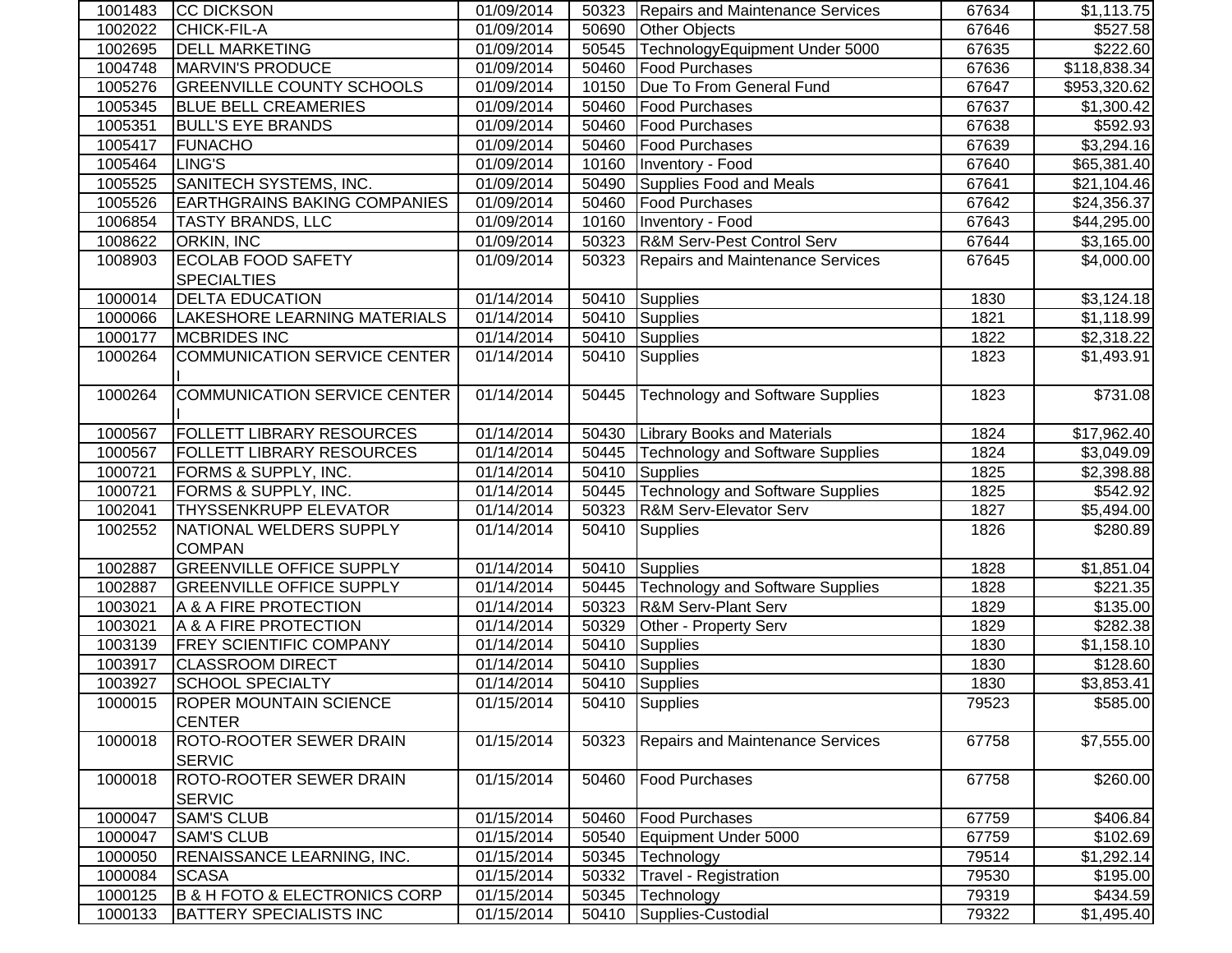| 1000145 | <b>IBLUE RIDGE RURAL WATER</b>     | 01/15/2014              |       | 50321 Public Utility Services (Excludes   | 79326 | \$191.59               |
|---------|------------------------------------|-------------------------|-------|-------------------------------------------|-------|------------------------|
|         | <b>COMPANY</b>                     |                         |       | EnergySee 470)                            |       |                        |
| 1000164 | <b>CAMCOR</b>                      | 01/15/2014              | 50445 | <b>Technology and Software Supplies</b>   | 79339 | \$2,126.08             |
| 1000167 | <b>CAPSTONE</b>                    | 01/15/2014              | 50430 | <b>Library Books and Materials</b>        | 79340 | \$941.67               |
| 1000173 | CAROLINA LAWN & TRACTOR INC        | 01/15/2014              | 50410 | Supplies-Custodial                        | 79343 | \$236.24               |
| 1000188 | <b>CENTER FOR LEARNING</b>         | 01/15/2014              | 50410 | Supplies                                  | 79547 | \$252.59               |
| 1000189 | <b>MINUTEMAN PRESS</b>             | 01/15/2014              | 50360 | <b>Printing and Binding</b>               | 79473 | \$401.87               |
| 1000205 | <b>NASCO INC</b>                   | 01/15/2014              | 50410 | Supplies                                  | 79482 | \$506.76               |
| 1000209 | <b>MARIETTA WATER DISTRICT</b>     | 01/15/2014              | 50321 | <b>Public Utility Services (Excludes</b>  | 79460 | \$597.23               |
|         |                                    |                         |       | EnergySee 470)                            |       |                        |
| 1000245 | <b>PRESORT PLUS INC</b>            | 01/15/2014              | 50360 | Printing and Binding                      | 79509 | \$1,273.10             |
| 1000249 | <b>NCTE</b>                        | 01/15/2014              | 50410 | Supplies                                  | 79485 | \$107.85               |
| 1000286 | EVERBIND/MARCO                     | 01/15/2014              | 50410 | Supplies                                  | 79387 | \$758.43               |
| 1000300 | <b>PUTMAN TRAVEL</b>               | 01/15/2014              | 50332 | Travel - Transportation                   | 79511 | \$775.50               |
| 1000320 | CRAIG GAULDEN AND DAVIS, INC       | 01/15/2014              | 50520 | ConstructionServices Arch Fees Capitalize | 79358 | \$1,433.75             |
|         |                                    |                         |       |                                           |       |                        |
| 1000329 | ORIENTAL TRADING COMPANY           | 01/15/2014              | 50410 | Supplies                                  | 79492 | \$166.94               |
| 1000367 | PEPSI-COLA BOTTLING COMPANY        | 01/15/2014              | 50460 | <b>Food Purchases</b>                     | 67761 | \$13,915.71            |
| 1000377 | <b>STATE DEPARTMENT OF</b>         | 01/15/2014              | 50660 | <b>Pupil Activity</b>                     | 79553 | \$14,274.00            |
|         | <b>EDUCATION</b>                   |                         |       |                                           |       |                        |
| 1000392 | <b>PITNEY BOWES</b>                | 01/15/2014              | 50410 | Supplies                                  | 79507 | \$417.00               |
| 1000414 | <b>EDUCATION CENTER INC</b>        | 01/15/2014              | 50410 | Supplies                                  | 79380 | $\overline{$1,462.80}$ |
| 1000423 | PEOPLES PUBLISHING GROUP INC       | 01/15/2014              | 50410 | Supplies                                  | 79503 | \$629.65               |
| 1000461 | <b>GREENVILLE NEWS</b>             | 01/15/2014              | 50350 | Advertising                               | 79563 | 3356.25                |
| 1000462 | <b>JANPAK</b>                      | 01/15/2014              | 50410 | Supplies-Custodial                        | 79433 | \$983.94               |
| 1000494 | UNITED CHEMICAL AND SUPPLY INC     | 01/15/2014              | 20410 | Inventory Recd not Vouchered              | 79567 | $\overline{$3,847.60}$ |
|         |                                    |                         |       |                                           |       |                        |
| 1000494 | UNITED CHEMICAL AND SUPPLY INC     | 01/15/2014              | 50410 | Supplies-Custodial                        | 79567 | \$2,917.91             |
|         |                                    |                         |       |                                           |       |                        |
| 1000508 | <b>USC UPSTATE</b>                 | 01/15/2014              | 50332 | Travel - Registration                     | 79572 | \$165.00               |
| 1000520 | <b>VENTILATED AWNINGS CORP</b>     | 01/15/2014              | 50323 | <b>R&amp;M Serv-Plant Serv</b>            | 79575 | \$5,300.00             |
| 1000532 | HIGH NOON BOOKS/ACADEMIC           | 01/15/2014              | 50410 | Supplies                                  | 79420 | \$157.30               |
|         | <b>THERA</b>                       |                         |       |                                           |       |                        |
| 1000538 | <b>HOUGHTON MIFFLIN #1</b>         | $\overline{01/1}5/2014$ | 50430 | <b>Library Books and Materials</b>        | 79423 | \$145.88               |
| 1000544 | <b>INGLES</b>                      | 01/15/2014              | 50410 | Supplies                                  | 79427 | \$299.31               |
| 1000557 | JANITOR'S WHOLESALE SUPPLY         | 01/15/2014              |       | 50410 Supplies-Custodial                  | 79432 | \$485.35               |
| 1000714 | RAINBOW BOOK CO.                   | 01/15/2014              |       | 50430 Library Books and Materials         | 79512 | \$3,551.58             |
| 1000715 | <b>ASCD</b>                        | 01/15/2014              | 50410 | Supplies                                  | 79314 | \$148.75               |
| 1000721 | FORMS & SUPPLY, INC.               | 01/15/2014              | 50410 | Supplies                                  | 67762 | \$284.38               |
| 1000734 | <b>BUNNELL-LAMMONS ENGINEERING</b> | 01/15/2014              | 50395 | Other Professional and Technical Services | 79336 | \$233.00               |
|         |                                    |                         |       |                                           |       |                        |
| 1000752 | CAROLINA BIOLOGICAL SUPPLY CO      | 01/15/2014              | 50410 | Supplies                                  | 79342 | \$61,457.62            |
| 1000752 | CAROLINA BIOLOGICAL SUPPLY CO      | 01/15/2014              | 50410 | Supplies                                  | 79599 | \$324.31               |
| 1000805 | <b>BOUND TO STAY BOUND</b>         | 01/15/2014              | 50430 | <b>Library Books and Materials</b>        | 79328 | \$1,491.85             |
| 1000814 | SARGENT-WELCH SCIENTIFIC           | 01/15/2014              | 50410 | Supplies                                  | 79527 | \$153.76               |
| 1000826 | HARPER, LAMBERT AND BROWN, PA      | 01/15/2014              | 50319 | <b>Legal Services</b>                     | 79415 | \$675.86               |
|         |                                    |                         |       |                                           |       |                        |
| 1000827 | DEPOSITIONS AND, INC.              | 01/15/2014              | 50319 | <b>Legal Services</b>                     | 79371 | \$523.25               |
| 1000838 | <b>DUKE POWER</b>                  | 01/15/2014              | 50470 | Energy-Electricity                        | 79377 | \$3,352.40             |
|         |                                    |                         |       |                                           |       |                        |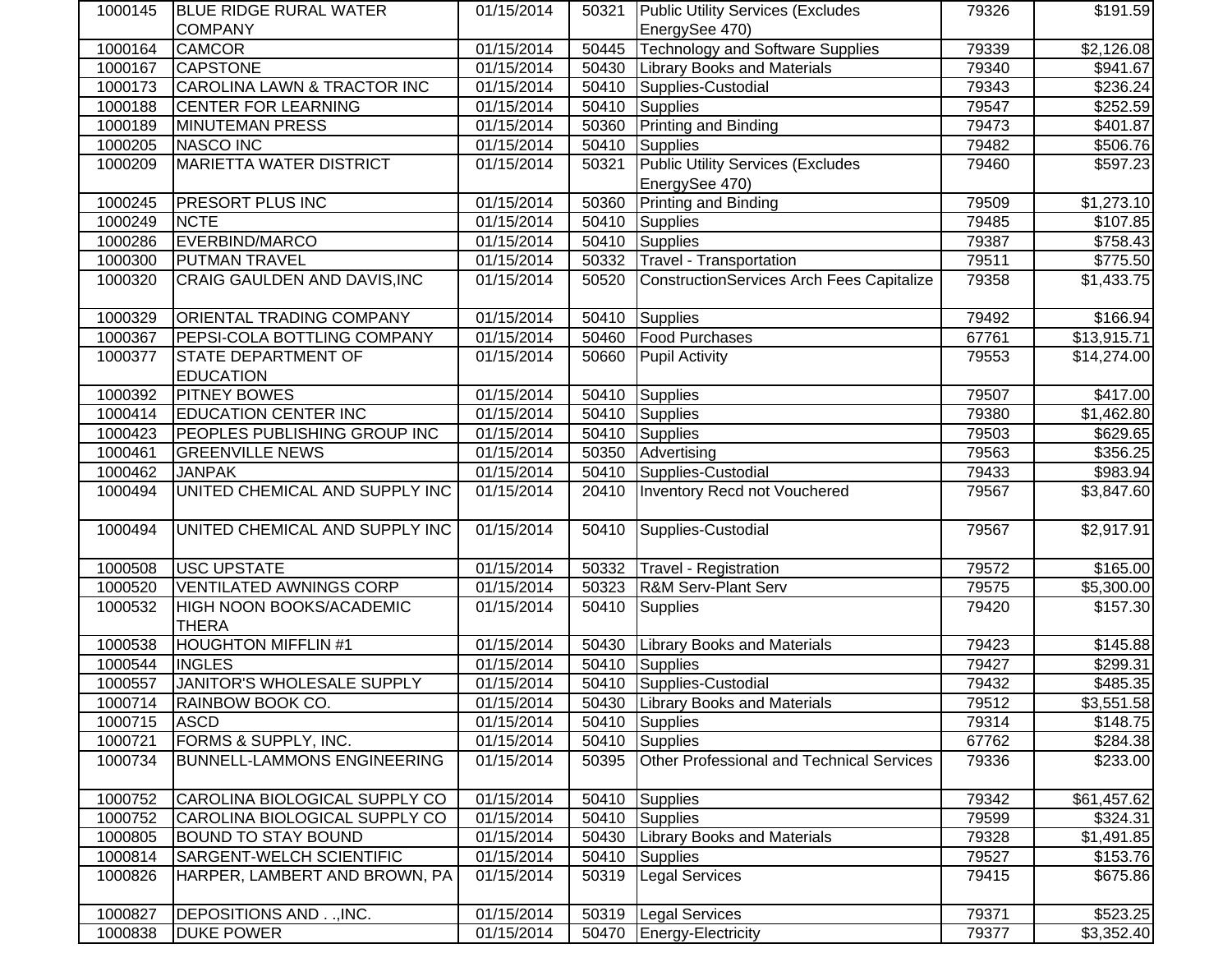| 1000849 | <b>APPLE INC.</b>                               | 01/15/2014 |       | 50445   Technology and Software Supplies                                      | 79313 | \$42,341.65            |
|---------|-------------------------------------------------|------------|-------|-------------------------------------------------------------------------------|-------|------------------------|
| 1000897 | <b>EMBASSY SUITES @ KINGSTON</b><br><b>PLAN</b> | 01/15/2014 | 50332 | Travel - Lodging                                                              | 79382 | \$194.94               |
| 1000935 | RISK AND INSURANCE MGMT. SOCIE                  | 01/15/2014 | 50640 | Organization Membership Dues and Fees<br>(Professional)                       | 79518 | \$565.00               |
| 1000954 | SMITH, SAMUEL (SECURITY)                        | 01/15/2014 | 50395 | Other Professional and Technical Services                                     | 79545 | \$103.50               |
| 1000994 | <b>SCMSA CONFERENCE</b>                         | 01/15/2014 | 50332 | Travel - Registration                                                         | 79533 | \$525.00               |
| 1000994 | <b>SCMSA CONFERENCE</b>                         | 01/15/2014 | 50332 | Travel - Registration                                                         | 79534 | $\overline{1,320.00}$  |
| 1001105 | <b>BINSWANGER</b>                               | 01/15/2014 | 50323 | <b>R&amp;M Serv-Plant Serv</b>                                                | 79325 | \$541.43]              |
| 1001228 | <b>GOVERNMENT FINANCE OFFICERS</b><br>AS        | 01/15/2014 | 50640 | Organization Membership Dues and Fees<br>(Professional)                       | 79406 | \$100.00               |
| 1001264 | ROYAL FIREWORKS PUBLISHING<br>CO.               | 01/15/2014 | 50430 | <b>Library Books and Materials</b>                                            | 79525 | \$1,586.08             |
| 1001268 | <b>SCHOLASTIC INC</b>                           | 01/15/2014 | 50410 | Supplies                                                                      | 79531 | \$538.00               |
| 1001304 | <b>GRAINGER</b>                                 | 01/15/2014 | 50410 | Supplies-Custodial                                                            | 79407 | \$542.40               |
| 1001414 | <b>TREND ENTERPRISES</b>                        | 01/15/2014 | 50410 | Supplies                                                                      | 79564 | $\overline{$}400.28$   |
| 1001453 | <b>INTERSTATE TRANSPORTATION</b><br><b>EQUI</b> | 01/15/2014 | 50331 | <b>Student Transportation</b>                                                 | 79429 | \$373.38               |
| 1001497 | <b>GREENVILLE WATER SYSTEM</b>                  | 01/15/2014 | 50321 | <b>Public Utility Services (Excludes</b><br>EnergySee 470)                    | 79410 | \$43,174.12            |
| 1001572 | FLINN SCIENTIFIC, INC.                          | 01/15/2014 | 50410 | Supplies                                                                      | 79394 | \$1,381.06             |
| 1001581 | <b>MUSIC &amp; ARTS CENTERS, INC.</b>           | 01/15/2014 | 50540 | Equipment Under 5000                                                          | 79617 | \$800.29               |
| 1001588 | <b>STATE DEPARTMENT OF</b><br><b>EDUCATION</b>  | 01/15/2014 | 44351 | Title II, Improving Teacher Quality                                           | 79554 | $\overline{$2,000.00}$ |
| 1001598 | ROSETTA STONE                                   | 01/15/2014 | 50345 | Technology                                                                    | 79524 | \$975.20               |
| 1001705 | AT&T                                            | 01/15/2014 | 50340 | Comm Srvc-Landlines                                                           | 79315 | 369.28                 |
| 1001705 | AT&T                                            | 01/15/2014 | 50340 | Comm Srvc-Landlines                                                           | 79316 | \$384.29               |
| 1001749 | SDE INC.                                        | 01/15/2014 | 50332 | <b>Travel - Registration</b>                                                  | 79535 | \$1,150.00             |
| 1001763 | NETWORK CONTROLS & ELECTRIC                     | 01/15/2014 | 50520 | <b>ConstructionServices (Temp)</b><br><b>Building/Construction Non Capita</b> | 79487 | \$9,849.16             |
| 1001870 | OFFICE DEPOT, INC.                              | 01/15/2014 | 50410 | Supplies                                                                      | 79491 | \$142.15               |
| 1001883 | <b>SCHOOL SAVERS</b>                            | 01/15/2014 | 50545 | TechnologyEquipment Under 5000                                                | 79624 | \$5,115.15             |
| 1001950 | <b>U S POSTMASTER-PARK PLACE</b>                | 01/15/2014 | 50410 | Supplies                                                                      | 79566 | \$230.00               |
| 1001987 | <b>BENCHMARK EDUCATION COMPANY</b>              | 01/15/2014 | 50410 | Supplies                                                                      | 79323 | \$5,200.80             |
| 1002038 | PET DAIRY                                       | 01/15/2014 |       | 50460   Food Purchases                                                        | 67763 | \$140,764.04           |
| 1002045 | SOUTHERN PAINT.& MAINT.SPECIAL                  | 01/15/2014 | 50323 | <b>R&amp;M Serv-Painting Serv</b>                                             | 79549 | \$9,600.00             |
| 1002092 | SIMPSONVILLE POLICE<br><b>DEPARTMENT</b>        | 01/15/2014 | 50395 | <b>Prof Tech Srvc-SRO Contracts</b>                                           | 79540 | \$9,791.68             |
| 1002145 | FINISHMASTER, INC.                              | 01/15/2014 | 50410 | Supplies                                                                      | 79390 | \$359.71               |
| 1002150 | <b>BARNES &amp; NOBLE, INC.</b>                 | 01/15/2014 | 50312 | Instructional Programs Improvement<br><b>Services</b>                         | 79320 | \$227.64]              |
| 1002150 | <b>BARNES &amp; NOBLE, INC.</b>                 | 01/15/2014 | 50410 | Supplies                                                                      | 79320 | \$5,974.07             |
| 1002154 | GIBBS, DAVID M.                                 | 01/15/2014 | 50395 | <b>Other Professional and Technical Services</b>                              | 79604 | \$240.00               |
| 1002205 | <b>FIRST</b>                                    | 01/15/2014 | 50660 | <b>Pupil Activity</b>                                                         | 79392 | \$5,000.00             |
| 1002205 | <b>FIRST</b>                                    | 01/15/2014 | 50660 | <b>Pupil Activity</b>                                                         | 79393 | \$5,000.00             |
| 1002262 | <b>CITY ELECTRIC SUPPLY</b>                     | 01/15/2014 | 20410 | <b>Inventory Recd not Vouchered</b>                                           | 79348 | \$636.00               |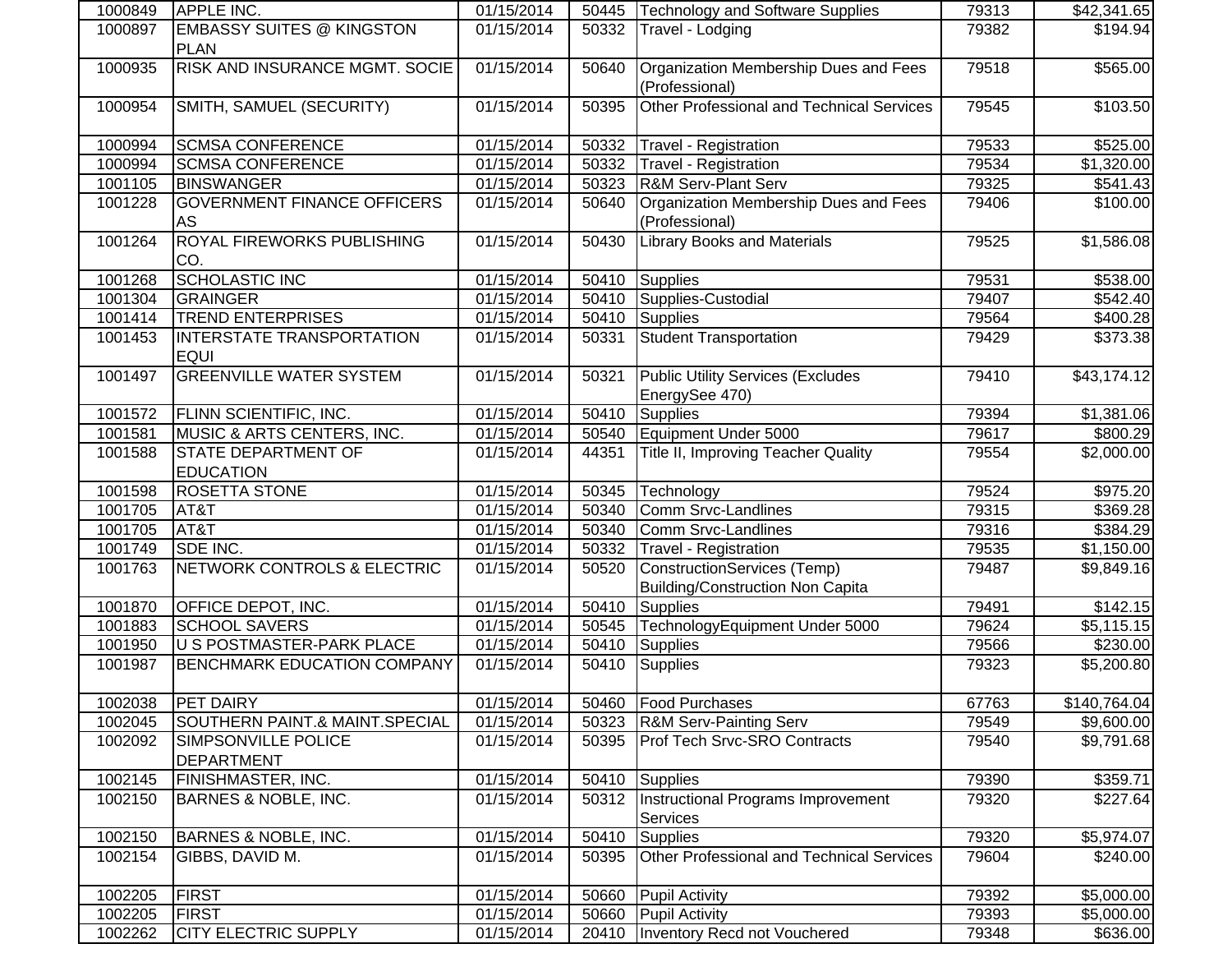| 1002262 | CITY ELECTRIC SUPPLY                            | 01/15/2014 |       | 50410   Supplies-Custodial                                            | 79347 | \$2,259.33           |
|---------|-------------------------------------------------|------------|-------|-----------------------------------------------------------------------|-------|----------------------|
| 1002311 | MCDONALD, JANET                                 | 01/15/2014 | 50395 | Other Professional and Technical Services                             | 79468 | \$1,070.00           |
| 1002318 | SOUTHEASTERN PAPER GROUP                        | 01/15/2014 | 20410 | Inventory Recd not Vouchered                                          | 79548 | \$27,438.63          |
| 1002322 | SPIRIT TELECOM                                  | 01/15/2014 | 50340 | Comm Srvc-Landlines                                                   | 79551 | \$1,236.69           |
| 1002417 | <b>FRINGE BENEFITS MANGEMENT</b><br><b>COMP</b> | 01/15/2014 | 20412 | Dependent Care Deduction                                              | 79400 | \$416.67             |
| 1002417 | <b>FRINGE BENEFITS MANGEMENT</b><br><b>COMP</b> | 01/15/2014 | 20412 | Health Savings - Deductible                                           | 79400 | \$1,099.18           |
| 1002417 | <b>FRINGE BENEFITS MANGEMENT</b><br><b>COMP</b> | 01/15/2014 | 20412 | Out of Pocket Medical                                                 | 79399 | \$125.02             |
| 1002417 | FRINGE BENEFITS MANGEMENT<br><b>COMP</b>        | 01/15/2014 | 20412 | Out of Pocket Medical                                                 | 79400 | \$1,113.55           |
| 1002474 | SC LEGISLATIVE COUNCIL                          | 01/15/2014 | 50410 | Supplies                                                              | 79529 | \$195.00             |
| 1002479 | PHONAK, LLC                                     | 01/15/2014 | 50410 | Supplies                                                              | 79504 | \$125.49             |
| 1002479 | PHONAK, LLC                                     | 01/15/2014 | 50445 | <b>Technology and Software Supplies</b>                               | 79504 | \$212.00             |
| 1002551 | <b>BREAKERS RESORT HOTEL</b>                    | 01/15/2014 | 50332 | Travel - Lodging                                                      | 79329 | \$923.78             |
| 1002609 | <b>KEYSTONE NATIONAL HIGH SCHOOL</b>            | 01/15/2014 | 50345 | Technology                                                            | 79443 | \$399.00             |
| 1002662 | FOUNTAIN INN NATURAL GAS SYSTE                  | 01/15/2014 | 50470 | Energy-Gas                                                            | 79398 | \$12,395.61          |
| 1002666 | HANNON, GAYLE H.                                | 01/15/2014 | 50395 | Other Professional and Technical Services                             | 79414 | \$154.00             |
| 1002676 | <b>COCHLEAR AMERICAS</b>                        | 01/15/2014 | 50445 | <b>Technology and Software Supplies</b>                               | 79350 | \$550.14             |
| 1002695 | <b>DELL MARKETING</b>                           | 01/15/2014 | 50445 | <b>Technology and Software Supplies</b>                               | 79369 | \$502.44             |
| 1002695 | <b>DELL MARKETING</b>                           | 01/15/2014 | 50545 | TechnologyEquipment Under 5000                                        | 79369 | \$20,488.54          |
| 1002695 | <b>DELL MARKETING</b>                           | 01/15/2014 | 50545 | TechnologyEquipment Under 5000                                        | 67764 | \$2,325.53           |
| 1002717 | SNOW, STEPHANIE L.                              | 01/15/2014 | 50395 | <b>Other Professional and Technical Services</b>                      | 79546 | $\overline{$}420.00$ |
| 1002726 | ECHOLS OIL CO.                                  | 01/15/2014 | 50410 | Supplies-Vehicle fuel                                                 | 79379 | \$34,926.16          |
| 1002840 | <b>DOMINO'S PIZZA</b>                           | 01/15/2014 | 50490 | Supplies Food and Meals                                               | 79376 | \$434.50             |
| 1002934 | LEGACY CHARTER SCHOOL                           | 01/15/2014 | 50720 | Transits                                                              | 79451 | \$4,841.12           |
| 1003037 | PEDIATRIC SERVICES OF AMERICA,                  | 01/15/2014 | 50395 | Other Professional and Technical Services                             | 79502 | \$13,455.00          |
| 1003081 | JUDSON VACUUM SYSTEMS, INC.                     | 01/15/2014 | 50410 | Supplies-Custodial                                                    | 79436 | \$427.04             |
| 1003106 | SFI ELECTRONICS, INC                            | 01/15/2014 |       | 50445 Technology and Software Supplies                                | 79536 | \$3,784.20           |
| 1003106 | SFI ELECTRONICS, INC                            | 01/15/2014 |       | 50520 ConstructionServices (Temp)<br>Building/Construction Non Capita | 79536 | \$1,932.49           |
| 1003106 | SFI ELECTRONICS, INC                            | 01/15/2014 | 50545 | TechnologyEquipment Under 5000                                        | 79536 | \$12,069.05          |
| 1003250 | HEALTHMASTER HOLDINGS, LLC                      | 01/15/2014 | 50345 | Technology                                                            | 79416 | \$2,590.20           |
| 1003251 | <b>WRIGHT EXPRESS FSC</b>                       | 01/15/2014 | 50410 | Supplies-Driver Ed                                                    | 79588 | \$982.11             |
| 1003251 | <b>WRIGHT EXPRESS FSC</b>                       | 01/15/2014 | 50410 | Supplies-Vehicle fuel                                                 | 79588 | \$580.53             |
| 1003294 | WOODRUFF, NANCY                                 | 01/15/2014 | 50395 | Other Professional and Technical Services                             | 79587 | \$410.00             |
| 1003401 | <b>K'NEX EDUCATION</b>                          | 01/15/2014 | 50410 | <b>Supplies</b>                                                       | 79437 | \$1,508.52           |
| 1003404 | <b>MANAGEMENT DECISIONS</b>                     | 01/15/2014 | 50395 | Other Professional and Technical Services                             | 79458 | \$2,625.00           |
| 1003590 | AMERICAN SECURITY GREENVILLE                    | 01/15/2014 | 50395 | Other Professional and Technical Services                             | 79311 | \$6,350.48           |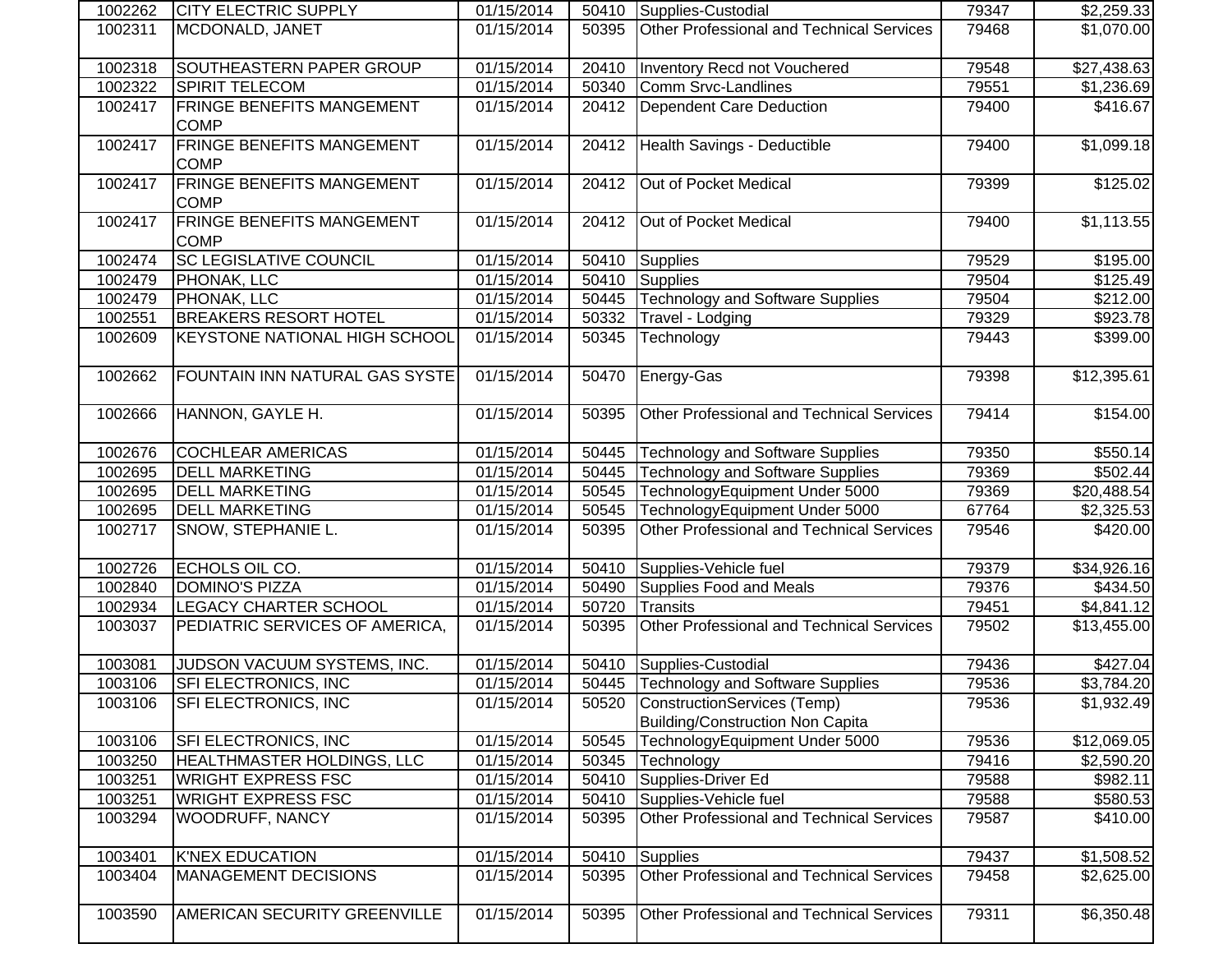| 1003590 | AMERICAN SECURITY GREENVILLE                    | 01/15/2014 | 50395 | <b>Other Security Services</b>                             | 79311  | \$735.84               |
|---------|-------------------------------------------------|------------|-------|------------------------------------------------------------|--------|------------------------|
| 1003614 | PIEDMONT NATURAL GAS                            | 01/15/2014 | 50470 | Energy-Gas                                                 | 79505  | \$69,396.36            |
| 1003636 | <b>KELLY SERVICES</b>                           | 01/15/2014 | 50311 | <b>Instructional Services</b>                              | 67765  | \$2,187.02             |
| 1003666 | WESTMORELAND, JOHNNY LYLE                       | 01/15/2014 | 50395 | Other Professional and Technical Services                  | 79632  | \$255.00               |
| 1003697 | MANSEL, DESHLER C.                              | 01/15/2014 | 50395 | Other Professional and Technical Services                  | 79615  | \$480.00               |
| 1003739 | UNITED UTILITY CO                               | 01/15/2014 | 50321 | <b>Public Utility Services (Excludes</b><br>EnergySee 470) | 79570  | \$2,953.80             |
| 1003862 | <b>READING WAREHOUSE INC., THE</b>              | 01/15/2014 | 50410 | Supplies                                                   | 79513  | \$1,326.05             |
| 1004014 | ACT, INC.                                       | 01/15/2014 | 50345 | Technology                                                 | 79304  | \$324.00               |
| 1004459 | STORK SYSTEMS, INC.                             | 01/15/2014 | 50445 | Technology and Software Supplies                           | 79555  | \$365.70               |
| 1004469 | <b>GARRISON, VILVIN WHITE</b>                   | 01/15/2014 | 50311 | <b>Instructional Services</b>                              | 79402  | \$155.20               |
| 1004788 | SHARP BUSINESS SYSTEMS                          | 01/15/2014 | 50345 | <b>Tech Srvc-Copier Contract</b>                           | 79537  | \$35,369.05            |
| 1004788 | <b>SHARP BUSINESS SYSTEMS</b>                   | 01/15/2014 | 50323 | <b>Repairs and Maintenance Services</b>                    | 67766  | \$139.35               |
| 1004973 | VIRTUAL IMAGE TECHNOLOGY                        | 01/15/2014 | 50395 | Digitalization For As-Built Drawings                       | 79576  | $\overline{$}516.93$   |
| 1005110 | <b>STAPLES ADVANTAGE</b>                        | 01/15/2014 | 50410 | Supplies                                                   | 79552  | \$511.53               |
| 1005208 | USC-UPSTATE                                     | 01/15/2014 | 50373 | Tuition to other Entity                                    | 79573  | \$1,000.00]            |
| 1005294 | <b>ATCHISON TRANSPORTATION</b><br><b>SERVIC</b> | 01/15/2014 | 50660 | <b>Pupil Activity</b>                                      | 79317  | \$1,235.00             |
| 1005315 | <b>DIVERSIFIED ELECTRONICS, INC</b>             | 01/15/2014 | 50410 | Supplies                                                   | 79374  | \$1,484.00             |
| 1005345 | <b>BLUE BELL CREAMERIES</b>                     | 01/15/2014 | 50460 | <b>Food Purchases</b>                                      | 67767  | $\overline{$3,390.74}$ |
| 1005417 | <b>FUNACHO</b>                                  | 01/15/2014 | 50460 | <b>Food Purchases</b>                                      | 67768  | \$7,210.50             |
| 1005469 | LOWE'S - CHERRYDALE                             | 01/15/2014 | 50410 | Supplies-Custodial                                         | 79455  | \$312.18               |
| 1005629 | UNITED STATES POST OFFICE                       | 01/15/2014 | 50410 | Supplies                                                   | 79569  | \$690.00               |
| 1005675 | MARIANNA INDUSTRIES, INC                        | 01/15/2014 | 50410 | Supplies                                                   | 79459  | \$1,200.65             |
| 1005731 | <b>MUSICAL INNOVATIONS</b>                      | 01/15/2014 | 50410 | Supplies                                                   | 79480  | \$874.50               |
| 1005742 | <b>HEINEMANN</b>                                | 01/15/2014 | 50410 | <b>Supplies</b>                                            | 79418  | \$2,193.25             |
| 1005742 | <b>HEINEMANN</b>                                | 01/15/2014 | 50430 | <b>Library Books and Materials</b>                         | 79417  | \$6,517.80             |
| 1005742 | <b>HEINEMANN</b>                                | 01/15/2014 | 50430 | <b>Library Books and Materials</b>                         | 79418  | \$781.00               |
| 1006088 | GOINS, EUGENE                                   | 01/15/2014 | 50395 | Other Professional and Technical Services                  | 79605  | \$495.00               |
| 1006099 | TAYLOR, CHRISTOPHER MICHAEL                     | 01/15/2014 | 50395 | <b>Other Professional and Technical Services</b>           | 79628  | \$510.00               |
| 1006223 | CSI TECHNOLOGY OUTFITTERS                       | 01/15/2014 | 50445 | Technology and Software Supplies                           | 79384  | \$230.55               |
| 1007213 | <b>BANK OF AMERICA</b>                          | 01/15/2014 |       | 20410 Accrued Exp - A/P                                    | 121913 | \$7,579.60             |
| 1007213 | <b>BANK OF AMERICA</b>                          | 01/15/2014 |       | 20413   Due To State Sales Tax                             | 121913 | \$10,153.77            |
| 1007213 | <b>BANK OF AMERICA</b>                          | 01/15/2014 | 38010 | <b>Flow Through</b>                                        | 121913 | \$9,363.96             |
| 1007213 | <b>BANK OF AMERICA</b>                          | 01/15/2014 | 38045 | Local Funds AP                                             | 121913 | \$106.00               |
| 1007213 | <b>BANK OF AMERICA</b>                          | 01/15/2014 | 50312 | Instructional Programs Improvement<br>Services             | 121913 | \$9,100.00             |
| 1007213 | <b>BANK OF AMERICA</b>                          | 01/15/2014 | 50314 | <b>Staff Services</b>                                      | 121913 | \$6,479.00             |
| 1007213 | <b>BANK OF AMERICA</b>                          | 01/15/2014 | 50321 | <b>Public Utility Services (Excludes</b>                   | 121913 | \$4,041.38             |
|         |                                                 |            |       | EnergySee 470)                                             |        |                        |
| 1007213 | <b>BANK OF AMERICA</b>                          | 01/15/2014 | 50322 | <b>Cleaning Services - IAQ</b>                             | 121913 | \$225.00               |
| 1007213 | <b>BANK OF AMERICA</b>                          | 01/15/2014 | 50323 | R&M Grounds                                                | 121913 | \$325.00               |
| 1007213 | <b>BANK OF AMERICA</b>                          | 01/15/2014 | 50323 | R&M Serv-Equipment Repair Serv                             | 121913 | \$2,206.29             |
| 1007213 | <b>BANK OF AMERICA</b>                          | 01/15/2014 | 50323 | <b>R&amp;M Serv-HVAC Serv</b>                              | 121913 | \$1,543.36             |
| 1007213 | <b>BANK OF AMERICA</b>                          | 01/15/2014 | 50323 | <b>R&amp;M Serv-Plant Serv</b>                             | 121913 | \$4,421.11             |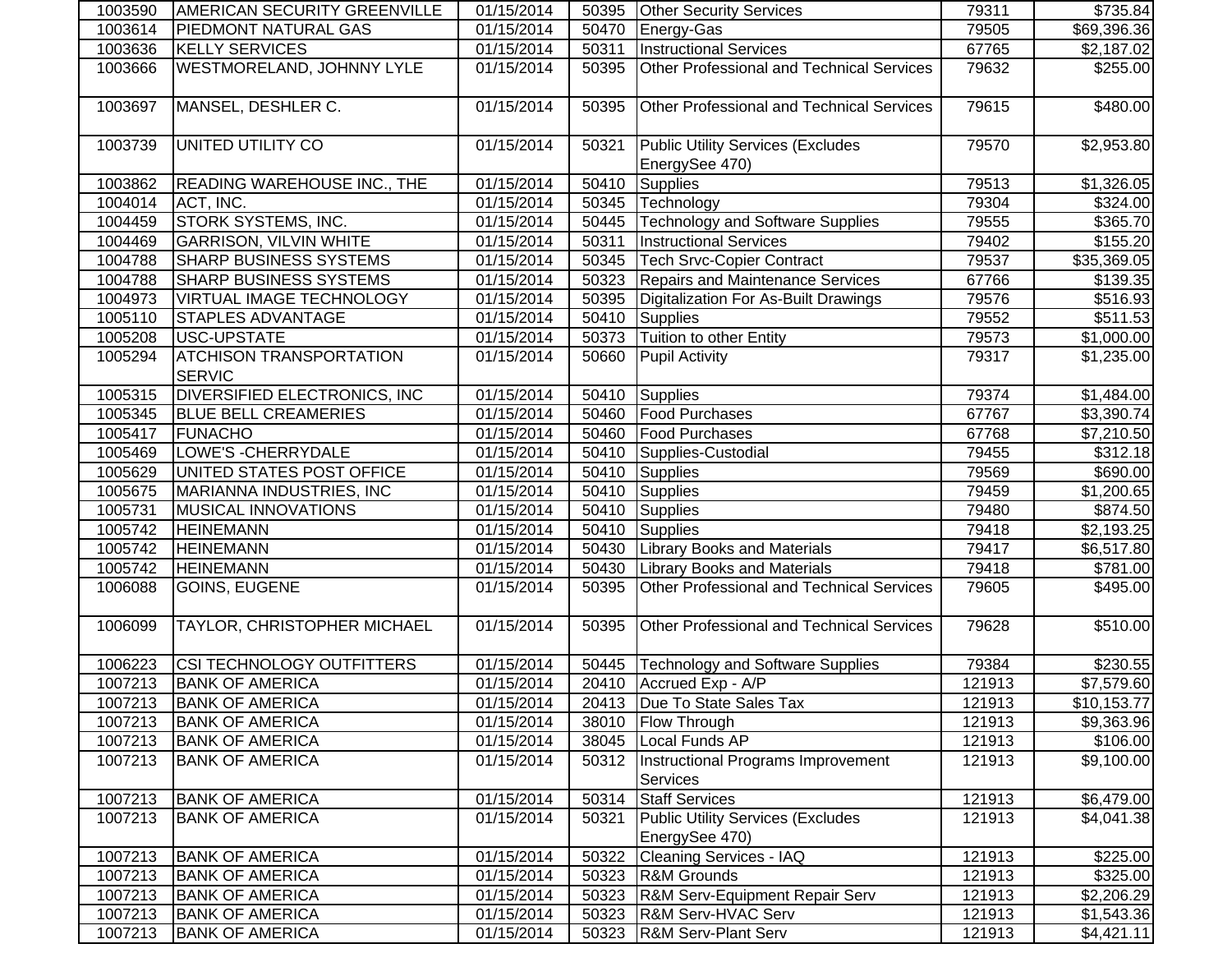| 1007213 | <b> BANK OF AMERICA</b>         | 01/15/2014 | 50323 | <b>R&amp;M Serv-Vehicle Serv</b>          | 121913 | \$8,042.00              |
|---------|---------------------------------|------------|-------|-------------------------------------------|--------|-------------------------|
| 1007213 | <b>BANK OF AMERICA</b>          | 01/15/2014 | 50323 | <b>Repairs and Maintenance Services</b>   | 121913 | \$16,364.83             |
| 1007213 | <b>BANK OF AMERICA</b>          | 01/15/2014 | 50325 | Rentals                                   | 121913 | \$632.73                |
| 1007213 | <b>BANK OF AMERICA</b>          | 01/15/2014 | 50332 | Travel - Lodging                          | 121913 | $\overline{$9,276.23}$  |
| 1007213 | <b>BANK OF AMERICA</b>          | 01/15/2014 | 50332 | <b>Travel - Registration</b>              | 121913 | \$9,863.52              |
| 1007213 | <b>BANK OF AMERICA</b>          | 01/15/2014 | 50332 | <b>Travel - Transportation</b>            | 121913 | \$2,014.20              |
| 1007213 | <b>BANK OF AMERICA</b>          | 01/15/2014 | 50340 | Comm Srvc-Cellular                        | 121913 | \$29,223.32             |
| 1007213 | <b>BANK OF AMERICA</b>          | 01/15/2014 | 50340 | Communication                             | 121913 | \$3,793.76              |
| 1007213 | <b>BANK OF AMERICA</b>          | 01/15/2014 | 50345 | Technology                                | 121913 | \$20,744.71             |
| 1007213 | <b>BANK OF AMERICA</b>          | 01/15/2014 | 50410 | Supplies                                  | 121913 | \$24,279.27             |
| 1007213 | <b>BANK OF AMERICA</b>          | 01/15/2014 | 50410 | Supplies - IAQ                            | 121913 | \$3,451.72              |
| 1007213 | <b>BANK OF AMERICA</b>          | 01/15/2014 | 50410 | Supplies-Custodial                        | 121913 | \$424.88                |
| 1007213 | <b>BANK OF AMERICA</b>          | 01/15/2014 | 50410 | Supplies-Generator PM                     | 121913 | \$1,638.71              |
| 1007213 | <b>BANK OF AMERICA</b>          | 01/15/2014 | 50410 | Supplies-Grounds                          | 121913 | \$6,138.27              |
| 1007213 | <b>BANK OF AMERICA</b>          | 01/15/2014 | 50410 | Supplies-HVAC supplies                    | 121913 | \$45,702.93             |
| 1007213 | <b>BANK OF AMERICA</b>          | 01/15/2014 | 50410 | Supplies-Preventative Maint               | 121913 | \$9,935.53              |
| 1007213 | <b>BANK OF AMERICA</b>          | 01/15/2014 | 50410 | Supplies-Routine Maintenance              | 121913 | \$62,983.52             |
| 1007213 | <b>BANK OF AMERICA</b>          | 01/15/2014 | 50410 | Supplies-Security                         | 121913 | \$2,243.07              |
| 1007213 | <b>BANK OF AMERICA</b>          | 01/15/2014 | 50410 | Supplies-Vehicle Supplies                 | 121913 | \$21,117.06             |
| 1007213 | <b>BANK OF AMERICA</b>          | 01/15/2014 | 50430 | <b>Library Books and Materials</b>        | 121913 | \$3,380.08              |
| 1007213 | <b>BANK OF AMERICA</b>          | 01/15/2014 | 50445 | <b>Technology and Software Supplies</b>   | 121913 | \$25,115.11             |
| 1007213 | <b>BANK OF AMERICA</b>          | 01/15/2014 | 50470 | Energy-Electricity                        | 121913 | \$61,921.55             |
| 1007213 | <b>BANK OF AMERICA</b>          | 01/15/2014 | 50470 | Energy-Gas                                | 121913 | \$14,045.72             |
| 1007213 | <b>BANK OF AMERICA</b>          | 01/15/2014 | 50490 | Supplies Food and Meals                   | 121913 | \$2,744.06              |
| 1007213 | <b>BANK OF AMERICA</b>          | 01/15/2014 | 50530 | Improvements Other Than Buildings         | 121913 | \$180.18                |
|         |                                 |            |       | Capitalize                                |        |                         |
| 1007213 | <b>BANK OF AMERICA</b>          | 01/15/2014 | 50580 | Mobile Classrooms Construction Non        | 121913 | \$1,301.22              |
|         |                                 |            |       | Capitalize                                |        |                         |
| 1007213 | <b>BANK OF AMERICA</b>          | 01/15/2014 | 50640 | Organization Membership Dues and Fees     | 121913 | $\overline{\$1,304.00}$ |
|         |                                 |            |       | (Professional)                            |        |                         |
| 1007213 | <b>BANK OF AMERICA</b>          | 01/15/2014 | 50660 | <b>Pupil Activity</b>                     | 121913 | \$416,638.96            |
| 1007213 | <b>BANK OF AMERICA</b>          | 01/15/2014 | 50690 | Other Objects                             | 121913 | \$1,917.50              |
| 1007213 | <b>BANK OF AMERICA</b>          | 01/15/2014 | 50710 | <b>Fund Modifications</b>                 | 121913 | \$8,913.46              |
| 1007348 | TEACHER CREATED MATERIALS, INC  | 01/15/2014 | 50410 | Supplies                                  | 79562  | \$6,961.26              |
|         |                                 |            |       |                                           |        |                         |
| 1007451 | <b>GUY ROOFING</b>              | 01/15/2014 | 50520 | ConstructionServices (Temp)               | 79411  | \$11,307.70             |
|         |                                 |            |       | Building/Construction Non Capita          |        |                         |
| 1007840 | <b>BRUCE AIR FILTER CO</b>      | 01/15/2014 | 50410 | Supplies-Filters                          | 79335  | \$160.52                |
| 1007884 | SIGNATURES, INC.                | 01/15/2014 | 50329 | Oth Prop Srv-Uniform Services             | 79538  | \$3,278.42              |
| 1008241 | RUSHTON, JAMES HOWARD           | 01/15/2014 | 50395 | Other Professional and Technical Services | 79526  | \$560.00                |
| 1008681 | AIM TO ATTAIN EDUC SERV         | 01/15/2014 | 50399 | Miscellaneous Purchased Services          | 79308  | \$3,172.80              |
| 1008723 | <b>EAI EDUCATION</b>            | 01/15/2014 | 50410 | <b>Supplies</b>                           | 79378  | \$132.94                |
| 1008894 | HOLDEN CARPET SERVICE OF        | 01/15/2014 | 50520 | ConstructionServices (Temp)               | 79422  | \$7,884.50              |
|         | <b>COLUM</b>                    |            |       | Building/Construction Non Capita          |        |                         |
| 1009238 | UPSTATE SC AMERICAN PAYROLL     | 01/15/2014 | 50640 | Organization Membership Dues and Fees     | 79571  | \$100.00                |
|         |                                 |            |       | (Professional)                            |        |                         |
| 1009589 | <b>AUTO BODY TOOL MART</b>      | 01/15/2014 | 50540 | Equipment Under 5000                      | 79318  | \$2,118.94              |
| 1009723 | <b>CABELA'S CORPORATE SALES</b> | 01/15/2014 | 50410 | Supplies                                  | 79338  | \$481.79                |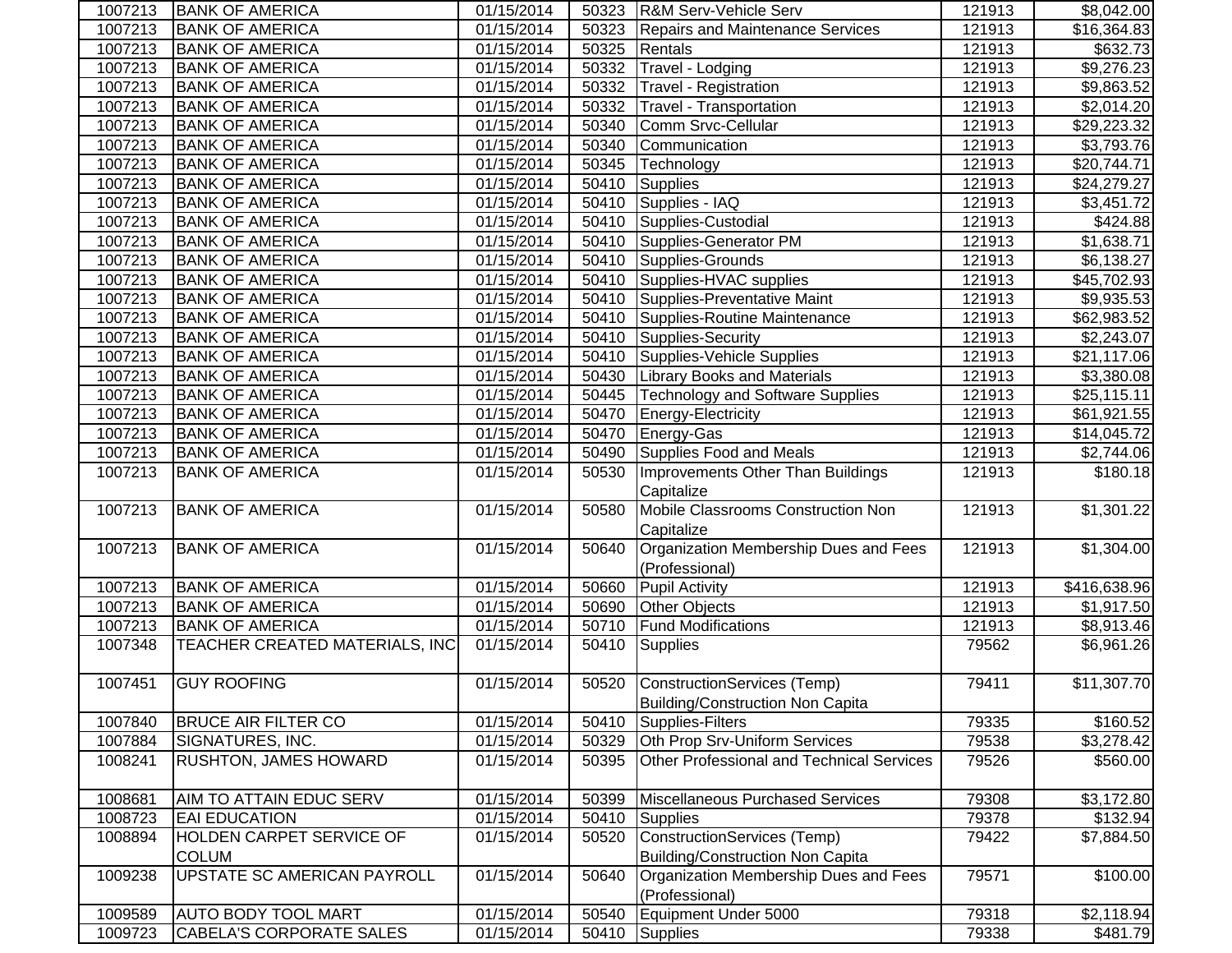| 1009916 | <b>WASTE CONNECTIONS CAROLINAS</b>              | 01/15/2014 | 50329 | Oth Prop Srv-Waste Management                                          | 79579 | \$76,329.99            |
|---------|-------------------------------------------------|------------|-------|------------------------------------------------------------------------|-------|------------------------|
| 1009945 | SIMPLIFIED OFFICE SYSTEMS, LLC                  | 01/15/2014 | 50345 | Tech Srvc-Copier Contract                                              | 79539 | \$348.85               |
| 1009969 | <b>COMMISSIONING CONSULTANTS</b><br><b>LLP</b>  | 01/15/2014 | 50395 | Other Professional and Technical Services                              | 79351 | $\overline{$3,037.50}$ |
| 1010061 | <b>KENTRON HEALTH CARE, INC</b>                 | 01/15/2014 | 20410 | Inventory Recd not Vouchered                                           | 79442 | \$438.10               |
| 1010195 | <b>EDUCATIONAL OUTFITTERS</b>                   | 01/15/2014 | 50410 | Supplies                                                               | 79381 | \$161.92               |
| 1010420 | <b>KEN'S AUTO &amp; TRUCK BODY REPAIR</b>       | 01/15/2014 | 50323 | R&M Serv-Vehicle Serv                                                  | 79440 | \$1,638.87             |
| 1010576 | APPERSON EDUCATION PRODUCTS                     | 01/15/2014 | 50445 | <b>Technology and Software Supplies</b>                                | 79312 | \$1,261.40             |
| 1010585 | LEE TRANSPORT EQUIPMENT INC                     | 01/15/2014 | 50550 | Equipment Licensed Vehicles Capitalize                                 | 79450 | \$9,074.66             |
| 1010800 | ERP ACCESSORIES, LLC                            | 01/15/2014 | 50345 | Technology                                                             | 79385 | \$15,000.00            |
| 1011076 | <b>BRIDGE INTERPRETATION</b><br><b>TRANSLAT</b> | 01/15/2014 | 50311 | <b>Instructional Services</b>                                          | 79330 | \$120.85               |
| 1011381 | SMITH, DONNA F                                  | 01/15/2014 | 50395 | Other Professional and Technical Services                              | 79542 | \$430.00               |
| 1011390 | CONDOR ENVIRONMENTAL, LLC                       | 01/15/2014 | 50321 | <b>Public Utility Services (Excludes</b><br>EnergySee 470)             | 79354 | \$7,075.00             |
| 1011637 | INFOR (US), INC                                 | 01/15/2014 | 50316 | Data Processing Services                                               | 79426 | \$4,050.00             |
| 1011649 | <b>MARTINEZ JR, GASTON</b>                      | 01/15/2014 | 50395 | Other Professional and Technical Services                              | 79616 | \$240.00               |
| 1011740 | <b>WILSON, LEE ANN</b>                          | 01/15/2014 | 50395 | Other Professional and Technical Services                              | 79584 | \$590.00               |
| 1011833 | <b>BASTONI, JONATHAN PETER</b>                  | 01/15/2014 | 50395 | Other Professional and Technical Services                              | 79594 | \$240.00               |
| 1011880 | CRAIG GAULDEN DAVIS INC                         | 01/15/2014 | 50520 | ConstructionServices (Temp)<br><b>Building/Construction Non Capita</b> | 79359 | $\sqrt{$450.00}$       |
| 1012032 | HODGE, STEVEN E                                 | 01/15/2014 | 50395 | <b>Other Professional and Technical Services</b>                       | 79607 | $\sqrt{$240.00}$       |
| 1012046 | FLOOD, RYAN BRENT                               | 01/15/2014 | 50395 | Other Professional and Technical Services                              | 79603 | $\sqrt{$240.00}$       |
| 1012047 | TODD, CLAUDE JERRY LEE                          | 01/15/2014 | 50395 | Other Professional and Technical Services                              | 79629 | $\overline{$}390.00$   |
| 1012050 | <b>WALTERS, JACOB ALLEN</b>                     | 01/15/2014 | 50395 | Other Professional and Technical Services                              | 79630 | $\overline{$}240.00$   |
| 1012053 | AYERS, CHAD GREGORY                             | 01/15/2014 | 50395 | Other Professional and Technical Services                              | 79593 | $\sqrt{240.00}$        |
|         | 1012054 LANFORD, JUSTIN ALEXANDER               | 01/15/2014 |       | 50395 Other Professional and Technical Services                        | 79611 | \$240.00               |
| 1012056 | KICKLIGHTER JR, DARREL STUART                   | 01/15/2014 | 50395 | Other Professional and Technical Services                              | 79609 | \$240.00               |
| 1012057 | PLETCHER, CHRISTOPHER ALAN                      | 01/15/2014 | 50395 | <b>Other Professional and Technical Services</b>                       | 79622 | \$240.00               |
| 1012058 | MALTBY, CHAD CHRISTOPHER                        | 01/15/2014 | 50395 | Other Professional and Technical Services                              | 79614 | \$240.00               |
| 1012083 | SHERMAN-CROMARTIE, CHERYL                       | 01/15/2014 | 50395 | Other Professional and Technical Services                              | 79625 | \$240.00               |
| 1012084 | BREWER, WILLIAM DOYLE                           | 01/15/2014 | 50395 | Other Professional and Technical Services                              | 79597 | \$240.00               |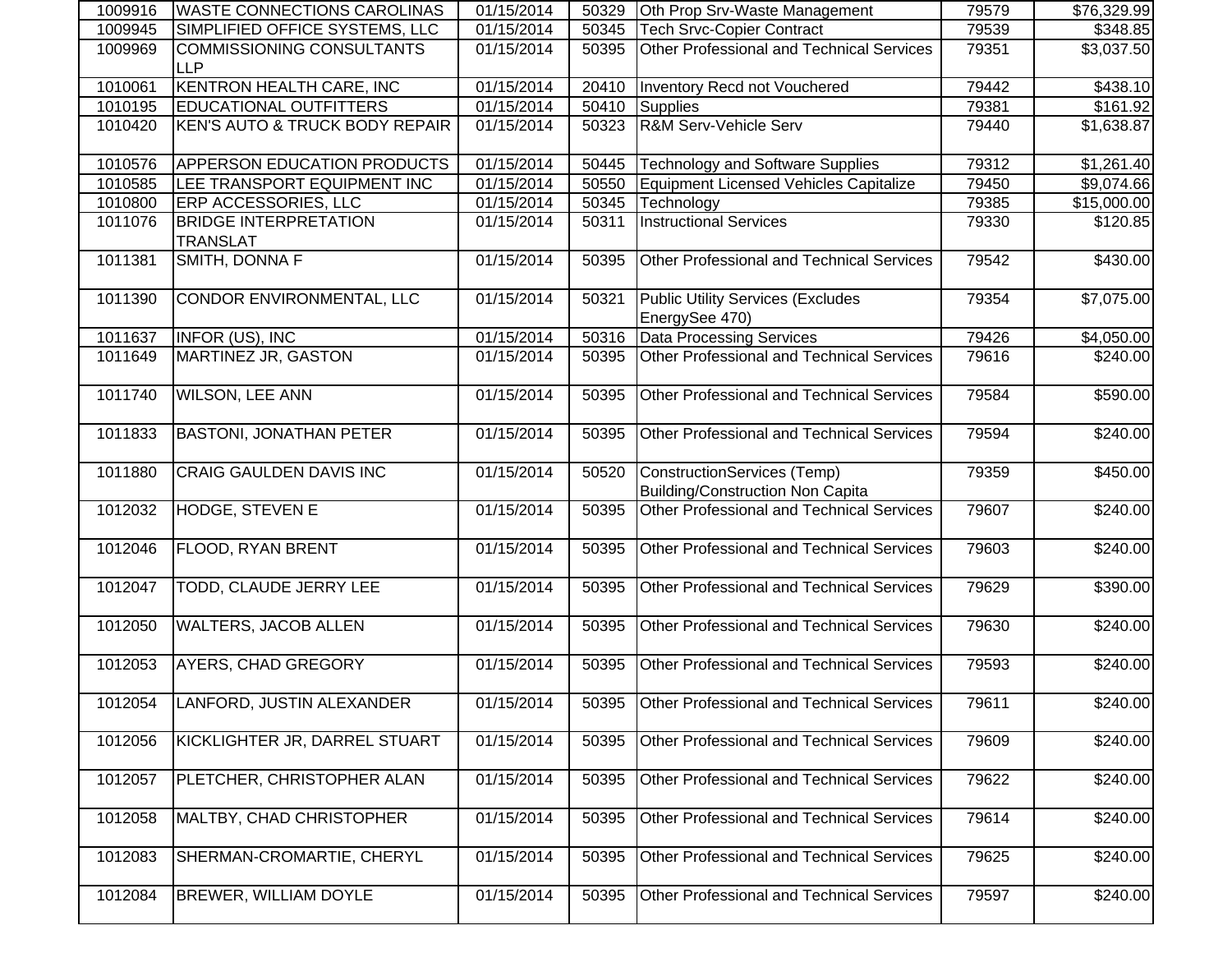| 1012091 | DEBRUYN, TIMOTHY                         | 01/15/2014 | 50395 | <b>Other Professional and Technical Services</b> | 79602 | \$240.00         |
|---------|------------------------------------------|------------|-------|--------------------------------------------------|-------|------------------|
| 1012109 | NAPOLITANO, BRANDON L                    | 01/15/2014 | 50395 | Other Professional and Technical Services        | 79618 | \$240.00         |
| 1012112 | <b>OWENS, BOBBY RANDALL</b>              | 01/15/2014 | 50395 | Other Professional and Technical Services        | 79619 | \$240.00         |
| 1012113 | LEATHERS, JAMES B                        | 01/15/2014 | 50395 | <b>Other Professional and Technical Services</b> | 79612 | \$240.00         |
| 1012116 | PORTER, GREGORY ALEXANDER                | 01/15/2014 | 50395 | <b>Other Professional and Technical Services</b> | 79623 | \$240.00         |
| 1012123 | WHITE, JOHN AUSTIN                       | 01/15/2014 | 50395 | Other Professional and Technical Services        | 79633 | \$240.00         |
| 1012124 | STANTON JR, MICHAEL DAVID                | 01/15/2014 | 50395 | Other Professional and Technical Services        | 79626 | \$240.00         |
| 1012126 | LACKEY, BRANDON M                        | 01/15/2014 | 50395 | <b>Other Professional and Technical Services</b> | 79610 | \$240.00         |
| 1012191 | DAVIS, EMANUEL T                         | 01/15/2014 | 50395 | Other Professional and Technical Services        | 79601 | \$480.00         |
| 1012203 | HAYS, DAVID J                            | 01/15/2014 | 50395 | Other Professional and Technical Services        | 79606 | \$240.00         |
| 1012221 | ENCORE TECHNOLOGY GROUP                  | 01/15/2014 | 50445 | <b>Technology and Software Supplies</b>          | 79384 | \$138,822.58     |
| 1012221 | <b>ENCORE TECHNOLOGY GROUP</b>           | 01/15/2014 | 50545 | TechnologyEquipment Under 5000                   | 79384 | \$696,234.50     |
| 1012393 | <b>WASSERMAN, JESSE R</b>                | 01/15/2014 | 50395 | <b>Other Professional and Technical Services</b> | 79631 | \$240.00         |
| 1012411 | COMPTON, CHARLES C.                      | 01/15/2014 | 50311 | <b>Instructional Services</b>                    | 79352 | \$1,362.14       |
| 1012428 | AUTREY, DAVID JENNINGS                   | 01/15/2014 | 50395 | <b>Other Professional and Technical Services</b> | 79592 | \$240.00         |
| 1012558 | MARTIN, JEAN L.                          | 01/15/2014 | 50395 | Other Professional and Technical Services        | 79462 | \$210.00         |
| 1012582 | LYDA, CHERI                              | 01/15/2014 | 50395 | Other Professional and Technical Services        | 79600 | \$240.00         |
| 1012672 | WINCHESTER, DEBORAH L.                   | 01/15/2014 | 50395 | <b>Other Professional and Technical Services</b> | 79585 | \$290.00         |
| 1012704 | BOUTON, JOSEPH A.                        | 01/15/2014 | 50395 | Other Professional and Technical Services        | 79596 | \$240.00         |
| 1012711 | <b>KELLY, PATRICK</b>                    | 01/15/2014 | 50395 | Other Professional and Technical Services        | 79608 | $\sqrt{$240.00}$ |
| 1012713 | <b>BONAGURO, KEVIN</b>                   | 01/15/2014 | 50395 | <b>Other Professional and Technical Services</b> | 79595 | \$240.00         |
| 1012755 | AFP INDUSTRIES, INC.                     | 01/15/2014 | 20410 | Inventory Recd not Vouchered                     | 79307 | \$1,658.91       |
| 1012798 | UNITED HEALTH SUPPLIES                   | 01/15/2014 | 20410 | <b>Inventory Recd not Vouchered</b>              | 79568 | \$5,623.26       |
| 1012851 | MCCULLOH THERAPEUTIC<br><b>SOLUTIONS</b> | 01/15/2014 | 50395 | Other Professional and Technical Services        | 79467 | \$9,664.00       |
| 1012852 | PHILLIPS JR., JOHN ROBERT                | 01/15/2014 | 50395 | Other Professional and Technical Services        | 79621 | \$240.00         |
| 1012877 | GOANIMATE, INC.                          | 01/15/2014 | 50345 | Technology                                       | 79405 | \$125.00         |
| 1012921 | DEPCO, LLC                               | 01/15/2014 | 50410 | Supplies                                         | 79370 | \$1,494.60       |
| 1012930 | CARD INC.                                | 01/15/2014 | 50345 | Technology                                       | 79341 | \$450.00         |
|         |                                          |            |       |                                                  |       |                  |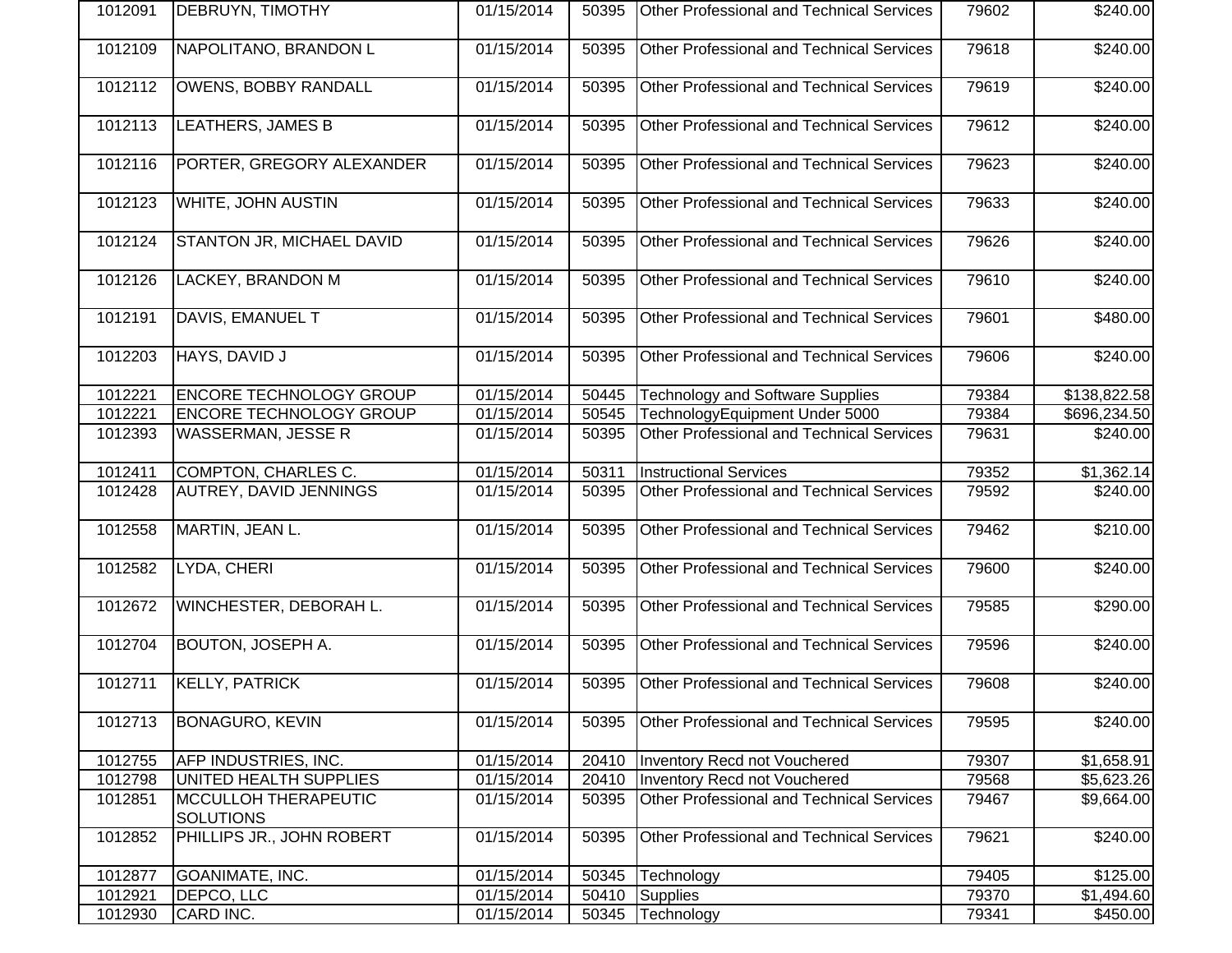| 1012969 | <b>IWHITNER, QUINCY SAMONE</b>                  | 01/15/2014 | 50395 | <b>Other Professional and Technical Services</b> | 79634 | \$240.00           |
|---------|-------------------------------------------------|------------|-------|--------------------------------------------------|-------|--------------------|
| 1012999 | CROSS COUNTRY EDUCATION, LLC                    | 01/15/2014 | 50332 | Travel - Registration                            | 79360 | \$169.00           |
| 1013009 | <b>NAVY EXCHANGE SERVICE</b><br><b>COMMAND</b>  | 01/15/2014 | 50410 | <b>Supplies</b>                                  | 79484 | $\sqrt{$2,786.74}$ |
| 1013019 | LOLLIS, RICKY A.                                | 01/15/2014 | 50395 | <b>Other Professional and Technical Services</b> | 79613 | \$240.00           |
| 1013037 | <b>MILLER MATS</b>                              | 01/15/2014 | 50410 | Supplies-Custodial                               | 79471 | \$172.19           |
| 1013038 | <b>CHALLENGE COINS R US</b>                     | 01/15/2014 | 50490 | <b>Other Supplies and Materials</b>              | 79346 | \$715.50           |
| 1013055 | PALMETTO STATE SCH COUNSELOR                    | 01/15/2014 | 50332 | Travel - Registration                            | 79498 | \$110.00           |
| 1013059 | PEREZ, ISMEL                                    | 01/15/2014 | 50395 | Other Professional and Technical Services        | 79620 | \$480.00           |
| 1013069 | <b>CIVIL RIGHTS MUSEUM, LLC</b>                 | 01/15/2014 | 50660 | <b>Pupil Activity</b>                            | 79349 | \$280.00           |
| 1013072 | <b>EMBASSY SUITES ATLANTA</b><br><b>OLYMPIC</b> | 01/15/2014 | 50332 | Travel - Lodging                                 | 79383 | \$770.96           |
| 1013091 | STEPP, BRADLEY C.                               | 01/15/2014 | 50395 | <b>Other Professional and Technical Services</b> | 79627 | \$240.00           |
| 1013095 | RINEHART, MICHAEL L.                            | 01/15/2014 | 50395 | <b>Other Professional and Technical Services</b> | 79517 | \$105.00           |
| 1013120 | <b>BROCHIN, TIM</b>                             | 01/15/2014 | 50395 | <b>Other Professional and Technical Services</b> | 79598 | \$240.00           |
| 1000205 | <b>NASCO INC</b>                                | 01/16/2014 | 50410 | <b>Supplies</b>                                  | 79733 | \$449.67           |
| 1000318 | OAKTREE PRODUCTS INC                            | 01/16/2014 | 50410 | <b>Supplies</b>                                  | 79739 | \$176.51           |
| 1000329 | ORIENTAL TRADING COMPANY                        | 01/16/2014 | 50410 | Supplies                                         | 79742 | \$1,046.13         |
| 1000377 | STATE DEPARTMENT OF<br><b>EDUCATION</b>         | 01/16/2014 | 50660 | <b>Pupil Activity</b>                            | 79774 | \$1,372.50         |
| 1000502 | WILSON'S #2                                     | 01/16/2014 | 50410 | <b>Supplies</b>                                  | 79798 | \$306.39           |
| 1000557 | JANITOR'S WHOLESALE SUPPLY                      | 01/16/2014 | 50410 | Supplies-Custodial                               | 79706 | \$9,944.47         |
| 1000752 | CAROLINA BIOLOGICAL SUPPLY CO                   | 01/16/2014 | 50410 | <b>Supplies</b>                                  | 79659 | \$10,417.96        |
| 1001079 | PRESENTATION SYSTEMS SOUTH,<br>IN               | 01/16/2014 | 50410 | <b>Supplies</b>                                  | 79748 | \$754.05           |
| 1001221 | QUILL CORPORATION CORP OFFICE                   | 01/16/2014 | 50410 | Supplies                                         | 79751 | 3277.96            |
| 1001244 | <b>MARCY COOK MATH MATERIALS</b>                | 01/16/2014 | 50410 | Supplies                                         | 79717 | \$124.66           |
| 1001304 | <b>GRAINGER</b>                                 | 01/16/2014 | 50410 | Supplies-Custodial                               | 79684 | \$542.40           |
| 1001339 | <b>PRESTWICK HOUSE</b>                          | 01/16/2014 | 50445 | Technology and Software Supplies                 | 79749 | \$124.95           |
| 1001573 | <b>REALLY GOOD STUFF</b>                        | 01/16/2014 | 50410 | Supplies                                         | 79755 | \$846.84           |
| 1002566 | NETSUPPORT INC.                                 | 01/16/2014 |       | 50345 Technology                                 | 79735 | \$344.24           |
| 1002909 | <b>STAX'S ORIGINAL</b>                          | 01/16/2014 | 50490 | Supplies Food and Meals                          | 79775 | \$689.00           |
| 1003102 | <b>GREER, JENNIFER CARON</b>                    | 01/16/2014 | 50395 | <b>Other Professional and Technical Services</b> | 79694 | \$440.00           |
| 1003224 | TROTTER, MARGIE T.                              | 01/16/2014 | 50395 | <b>Other Professional and Technical Services</b> | 79788 | \$280.00           |
| 1003404 | <b>MANAGEMENT DECISIONS</b>                     | 01/16/2014 | 50395 | Other Professional and Technical Services        | 79715 | \$6,745.00         |
| 1003615 | <b>QUILL CORPORATION</b>                        | 01/16/2014 | 50410 | <b>Supplies</b>                                  | 79750 | \$359.37           |
| 1004721 | RACKLEY, JONATHAN H                             | 01/16/2014 | 50395 | <b>Other Professional and Technical Services</b> | 79752 | \$240.00           |
| 1004760 | LOFTIS, MICHAEL DEREK                           | 01/16/2014 | 50395 | Other Professional and Technical Services        | 79714 | \$480.00           |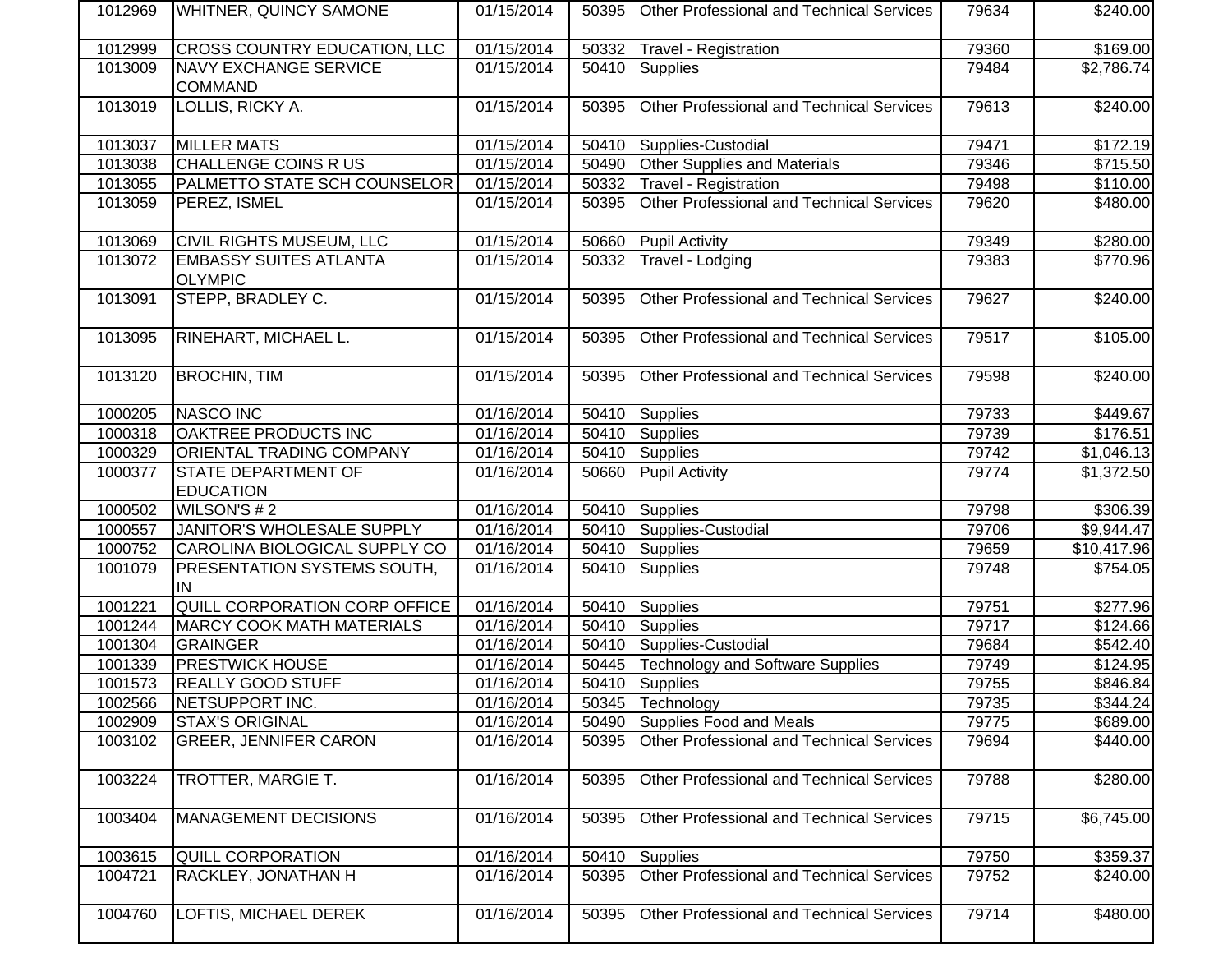| 1004766 | <b>HILL, KEVIN M</b>                         | 01/16/2014 | 50395 | <b>Other Professional and Technical Services</b> | 79698  | \$240.00         |
|---------|----------------------------------------------|------------|-------|--------------------------------------------------|--------|------------------|
| 1004788 | SHARP BUSINESS SYSTEMS                       | 01/16/2014 | 50345 | <b>Tech Srvc-Copier Contract</b>                 | 79768  | \$6,107.94       |
| 1004973 | VIRTUAL IMAGE TECHNOLOGY                     | 01/16/2014 | 50395 | Digitalization For As-Built Drawings             | 79791  | \$226.00         |
| 1005657 | <b>STAPLES CONTRACT &amp;</b><br>COMMERCIAL, | 01/16/2014 | 50410 | Supplies                                         | 79773  | \$192.75         |
| 1005731 | <b>MUSICAL INNOVATIONS</b>                   | 01/16/2014 | 50323 | R&M Serv-Piano & Strings Serv                    | 79732  | \$145.00         |
| 1006119 | <b>MOVIE LICENSING USA</b>                   | 01/16/2014 | 50399 | Miscellaneous Purchased Services                 | 79731  | \$375.00         |
| 1007372 | <b>MAXI AIDS</b>                             | 01/16/2014 | 50545 | TechnologyEquipment Under 5000                   | 79723  | \$3,743.65       |
| 1007659 | NATIONAL RESTAURANT ASSOC                    | 01/16/2014 | 50410 | <b>Supplies</b>                                  | 79734  | \$312.37         |
| 1008850 | METRO REPROGRAPHICS, INC                     | 01/16/2014 | 50540 | Equipment Under 5000                             | 79725  | \$4,722.17       |
| 1010173 | <b>AUSTIN, MICHAEL P</b>                     | 01/16/2014 | 50395 | Other Professional and Technical Services        | 79639  | \$720.00         |
| 1012060 | HARRISON, KEVIN K                            | 01/16/2014 | 50395 | <b>Other Professional and Technical Services</b> | 79696  | \$240.00         |
| 1012064 | ROSS, EDDIE ANDREW                           | 01/16/2014 | 50395 | Other Professional and Technical Services        | 79761  | \$480.00         |
| 1012066 | MIZE, WILLIAM M                              | 01/16/2014 | 50395 | Other Professional and Technical Services        | 79727  | \$240.00         |
| 1012067 | <b>SANDERS, BENJAMIN</b>                     | 01/16/2014 | 50395 | Other Professional and Technical Services        | 79764  | \$720.00         |
| 1012070 | <b>MANN, JARRED KEITH</b>                    | 01/16/2014 | 50395 | Other Professional and Technical Services        | 79716  | \$240.00         |
| 1012071 | <b>GALLOWAY, MATTHEW COREY</b>               | 01/16/2014 | 50395 | Other Professional and Technical Services        | 79681  | \$240.00         |
| 1012076 | OGLESBY, ZACHARY LEE                         | 01/16/2014 | 50395 | Other Professional and Technical Services        | 79741  | $\sqrt{$240.00}$ |
| 1012427 | <b>CASON, LAUREN HOPE</b>                    | 01/16/2014 | 50660 | <b>Pupil Activity</b>                            | 79660  | \$300.00         |
| 1012588 | THOMAS, JONATHAN                             | 01/16/2014 | 50395 | Other Professional and Technical Services        | 79784  | \$240.00         |
| 1012674 | <b>BRIGMAN, LISA MCCOMBS</b>                 | 01/16/2014 | 50395 | Other Professional and Technical Services        | 79652  | $\sqrt{3410.00}$ |
| 1000025 | JOYCE EQUIPMENT COMPANY                      | 01/17/2014 | 50323 | <b>Repairs and Maintenance Services</b>          | 67773  | \$455.80         |
| 1000025 | JOYCE EQUIPMENT COMPANY                      | 01/17/2014 | 50490 | <b>Other Supplies and Materials</b>              | 67773  | \$1,526.40       |
| 1000025 | JOYCE EQUIPMENT COMPANY                      | 01/17/2014 | 50490 | Supplies Food and Meals                          | 67773  | \$128.77         |
| 1000130 | <b>BALLENTINE EQUIPMENT COMPANY</b>          | 01/17/2014 | 10160 | Inventory - Food                                 | 67774  | \$4,525.84       |
| 1000367 | PEPSI-COLA BOTTLING COMPANY                  | 01/17/2014 |       | 50460   Food Purchases                           | 67776  | \$4,478.07       |
| 1000721 | FORMS & SUPPLY, INC.                         | 01/17/2014 | 50410 | Supplies                                         | 67777  | \$141.22         |
| 1000831 | <b>BAKER DISTRIBUTING</b>                    | 01/17/2014 | 50323 | Repairs and Maintenance Services                 | 67778  | \$937.64         |
| 1000858 | <b>BRICK STREET CAFE</b>                     | 01/17/2014 | 50490 | Supplies Food and Meals                          | 79803  | \$216.22         |
| 1001483 | <b>CC DICKSON</b>                            | 01/17/2014 | 50323 | Repairs and Maintenance Services                 | 67779  | \$3,291.08       |
| 1002695 | <b>DELL MARKETING</b>                        | 01/17/2014 | 50545 | TechnologyEquipment Under 5000                   | 67781  | \$1,049.40       |
| 1005345 | <b>BLUE BELL CREAMERIES</b>                  | 01/17/2014 | 50460 | <b>Food Purchases</b>                            | 67782  | \$1,431.74       |
| 1005417 | <b>FUNACHO</b>                               | 01/17/2014 | 50460 | <b>Food Purchases</b>                            | 67783  | \$4,123.34       |
| 1005453 | <b>INTEGRATED FOOD SERVICES</b>              | 01/17/2014 | 10160 | <b>Inventory - Food</b>                          | 67784  | \$22,887.84      |
| 1005525 | SANITECH SYSTEMS, INC.                       | 01/17/2014 | 50323 | Repairs and Maintenance Services                 | 67785  | \$222.30         |
| 1006209 | <b>SC DEPARTMENT OF REVENUE</b>              | 01/17/2014 | 50670 | Sales Tax on Adult Meals                         | 67786  | \$3,891.55       |
| 1002049 | DUKE ENERGY CORP.                            | 01/21/2014 | 50470 | Energy-Electricity                               | 122013 | \$377,120.06     |
| 1000066 | LAKESHORE LEARNING MATERIALS                 | 01/22/2014 | 50410 | Supplies                                         | 1831   | \$651.52         |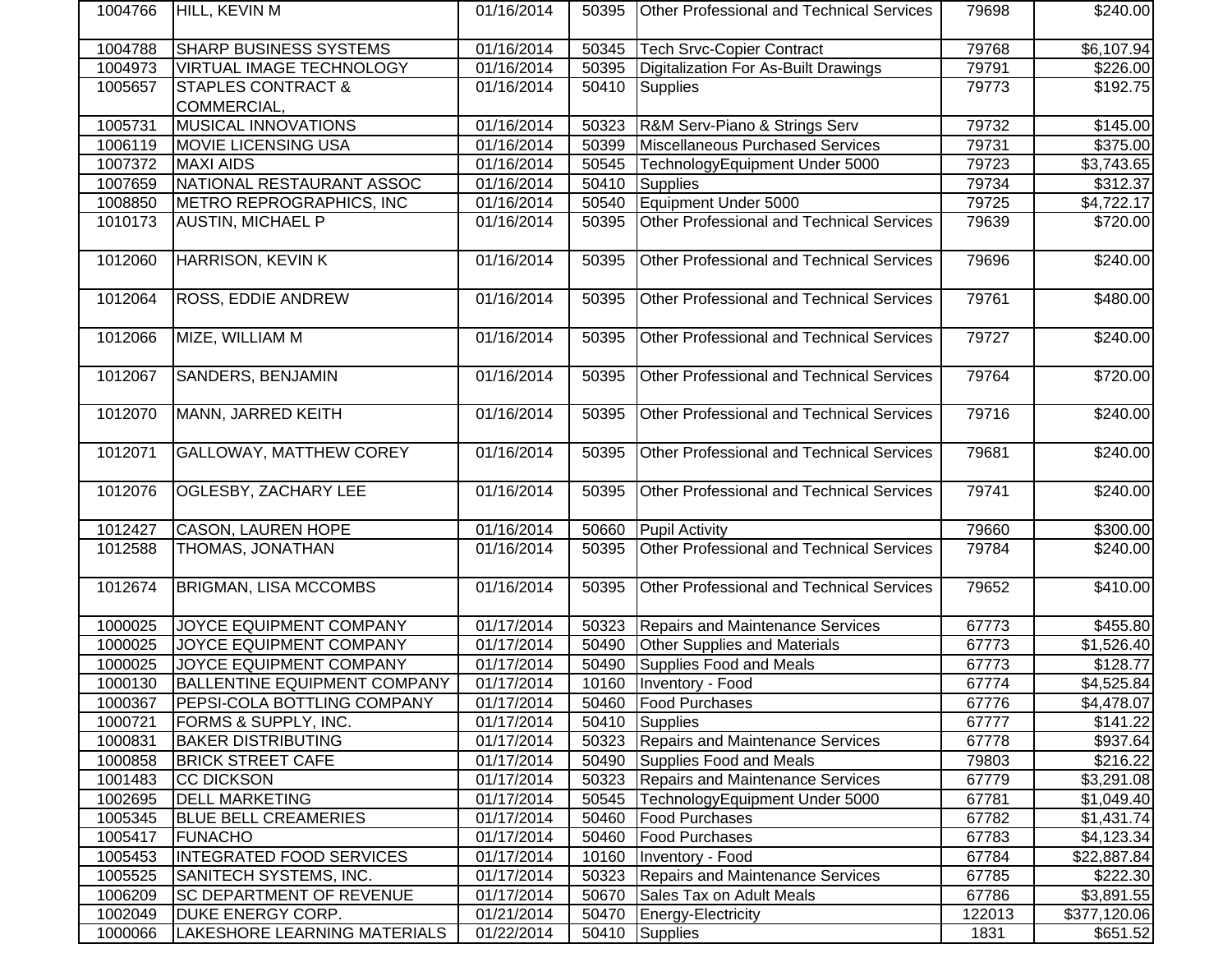| 1000177 | <b>IMCBRIDES INC</b>                | 01/22/2014 |       | 50410 Supplies                                   | 1832  | \$878.97               |
|---------|-------------------------------------|------------|-------|--------------------------------------------------|-------|------------------------|
| 1000177 | <b>MCBRIDES INC</b>                 | 01/22/2014 | 50445 | Technology and Software Supplies                 | 1832  | \$1,334.01             |
| 1000192 | CHARRON SPORTS SERVICE INC          | 01/22/2014 | 50323 | R&M Serv-Gym Bleacher Serv                       | 1833  | \$24,032.58            |
| 1000567 | <b>FOLLETT LIBRARY RESOURCES</b>    | 01/22/2014 | 50430 | <b>Library Books and Materials</b>               | 1834  | \$15,727.33            |
| 1000567 | <b>FOLLETT LIBRARY RESOURCES</b>    | 01/22/2014 | 50445 | Technology and Software Supplies                 | 1834  | \$325.53               |
| 1000721 | FORMS & SUPPLY, INC.                | 01/22/2014 | 50410 | Supplies                                         | 1835  | \$942.40               |
| 1000846 | <b>VIRCO INC.</b>                   | 01/22/2014 | 50410 | Supplies                                         | 1836  | \$5,488.30             |
| 1000848 | FOLLETT LIBRARY COMPANY             | 01/22/2014 | 50430 | <b>Library Books and Materials</b>               | 1834  | \$1,974.65             |
| 1000850 | <b>AIRGAS USA</b>                   | 01/22/2014 | 50325 | Rentals                                          | 1837  | \$217.05               |
| 1000850 | <b>AIRGAS USA</b>                   | 01/22/2014 | 50410 | Supplies                                         | 1837  | \$184.61               |
| 1002041 | THYSSENKRUPP ELEVATOR               | 01/22/2014 | 50323 | <b>R&amp;M Serv-Elevator Serv</b>                | 1838  | \$5,021.50             |
| 1002552 | NATIONAL WELDERS SUPPLY             | 01/22/2014 | 50410 | <b>Supplies</b>                                  | 1837  | \$660.97               |
|         | <b>COMPAN</b>                       |            |       |                                                  |       |                        |
| 1003021 | A & A FIRE PROTECTION               | 01/22/2014 | 50323 | <b>R&amp;M Serv-Plant Serv</b>                   | 1839  | \$5,001.10             |
| 1003021 | A & A FIRE PROTECTION               | 01/22/2014 | 50329 | Other - Property Serv                            | 1839  | \$1,835.99             |
| 1003917 | <b>CLASSROOM DIRECT</b>             | 01/22/2014 | 50410 | Supplies                                         | 1840  | \$313.45               |
| 1013055 | <b>PALMETTO STATE SCH COUNSELOR</b> | 01/22/2014 | 50332 | Travel - Registration                            | 79805 | \$435.00               |
| 1013120 | <b>BROCHIN, TIM</b>                 | 01/22/2014 | 50395 | <b>Other Professional and Technical Services</b> | 79804 | \$240.00               |
|         |                                     |            |       |                                                  |       |                        |
| 115383  | <b>CRONIN, SUSAN</b>                | 01/23/2014 | 50332 | Travel - In-Co Mileage                           | 79877 | $\overline{$}149.16$   |
| 135425  | <b>BUTLER, CASIE</b>                | 01/23/2014 | 50332 | Travel - In-Co Mileage                           | 79851 | \$102.27               |
| 232012  | LEAD ACADEMY CHARTER SCHOOL         | 01/23/2014 | 50720 | <b>Transits</b>                                  | 80005 | \$70,629.67            |
| 1000014 | <b>DELTA EDUCATION</b>              | 01/23/2014 | 50410 | Supplies                                         | 79887 | \$429.95               |
| 1000018 | ROTO-ROOTER SEWER DRAIN             | 01/23/2014 | 50323 | Repairs and Maintenance Services                 | 67795 | \$1,760.00             |
|         | <b>SERVIC</b>                       |            |       |                                                  |       |                        |
| 1000020 | <b>DEMCO</b>                        | 01/23/2014 | 50410 | Supplies                                         | 79888 | $\overline{$}313.75$   |
| 1000035 | K MART #7274                        | 01/23/2014 | 50410 | Supplies                                         | 79998 | $\overline{$}143.06$   |
| 1000084 | <b>SCASA</b>                        | 01/23/2014 | 50332 | Travel - Registration                            | 80078 | $\overline{$}220.00$   |
| 1000084 | <b>SCASA</b>                        | 01/23/2014 | 50332 | <b>Travel - Registration</b>                     | 80079 | \$660.00               |
| 1000104 | <b>EDUCATION LAW ASSOCIATION</b>    | 01/23/2014 | 50410 | <b>Supplies</b>                                  | 79902 | $\overline{$}282.95$   |
| 1000113 | LOWE'S OF GREENVILLE                | 01/23/2014 | 50410 | <b>Supplies</b>                                  | 80015 | \$125.19               |
| 1000130 | <b>BALLENTINE EQUIPMENT COMPANY</b> | 01/23/2014 | 10290 | <b>Asset Clearing</b>                            | 67796 | \$53,890.93            |
| 1000133 | <b>BATTERY SPECIALISTS INC</b>      | 01/23/2014 | 50410 | Supplies-Custodial                               | 79828 | \$571.70               |
| 1000133 | <b>BATTERY SPECIALISTS INC</b>      | 01/23/2014 | 50490 | <b>Other Supplies and Materials</b>              | 67797 | \$174.36               |
| 1000145 | <b>BLUE RIDGE RURAL WATER</b>       | 01/23/2014 | 50321 | <b>Public Utility Services (Excludes</b>         | 79838 | \$1,531.62             |
|         | <b>COMPANY</b>                      |            |       | EnergySee 470)                                   |       |                        |
| 1000164 | <b>CAMCOR</b>                       | 01/23/2014 |       | 50445 Technology and Software Supplies           | 79855 | \$1,038.66             |
| 1000210 | LAURENS ELECTRIC COOPERATIVE        | 01/23/2014 |       | 50470 Energy-Electricity                         | 80004 | \$18,447.33            |
| 1000242 | COBBLESTONE PUBLISHING CO           | 01/23/2014 | 50345 | Technology                                       | 79869 | \$125.00               |
| 1000248 | <b>COLLEGE BOARD PUBLISHERS</b>     | 01/23/2014 | 50410 | Supplies                                         | 80126 | \$694.79               |
| 1000278 | <b>EVAN-MOOR CORPORATION</b>        | 01/23/2014 |       | 50410 Supplies                                   | 79910 | \$329.89               |
| 1000302 | <b>US FOODSERVICE</b>               | 01/23/2014 |       | 50410 Supplies                                   | 80137 | \$684.11               |
| 1000317 | <b>COWART AWARDS</b>                | 01/23/2014 | 50410 | Supplies                                         | 79873 | \$152.64               |
| 1000319 | <b>CRABTREE PUBLISHING COMPANY</b>  | 01/23/2014 | 50410 | Supplies                                         | 79874 | \$1,071.60             |
| 1000365 | J W PEPPER & SON INC.               | 01/23/2014 | 50410 | Supplies                                         | 79983 | \$137.49               |
| 1000367 | PEPSI-COLA BOTTLING COMPANY         | 01/23/2014 | 50460 | <b>Food Purchases</b>                            | 67798 | \$11,558.29            |
|         |                                     |            |       |                                                  |       |                        |
| 1000375 | SOCIAL STUDIES SCHOOL SERVICE       | 01/23/2014 | 50410 | <b>Supplies</b>                                  | 80104 |                        |
| 1000377 | STATE DEPARTMENT OF                 | 01/23/2014 | 50660 | <b>Pupil Activity</b>                            | 80111 | \$191.93<br>\$3,094.53 |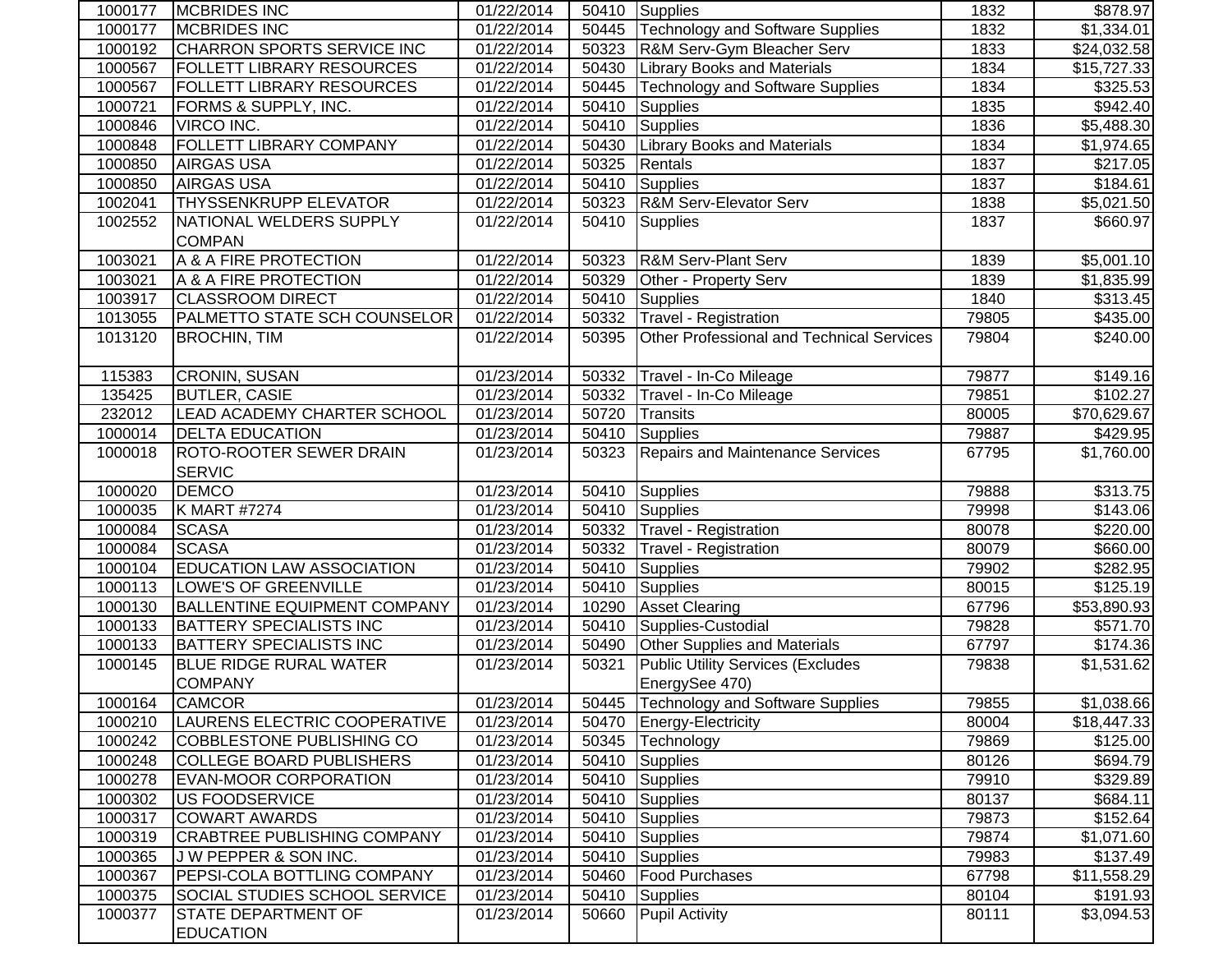| 1000392 | <b>PITNEY BOWES</b>                             | 01/23/2014 |       | 50410 Supplies                                          | 80052 | \$3,220.71  |
|---------|-------------------------------------------------|------------|-------|---------------------------------------------------------|-------|-------------|
| 1000415 | <b>GREENVILLE NEWS SUBSCRIPTION</b>             | 01/23/2014 | 50440 | Periodicals                                             | 79940 | \$134.55    |
| 1000446 | <b>GENESIS II</b>                               | 01/23/2014 | 20410 | Inventory Recd not Vouchered                            | 79929 | \$6,701.52  |
| 1000462 | <b>JANPAK</b>                                   | 01/23/2014 | 50410 | Supplies-Custodial                                      | 79987 | \$304.40    |
| 1000494 | UNITED CHEMICAL AND SUPPLY INC                  | 01/23/2014 | 20410 | <b>Inventory Recd not Vouchered</b>                     | 80135 | \$2,989.20  |
| 1000494 | UNITED CHEMICAL AND SUPPLY INC                  | 01/23/2014 | 50410 | Supplies-Custodial                                      | 80135 | \$3,854.09  |
| 1000494 | UNITED CHEMICAL AND SUPPLY INC                  | 01/23/2014 | 50540 | Equipment Over 5000                                     | 80135 | \$12,131.97 |
| 1000494 | UNITED CHEMICAL AND SUPPLY INC                  | 01/23/2014 | 50540 | Equipment Under 5000                                    | 80135 | \$3,404.72  |
| 1000534 | <b>HIGHWATER CLAYS INC</b>                      | 01/23/2014 | 50410 | <b>Supplies</b>                                         | 79971 | \$202.92    |
| 1000548 | INSTITUTE OF INTERNAL AUDITORS                  | 01/23/2014 | 50640 | Organization Membership Dues and Fees<br>(Professional) | 79981 | \$375.00    |
| 1000557 | JANITOR'S WHOLESALE SUPPLY                      | 01/23/2014 | 50410 | Supplies-Custodial                                      | 79986 | \$3,561.06  |
| 1000671 | JONES SCHOOL SUPPLY CO.                         | 01/23/2014 | 50410 | Supplies                                                | 79994 | \$214.13    |
| 1000715 | <b>ASCD</b>                                     | 01/23/2014 | 50640 | Organization Membership Dues and Fees<br>(Professional) | 79818 | \$124.00    |
| 1000733 | <b>MCMILLAN PAZDAN SMITH</b><br><b>ARCHITEC</b> | 01/23/2014 | 50520 | ConstructionServices Arch Fees Capitalize               | 80026 | \$11,585.75 |
| 1000733 | <b>MCMILLAN PAZDAN SMITH</b><br><b>ARCHITEC</b> | 01/23/2014 | 50520 | ConstructionServices Arch Fees Reimb<br>Capitalize      | 80026 | \$9,154.92  |
| 1000752 | CAROLINA BIOLOGICAL SUPPLY CO                   | 01/23/2014 | 50410 | Supplies                                                | 79860 | \$25,954.98 |
| 1000755 | <b>DICK BLICK COMPANY</b>                       | 01/23/2014 | 50410 | Supplies                                                | 79893 | \$140.49    |
| 1000756 | W.W. GRAINGER                                   | 01/23/2014 | 50323 | R&M Serv-HVAC Serv                                      | 80144 | \$3,671.74  |
| 1000771 | <b>GUY BEATY</b>                                | 01/23/2014 | 50410 | Supplies-HVAC supplies                                  | 79952 | \$182.88    |
| 1000805 | <b>BOUND TO STAY BOUND</b>                      | 01/23/2014 | 50430 | <b>Library Books and Materials</b>                      | 79841 | \$240.98    |
| 1000831 | <b>BAKER DISTRIBUTING</b>                       | 01/23/2014 | 50323 | <b>Repairs and Maintenance Services</b>                 | 67800 | \$1,952.58  |
| 1000838 | <b>DUKE POWER</b>                               | 01/23/2014 | 50470 | Energy-Electricity                                      | 79898 | \$2,486.09  |
| 1000849 | APPLE INC.                                      | 01/23/2014 | 50445 | <b>Technology and Software Supplies</b>                 | 79816 | \$3,803.28  |
| 1000894 | D & S MARKETING SYSTEMS, INC.                   | 01/23/2014 | 50410 | Supplies                                                | 79882 | \$279.14]   |
| 1000897 | <b>EMBASSY SUITES @ KINGSTON</b><br><b>PLAN</b> | 01/23/2014 | 50332 | Travel - Lodging                                        | 79903 | \$702.24    |
| 1000897 | <b>EMBASSY SUITES @ KINGSTON</b><br><b>PLAN</b> | 01/23/2014 | 50332 | Travel - Lodging                                        | 79904 | \$762.72    |
| 1000897 | <b>EMBASSY SUITES @ KINGSTON</b><br><b>PLAN</b> | 01/23/2014 |       | 50332 Travel - Lodging                                  | 79905 | \$762.72    |
| 1000934 | DE LAGE LANDEN FINANCIAL SERVI                  | 01/23/2014 | 50345 | <b>Tech Srvc-Copier Contract</b>                        | 79885 | \$120.06    |
| 1000954 | SMITH, SAMUEL (SECURITY)                        | 01/23/2014 | 50395 | Other Professional and Technical Services               | 80100 | \$207.00    |
| 1001056 | <b>GOPHER SPORT</b>                             | 01/23/2014 | 50410 | Supplies                                                | 79932 | \$999.02    |
| 1001142 | INTERNATIONAL BACCALAUREATE<br><b>NA</b>        | 01/23/2014 | 50410 | Supplies-Testing                                        | 79982 | \$26,501.95 |
| 1001228 | <b>GOVERNMENT FINANCE OFFICERS</b><br>AS        | 01/23/2014 | 50640 | Organization Membership Dues and Fees<br>(Professional) | 79934 | \$300.00    |
| 1001240 | <b>SCHOOL HEALTH CORPORATION</b>                | 01/23/2014 | 50410 | <b>Supplies</b>                                         | 80084 | \$110.77    |
| 1001240 | <b>SCHOOL HEALTH CORPORATION</b>                | 01/23/2014 | 50545 | TechnologyEquipment Under 5000                          | 80084 | \$9,430.00  |
| 1001268 | <b>SCHOLASTIC INC</b>                           | 01/23/2014 | 50410 | Supplies                                                | 80083 | \$547.00    |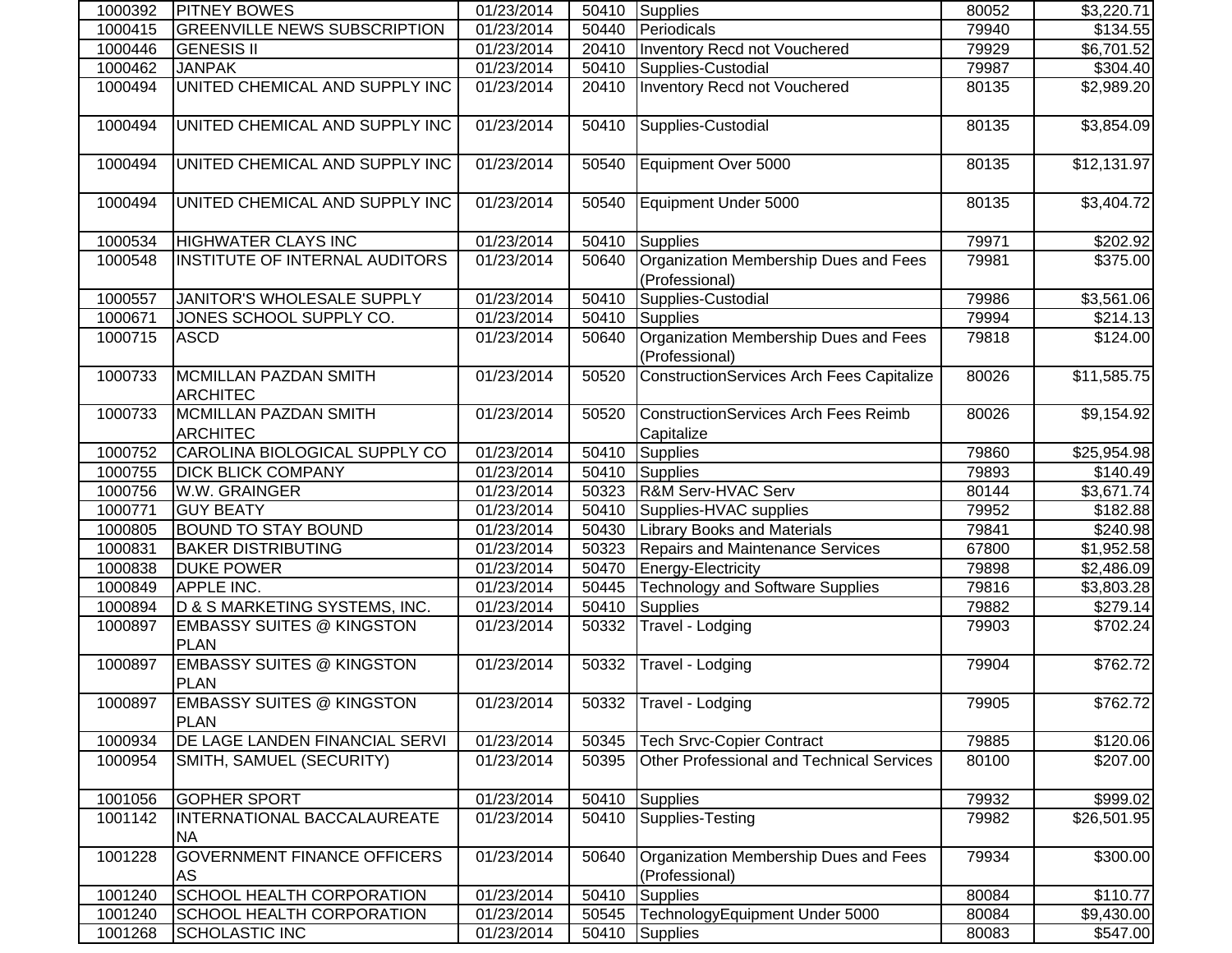| 1001281 | <b>IMEYER CENTER</b>                     | 01/23/2014              | 50720 | <b>Transits</b>                                     | 47    | \$11,025.94            |
|---------|------------------------------------------|-------------------------|-------|-----------------------------------------------------|-------|------------------------|
| 1001304 | <b>GRAINGER</b>                          | 01/23/2014              | 50410 | <b>Supplies</b>                                     | 79937 | \$489.40               |
| 1001370 | <b>MAGNATAG VISIBLE SYSTEMS</b>          | 01/23/2014              | 50410 | Supplies                                            | 80019 | \$136.70               |
| 1001370 | <b>MAGNATAG VISIBLE SYSTEMS</b>          | 01/23/2014              | 50540 | Equipment Under 5000                                | 80019 | $\overline{$1,588.94}$ |
| 1001393 | <b>CLEMSON UNIV. COOP EXTENTION</b>      | $\overline{01/23}/2014$ | 50323 | <b>R&amp;M Serv-Athletic Fields</b>                 | 79868 | \$690.00               |
| 1001483 | <b>CC DICKSON</b>                        | 01/23/2014              | 50323 | <b>Repairs and Maintenance Services</b>             | 67801 | \$4,373.54             |
| 1001497 | <b>GREENVILLE WATER SYSTEM</b>           | 01/23/2014              | 50321 | <b>Public Utility Services (Excludes</b>            | 79944 | \$8,047.49             |
|         |                                          |                         |       | EnergySee 470)                                      |       |                        |
| 1001503 | <b>CURRICULUM ASSOCIATES</b>             | 01/23/2014              | 50410 | <b>Supplies</b>                                     | 79881 | \$1,896.84             |
| 1001515 | AT&T                                     | 01/23/2014              | 50340 | Comm Srvc-Landlines                                 | 79819 | \$26,437.69            |
| 1001557 | SOUTH CAROLINA MIDDLE SCHOOL             | 01/23/2014              | 50332 | Travel - Registration                               | 80105 | \$760.00               |
| 1001561 | HOLDER ELECTRIC SUPPLY                   | 01/23/2014              | 20410 | Inventory Recd not Vouchered                        | 79973 | \$9,858.00             |
| 1001561 | HOLDER ELECTRIC SUPPLY                   | 01/23/2014              | 50520 | ConstructionServices (Temp)                         | 79973 | \$4,028.00             |
|         |                                          |                         |       | Building/Construction Non Capita                    |       |                        |
| 1001572 | FLINN SCIENTIFIC, INC.                   | 01/23/2014              | 50410 | Supplies                                            | 79916 | \$270.48               |
| 1001731 | <b>SOUTH CAROLINA RETIREMENT</b>         | 01/23/2014              | 20412 | <b>Employer Retirement Payable</b>                  | 80106 | \$3,637.80             |
|         | <b>SYST</b>                              |                         |       |                                                     |       |                        |
| 1001731 | SOUTH CAROLINA RETIREMENT                | 01/23/2014              | 20412 | <b>Retirement Deduction</b>                         | 80106 | \$1,680.59             |
|         | <b>SYST</b>                              |                         |       |                                                     |       |                        |
| 1001738 | <b>INGLES MARKET INC</b>                 | 01/23/2014              | 50410 | Supplies                                            | 79980 | \$236.87               |
| 1001738 | <b>INGLES MARKET INC</b>                 | 01/23/2014              | 50490 | Supplies Food and Meals                             | 79980 | \$120.04               |
| 1001829 | CITY OF GREENVILLE POLICE DEPT           | 01/23/2014              | 50395 | <b>Prof Tech Srvc-SRO Contracts</b>                 | 79867 | \$20,666.64            |
| 1001924 | <b>ADDISON SAFETY GROUP</b>              | 01/23/2014              | 50410 | Supplies-Security                                   | 79806 | \$1,007.00             |
| 1001964 | <b>SC/NSPRA</b>                          | 01/23/2014              | 50399 | Miscellaneous Purchased Services                    | 80076 | \$115.00               |
| 1002002 | STENHOUSE PUBLISHERS                     | 01/23/2014              | 50410 | Supplies                                            | 80112 | \$451.54               |
| 1002150 | <b>BARNES &amp; NOBLE, INC.</b>          | 01/23/2014              | 50410 | Supplies                                            | 79825 | \$5,895.32             |
| 1002150 | <b>BARNES &amp; NOBLE, INC.</b>          | 01/23/2014              | 50430 | <b>Library Books and Materials</b>                  | 79825 | \$276.05               |
| 1002212 | LOWE'S COMPANIES, INC.                   | 01/23/2014              | 50410 | <b>Supplies</b>                                     | 80016 | \$908.62               |
| 1002262 | <b>CITY ELECTRIC SUPPLY</b>              | 01/23/2014              | 50410 | Supplies-Custodial                                  | 79866 | \$199.62               |
| 1002272 | HAMPTON INN DOWNTOWN                     | 01/23/2014              | 50332 | Travel - Lodging                                    | 79956 | \$155.68               |
|         | <b>COLUMBI</b>                           |                         |       |                                                     |       |                        |
| 1002289 | ROCHESTER 100 INC.                       | 01/23/2014              | 50410 | Supplies                                            | 80065 | \$477.00               |
| 1002312 | TRANE US, INC                            | 01/23/2014              | 50520 | ConstructionServices (Temp)                         | 80132 | \$4,523.78             |
|         |                                          |                         |       | Building/Construction Non Capita                    |       |                        |
| 1002318 | SOUTHEASTERN PAPER GROUP                 | 01/23/2014              | 20410 | Inventory Recd not Vouchered                        | 80107 | \$32,625.73            |
| 1002318 | SOUTHEASTERN PAPER GROUP                 | 01/23/2014              |       | 50410 Supplies-Custodial                            | 80107 | \$1,048.62             |
| 1002322 | <b>SPIRIT TELECOM</b>                    | 01/23/2014              | 50340 | Comm Srvc-Landlines                                 | 80108 | \$2,338.29             |
| 1002434 | JARA, ROBERT J                           | 01/23/2014              | 50331 | <b>Student Transportation</b>                       | 79989 | \$539.86               |
| 1002456 | DAMAND PROMOTIONS                        | 01/23/2014              | 50410 | Supplies                                            | 79883 | \$1,550.96             |
| 1002589 | <b>KADI MEDICAL SERVICES</b>             | 01/23/2014              | 50410 | Supplies                                            | 79999 | \$144.00               |
| 1002612 | JARA, CAROLINE                           | 01/23/2014              | 50339 | Other Transportation Services - Non-Distr<br>Person | 79988 | \$214.42               |
| 1002655 | <b>KLG JONES</b>                         | 01/23/2014              | 50395 | Other Professional and Technical Services           | 80002 | \$342.50               |
| 1002688 | <b>GREENVILLE TECH CHARTER HIGH</b><br>S | 01/23/2014              | 50720 | <b>Transits</b>                                     | 48    | \$252,146.61           |
| 1002688 | <b>GREENVILLE TECH CHARTER HIGH</b><br>S | 01/23/2014              | 50720 | <b>Transits</b>                                     | 79942 | \$82,415.52            |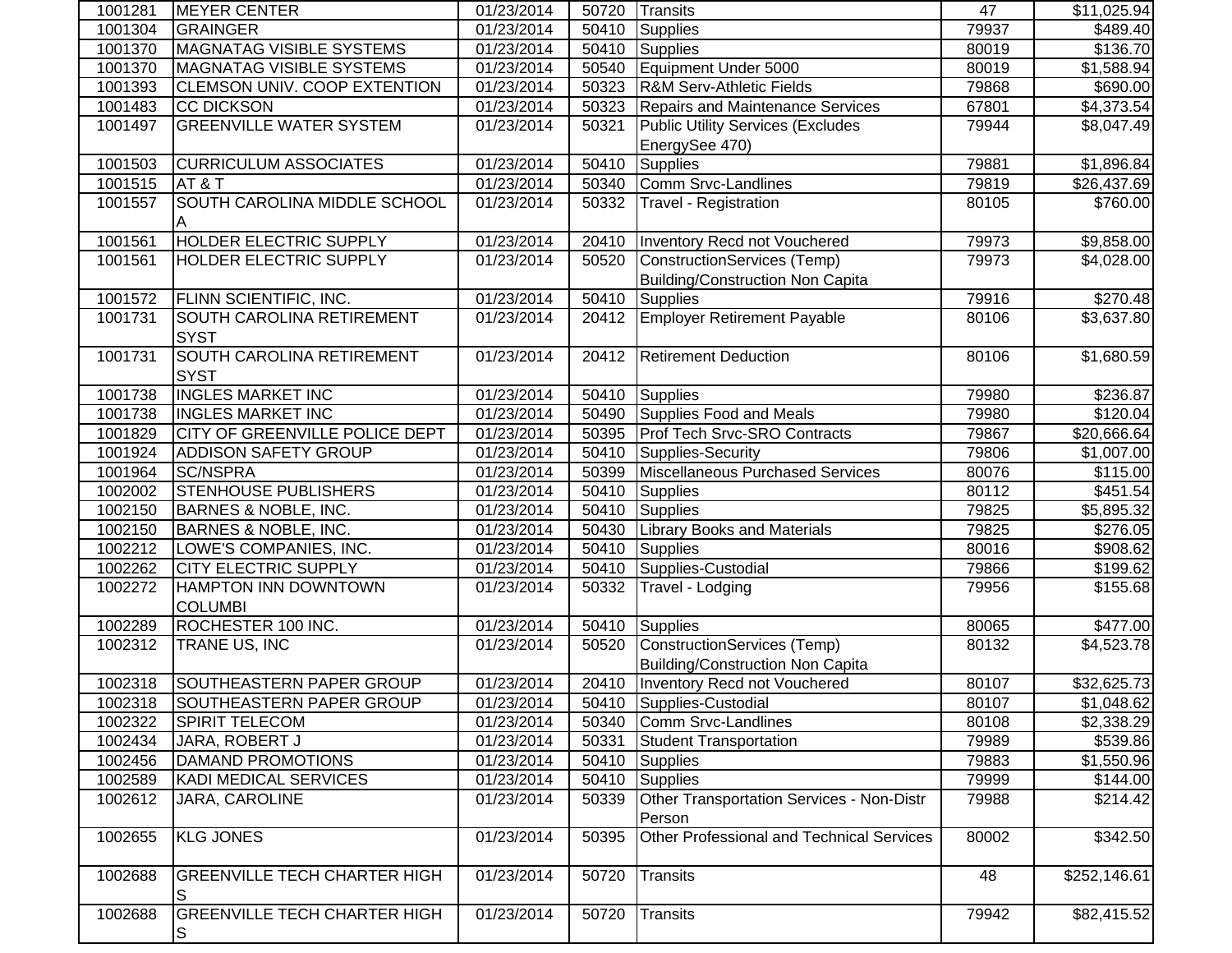| 1002717 | SNOW, STEPHANIE L.                       | 01/23/2014              | 50395 | <b>Other Professional and Technical Services</b>                       | 80102           | \$1,435.00               |
|---------|------------------------------------------|-------------------------|-------|------------------------------------------------------------------------|-----------------|--------------------------|
| 1002719 | WITMER, CONNIE A.                        | 01/23/2014              | 50331 | <b>Student Transportation</b>                                          | 80159           | \$350.02                 |
| 1002726 | ECHOLS OIL CO.                           | 01/23/2014              | 50410 | Supplies-Vehicle fuel                                                  | 79901           | $\overline{$9,172.50}$   |
| 1002751 | APS-LEGAL EASE, LLC                      | 01/23/2014              | 50395 | Other Professional and Technical Services                              | 79817           | \$330.00                 |
| 1002765 | <b>MYRTLE BEACH MARRIOTT</b>             | 01/23/2014              | 50332 | Travel - Lodging                                                       | 80038           | \$506.24                 |
| 1002781 | COOPER, MICHELLE B. OD, PA               | 01/23/2014              | 50395 | Other Professional and Technical Services                              | 79870           | \$148.00                 |
| 1002811 | WALLACE, GERALDINE ANN                   | 01/23/2014              | 50339 | Other Transportation Services - Non-Distr<br>Person                    | 80145           | \$522.91                 |
| 1002813 | <b>FREEMAN, TINA</b>                     | 01/23/2014              | 50331 | <b>Student Transportation</b>                                          | 79918           | \$284.08                 |
| 1002814 | <b>BURNS, DARRELL L</b>                  | 01/23/2014              | 50331 | <b>Student Transportation</b>                                          | 79849           | \$321.37                 |
| 1002929 | LANGSTON CHARTER MIDDLE<br><b>SCHOOL</b> | 01/23/2014              | 50720 | Transits                                                               | 49              | \$194,665.70             |
| 1002932 | <b>WARD'S NATURAL SCIENCE</b>            | 01/23/2014              | 50410 | Supplies                                                               | 80146           | \$525.58                 |
| 1002934 | LEGACY CHARTER SCHOOL                    | 01/23/2014              | 50720 | Transits                                                               | 50              | $\overline{$}573,267.10$ |
| 1002934 | LEGACY CHARTER SCHOOL                    | 01/23/2014              | 50720 | Transits                                                               | 80007           | \$9,237.75               |
| 1003033 | AMAZON.COM                               | 01/23/2014              | 50445 | <b>Technology and Software Supplies</b>                                | 79810           | \$193.93                 |
| 1003065 | HOLT, CHRISTAL G                         | 01/23/2014              | 50331 | <b>Student Transportation</b>                                          | 79974           | \$506.24                 |
| 1003077 | SANDERS, ALICIA                          | $\overline{01}/23/2014$ | 50331 | <b>Student Transportation</b>                                          | 80071           | \$433.92                 |
| 1003169 | <b>ALLIED MEDICAL PRODUCTS</b>           | 01/23/2014              | 50410 | <b>Supplies</b>                                                        | 79809           | \$1,809.42               |
| 1003169 | ALLIED MEDICAL PRODUCTS                  | 01/23/2014              | 50445 | <b>Technology and Software Supplies</b>                                | 79809           | \$3,123.89               |
| 1003186 | <b>SCANTEX BUSINESS SYSTEMS</b>          | 01/23/2014              | 50410 | Supplies                                                               | 80077           | \$1,132.91               |
| 1003233 | <b>BRASHIER MID COLLEGE CHARTER</b>      | 01/23/2014              | 50720 | Transits                                                               | $\overline{51}$ | \$236,052.08             |
| 1003250 | HEALTHMASTER HOLDINGS, LLC               | 01/23/2014              | 50345 | Technology                                                             | 79964           | \$3,243.40               |
| 1003265 | <b>SIGNS BY TOMORROW</b>                 | 01/23/2014              | 50520 | ConstructionServices (Temp)<br><b>Building/Construction Non Capita</b> | 80094           | \$1,003.93               |
| 1003294 | WOODRUFF, NANCY                          | 01/23/2014              | 50395 | Other Professional and Technical Services                              | 80161           | \$600.00                 |
| 1003344 | AJ CHEMICAL                              | 01/23/2014              | 50323 | <b>R&amp;M Preventative Maintenance</b>                                | 79807           | \$3,750.00               |
| 1003404 | <b>MANAGEMENT DECISIONS</b>              | 01/23/2014              | 50395 | Other Professional and Technical Services                              | 80021           | \$2,565.00               |
| 1003590 | AMERICAN SECURITY GREENVILLE             | $\overline{01/2}3/2014$ | 50329 | Other - Property Serv                                                  | 79811           | \$23,530.23              |
| 1003590 | AMERICAN SECURITY GREENVILLE             | 01/23/2014              | 50395 | Other Professional and Technical Services                              | 79811           | \$3,863.18               |
| 1003614 | PIEDMONT NATURAL GAS                     | 01/23/2014              |       | 50470 Energy-Gas                                                       | 80049           | \$92,327.60              |
| 1003776 | <b>SNAP ON INDUSTRIAL</b>                | 01/23/2014              | 50445 | Technology and Software Supplies                                       | 80101           | \$843.38                 |
| 1003799 | <b>CENGAGE LEARNING</b>                  | 01/23/2014              | 50420 | <b>Textbooks</b>                                                       | 79863           | \$2,059.16               |
| 1003845 | WARD, WENDY COOK                         | 01/23/2014              | 50395 | Other Professional and Technical Services                              | 80147           | \$410.00                 |
| 1004003 | <b>BLACKSTOCK, SUSAN</b>                 | 01/23/2014              | 50331 | Student Transportation                                                 | 79834           | \$276.29                 |
| 1004391 | SC SCIENCE COUNCIL                       | 01/23/2014              | 50332 | Travel - Registration                                                  | 80075           | \$150.00                 |
| 1004436 | <b>GREER MIDDLE COLLEGE CHARTER</b>      | 01/23/2014              | 50720 | Transits                                                               | 52              | \$218,653.73             |
| 1004436 | <b>GREER MIDDLE COLLEGE CHARTER</b><br>S | 01/23/2014              | 50720 | Transits                                                               | 79945           | \$6,158.50               |
| 1004436 | <b>GREER MIDDLE COLLEGE CHARTER</b><br>S | 01/23/2014              | 50720 | Transits                                                               | 79946           | \$105,625.54             |
|         |                                          |                         |       |                                                                        |                 |                          |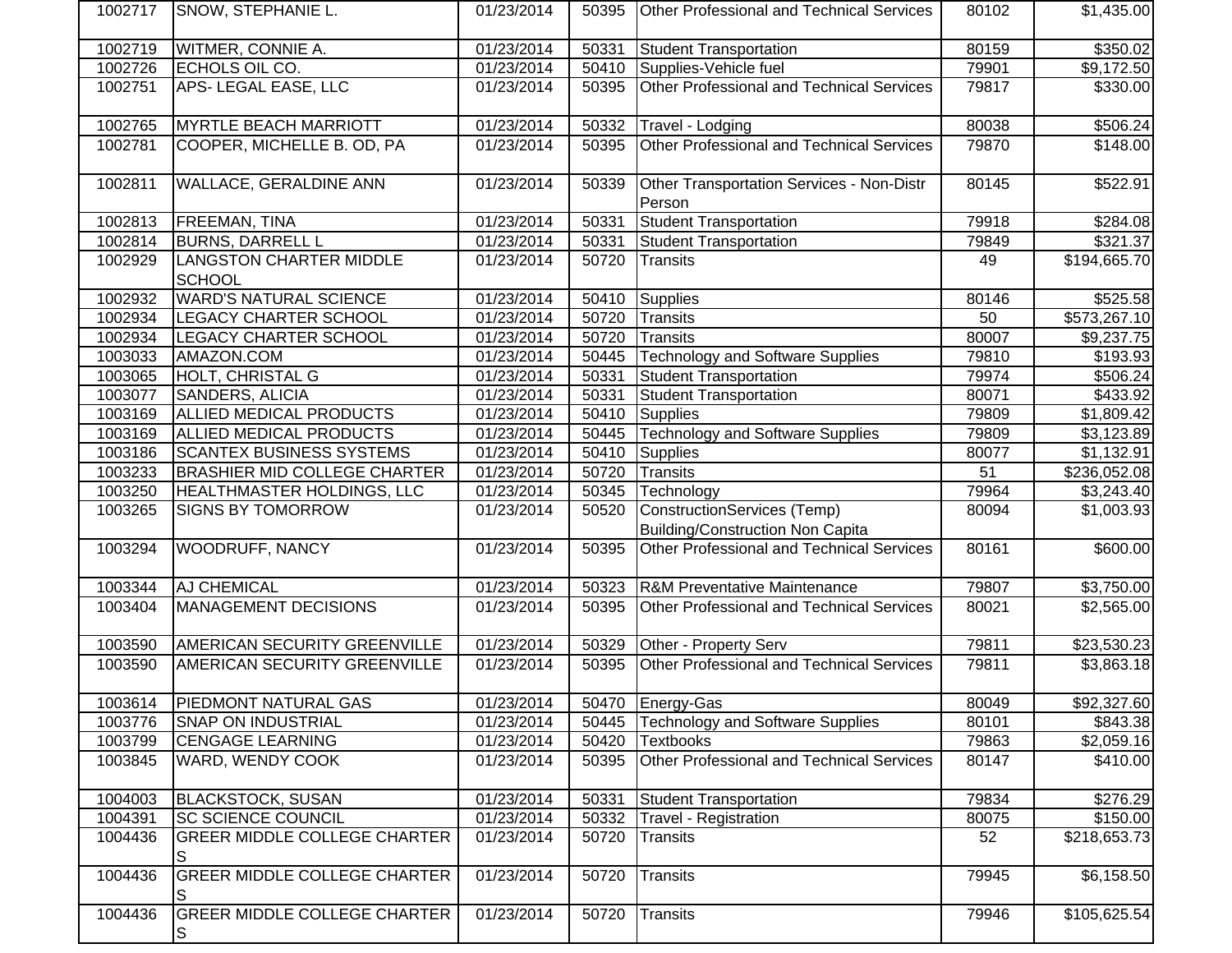| 1004740 | <b>GRADECAM CORPORATION</b>         | 01/23/2014 | 50345 | Technology                                       | 79935 | \$1,900.00             |
|---------|-------------------------------------|------------|-------|--------------------------------------------------|-------|------------------------|
| 1004788 | <b>SHARP BUSINESS SYSTEMS</b>       | 01/23/2014 | 50345 | <b>Tech Srvc-Copier Contract</b>                 | 80091 | \$958.35               |
| 1004789 | <b>BECKER'S SCHOOL SUPPLY</b>       | 01/23/2014 | 50410 | Supplies                                         | 79830 | \$335.19               |
| 1004973 | VIRTUAL IMAGE TECHNOLOGY            | 01/23/2014 | 50313 | <b>Student Services</b>                          | 80143 | $\overline{$2,820.92}$ |
| 1004998 | <b>RUTHERFORD HEATING &amp; AIR</b> | 01/23/2014 | 50520 | <b>ConstructionServices Buildings Capitalize</b> | 80068 | \$107,226.00           |
|         | <b>CONDI</b>                        |            |       |                                                  |       |                        |
| 1005122 | MCCOY, MELODY JOELL                 | 01/23/2014 | 50311 | <b>Instructional Services</b>                    | 80025 | \$180.00               |
| 1005295 | <b>GREENVILLE NEWS</b>              | 01/23/2014 | 50410 | Supplies                                         | 79940 | \$184.02               |
| 1005345 | <b>BLUE BELL CREAMERIES</b>         | 01/23/2014 | 50460 | <b>Food Purchases</b>                            | 67803 | \$1,902.50             |
| 1005349 | <b>BROOKWOOD FARMS, INC.</b>        | 01/23/2014 | 10160 | Inventory - Food                                 | 67804 | \$10,602.00            |
| 1005351 | <b>BULL'S EYE BRANDS</b>            | 01/23/2014 | 50460 | <b>Food Purchases</b>                            | 67805 | \$706.11               |
| 1005456 | JENNIE-O-TURKEY STORE               | 01/23/2014 | 10160 | Inventory - Food                                 | 67806 | \$2,292.50             |
| 1005742 | <b>HEINEMANN</b>                    | 01/23/2014 | 50312 | Instructional Programs Improvement               | 79965 | \$145,825.00           |
|         |                                     |            |       | <b>Services</b>                                  |       |                        |
| 1005742 | <b>HEINEMANN</b>                    | 01/23/2014 | 50312 | <b>Instructional Programs Improvement</b>        | 80167 | \$218,625.00           |
|         |                                     |            |       | <b>Services</b>                                  |       |                        |
| 1005742 | <b>HEINEMANN</b>                    | 01/23/2014 | 50410 | Supplies                                         | 79966 | \$2,193.83             |
| 1006055 | PIEDMONT POST OFFICE                | 01/23/2014 | 50410 | Supplies                                         | 80050 | \$1,495.00             |
| 1006055 | PIEDMONT POST OFFICE                | 01/23/2014 | 50410 | Supplies                                         | 80051 | \$999.58               |
| 1006341 | KELLY, JANET J.                     | 01/23/2014 | 50311 | <b>Instructional Services</b>                    | 80000 | \$1,650.00             |
| 1006442 | <b>FISHER, GEORGIA</b>              | 01/23/2014 | 50339 | Other Transportation Services - Non-Distr        | 79914 | \$542.40               |
|         |                                     |            |       | Person                                           |       |                        |
| 1006576 | <b>TONYS PIZZA &amp; SUBS</b>       | 01/23/2014 | 50490 | Supplies Food and Meals                          | 80129 | \$162.68               |
| 1006895 | AUGUSTA, DAVID L.                   | 01/23/2014 | 50331 | <b>Student Transportation</b>                    | 79820 | \$124.75               |
| 1006908 | FISHER SCIENTIFIC COMPANY, LLC      | 01/23/2014 | 50410 | Supplies                                         | 79913 | \$233.34               |
| 1006981 | MORGAN, CHRISTIAN                   | 01/23/2014 | 50331 | <b>Student Transportation</b>                    | 80035 | \$397.76               |
| 1007000 | VICK SR., DONALD S.                 | 01/23/2014 | 50311 | <b>Instructional Services</b>                    | 80142 | \$465.60               |
| 1007450 | <b>CANNON ROOFING</b>               | 01/23/2014 | 50323 | <b>Repairs and Maintenance Services</b>          | 79856 | $\overline{$7,621.00}$ |
| 1007524 | <b>GREENVILLE ROOFING CO. INC.</b>  | 01/23/2014 | 50323 | Repairs and Maintenance Services                 | 79941 | \$2,400.00             |
| 1008286 | <b>FRONTIER COMMUNICATIONS</b>      | 01/23/2014 | 50340 | Comm Srvc-Landlines                              | 79919 | \$2,483.60             |
| 1008347 | <b>DILLION SUPPLY COMPANY</b>       | 01/23/2014 | 50410 | <b>Supplies</b>                                  | 79894 | \$358.40               |
| 1008445 | RAYMOND ENGINEERING SC              | 01/23/2014 | 50395 | Other Professional and Technical Services        | 80058 | \$4,603.00             |
|         |                                     |            |       |                                                  |       |                        |
| 1008840 | HARDIGREE, ALICIA D                 | 01/23/2014 | 50339 | Other Transportation Services - Non-Distr        | 79958 | \$345.78               |
|         |                                     |            |       | Person                                           |       |                        |
| 1009159 | <b>GALLAGHER, LAUREN M</b>          | 01/23/2014 | 50395 | Other Professional and Technical Services        | 79921 | \$2,436.00             |
|         |                                     |            |       |                                                  |       |                        |
| 1009301 | POWERS SOLUTIONS, INC               | 01/23/2014 | 50490 | <b>Other Supplies and Materials</b>              | 80055 | \$5,022.90             |
| 1009569 | <b>WILBOOKS</b>                     | 01/23/2014 | 50410 | Supplies                                         | 80154 | \$398.75               |
| 1009697 | <b>GOPHER PROFORMANCE</b>           | 01/23/2014 | 50410 | Supplies                                         | 79931 | \$544.02               |
| 1010063 | <b>EMC PUBLISHING LLC</b>           | 01/23/2014 | 50410 | Supplies                                         | 79906 | \$331.05               |
| 1010323 | <b>GARRETT BOOK COMPANY</b>         | 01/23/2014 | 50430 | <b>Library Books and Materials</b>               | 79925 | \$275.76               |
| 1010351 | JASON AND NORDIC PUBLISHERS IN      | 01/23/2014 | 50430 | <b>Library Books and Materials</b>               | 79990 | \$339.67               |
|         |                                     |            |       |                                                  |       |                        |
| 1010576 | APPERSON EDUCATION PRODUCTS         | 01/23/2014 | 50410 | Supplies                                         | 79815 | \$1,721.06             |
| 1010974 | ETA HAND2MIND                       | 01/23/2014 | 50410 | Supplies                                         | 79909 | \$238.50               |
| 1011357 | HERRINGTON, GELENA RHEA             | 01/23/2014 | 50331 | Student Transportation                           | 79969 | \$289.00               |
| 1011381 | SMITH, DONNA F                      | 01/23/2014 | 50395 | Other Professional and Technical Services        | 80097 | \$665.00               |
|         |                                     |            |       |                                                  |       |                        |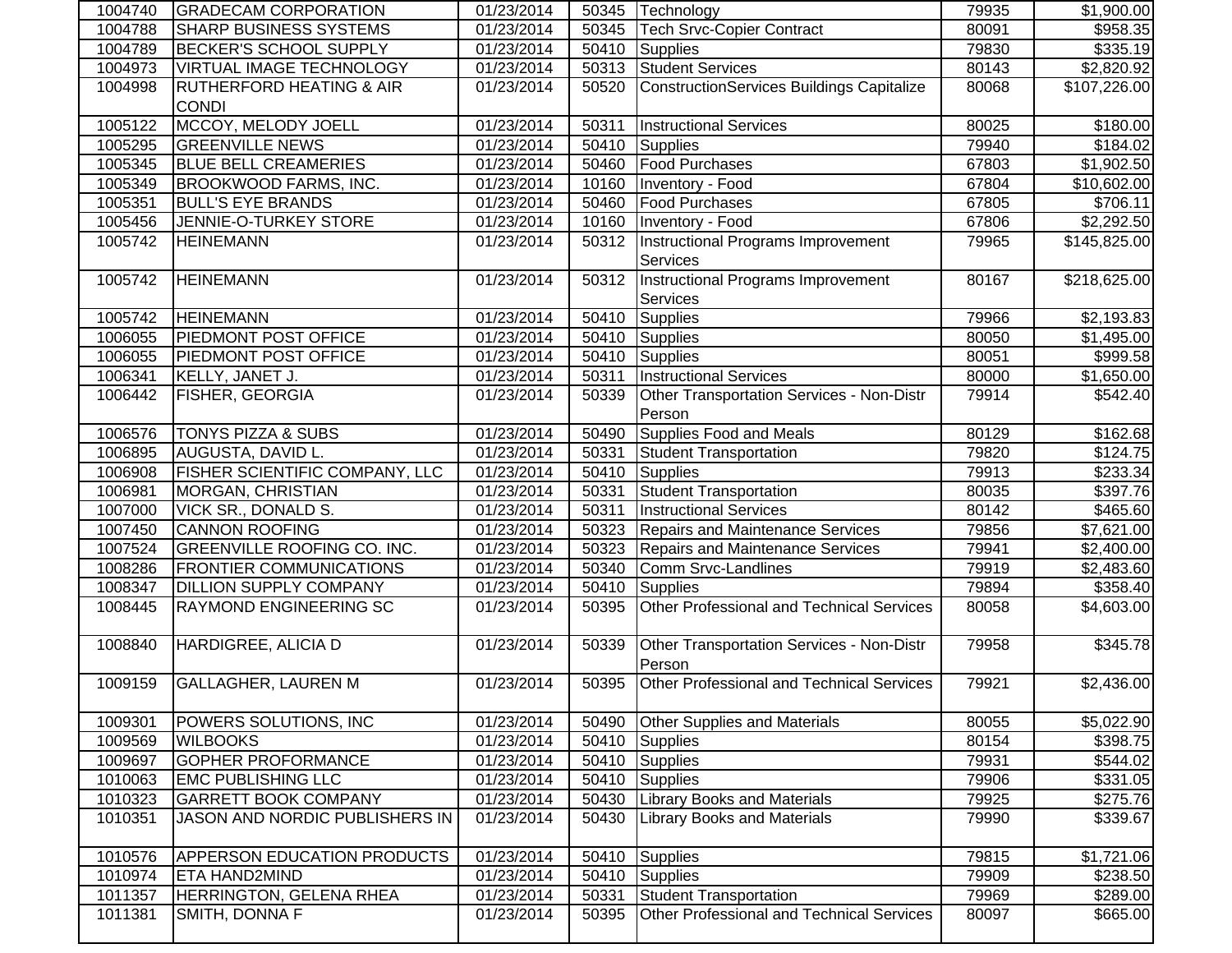| 1011453 | HAMPSHIRE, ELLEN MARIE                        | 01/23/2014 | 50395 | <b>Other Professional and Technical Services</b>    | 79955 | \$600.00             |
|---------|-----------------------------------------------|------------|-------|-----------------------------------------------------|-------|----------------------|
| 1011503 | <b>SERVPRO</b>                                | 01/23/2014 | 50322 | <b>Cleaning Services</b>                            | 80088 | \$883.68             |
| 1011617 | <b>INGERSOLL JR, EDWARD PEYTON</b>            | 01/23/2014 | 50339 | Other Transportation Services - Non-Distr<br>Person | 79979 | $\overline{$}280.01$ |
| 1011642 | <b>CRUMBLISS, CARRIE</b>                      | 01/23/2014 | 50331 | <b>Student Transportation</b>                       | 79879 | \$227.02             |
| 1011675 | POPE ZEIGLER, LLC                             | 01/23/2014 | 50319 | <b>Legal Services</b>                               | 80054 | \$19,647.89          |
| 1011768 | SC GANG INVESTIGATORS ASSOC                   | 01/23/2014 | 50332 | Travel - Registration                               | 80073 | \$150.00             |
| 1011806 | DELIGNY, BEATRICE JEANNE                      | 01/23/2014 | 50395 | Other Professional and Technical Services           | 79886 | \$279.49             |
| 1011847 | DEW PRODUCTIONS, LLC                          | 01/23/2014 | 50311 | <b>Instructional Services</b>                       | 79890 | \$450.00             |
| 1012164 | AUTOMATIONDIRECT.COM INC.                     | 01/23/2014 | 50410 | <b>Supplies</b>                                     | 79821 | \$1,567.74           |
| 1012196 | barnesandnoble.com llc                        | 01/23/2014 | 50410 | Supplies                                            | 79826 | \$707.96             |
| 1012545 | WOODWIND & BRASSWIND                          | 01/23/2014 | 50410 | <b>Supplies</b>                                     | 80162 | \$2,650.00           |
| 1012558 | MARTIN, JEAN L.                               | 01/23/2014 | 50395 | Other Professional and Technical Services           | 80023 | \$315.00             |
| 1012625 | HUB INTERNATIONAL SOUTHEAST                   | 01/23/2014 | 50324 | <b>Property Insurance</b>                           | 79977 | \$2,200.00           |
| 1012727 | <b>FRYE, LINDSEY</b>                          | 01/23/2014 | 50395 | Other Professional and Technical Services           | 79920 | \$600.00             |
| 1012731 | TAYLOR, SHARON                                | 01/23/2014 | 50395 | Other Professional and Technical Services           | 80123 | \$140.00             |
| 1012734 | <b>AMERIGAS</b>                               | 01/23/2014 | 50470 | Energy-Gas                                          | 79812 | \$2,889.94           |
| 1012812 | <b>BOSTIC, NATALIE</b>                        | 01/23/2014 | 50311 | <b>Instructional Services</b>                       | 79840 | \$960.00             |
| 1012882 | BY DESIGN UPHOLSTERY                          | 01/23/2014 | 50323 | <b>R&amp;M Serv-Plant Serv</b>                      | 79852 | \$291.65             |
| 1012885 | <b>GREENVILLE CABINETS, INC.</b>              | 01/23/2014 | 50323 | R&M Services - IAQ                                  | 79938 | \$4,285.61           |
| 1012950 | HUNT, KATHRYNE HINES                          | 01/23/2014 | 50331 | Student Transportation                              | 79978 | \$308.49             |
| 1012958 | <b>EMPIRE PROMOTIONAL</b><br><b>RESOURCES</b> | 01/23/2014 | 50410 | <b>Supplies</b>                                     | 79907 | \$414.51             |
| 1013029 | JONES, MOLLY                                  | 01/23/2014 | 50311 | <b>Instructional Services</b>                       | 79996 | \$829.00             |
| 1013100 | Leisure Lines, Inc. Playground                | 01/23/2014 | 50530 | Improvements Other Than Buildings<br>Capitalize     | 80008 | \$7,215.38           |
| 1013103 | VASQUEZ, KARLA                                | 01/23/2014 | 50331 | <b>Student Transportation</b>                       | 80141 | \$325.44]            |
| 232012  | LEAD ACADEMY CHARTER SCHOOL                   | 01/24/2014 | 50720 | Transits                                            | 80177 | \$1,982.60           |
| 1000025 | JOYCE EQUIPMENT COMPANY                       | 01/24/2014 | 50540 | Equipment Under 5000                                | 67816 | \$589.65             |
| 1000377 | STATE DEPARTMENT OF<br><b>EDUCATION</b>       | 01/24/2014 | 50660 | <b>Pupil Activity</b>                               | 80189 | \$256.20             |
| 1000494 | UNITED CHEMICAL AND SUPPLY INC                | 01/24/2014 |       | 50410 Supplies-Custodial                            | 80193 | \$4,564.41           |
| 1000712 | SHEALY ELECTRICAL<br><b>WHOLESALERS</b>       | 01/24/2014 | 50410 | Supplies-Custodial                                  | 80187 | \$174.69             |
| 1000721 | FORMS & SUPPLY, INC.                          | 01/24/2014 | 50410 | Supplies                                            | 67817 | \$224.61             |
| 1000752 | CAROLINA BIOLOGICAL SUPPLY CO                 | 01/24/2014 | 50410 | Supplies                                            | 80170 | \$29,583.24          |
| 1000901 | QUILL CORPORATION                             | 01/24/2014 | 50410 | Supplies                                            | 80182 | \$1,015.71           |
| 1002049 | DUKE ENERGY CORP.                             | 01/24/2014 | 50470 | Energy-Electricity                                  | 10814 | \$282,449.08         |
| 1002077 | YEAGER VISION CARE                            | 01/24/2014 | 50395 | Other Professional and Technical Services           | 80198 | \$110.00             |
| 1002150 | BARNES & NOBLE, INC.                          | 01/24/2014 | 50410 | <b>Supplies</b>                                     | 80168 | \$1,341.12           |
| 1002151 | <b>SCCTE</b>                                  | 01/24/2014 | 50332 | Travel - Registration                               | 80185 | \$240.00             |
| 1002618 | <b>STEVE SPANGLER SCIENCE</b>                 | 01/24/2014 | 50410 | Supplies                                            | 80190 | \$356.29             |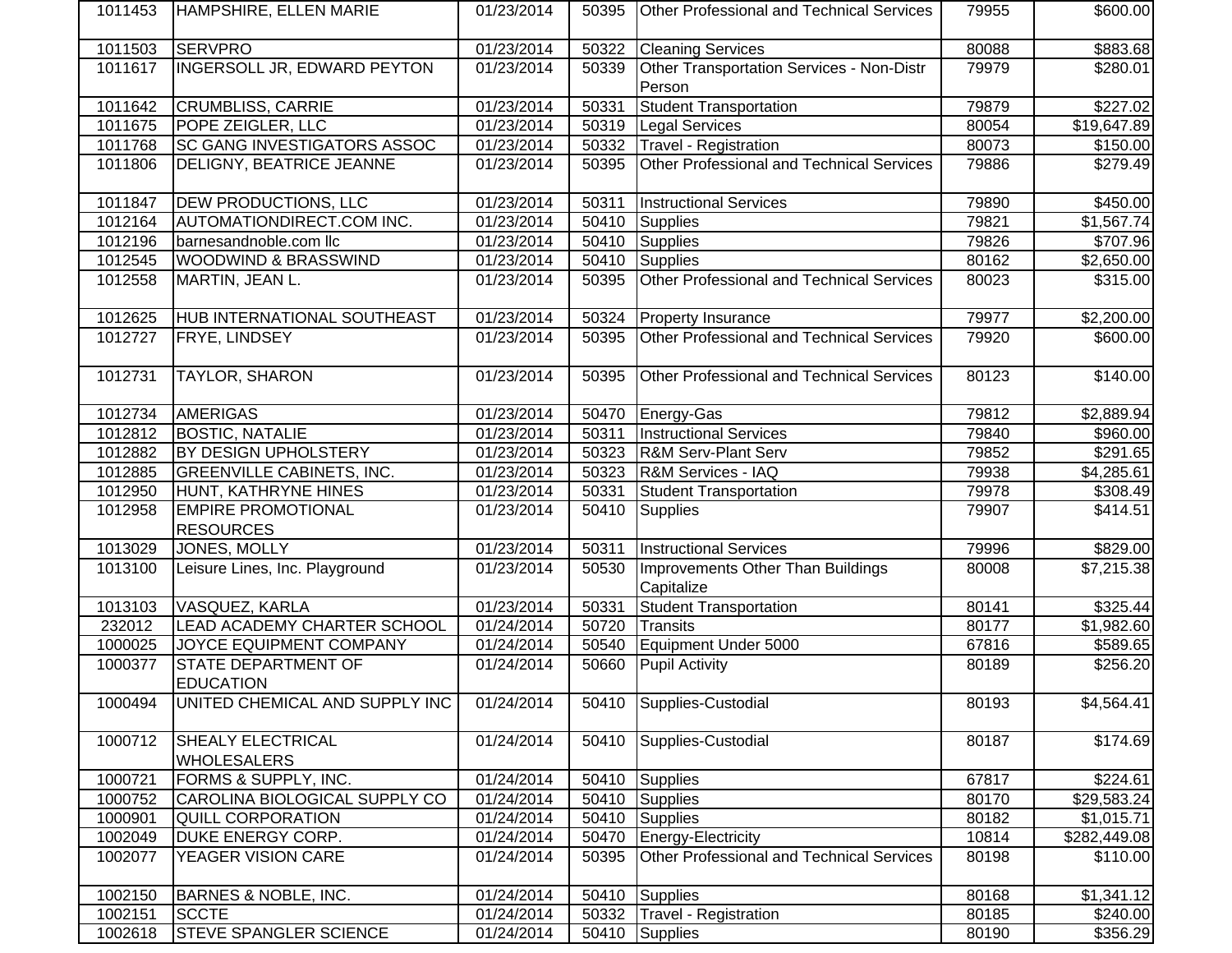| 1002688 | IGREENVILLE TECH CHARTER HIGH<br>S       | 01/24/2014              | 50720 | <b>Transits</b>                                  | 80173 | \$495.65                |
|---------|------------------------------------------|-------------------------|-------|--------------------------------------------------|-------|-------------------------|
| 1002934 | <b>LEGACY CHARTER SCHOOL</b>             | 01/24/2014              | 50720 | Transits                                         | 80178 | \$18,537.31             |
| 1003233 | <b>BRASHIER MID COLLEGE CHARTER</b>      | 01/24/2014              | 50720 | Transits                                         | 80169 | \$793.04                |
| 1003814 | <b>MCALISTERS DELI</b>                   | $\overline{01}/24/2014$ | 50490 | Supplies Food and Meals                          | 80180 | \$274.81                |
| 1003893 | PRINCIPLE WOODS, INC                     | 01/24/2014              | 50345 | Technology                                       | 80181 | \$995.00                |
| 1004321 | VISTA HIGHER LEARNING, INC.              | 01/24/2014              | 50410 | Supplies                                         | 80196 | \$1,955.08              |
| 1004436 | <b>GREER MIDDLE COLLEGE CHARTER</b>      | 01/24/2014              | 50720 | Transits                                         | 80175 | \$793.04                |
|         | S                                        |                         |       |                                                  |       |                         |
| 1004788 | <b>SHARP BUSINESS SYSTEMS</b>            | 01/24/2014              | 50345 | Tech Srvc-Copier Contract                        | 80186 | \$249.71                |
| 1005113 | VIRTUCOM INC.                            | 01/24/2014              | 50345 | <b>Tech Srvc-Copier Contract</b>                 | 80195 | \$24,881.60             |
| 1005417 | <b>FUNACHO</b>                           | 01/24/2014              | 50460 | <b>Food Purchases</b>                            | 67819 | \$8,866.01              |
| 1005798 | <b>FEDEX KINKO'S</b>                     | 01/24/2014              | 50360 | <b>Printing and Binding</b>                      | 80172 | \$385.10                |
| 1006692 | TUMBLEWEED PRESS INC.                    | 01/24/2014              | 50430 | <b>Library Books and Materials</b>               | 80192 | \$299.40                |
| 1006692 | TUMBLEWEED PRESS INC.                    | 01/24/2014              | 50445 | <b>Technology and Software Supplies</b>          | 80192 | \$359.40                |
| 1008903 | <b>ECOLAB FOOD SAFETY</b>                | 01/24/2014              | 50323 | Repairs and Maintenance Services                 | 67820 | \$9,250.00              |
|         | <b>SPECIALTIES</b>                       |                         |       |                                                  |       |                         |
| 1011941 | SHRED-A-WAY                              | 01/24/2014              | 50395 | <b>Other Professional and Technical Services</b> | 80188 | \$4,521.64              |
| 1000018 | ROTO-ROOTER SEWER DRAIN<br><b>SERVIC</b> | 01/31/2014              | 50323 | Repairs and Maintenance Services                 | 67916 | \$1,240.00              |
| 1000049 | SMITH, SAMMY W                           | 01/31/2014              | 50323 | R&M Serv-Piano & Strings Serv                    | 80349 | \$1,170.00              |
| 1000056 | <b>SAUNDERS OFFICE SUPPLY</b>            | 01/31/2014              | 50410 | Supplies                                         | 80333 | \$432.44                |
| 1000145 | <b>BLUE RIDGE RURAL WATER</b>            | 01/31/2014              | 50321 | <b>Public Utility Services (Excludes</b>         | 80251 | \$606.90                |
|         | <b>COMPANY</b>                           |                         |       | EnergySee 470)                                   |       |                         |
| 1000164 | <b>CAMCOR</b>                            | 01/31/2014              | 50445 | <b>Technology and Software Supplies</b>          | 80257 | \$119.24                |
| 1000164 | <b>CAMCOR</b>                            | 01/31/2014              | 50545 | TechnologyEquipment Under 5000                   | 80257 | \$949.51                |
| 1000187 | CELY CONSTRUCTION COMPANY                | 01/31/2014              | 50520 | <b>ConstructionServices (Temp)</b>               | 80260 | $$43,411.\overline{32}$ |
|         |                                          |                         |       | Building/Construction Non Capita                 |       |                         |
| 1000210 | LAURENS ELECTRIC COOPERATIVE             | 01/31/2014              | 50470 | Energy-Electricity                               | 80292 | \$19,678.22             |
| 1000246 | <b>EDUCATORS OUTLET</b>                  | 01/31/2014              | 50410 | Supplies                                         | 80267 | \$667.70                |
| 1000268 | <b>COMPUSULT INC</b>                     | 01/31/2014              | 38045 | Local Funds AP                                   | 80263 | \$5,005.75              |
| 1000268 | <b>COMPUSULT INC</b>                     | 01/31/2014              | 50345 | Technology                                       | 80263 | \$3,400.00              |
| 1000270 | <b>ENWRIGHT ASSOCIATES INC</b>           | 01/31/2014              | 50520 | ConstructionServices Arch Fees Capitalize        | 80270 | \$2,750.00              |
| 1000271 | PRO-ED                                   | $\overline{01/31}/2014$ |       | 50410 Supplies                                   | 80324 | \$125.93                |
| 1000367 | PEPSI-COLA BOTTLING COMPANY              | 01/31/2014              |       | 50460   Food Purchases                           | 67918 | \$9,875.38              |
| 1000374 | <b>SOCAR CHEMICAL COMPANY</b>            | 01/31/2014              | 50410 | Supplies-Custodial                               | 80352 | \$204.05                |
| 1000375 | <b>SOCIAL STUDIES SCHOOL SERVICE</b>     | 01/31/2014              | 50410 | Supplies                                         | 80353 | \$1,109.17              |
| 1000377 | <b>STATE DEPARTMENT OF</b>               | 01/31/2014              | 50660 | Pupil Activity                                   | 80354 | \$8,853.54              |
|         | <b>EDUCATION</b>                         |                         |       |                                                  |       |                         |
| 1000391 | PIP PRINTING #3                          | 01/31/2014              | 50360 | <b>Printing and Binding</b>                      | 80321 | \$347.27                |
| 1000423 | PEOPLES PUBLISHING GROUP INC             | 01/31/2014              | 50410 | Supplies                                         | 80317 | \$688.00                |
| 1000462 | <b>JANPAK</b>                            | 01/31/2014              | 50410 | Supplies-Custodial                               | 80287 | \$1,802.40              |
| 1000484 | <b>WESTERN PSYCHOLOGICAL</b>             | 01/31/2014              | 50410 | Supplies-Testing                                 | 80378 | \$5,125.55              |
|         | <b>SERVICES</b>                          |                         |       |                                                  |       |                         |
| 1000494 | UNITED CHEMICAL AND SUPPLY INC           | 01/31/2014              | 50410 | Supplies-Custodial                               | 80371 | \$750.35                |
| 1000538 | <b>HOUGHTON MIFFLIN #1</b>               | 01/31/2014              | 50430 | <b>Library Books and Materials</b>               | 80279 | \$1,276.37              |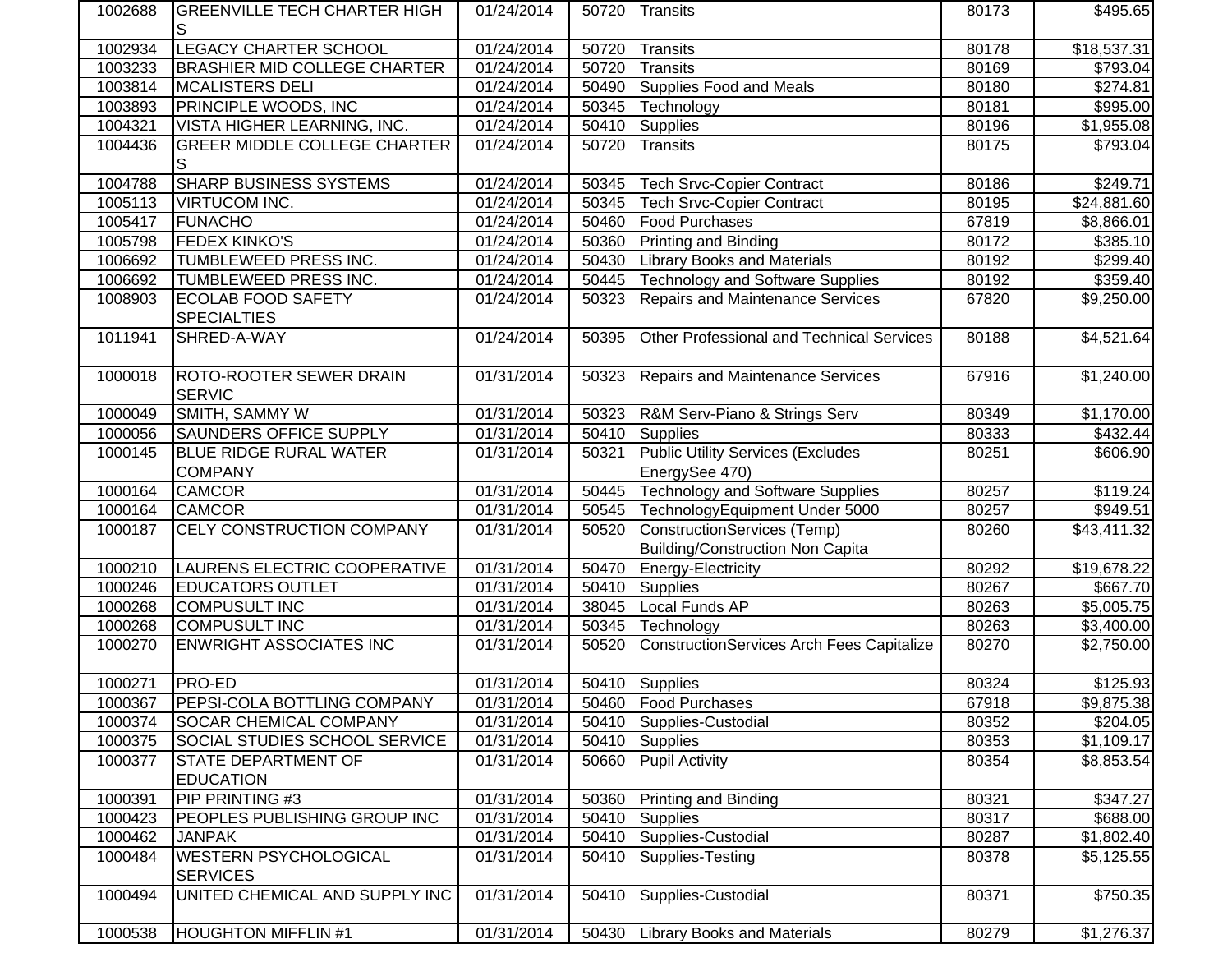| 1000663 | ANN'S CAKES & CATERING                 | 01/31/2014              |       | 50490 Supplies Food and Meals                    | 80245 | \$238.50               |
|---------|----------------------------------------|-------------------------|-------|--------------------------------------------------|-------|------------------------|
| 1000721 | FORMS & SUPPLY, INC.                   | 01/31/2014              | 50410 | <b>Supplies</b>                                  | 67919 | $\overline{$}251.35$   |
| 1000721 | FORMS & SUPPLY, INC.                   | 01/31/2014              | 50460 | <b>Food Purchases</b>                            | 67919 | \$118.72               |
| 1000752 | CAROLINA BIOLOGICAL SUPPLY CO          | 01/31/2014              | 50410 | Supplies                                         | 80259 | $\overline{$7,933.59}$ |
| 1000759 | <b>SCANTRON</b>                        | 01/31/2014              | 20410 | Inventory Recd not Vouchered                     | 80337 | \$3,710.00             |
| 1000800 | <b>SUNBELT RENTALS</b>                 | 01/31/2014              | 50410 | Supplies-Custodial                               | 80358 | \$1,011.31             |
| 1000805 | <b>BOUND TO STAY BOUND</b>             | 01/31/2014              | 50430 | <b>Library Books and Materials</b>               | 80253 | \$1,525.62             |
| 1000838 | <b>DUKE POWER</b>                      | $\overline{01/31}/2014$ | 50470 | Energy-Electricity                               | 80266 | \$724.97               |
| 1000897 | <b>EMBASSY SUITES @ KINGSTON</b>       | 01/31/2014              | 50332 | Travel - In-Co Mileage                           | 80268 | \$453.60               |
| 1000905 | <b>WEST PAYMENT CENTER</b>             | 01/31/2014              | 50319 | <b>Legal Services</b>                            | 80377 | \$379.54               |
| 1001021 | <b>PINE GROVE</b>                      | 01/31/2014              | 50313 | <b>Student Services</b>                          | 80320 | \$4,198.48             |
| 1001105 | <b>BINSWANGER</b>                      | 01/31/2014              | 50323 | <b>R&amp;M Serv-Plant Serv</b>                   | 80250 | \$984.11               |
| 1001182 | <b>SC DEPT OF EDUCATION</b>            | 01/31/2014              | 50323 | <b>Repairs and Maintenance Services</b>          | 80334 | \$1,483.70             |
| 1001241 | <b>SCHOOLMART</b>                      | 01/31/2014              | 50410 | <b>Supplies</b>                                  | 80339 | \$455.74               |
| 1001268 | SCHOLASTIC INC                         | 01/31/2014              | 50410 | <b>Supplies</b>                                  | 80338 | \$1,019.32             |
| 1001268 | <b>SCHOLASTIC INC</b>                  | 01/31/2014              | 50430 | <b>Library Books and Materials</b>               | 80338 | \$3,236.04             |
| 1001497 | <b>GREENVILLE WATER SYSTEM</b>         | 01/31/2014              | 50321 | <b>Public Utility Services (Excludes</b>         | 80276 | \$2,324.83             |
| 1001572 | <b>FLINN SCIENTIFIC, INC.</b>          | 01/31/2014              | 50410 | Supplies                                         | 80272 | \$243.41               |
| 1001573 | <b>REALLY GOOD STUFF</b>               | 01/31/2014              | 50410 | Supplies                                         | 80326 | \$551.63               |
| 1001655 | ARD, WOOD, HOLCOMBE, & SLATE           | 01/31/2014              | 50520 | ConstructionServices Arch Fees Capitalize        | 80246 | \$14,151.56            |
| 1001655 | ARD, WOOD, HOLCOMBE, & SLATE           | 01/31/2014              | 50520 | ConstructionServices Arch Fees Reimb             | 80246 | \$986.15               |
| 1001763 | NETWORK CONTROLS & ELECTRIC            | 01/31/2014              | 38045 | Local Funds AP                                   | 80310 | \$1,452.88             |
| 1001763 | NETWORK CONTROLS & ELECTRIC            | 01/31/2014              | 50520 | ConstructionServices (Temp)                      | 80310 | \$4,994.84             |
| 1001842 | <b>FOREIGN ACADEMIC &amp; CULTURAL</b> | 01/31/2014              | 50311 | <b>Instructional Services</b>                    | 80274 | \$22,000.00            |
| 1002038 | <b>PET DAIRY</b>                       | 01/31/2014              | 50460 | <b>Food Purchases</b>                            | 67920 | \$99,725.98            |
| 1002312 | TRANE US, INC                          | 01/31/2014              | 50410 | Supplies-HVAC supplies                           | 80369 | \$561.80               |
| 1002417 | <b>FRINGE BENEFITS MANGEMENT</b>       | 01/31/2014              | 20412 | Out of Pocket Medical                            | 80384 | \$187.50               |
| 1002428 | <b>WAREHOUSE THEATRE</b>               | 01/31/2014              | 50311 | <b>Instructional Services</b>                    | 80376 | \$1,000.00             |
| 1002680 | <b>CHARTER COMMUNICATIONS</b>          | 01/31/2014              | 50395 | Other Professional and Technical Services        | 80261 | \$181.56               |
| 1002738 | SALLY'S BEAUTY SUPPLY #02339           | 01/31/2014              | 50410 | <b>Supplies</b>                                  | 80332 | \$529.04               |
| 1002762 | SCHOLASTIC, INC.                       | 01/31/2014              | 50345 | Technology                                       | 80338 | \$750.00               |
| 1002762 | SCHOLASTIC, INC.                       | 01/31/2014              | 50410 | <b>Supplies</b>                                  | 80338 | \$172.38               |
| 1002792 | MULTI HEALTH SYSTEMS, INC.             | 01/31/2014              | 50410 | Supplies-Testing                                 | 80305 | \$2,424.00             |
| 1002868 | HONEY BAKED HAM                        | 01/31/2014              | 50460 | <b>Food Purchases</b>                            | 67921 | \$215.81               |
| 1002897 | PROMOTIONS UNLIMITED                   | 01/31/2014              | 50410 | <b>Supplies</b>                                  | 80325 | \$976.26               |
| 1002932 | <b>WARD'S NATURAL SCIENCE</b>          | 01/31/2014              | 50410 | <b>Supplies</b>                                  | 80375 | \$1,533.80             |
| 1002934 | <b>LEGACY CHARTER SCHOOL</b>           | 01/31/2014              | 50720 | Transits                                         | 80295 | \$81,453.56            |
| 1003186 | <b>SCANTEX BUSINESS SYSTEMS</b>        | 01/31/2014              |       | 50410 Supplies                                   | 80336 | \$281.54               |
| 1003229 | <b>TEACHER DIRECT</b>                  | 01/31/2014              | 50410 | Supplies                                         | 80363 | \$255.88               |
| 1003236 | HAWKINS TOWING INC.                    | 01/31/2014              | 50323 | R&M Serv-Vehicle Serv                            | 80278 | \$150.00               |
| 1003244 | <b>OFFICE DEPOT</b>                    | 01/31/2014              | 50410 | Supplies                                         | 80314 | \$431.58               |
| 1003384 | SUNDANCE-NEWBRIDGE LLC                 | 01/31/2014              | 50430 | <b>Library Books and Materials</b>               | 80359 | \$12,421.70            |
| 1003406 | <b>WT COX SUBSCRIPTIONS</b>            | 01/31/2014              | 50440 | Periodicals                                      | 80381 | \$5,263.12             |
| 1003510 | FOX CREEK PRINTING INC.                | 01/31/2014              | 50360 | <b>Printing and Binding</b>                      | 67922 | \$233.20               |
| 1003590 | AMERICAN SECURITY GREENVILLE           | 01/31/2014              | 50329 | Other - Property Serv                            | 80244 | \$4,368.91             |
| 1003590 | <b>AMERICAN SECURITY GREENVILLE</b>    | 01/31/2014              | 50395 | <b>Other Professional and Technical Services</b> | 80244 | \$390.92               |
| 1003614 | PIEDMONT NATURAL GAS                   | 01/31/2014              | 50470 | Energy-Gas                                       | 80319 | \$21,242.50            |
| 1003635 | YE OLDE PIANO SHOPPE, LLC              | 01/31/2014              | 50323 | R&M Serv-Piano & Strings Serv                    | 80382 | \$420.00               |
| 1003893 | PRINCIPLE WOODS, INC                   | 01/31/2014              | 50345 | Technology                                       | 80323 | \$2,985.00             |
| 1004748 | <b>MARVIN'S PRODUCE</b>                | 01/31/2014              | 50460 | <b>Food Purchases</b>                            | 67923 | \$164,626.10           |
| 1004788 | SHARP BUSINESS SYSTEMS                 | 01/31/2014              | 50345 | Tech Srvc-Copier Contract                        | 80343 | \$3,015.35             |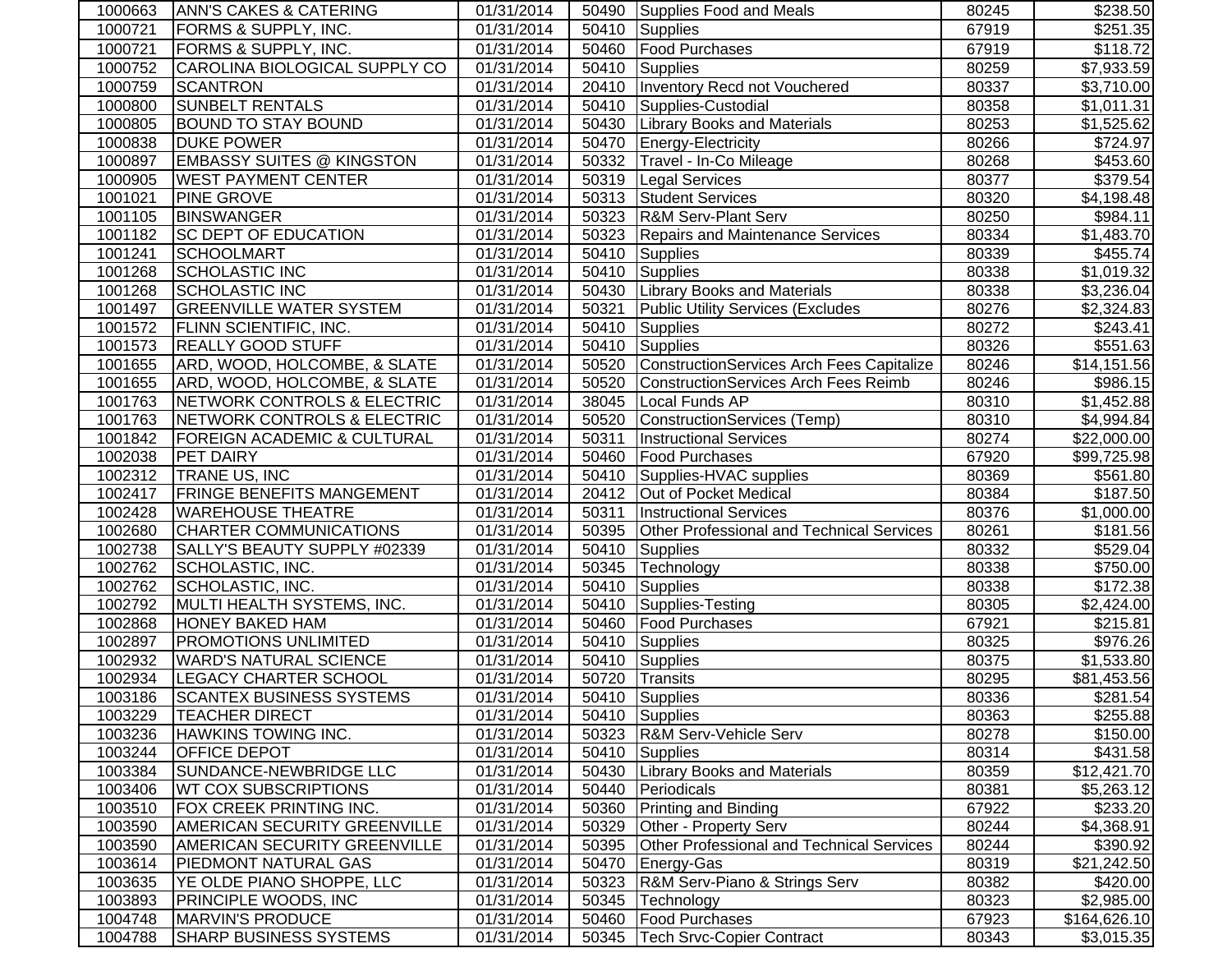| 1005113 | <b>IVIRTUCOM INC.</b>                 | 01/31/2014 |       | 50345   Tech Srvc-Copier Contract                | 80374 | \$4,797.11      |
|---------|---------------------------------------|------------|-------|--------------------------------------------------|-------|-----------------|
| 1005345 | <b>BLUE BELL CREAMERIES</b>           | 01/31/2014 | 50460 | Food Purchases                                   | 67924 | \$2,061.28      |
| 1005417 | FUNACHO                               | 01/31/2014 | 50460 | <b>Food Purchases</b>                            | 67925 | \$7,508.79      |
| 1005513 | <b>PILGRIM'S PRIDE</b>                | 01/31/2014 | 10160 | Inventory - Food                                 | 67926 | \$12,524.40     |
| 1005526 | <b>EARTHGRAINS BAKING COMPANIES</b>   | 01/31/2014 | 50460 | <b>Food Purchases</b>                            | 67927 | \$32,721.84     |
| 1005586 | <b>NCS PEARSON, INC.</b>              | 01/31/2014 | 50410 | Supplies                                         | 80308 | \$10,374.42     |
| 1005588 | <b>BEDFORD, FREEMAN &amp; WORTH</b>   | 01/31/2014 | 50410 | Supplies                                         | 80304 | \$150.98        |
| 1005731 | <b>MUSICAL INNOVATIONS</b>            | 01/31/2014 | 50410 | Supplies                                         | 80306 | \$693.02        |
| 1006000 | <b>BSN SPORTS, INC</b>                | 01/31/2014 | 50410 | Supplies                                         | 80256 | \$807.31        |
| 1006002 | <b>WORKWELL OCCUPATIONAL</b>          | 01/31/2014 | 50395 | <b>Prof Tech Srvc-Drug Testing</b>               | 80380 | \$596.00        |
| 1006082 | THE DBQ PROJECT                       | 01/31/2014 | 50430 | <b>Library Books and Materials</b>               | 80366 | \$1,500.00      |
| 1006178 | NATIONAL ASSOC OF SCHOOL              | 01/31/2014 | 50640 | Organization Membership Dues and Fees            | 80307 | \$222.00        |
| 1007000 | VICK SR., DONALD S.                   | 01/31/2014 | 50311 | <b>Instructional Services</b>                    | 80373 | \$465.60        |
| 1007117 | TELE-ACOUSTICS CHARLOTTE, INC         | 01/31/2014 | 50410 | Supplies-Testing                                 | 80365 | \$299.45        |
| 1007256 | <b>SDGC TEACHER HOSPITAL</b>          | 01/31/2014 | 20412 | Hospitalization                                  | 80341 | \$1,507.00      |
| 1007257 | <b>SDGC SALARY CONTINUATION</b>       | 01/31/2014 | 20412 | <b>Salary Continuation</b>                       | 80340 | \$10,000.00     |
| 1007348 | <b>TEACHER CREATED MATERIALS, INC</b> | 01/31/2014 | 50410 | <b>Supplies</b>                                  | 80362 | \$753.25        |
| 1007450 | <b>CANNON ROOFING</b>                 | 01/31/2014 | 50323 | <b>Repairs and Maintenance Services</b>          | 80258 | \$3,317.00      |
| 1007524 | <b>GREENVILLE ROOFING CO. INC.</b>    | 01/31/2014 | 50323 | <b>R&amp;M Serv-HVAC Serv</b>                    | 80385 | \$125.00        |
| 1007840 | <b>BRUCE AIR FILTER CO</b>            | 01/31/2014 | 50410 | Supplies-Filters                                 | 80255 | \$4,768.60      |
| 1007884 | SIGNATURES, INC.                      | 01/31/2014 | 50329 | Oth Prop Srv-Uniform Services                    | 80345 | \$340.53        |
| 1008241 | <b>RUSHTON, JAMES HOWARD</b>          | 01/31/2014 | 50395 | Other Professional and Technical Services        | 80329 | \$455.00        |
| 1008622 | ORKIN, INC                            | 01/31/2014 | 50323 | <b>R&amp;M Serv-Pest Control Serv</b>            | 67928 | \$3,235.00      |
| 1009029 | <b>VEX ROBOTICS, INC</b>              | 01/31/2014 | 50410 | <b>Supplies</b>                                  | 80372 | \$249.98        |
| 1009447 | CONTRACT PAPER GROUP INC              | 01/31/2014 | 20410 | <b>Inventory Recd not Vouchered</b>              | 80264 | \$20,675.09     |
| 1009676 | LEARNING ALLEY, INC                   | 01/31/2014 | 50640 | Organization Membership Dues and Fees            | 80294 | \$119.00        |
| 1010077 | <b>MINT &amp; MAGNOLIA INC</b>        | 01/31/2014 | 50490 | Supplies Food and Meals                          | 80356 | \$107.93        |
| 1010870 | TD BANK, NA                           | 01/31/2014 | 50399 | Misc-Bank Service Charges                        | 80361 | \$5,000.00      |
| 1011032 | <b>NFL OFFICEWORKS</b>                | 01/31/2014 | 50410 | Supplies                                         | 80312 | \$12,625.50     |
| 1011076 | <b>BRIDGE INTERPRETATION</b>          | 01/31/2014 | 50395 | Other Professional and Technical Services        | 80254 | \$177.50        |
| 1011353 | J & R FENCE CO                        | 01/31/2014 | 50410 | Supplies-Grounds                                 | 80283 | \$1,138.61      |
| 1011381 | SMITH, DONNA F                        | 01/31/2014 | 50395 | Other Professional and Technical Services        | 80348 | \$435.00        |
| 1011549 | <b>SAFE INDUSTRIES</b>                | 01/31/2014 | 50410 | Supplies                                         | 80331 | \$1,252.14      |
| 1011941 | SHRED-A-WAY                           | 01/31/2014 | 50395 | Other Professional and Technical Services        | 80344 | \$12,633.42     |
| 1012098 | SC DEPT OF EDUCATION                  | 01/31/2014 | 50345 | Technology                                       | 80335 | \$450.00        |
| 1012221 | <b>ENCORE TECHNOLOGY GROUP</b>        | 01/31/2014 | 50445 | Technology and Software Supplies                 | 80269 | \$18,276.69     |
| 1012221 | <b>ENCORE TECHNOLOGY GROUP</b>        | 01/31/2014 | 50545 | TechnologyEquipment Under 5000                   | 80269 | \$91,843.70     |
| 1012364 | JACKSON, DOUGLAS A                    | 01/31/2014 | 50395 | <b>Other Professional and Technical Services</b> | 80285 | \$120.00        |
| 1012546 | ARROWOOD & ARROWOOD, PC               | 01/31/2014 | 50520 | ConstructionServices Arch Fees Capitalize        | 80247 | \$700.00        |
| 1012576 | NEWMARK LEARNING                      | 01/31/2014 | 50410 | Supplies                                         | 80311 | \$721.14        |
| 1012812 | <b>BOSTIC, NATALIE</b>                | 01/31/2014 | 50311 | <b>Instructional Services</b>                    | 80252 | \$960.00        |
| 1012884 | NERI, GREG                            | 01/31/2014 | 50311 | <b>Instructional Services</b>                    | 80309 | \$250.00        |
| 1012997 | <b>BARRON ACADEMY</b>                 | 01/31/2014 | 50399 | Miscellaneous Purchased Services                 | 80249 | \$750.00        |
| 1013034 | HOTMATH, INC.                         | 01/31/2014 | 50345 | Technology                                       | 80386 | \$3,325.00      |
| 1013129 | THE URBAN AND RURAL ED. INST.         | 01/31/2014 | 50312 | Instructional Programs Improvement               | 80367 | \$350.00        |
|         |                                       |            |       | Total                                            |       | \$15,676,562.97 |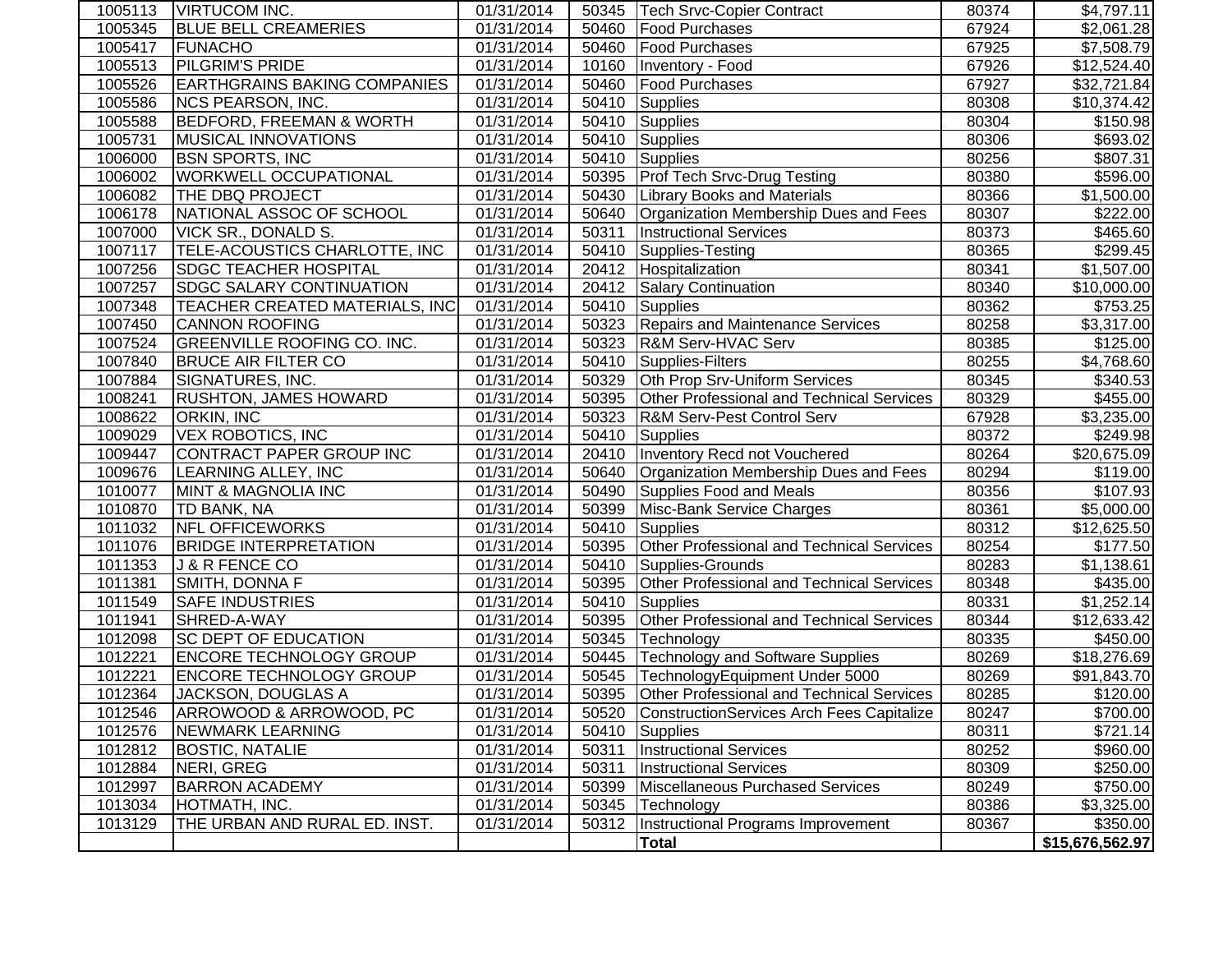| <b>Greenville County Schools</b> |               |                                       |
|----------------------------------|---------------|---------------------------------------|
|                                  |               | <b>Purchasing Card - January 2014</b> |
| <b>Post Date</b>                 | <b>Amount</b> | <b>Vendor Name</b>                    |
| 1/2/2014                         |               | \$203.71 ACADEMY SPORTS #219          |
| 1/2/2014                         |               | \$211.44 PAY ANDERSON OCEAN CLUB      |
| 1/2/2014                         |               | \$129.00 SHERATON                     |
| 1/2/2014                         |               | \$151.40 VWR INTERNATIONAL INC        |
| 1/2/2014                         |               | \$1,267.50 THE PEACE CENTER FOR THE   |
| 1/2/2014                         | \$71.95       | <b>BADGE A MINIT</b>                  |
| 1/2/2014                         |               | \$4,584.45 HOTELS.COM                 |
| 1/2/2014                         |               | \$135.46 EMBASSY SUITES COLUMBIA      |
| 1/2/2014                         |               | \$294.04   PAY ANDERSON OCEAN CLUB    |
| 1/2/2014                         |               | \$129.32 COMPUTER DIRECT OUTLET       |
| 1/2/2014                         |               | \$46.93 THE OLIVE GARD00015685        |
| 1/2/2014                         |               | \$190.80 COMPUTER DIRECT OUTLET       |
| 1/2/2014                         |               | \$58.69 EXXONMOBIL 47787189           |
| 1/2/2014                         |               | \$95.40 COMPUTER DIRECT OUTLET        |
| 1/3/2014                         |               | \$30.00 VZWRLSS PRPAY AUTOPAY         |
| 1/3/2014                         |               | \$1,283.79 DMI DELL K-12 PTR          |
| 1/3/2014                         | \$114.89      | PUBLIX #576                           |
| 1/3/2014                         |               | \$129.55   DINAH-MIGHT ADVENTURES     |
| 1/3/2014                         |               | \$30.00 VZWRLSS PRPAY AUTOPAY         |
| 1/3/2014                         |               | \$32.50 THE PEACE CENTER FOR THE      |
| 1/3/2014                         |               | \$56,641.09 DMI DELL K-12 PTR         |
| 1/3/2014                         |               | \$56,641.09 DMI DELL K-12 PTR         |
| 1/3/2014                         |               | \$56,641.09 DMI DELL K-12 PTR         |
| 1/3/2014                         | \$335.70      | BARNES & NOBLE #2558                  |
| 1/3/2014                         |               | \$56,641.09 DMI DELL K-12 PTR         |
| 1/3/2014                         |               | \$20.00 VZWRLSS PRPAY AUTOPAY         |
| 1/6/2014                         |               | \$50.60 DBC BLICK ART MATERIAL        |
| 1/6/2014                         |               | \$95.04 THE HOME DEPOT 1127           |
| 1/6/2014                         |               | \$30.02 VZWRLSS APOCC VISB            |
| 1/6/2014                         | \$1,579.20    | <b>HILTON HOTELS MYRTLE</b>           |
| 1/6/2014                         | \$45,312.89   | DMI DELL K-12 PTR                     |
| 1/6/2014                         | \$102.57      | <b>DOUBLETREE GATEWAY</b>             |
| 1/6/2014                         |               | \$102.57 DOUBLETREE GATEWAY           |
| 1/6/2014                         | \$64.00       | <b>SFE WORK WELL OCCUPATIONA</b>      |
| 1/6/2014                         | \$125.50      | <b>IDILLARD'S 698 DDS DIRECT</b>      |
| 1/6/2014                         | \$1,457.97    | <b>COMFORT INN</b>                    |
| 1/6/2014                         |               | \$10.24 ADVANCE AUTO PARTS #5440      |
| 1/6/2014                         |               | \$20.00   VZWRLSS PRPAY AUTOPAY       |
| 1/6/2014                         | \$116.72      | <b>PRIVATE ISLAND ENTERTAINM</b>      |
| 1/6/2014                         | \$95.04       | 0624 BP SP TRV RE SC                  |
| 1/6/2014                         | \$102.57      | DOUBLETREE GATEWAY                    |
| 1/6/2014                         | \$1,583.56    | <b>HUBERT COMPANY</b>                 |
| 1/6/2014                         | $(\$84.79)$   | WWW.DICKSSPORTNGGOODS.COM             |
| 1/6/2014                         | \$159.51      | <b>SSI SCHOOL SPECIALTY</b>           |
| 1/6/2014                         | \$56,641.09   | DMI DELL K-12 PTR                     |
| 1/6/2014                         | \$219.70      | Amazon.com                            |
| 1/6/2014                         | \$289.71      | <b>AMAZON MKTPLACE PMTS</b>           |
| 1/6/2014                         | \$1,559.00    | <b>BOATHOUSE SPORTS</b>               |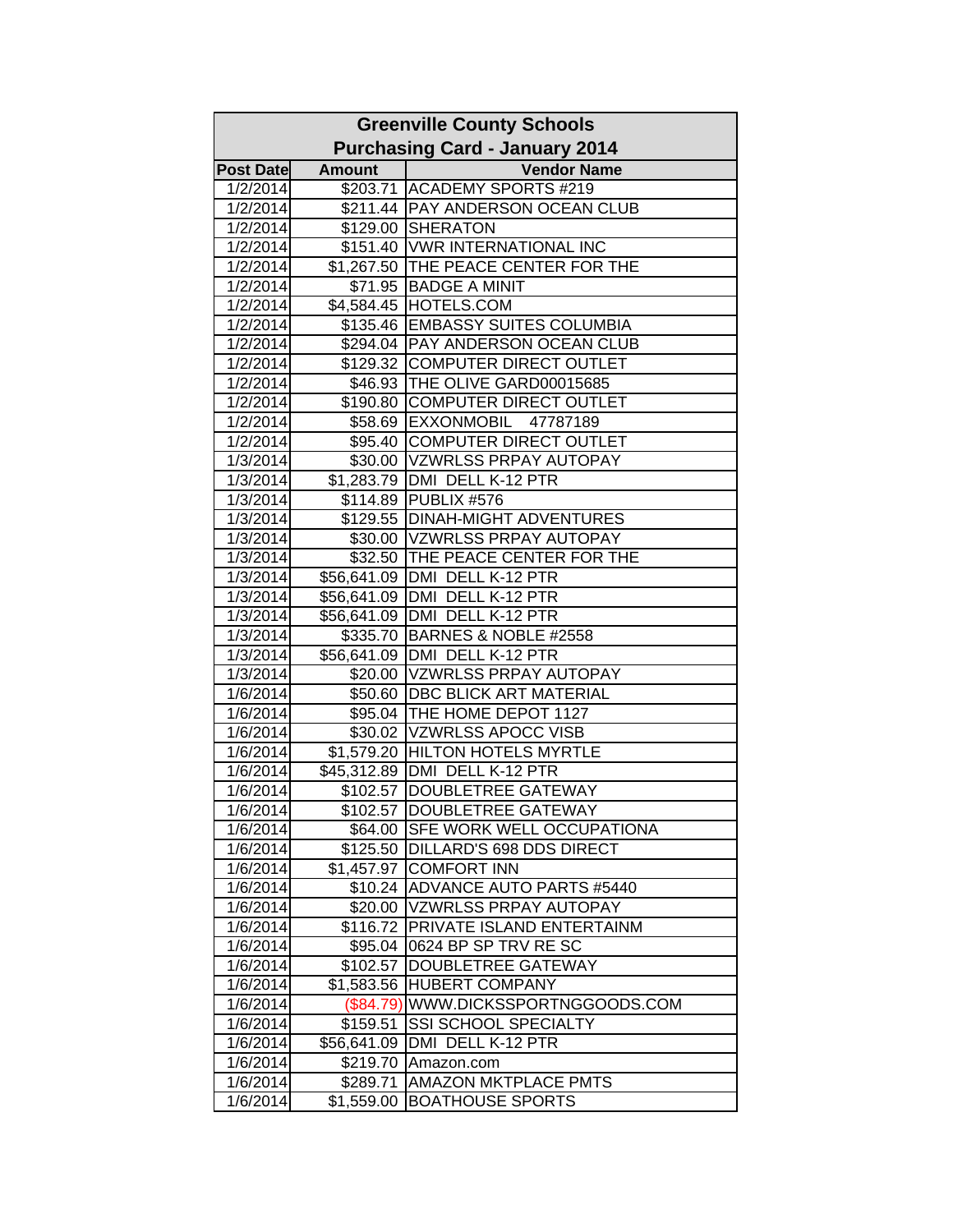| 1/6/2014 |          | \$102.57 DOUBLETREE GATEWAY          |
|----------|----------|--------------------------------------|
| 1/6/2014 |          | \$264.20 HILTON ADVANCE PURCHAS      |
| 1/6/2014 |          | \$56,641.09 DMI DELL K-12 PTR        |
| 1/6/2014 |          | \$30.02 VZWRLSS APOCC VISB           |
| 1/6/2014 |          | \$45.00 QT 1145 97011456             |
| 1/6/2014 |          | \$91.02 SOUND SPECIALTY COATINGS     |
| 1/6/2014 |          | \$49,726.71 DMI DELL K-12 PTR        |
| 1/6/2014 |          | \$261.80 DMI DELL K-12 PTR           |
| 1/6/2014 |          | \$102.57 DOUBLETREE GATEWAY          |
| 1/6/2014 |          | \$30.08  VZWRLSS APOCC VISE          |
| 1/6/2014 |          | \$885.00 GOVERNMENT FINANCE OFFIC    |
| 1/7/2014 |          | \$55.38 PUBLIX 035                   |
| 1/7/2014 |          | \$203.81   TOTAL MAINTENANCE SOLUTIO |
| 1/7/2014 |          | \$1,948.83 RESIDENCE INNS CHARLOTTE  |
| 1/7/2014 |          | \$56,641.09 DMI DELL K-12 PTR        |
| 1/7/2014 |          | \$327.76 C C DICKSON CO 1004         |
| 1/7/2014 |          | \$103.85 AMAZON MKTPLACE PMTS        |
| 1/7/2014 |          | \$22.63 WAL-MART #4583               |
| 1/7/2014 |          | \$698.20 HOLDER ELECTRIC SUPPLY      |
| 1/7/2014 |          | \$55.02 LOVES COUNTRY 00003970       |
| 1/7/2014 |          | \$66.25   TOTAL MAINTENANCE SOLUTIO  |
| 1/7/2014 |          | \$23.26   LOWES #01718               |
| 1/7/2014 |          | \$207.63 WAL-MART #5487              |
| 1/7/2014 |          | \$70.92 BSN SPORT SUPPLY GROUP       |
| 1/7/2014 |          | \$238.91   TOTAL MAINTENANCE SOLUTIO |
| 1/7/2014 |          | \$1,598.39 HUBERT COMPANY            |
| 1/7/2014 |          | \$284.38 AAA SUPPLY INC GREENVILLE   |
| 1/7/2014 |          | \$5.10 AMAZON MKTPLACE PMTS          |
| 1/7/2014 |          | \$25.26 CRESCENT SUPPLY COMPANY I    |
| 1/7/2014 |          | \$5.60 USPS 45366006529808201        |
| 1/7/2014 |          | \$120.10 CMH SPACE FLOORING 043      |
| 1/7/2014 |          | \$33.95 COASTAL SILKWORMS            |
| 1/7/2014 |          | \$556.39 TOTAL MAINTENANCE SOLUTIO   |
| 1/7/2014 |          | \$76.32   BI-LO GROCERY #5624        |
| 1/7/2014 |          | \$46.00 USPS 45362502729803095       |
| 1/7/2014 |          | \$106.00 LANDS END INTERNET          |
| 1/7/2014 |          | \$708.82 HUBERT COMPANY              |
| 1/7/2014 | \$40.95  | C C DICKSON CO 1004                  |
| 1/7/2014 |          | \$951.20 VWR INTERNATIONAL INC       |
| 1/7/2014 | \$413.40 | <b>CARO-TILE</b>                     |
| 1/7/2014 | \$376.82 | <b>CAROLINA LAWN &amp;TRACTOR</b>    |
| 1/7/2014 | \$44.95  | <b>PAYPAL FFSE</b>                   |
| 1/7/2014 |          | \$216.00   US COURT 4TH CIRCUI       |
| 1/7/2014 | \$234.11 | <b>WW GRAINGER</b>                   |
| 1/7/2014 | \$8.64   | <b>AAA SUPPLY INC GREENVILLE</b>     |
| 1/7/2014 |          | (\$26.97) WAL-MART #0641             |
| 1/7/2014 | \$192.99 | <b>HOLDER ELECTRIC SUPPLY</b>        |
| 1/7/2014 | \$7.17   | BI-LO GROCERY #5057                  |
| 1/7/2014 | \$100.70 | <b>MIGHTY DOLLAR</b>                 |
| 1/7/2014 | \$198.00 | LOVE AND LOGIC INSTITUTE             |
| 1/7/2014 | \$81.15  | <b>CRESCENT SUPPLY COMP INC</b>      |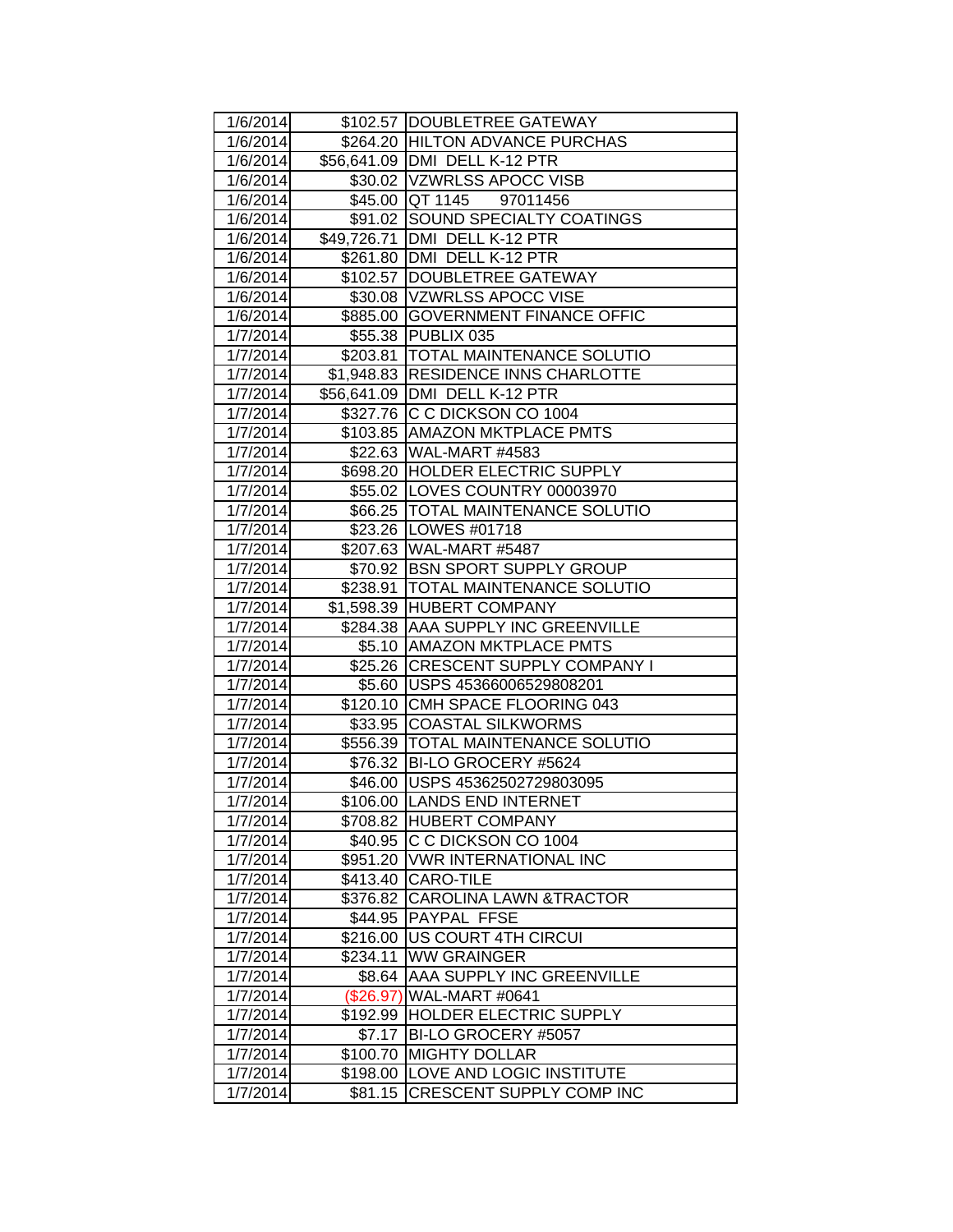| 1/7/2014 |            | \$85.64 TMART                        |
|----------|------------|--------------------------------------|
| 1/7/2014 |            | \$15.88   LOWES #01718               |
| 1/7/2014 |            | \$21.20 HOLDER ELECTRIC SUPPLY       |
| 1/7/2014 |            | \$16.92 LOWES #00667                 |
| 1/7/2014 |            | \$36.77 LOWES #00528                 |
| 1/7/2014 |            | \$91.28   BI-LO GROCERY #5273        |
| 1/7/2014 |            | \$175.01   DRI PRINTING SERVICES     |
| 1/7/2014 |            | \$109.86 HOBART SERVICE-SE           |
| 1/7/2014 |            | \$65.37 FINISHMASTER INC 140         |
| 1/7/2014 |            | \$78.82 WAL-MART #2265               |
| 1/7/2014 |            | \$68.28 TRUCKPRO INC 022             |
| 1/7/2014 |            | \$259.15   LOWES #01718              |
| 1/7/2014 |            | \$8.42 WAL-MART #4583                |
| 1/8/2014 |            | (\$59.82) BURGER KING #170           |
| 1/8/2014 |            | \$10.65 LOWES #00667                 |
| 1/8/2014 |            | \$176.40 NASCO MAIL ORDER            |
| 1/8/2014 |            | \$159.00 COWART AWARDS               |
| 1/8/2014 |            | \$350.00   USATESTPREP               |
| 1/8/2014 |            | \$368.69 LOWES #01718                |
| 1/8/2014 |            | \$268.25 CRESCENT SUPPLY COMP INC    |
| 1/8/2014 |            | \$111.61   TOTAL MAINTENANCE SOLUTIO |
| 1/8/2014 |            | \$114.10 WALMART.COM 8009666546      |
| 1/8/2014 |            | \$27.10 ADVANCE AUTO PARTS #5440     |
| 1/8/2014 |            | \$427.05   LOWES #01718              |
| 1/8/2014 |            | \$32.51 COSTUME CRAZE                |
| 1/8/2014 |            | \$100.00 PAYPAL SCASP                |
| 1/8/2014 |            | \$20.01  LOWES #00667                |
| 1/8/2014 |            | \$5,609.00 ACCUFAX                   |
| 1/8/2014 |            | \$32.65 CRESCENT SUPPLY COMPANY I    |
| 1/8/2014 |            | \$10.50 ETSY.COM                     |
| 1/8/2014 |            | \$120.81 MCMASTER-CARR               |
| 1/8/2014 |            | \$80.89 BI-LO GROCERY #5624          |
| 1/8/2014 |            | \$6.61 LOWES #01718                  |
| 1/8/2014 |            | \$37.05 TLF FLORAL DESIGNS LTD       |
| 1/8/2014 |            | \$40.24   LOWES #00667               |
| 1/8/2014 |            | \$31.78 ADVANCE AUTO PARTS #5750     |
| 1/8/2014 |            | \$3,634.89 NETWORK CONTROLS          |
| 1/8/2014 | \$789.82   | <b>GREENVILLE TURF AND TRACT</b>     |
| 1/8/2014 | \$55.53    | <b>SOUTHERN GALLERIES</b>            |
| 1/8/2014 |            | \$99.78  LOWES #00528                |
| 1/8/2014 | \$9.50     | <b>ETSY.COM</b>                      |
| 1/8/2014 | \$54.00    | <b>ADVANCE AUTO PARTS #5330</b>      |
| 1/8/2014 | \$88.88    | <b>SUBURBAN PAINT COMPANY</b>        |
| 1/8/2014 | \$4.01     | LOWES #00667                         |
| 1/8/2014 | \$66.70    | THE TOOL SHED                        |
| 1/8/2014 | \$2,100.00 | <b>CROSS COUNTRY TRAILWAYS</b>       |
| 1/8/2014 | \$26.97    | BI-LO GROCERY #5661                  |
| 1/8/2014 | \$100.39   | <b>NAPA AUTO 0027617</b>             |
| 1/8/2014 | \$132.50   | <b>BINSWANGER GLASS #043</b>         |
| 1/8/2014 | \$25.98    | LOWES #00667                         |
| 1/8/2014 | \$5.31     | <b>ADVANCE AUTO PARTS #5440</b>      |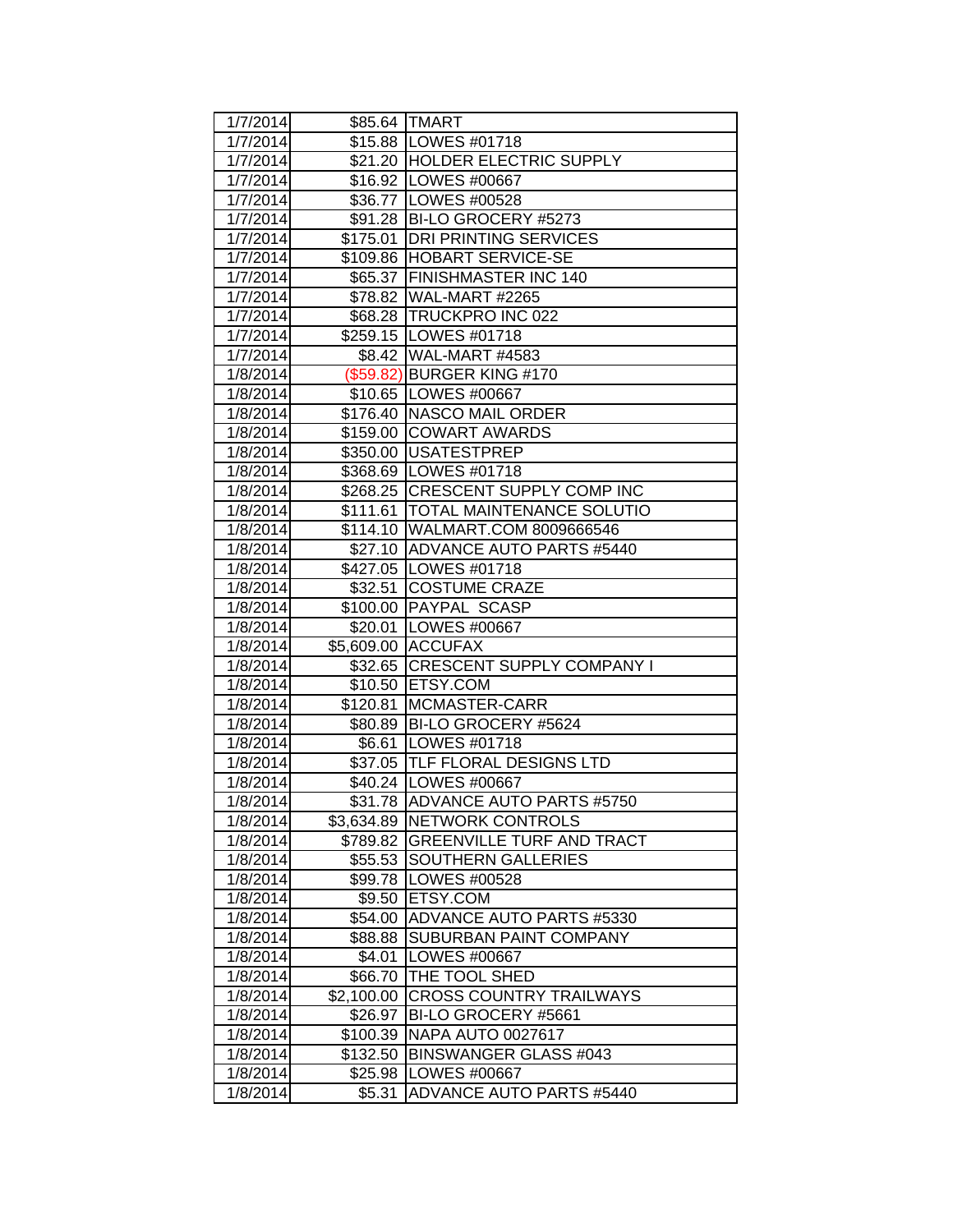| 1/8/2014 |            | \$81.58 SYSTEMS DISTRIBUTOR          |
|----------|------------|--------------------------------------|
| 1/8/2014 |            | \$128.30 AT&T BILL PAYMENT           |
| 1/8/2014 |            | \$60.06   AAA SUPPLY INC GREENVILLE  |
| 1/8/2014 |            | \$20.08 LOWES #00667                 |
| 1/8/2014 |            | \$108.43 HAJOCA TAYLORS 72           |
| 1/8/2014 |            | \$383.13 MUSCLEDRIVER USA            |
| 1/8/2014 |            | \$8.26 CVS PHARMACY #2194 Q03        |
| 1/8/2014 |            | \$40.26 BELK #16 HAYWOOD             |
| 1/8/2014 |            | \$140.13 RUBBERBANDI                 |
| 1/8/2014 |            | \$195.00 SOUTH CAROLINA ASSOCIATIO   |
| 1/8/2014 |            | \$1,485.12 MOORE & BALLIEW OIL COMPA |
| 1/8/2014 |            | \$467.46 SHANE HIPPS STONE MASONRY   |
| 1/8/2014 |            | \$26.47   LOWES #01718               |
| 1/8/2014 |            | \$33.50 ADVANCE AUTO PARTS #5440     |
| 1/8/2014 |            | \$26.47   LOWES #01718               |
| 1/8/2014 |            | \$92.70 NAPA AUTO 0023416            |
| 1/8/2014 |            | \$81.49 JOHNSTONE SUPPLY-GREENVIL    |
| 1/8/2014 |            | \$21.60 LITTLE CAESARS 0101 0013     |
| 1/8/2014 |            | \$292.90 PURPLE TUNA TEES            |
| 1/8/2014 |            | \$9.94 HOLDER ELECTRIC SUPPLY        |
| 1/8/2014 |            | \$205.00 CITY OF GREENVILLE ZOO      |
| 1/8/2014 |            | \$106.00 CRESCENT SUPPLY COMP INC    |
| 1/8/2014 |            | \$43.17 CE GREENVILLE                |
| 1/8/2014 |            | \$397.35 C C DICKSON CO 1004         |
| 1/8/2014 |            | \$18.37 LOWES #00667                 |
| 1/8/2014 |            | \$20.93 APL APPLE ITUNES STORE       |
| 1/8/2014 |            | \$998.00 MEDFORD ELECTRONICS INC     |
| 1/8/2014 |            | \$14.52   LOWES #00528               |
| 1/8/2014 |            | \$5.00 ETSY.COM                      |
| 1/8/2014 |            | \$55.62 TOTAL MAINTENANCE SOLUTIO    |
| 1/8/2014 |            | \$43.20 PIZZA HUT #9504              |
| 1/8/2014 |            | \$54.20 PECKNEL MUSIC CO INC         |
| 1/8/2014 |            | \$42.39 ECHOLS OIL COMPANY INC       |
| 1/8/2014 |            | \$455.43 GREENVILLE TURF AND TRACT   |
| 1/8/2014 |            | \$150.49 KRISPY KREME DOUGH          |
| 1/8/2014 |            | \$75.00 NETWORK CONTROLS             |
| 1/8/2014 |            | \$46.58 FOAM N MORE UPHOLSTERY       |
| 1/8/2014 | \$79.92    | ADVANCE AUTO PARTS #5830             |
| 1/8/2014 | \$120.03   | <b>ADVANCE AUTO PARTS #5440</b>      |
| 1/8/2014 | \$87.41    | BI-LO GROCERY #5195                  |
| 1/8/2014 | \$37.76    | <b>VZWRLSS IVR VE</b>                |
| 1/8/2014 | \$165.47   | <b>BAKER DISTRIBUTING #575</b>       |
| 1/8/2014 | \$17.98    | WAL-MART #4583                       |
| 1/8/2014 | \$134.39   | C C DICKSON CO 1063                  |
| 1/8/2014 | \$42.66    | PUBLIX #613                          |
| 1/8/2014 | \$64.75    | <b>KRISPY KREME DOUGH</b>            |
| 1/8/2014 | \$63.04    | THE TOOL SHED                        |
| 1/8/2014 | \$78.86    | WAL-MART #5487                       |
| 1/8/2014 | \$376.00   | <b>CAROLINA BALLET THEATRE</b>       |
| 1/8/2014 | \$2,856.64 | <b>HAMPTON INN BROADWAY</b>          |
| 1/8/2014 | \$43.00    | PIONEER DRAMA SERVICE                |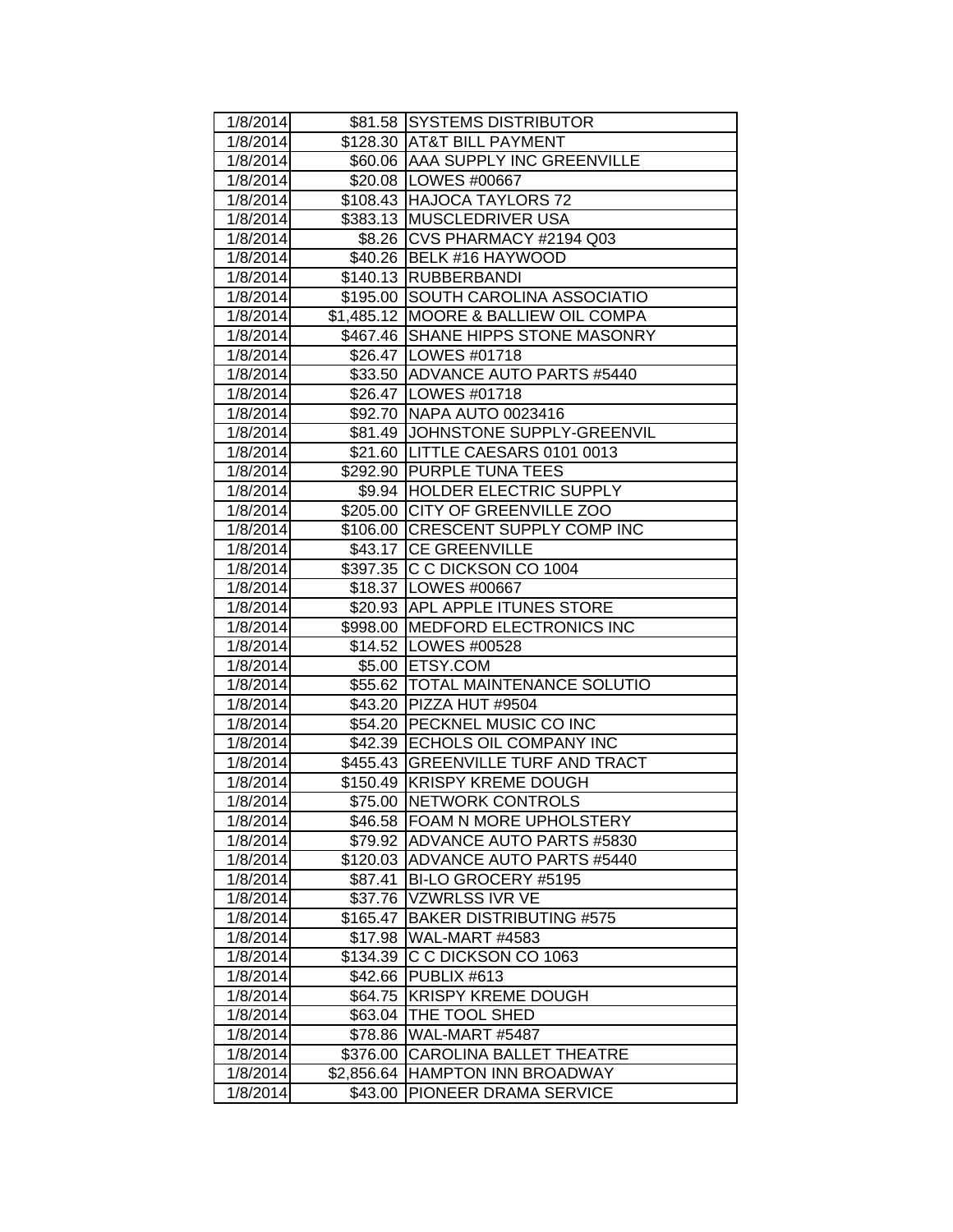| 1/8/2014 |                | \$1,475.00 MEDFORD ELECTRONICS INC    |
|----------|----------------|---------------------------------------|
| 1/8/2014 |                | \$1,264.42 MEDIEVAL TIMES MYRT RES    |
| 1/8/2014 |                | \$102.57 D & D MOTORS INC             |
| 1/8/2014 |                | \$191.76 ADVANCE AUTO PARTS #5330     |
| 1/8/2014 |                | \$57.69 TARGET 00019372               |
| 1/8/2014 |                | \$69.54 BARNES&NOBLE COM              |
| 1/8/2014 |                | \$71.96 ADVANCE AUTO PARTS #5440      |
| 1/8/2014 |                | \$155.00 THE STRIKE ZONE              |
| 1/8/2014 |                | \$898.00 MEDFORD ELECTRONICS INC      |
| 1/8/2014 |                | \$15.00 QT 1147<br>97011472           |
| 1/8/2014 |                | \$177.39 BURGER KING #170             |
| 1/8/2014 |                | \$211.80 HOLDER ELECTRIC SUPPLY       |
| 1/8/2014 |                | \$40.39 JJOHNSTONE SUPPLY-GREENVIL    |
| 1/9/2014 |                | \$19.66 BI-LO GROCERY #5704           |
| 1/9/2014 | \$8,738.61     | <b>GREER COMMISSION PUBLIC W</b>      |
| 1/9/2014 |                | \$148.39 STAPLS7111309772000001       |
| 1/9/2014 |                | \$34.19 C C DICKSON CO 1063           |
| 1/9/2014 |                | \$63.59 ACADEMY.COM                   |
| 1/9/2014 |                | \$222.56 STAPLS7111338862000001       |
| 1/9/2014 |                | \$5.14 USPS 45868006829808953         |
| 1/9/2014 |                | \$74.12 CARQUEST 01013663             |
| 1/9/2014 |                | \$2,450.00 PROFESSIONAL CRED SV       |
| 1/9/2014 |                | \$51.96 ADVANCE AUTO PARTS #5440      |
| 1/9/2014 |                | \$23.36 STAPLS7111311471000001        |
| 1/9/2014 |                | \$93.96   THE TRANE COMPANY           |
| 1/9/2014 |                | \$6.31 J W VAUGHN CO INC              |
| 1/9/2014 |                | \$82.50 WAL-MART #1244                |
| 1/9/2014 |                | \$243.32 JJOHNSTONE SUPPLY-GREENVIL   |
| 1/9/2014 | \$169.00 NAFME |                                       |
| 1/9/2014 |                | \$90.65 HOLDER ELECTRIC SUPPLY        |
| 1/9/2014 |                | \$12,666.65 GREER COMMISSION PUBLIC W |
| 1/9/2014 |                | \$339.18 TARGET 00019372              |
| 1/9/2014 |                | \$198.22 CUSTOM SIGNS                 |
| 1/9/2014 |                | \$21.54 JOHNSTONE SUPPLY-GREENVIL     |
| 1/9/2014 |                | \$1,071.93   IKEA HOME SHOPPING       |
| 1/9/2014 |                | \$1,537.58 GREER COMMISSION PUBLIC W  |
| 1/9/2014 |                | \$5.69   AMAZON MKTPLACE PMTS         |
| 1/9/2014 | \$3,216.63     | <b>GREER COMMISSION PUBLIC W</b>      |
| 1/9/2014 | \$1,892.03     | <b>GREER COMMISSION PUBLIC W</b>      |
| 1/9/2014 | \$2,025.00     | <b>JEAN'S BUS SERVICE</b>             |
| 1/9/2014 | \$351.12       | HARD ROCK MYRTLE BEACH R              |
| 1/9/2014 | \$300.00       | <b>SUPER TEACHER WORKSHEETS</b>       |
| 1/9/2014 | \$6.97         | LOWES #00528                          |
| 1/9/2014 | \$13.97        | Amazon.com                            |
| 1/9/2014 | \$12,156.60    | <b>JEAN'S BUS SERVICE</b>             |
| 1/9/2014 | \$32.22        | PUBLIX #531                           |
| 1/9/2014 | \$410.50       | DELTA AIR 0062348203876               |
| 1/9/2014 | \$450.00       | <b>SWEETWATER SOUND INC</b>           |
| 1/9/2014 | \$275.60       | DMI DELL K-12 PTR                     |
| 1/9/2014 | \$189.64       | BI-LO GROCERY #5273                   |
| 1/9/2014 | \$338.53       | UNITED LABORATORIES                   |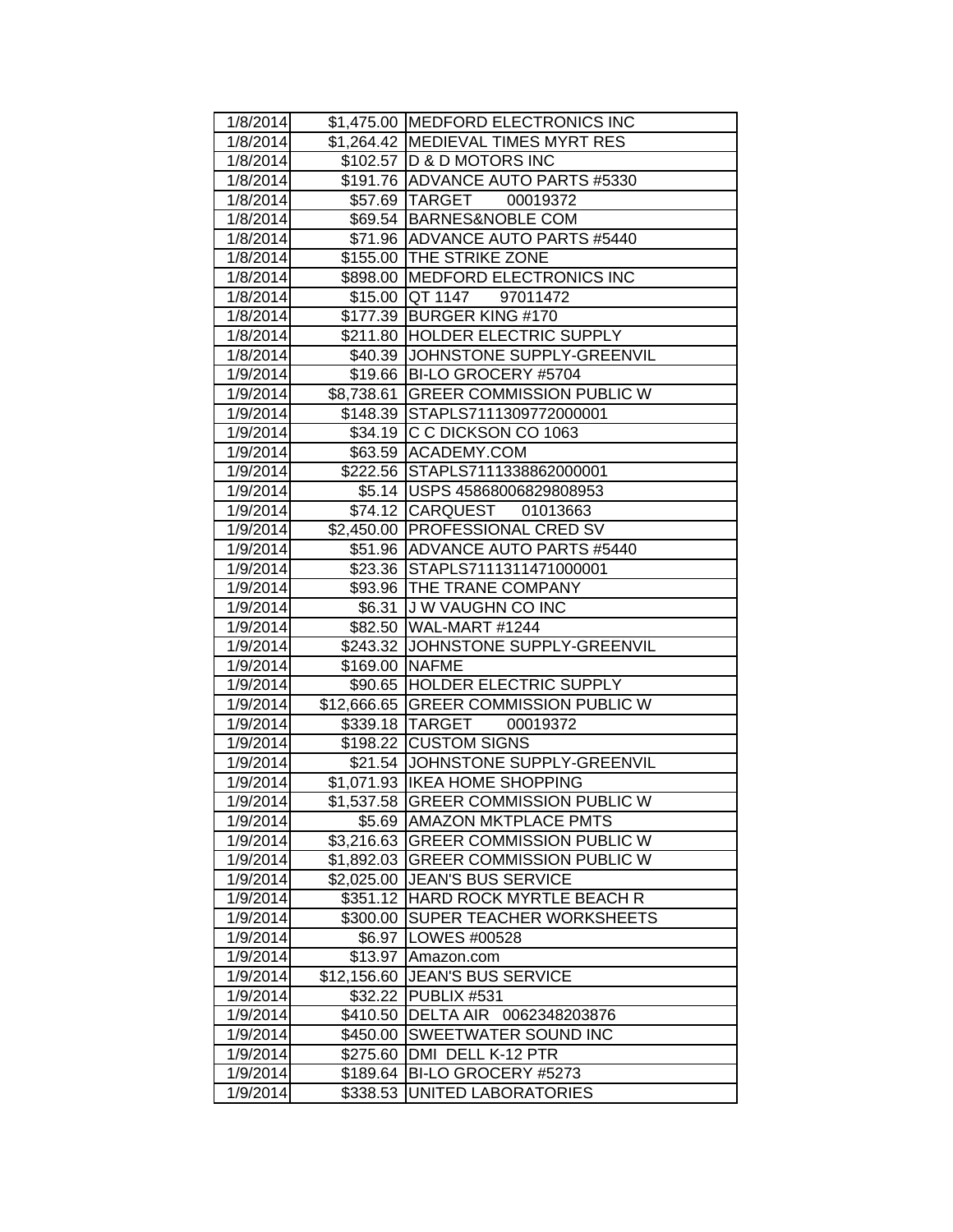| 1/9/2014 |             | \$154.42 W.P.LAW, INC #5              |
|----------|-------------|---------------------------------------|
| 1/9/2014 |             | \$26.99 ADVANCE AUTO PARTS #5440      |
| 1/9/2014 |             | \$97.14 WAL-MART #0640                |
| 1/9/2014 |             | \$9.99 ADVANCE AUTO PARTS #5440       |
| 1/9/2014 |             | \$132.29  TOTAL MAINTENANCE SOLUTIO   |
| 1/9/2014 |             | \$125.59 TOTAL MAINTENANCE SOLUTIO    |
| 1/9/2014 |             | \$1,356.06 GREER COMMISSION PUBLIC W  |
| 1/9/2014 |             | \$15.74 KRISPY KREME DOUGH            |
| 1/9/2014 |             | \$46.81 JOHNSTONE SUPPLY-GREENVIL     |
| 1/9/2014 |             | \$37.05  TLF FLORAL DESIGNS LTD       |
| 1/9/2014 | \$220.61    | <b>MCABEE TRACTOR &amp; TURF</b>      |
| 1/9/2014 |             | \$151.62 RENAISSANCE HOTELS 9671L     |
| 1/9/2014 |             | \$480.87 MUSCLEDRIVER USA             |
| 1/9/2014 |             | \$6.31 J W VAUGHN CO INC              |
| 1/9/2014 |             | \$159.94 JOHNSTONE SUPPLY-GREENVIL    |
| 1/9/2014 |             | (\$5.26) LOWES #00667                 |
| 1/9/2014 |             | \$105.08 TOTAL MAINTENANCE SOLUTIO    |
| 1/9/2014 |             | \$20.66 THE HOME DEPOT 1119           |
| 1/9/2014 |             | \$123.07 FERGUSON ENT #43             |
| 1/9/2014 |             | \$5.02 AMAZON MKTPLACE PMTS           |
| 1/9/2014 |             | \$82.06 MCMASTER-CARR                 |
| 1/9/2014 |             | \$151.62 RENAISSANCE HOTELS 9671L     |
| 1/9/2014 |             | \$36.29 BAKER DISTRIBUTING #578       |
| 1/9/2014 |             | \$17.27 AMAZON MKTPLACE PMTS          |
| 1/9/2014 |             | \$292.84   EMBASSY SUITES             |
| 1/9/2014 |             | (\$122.08) COURTYARD BY MARRIOTT USC  |
| 1/9/2014 |             | \$312.92  THE READING WAREHOUSE       |
| 1/9/2014 |             | \$45.97 PUBLIX #632                   |
| 1/9/2014 |             | \$66.04 CRESCENT SUPPLY COMP INC      |
| 1/9/2014 |             | \$516.47 SHARP BUSINESS SYS-SC        |
| 1/9/2014 |             | \$25,504.31 GREER COMMISSION PUBLIC W |
| 1/9/2014 |             | \$91.16 OREILLY AUTO 00018838         |
| 1/9/2014 |             | \$78.14   TOTAL MAINTENANCE SOLUTIO   |
| 1/9/2014 |             | \$658.87 BLACK ELECTRICAL SUPPLY I    |
| 1/9/2014 |             | \$122.15 GATEWAY#9 G'VILLE            |
| 1/9/2014 |             | \$948.27   BWI - GREENVILLE/          |
| 1/9/2014 | \$157.25    | <b>BINSWANGER GLASS #043</b>          |
| 1/9/2014 | \$451.91    | <b>SFI ELECTRONICS LLC</b>            |
| 1/9/2014 | \$27.69     | <b>TOTAL MAINTENANCE SOLUTIO</b>      |
| 1/9/2014 | \$10.87     | <b>AMAZON MKTPLACE PMTS</b>           |
| 1/9/2014 | \$272.39    | 00011825<br><b>TARGET</b>             |
| 1/9/2014 | \$24.31     | CRESCENT SUPPLY COMPANY I             |
| 1/9/2014 | \$10,438.60 | <b>WDW DISNEY TICKETS</b>             |
| 1/9/2014 | \$25.39     | PUBLIX 035                            |
| 1/9/2014 | \$154.40    | <b>STAPLES</b><br>00118000            |
| 1/9/2014 | \$864.00    | THE PEACE CENTER FOR THE              |
| 1/9/2014 | \$73.88     | LOWES #00667                          |
| 1/9/2014 | \$180.40    | POSITIVE PROMOTIONS                   |
| 1/9/2014 | \$757.85    | <b>HOLDER ELECTRIC SUPPLY</b>         |
| 1/9/2014 | \$24.08     | US BORNE BOOKS                        |
| 1/9/2014 | \$15.97     | <b>AMAZON MKTPLACE PMTS</b>           |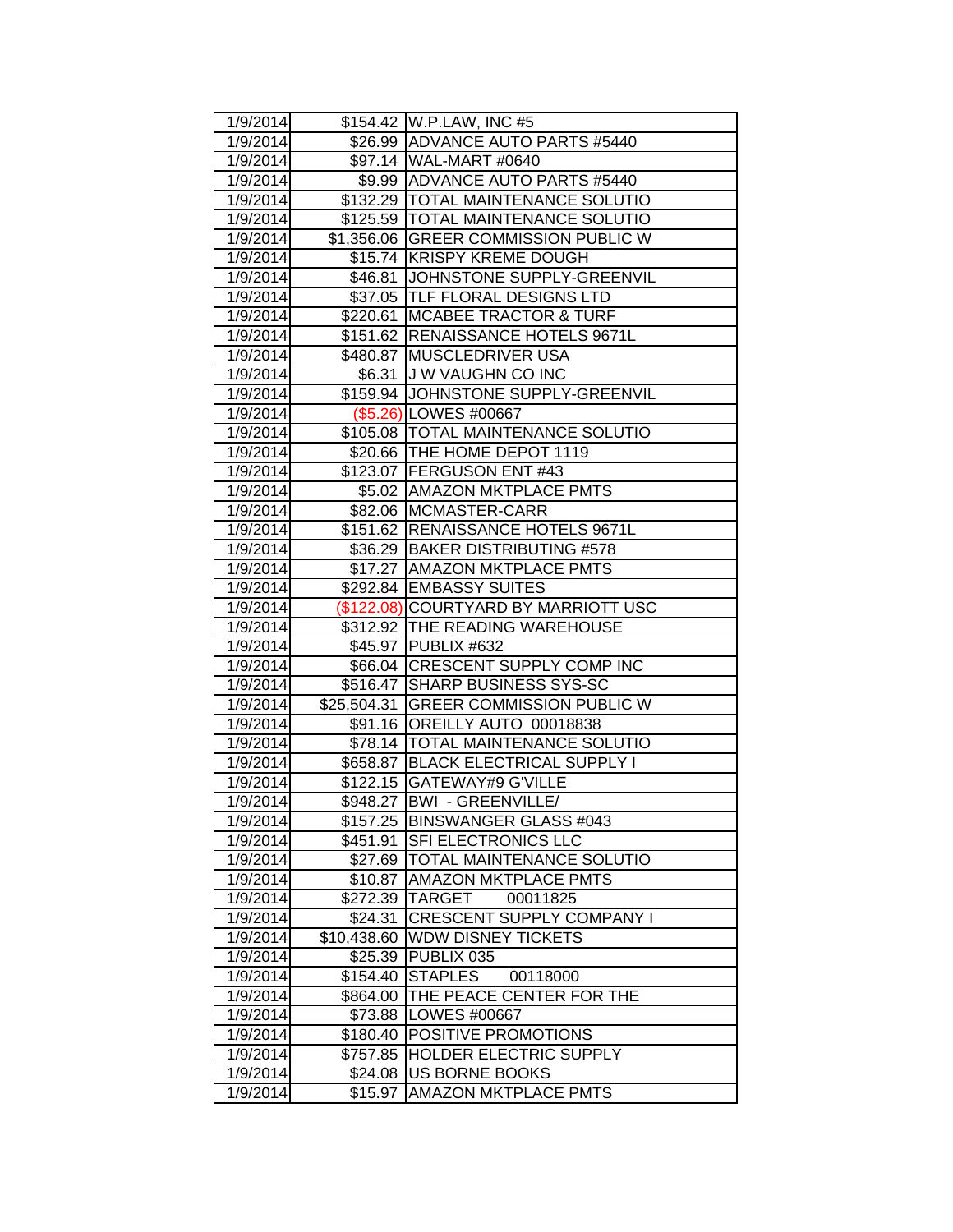| 1/9/2014 |             | \$22.30 AMERICAN GREETINGS #0034     |
|----------|-------------|--------------------------------------|
| 1/9/2014 |             | \$4.00 AMAZON MKTPLACE PMTS          |
| 1/9/2014 |             | \$177.43 BAMM COM 00093062           |
| 1/9/2014 |             | \$240.00 MATHCOUNTS                  |
| 1/9/2014 |             | \$17.38 ADVANCE AUTO PARTS #5440     |
| 1/9/2014 |             | \$8.55 ADVANCE AUTO PARTS #5440      |
| 1/9/2014 |             | \$331.05 CRESCENT SUPPLY COMPANY I   |
| 1/9/2014 |             | \$97.69 STAPLS7111346675000001       |
| 1/9/2014 |             | \$42.40 CRESCENT SUPPLY COMP INC     |
| 1/9/2014 |             | \$49.34 BARNES&NOBLE COM             |
| 1/9/2014 |             | \$16.90 CRESCENT SUPPLY COMP INC     |
| 1/9/2014 |             | \$31.80  DOLLAR-GENERAL #6166        |
| 1/9/2014 |             | \$40.60 BLACK ELECTRICAL SUPPLY I    |
| 1/9/2014 |             | \$7,038.44 GREER COMMISSION PUBLIC W |
| 1/9/2014 |             | \$647.00 HAWKINS TOWING, INC.        |
| 1/9/2014 |             | \$873.00   THE PEACE CENTER FOR THE  |
| 1/9/2014 |             | \$216.94   LANCASTER ARCHERY SUPPLY  |
| 1/9/2014 |             | \$186.81 LOWES #00528                |
| 1/9/2014 |             | \$84.16 ADVANCE AUTO PARTS #5440     |
| 1/9/2014 |             | \$89.61 SCHOOL NURSE SUPPLY, I       |
| 1/9/2014 |             | \$116.35 SPECIALIZED BALSA WOOD      |
| 1/9/2014 |             | \$164.57 AAA SUPPLY INC GREENVILLE   |
| 1/9/2014 |             | \$15.72   LOWES #01718               |
| 1/9/2014 |             | \$19.03 THE HOME DEPOT 1119          |
| 1/9/2014 |             | \$3,477.45 GREER COMMISSION PUBLIC W |
| 1/9/2014 |             | \$781.37 AIRGAS SOUTH                |
| 1/9/2014 |             | \$86.84 CLASSIC ACE & POSTAL         |
| 1/9/2014 |             | \$55.71   D & D MOTORS INC           |
| 1/9/2014 |             | \$696.13 THE TRANE COMPANY           |
| 1/9/2014 |             | \$23.99 ADVANCE AUTO PARTS #5440     |
| 1/9/2014 |             | \$8.95 LOWES #00667                  |
| 1/9/2014 |             | \$146.38 AMAZING THREADS             |
| 1/9/2014 |             | \$6.14 J W VAUGHN CO INC             |
| 1/9/2014 |             | \$6.14 J W VAUGHN CO INC             |
| 1/9/2014 |             | \$117.36 Amazon.com                  |
| 1/9/2014 |             | \$908.04 GREER COMMISSION PUBLIC W   |
| 1/9/2014 |             | \$304.04   WALMART.COM 8009666546    |
| 1/9/2014 |             | \$13.04 J W VAUGHN CO INC            |
| 1/9/2014 |             | \$315.49 STAPLES DIRECT              |
| 1/9/2014 |             | \$11.95  DOLLAR GENERAL #10260       |
| 1/9/2014 | \$21.03     | STAPLS7111311471000002               |
| 1/9/2014 | \$14,790.44 | <b>GREER COMMISSION PUBLIC W</b>     |
| 1/9/2014 | \$162.00    | <b>BURGER KING #6153</b>             |
| 1/9/2014 | \$5.26      | LOWES #00667                         |
| 1/9/2014 | \$6.86      | LOWES #01983                         |
| 1/9/2014 | \$75.00     | CHICK-FIL-A #00663                   |
| 1/9/2014 | \$14.25     | Amazon.com                           |
| 1/9/2014 | \$37.05     | <b>TLF FLORAL DESIGNS LTD</b>        |
| 1/9/2014 | \$78.38     | <b>BATTERY SPECIALIST</b>            |
| 1/9/2014 | \$6.14      | J W VAUGHN CO INC                    |
| 1/9/2014 | \$6.14      | <b>JW VAUGHN CO INC</b>              |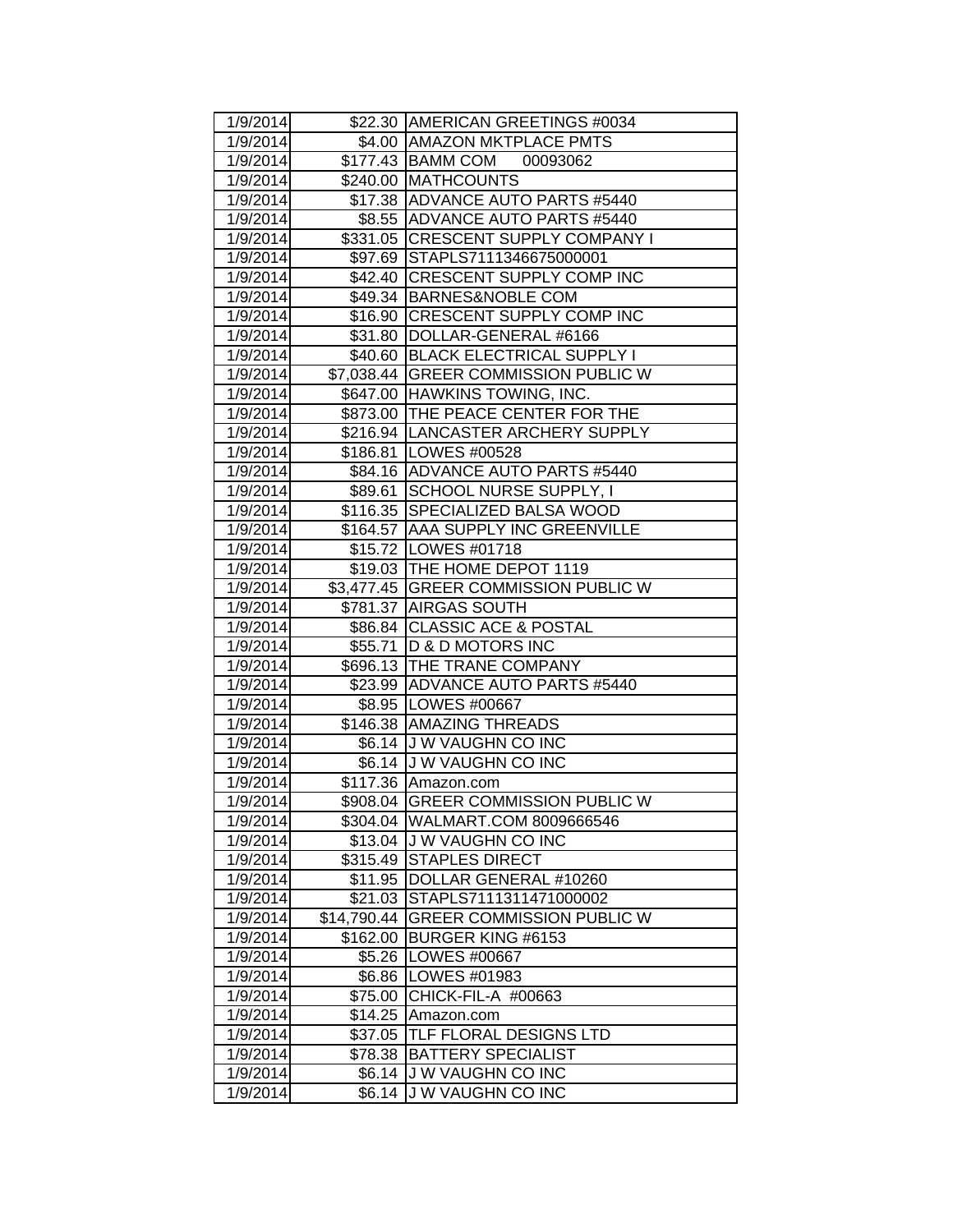| 1/9/2014  |            | \$223.95   Dreamtime Creations, L                       |
|-----------|------------|---------------------------------------------------------|
|           |            |                                                         |
| 1/9/2014  |            | \$959.76 Amazon.com<br>\$40.00 UNITED WAY OF GREENVILLE |
| 1/9/2014  |            |                                                         |
| 1/9/2014  |            | \$130.71 OREILLY AUTO 00018838                          |
| 1/9/2014  |            | \$288.00 LOWES #00528                                   |
| 1/9/2014  |            | \$246.50 GREER COMMISSION PUBLIC W                      |
| 1/9/2014  |            | \$6.14 J W VAUGHN CO INC                                |
| 1/9/2014  |            | \$89.92 WAL-MART #2265                                  |
| 1/9/2014  |            | \$1,850.00 JEAN'S BUS SERVICE                           |
| 1/9/2014  |            | \$72.46   MCABEE TRACTOR & TURF                         |
| 1/9/2014  |            | \$21.18   LOWES #01718                                  |
| 1/9/2014  |            | \$54.74 GREER COMMISSION PUBLIC W                       |
| 1/9/2014  |            | \$306.49 GREER COMMISSION PUBLIC W                      |
| 1/9/2014  |            | \$68.74 AED SUPERSTORE                                  |
| 1/9/2014  |            | \$468.70 SHARP BUSINESS SYS-SC                          |
| 1/9/2014  |            | \$17.77   AMAZON MKTPLACE PMTS                          |
| 1/9/2014  |            | \$50.08 VZWRLSS IVR VE                                  |
| 1/9/2014  |            | \$7.90 LOWES #01718                                     |
| 1/9/2014  |            | \$5.49 BI-LO GROCERY #5704                              |
| 1/9/2014  |            | \$10.44 ADVANCE AUTO PARTS #5440                        |
| 1/9/2014  |            | \$6.14 J W VAUGHN CO INC                                |
| 1/9/2014  |            | \$974.87 GREER COMMISSION PUBLIC W                      |
| 1/9/2014  |            | \$41.74 ADVANCE AUTO PARTS #5440                        |
| 1/9/2014  |            | \$220.00 SOUTH CAROLINA ATHLETIC A                      |
| 1/9/2014  |            | \$29.89   LOWES #00667                                  |
| 1/9/2014  |            | \$773.51 THE TRANE COMPANY                              |
| 1/9/2014  |            | \$150.02 LOWES #01718                                   |
| 1/9/2014  |            | \$55.85 ADVANCE AUTO PARTS #5440                        |
| 1/9/2014  |            | \$10.63 GREER COMMISSION PUBLIC W                       |
| 1/9/2014  |            | \$181.70 WRIST-BAND COM                                 |
| 1/9/2014  |            | \$1,591.20 MEDIEVAL TIMES MYRT RES                      |
| 1/9/2014  |            | \$44.31 ADVANCE AUTO PARTS #5440                        |
| 1/9/2014  |            | \$593.00 MARKERBOARD PEOPLE, INC.                       |
| 1/9/2014  |            | \$499.00 STEM FUSE, LLC                                 |
| 1/9/2014  |            | \$160.95 CAROLINA LAWN & TRACTOR                        |
| 1/9/2014  |            | \$120.00 PAGEANTSUPPLIER                                |
| 1/9/2014  |            | \$49.09 STEVE SPANGLER SCI                              |
| 1/9/2014  | \$16.92    | WALGREENS #10391                                        |
| 1/9/2014  | \$2,830.20 | <b>ROSETTA STONE</b>                                    |
| 1/9/2014  | \$6.14     | <b>JW VAUGHN CO INC</b>                                 |
| 1/9/2014  | \$4.24     | DOLLAR-GENERAL #9591                                    |
| 1/9/2014  | \$252.00   | <b>BI-LO CENTER</b>                                     |
| 1/9/2014  | \$197.73   | <b>LENNOX INDUSTRIES</b>                                |
| 1/9/2014  | \$211.99   | <b>DELL SALES &amp; SERVICE</b>                         |
| 1/9/2014  | \$4.00     | <b>AMAZON MKTPLACE PMTS</b>                             |
| 1/9/2014  | \$434.55   | <b>WW GRAINGER</b>                                      |
| 1/9/2014  | \$3,783.66 | <b>GREER COMMISSION PUBLIC W</b>                        |
| 1/9/2014  | \$56.31    | LOWES #00667                                            |
| 1/10/2014 | \$75.87    | LOWES #00667                                            |
| 1/10/2014 | \$153.08   | <b>FAIRWAY FORD INC</b>                                 |
| 1/10/2014 | \$71.92    | <b>TARGET</b><br>00018705                               |
|           |            |                                                         |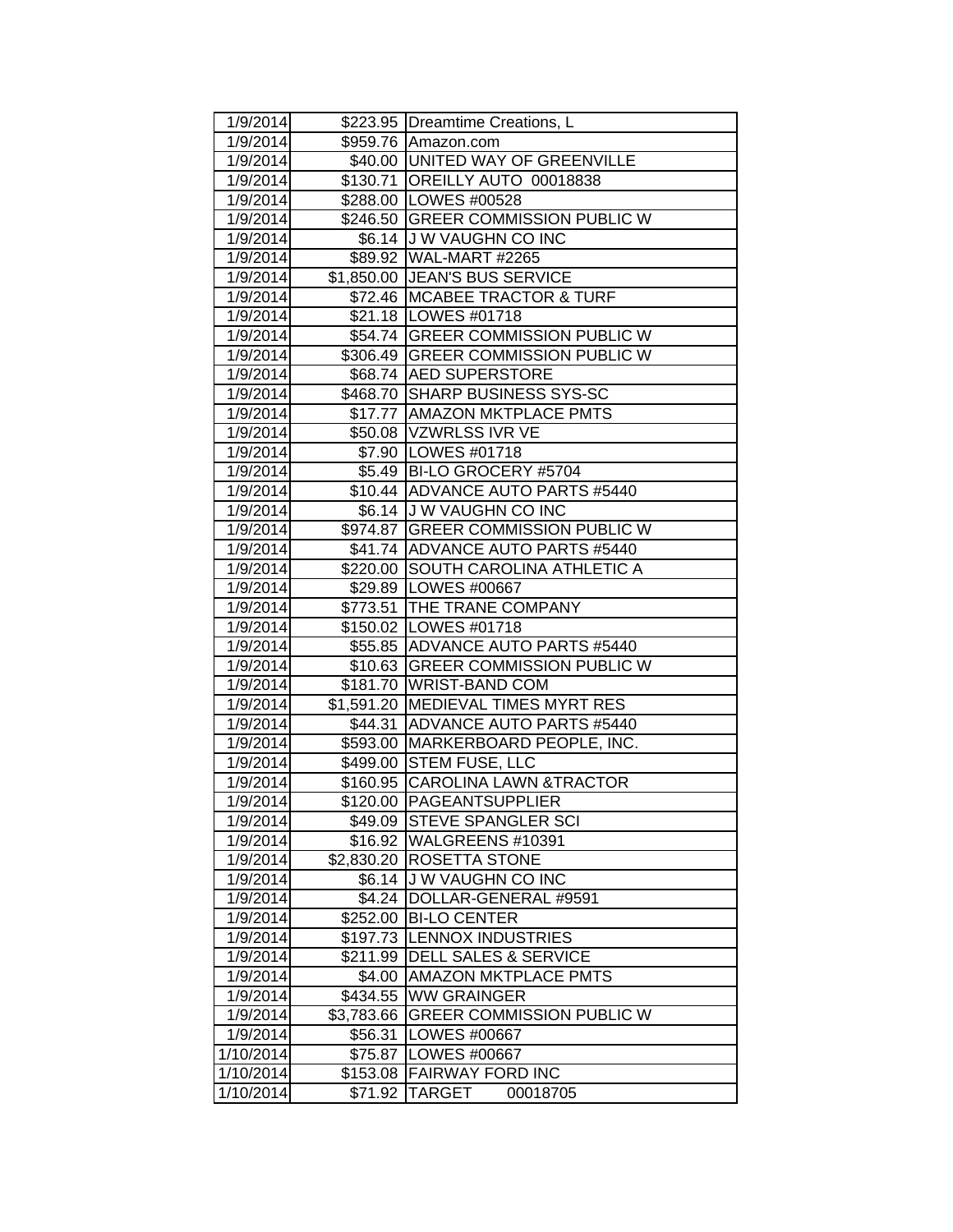| 1/10/2014              |                   | \$81.76 HOLDER ELECTRIC SUPPLY                               |
|------------------------|-------------------|--------------------------------------------------------------|
| 1/10/2014              |                   | \$340.00 BROOKS SPORTS WEB SALES                             |
| 1/10/2014              |                   | \$135.00 NATIONAL VOCATIONAL TECHN                           |
| 1/10/2014              |                   | \$13.76   LOWES #01718                                       |
| 1/10/2014              |                   | \$288.05   USAIRWAYS 0372341729752                           |
| 1/10/2014              |                   | \$39.20 TEACHERSPAYTEACHERS                                  |
| 1/10/2014              |                   | \$158.99 STAPLES DIRECT                                      |
| 1/10/2014              |                   | \$165.54 AAA SUPPLY INC GREENVILLE                           |
| 1/10/2014              |                   | \$158.72 CRESCENT SUPPLY COMPANY I                           |
| 1/10/2014              |                   | \$37.65  TOTAL MAINTENANCE SOLUTIO                           |
| 1/10/2014              |                   | (\$14.84) CLAIM ADJ/MSFT MICROSO                             |
| 1/10/2014              |                   | \$2,686.61 FIRST TEAM SPORTS                                 |
| 1/10/2014              |                   | \$436.74 THE TRANE COMPANY                                   |
| 1/10/2014              |                   | \$154.65 CART & TRAILER OF EMERALD                           |
| 1/10/2014              |                   | \$140.06 C C DICKSON CO 1079                                 |
| 1/10/2014              |                   | \$40.32 AMAZON MKTPLACE PMTS                                 |
| 1/10/2014              |                   | \$30.34 AAA SUPPLY INC GREENVILLE                            |
| 1/10/2014              |                   | \$56.96 AAA SUPPLY INC GREENVILLE                            |
| 1/10/2014              |                   | \$232.92 C C DICKSON CO 1004                                 |
| 1/10/2014              |                   | \$5.27 WAL-MART #1244                                        |
| 1/10/2014              |                   | (\$14.84) CLAIM ADJ/MSFT MICROSO                             |
| 1/10/2014              |                   | (\$14.84) CLAIM ADJ/MSFT<br><b>MICROSO</b>                   |
| 1/10/2014              |                   | \$47.63 WAL-MART #2328                                       |
| 1/10/2014              |                   | \$84.59   D & D MOTORS INC                                   |
| 1/10/2014              |                   | \$998.24 JJOHNSTONE SUPPLY-GREENVIL                          |
| 1/10/2014              |                   | \$7.35 Amazon.com                                            |
| 1/10/2014              |                   | \$151.81   LOWES #01718                                      |
| 1/10/2014              |                   | \$195.00 SOUTH CAROLINA ASSOCIATIO                           |
| 1/10/2014              | \$23.61           | <b>AMAZON MKTPLACE PMTS</b>                                  |
| 1/10/2014              |                   | \$136.38 ALL AMERICAN T-SHIRT CO                             |
| 1/10/2014              | \$288.05          | USAIRWAYS 0372341729742                                      |
| 1/10/2014              | \$79.61           | <b>CRESCENT SUPPLY COMPANY I</b>                             |
| 1/10/2014              |                   | \$31.50 Amazon.com                                           |
| 1/10/2014              |                   | \$58.47   LOWES #01718                                       |
| 1/10/2014              |                   | \$100.00 GREATER MAULDIN CHAMBER O                           |
| 1/10/2014              |                   | (\$2.09) LOWES #01983                                        |
| 1/10/2014              |                   | \$25.98 ADVANCE AUTO PARTS #5440<br>\$20.92 WALGREENS #10390 |
| 1/10/2014              |                   | <b>AMAZON MKTPLACE PMTS</b>                                  |
| 1/10/2014<br>1/10/2014 | \$7.41<br>\$72.44 | NASCO MAIL ORDER                                             |
| 1/10/2014              | \$288.05          | USAIRWAYS 0372341729746                                      |
| 1/10/2014              | \$288.05          | USAIRWAYS 0372341729747                                      |
| 1/10/2014              | \$210.63          | <b>TARGET</b><br>00019372                                    |
| 1/10/2014              | \$91.58           | LOWES #01718                                                 |
| 1/10/2014              | \$288.05          | USAIRWAYS 0372341729745                                      |
| 1/10/2014              | \$34.11           | Amazon.com                                                   |
| 1/10/2014              | \$263.19          | JOHNSTONE SUPPLY-GREENVIL                                    |
| 1/10/2014              | \$90.00           | SOUTH CAROLINA ASSOCIATIO                                    |
| 1/10/2014              | \$40.56           | <b>ADVANCE AUTO PARTS #5440</b>                              |
| 1/10/2014              | \$42.05           | WAL-MART #5487                                               |
| 1/10/2014              | \$61.96           | <b>ZUMBA FITNESS</b>                                         |
|                        |                   |                                                              |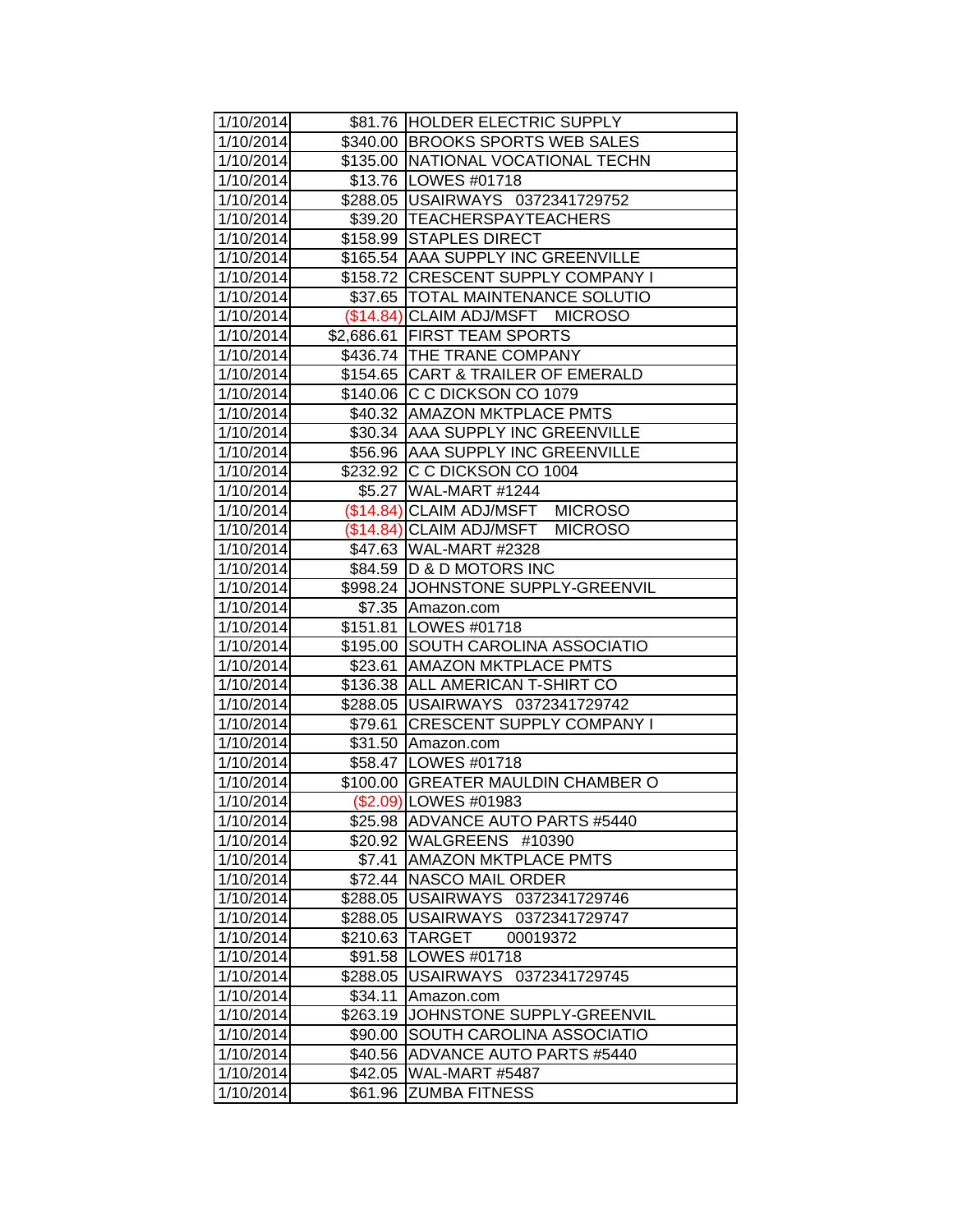| 1/10/2014 |            | \$10.08 Amazon.com                        |
|-----------|------------|-------------------------------------------|
| 1/10/2014 |            | \$23.74 AMAZON MKTPLACE PMTS              |
| 1/10/2014 |            | \$18.15 TOTAL MAINTENANCE SOLUTIO         |
| 1/10/2014 |            | \$199.80 APL APPLE ITUNES STORE           |
| 1/10/2014 |            | \$111.18  DOLRTREE 1966 00019661          |
| 1/10/2014 |            | \$1,481.77 GARRETT EDUCATION CORP         |
| 1/10/2014 |            | \$22.58 OFFICE DEPOT #1214                |
| 1/10/2014 |            | \$288.05 USAIRWAYS 0372341729744          |
| 1/10/2014 |            | \$6.99 FOOD LION # 2644                   |
| 1/10/2014 |            | \$343.23 HOLDER ELECTRIC SUPPLY           |
| 1/10/2014 |            | \$837.85 THE TRANE COMPANY                |
| 1/10/2014 |            | \$37.40  TOTAL MAINTENANCE SOLUTIO        |
| 1/10/2014 |            | \$288.05   USAIRWAYS 0372341729741        |
| 1/10/2014 |            | \$100.68 Amazon.com                       |
| 1/10/2014 |            | (\$556.39) TOTAL MAINTENANCE SOLUTIO      |
| 1/10/2014 |            | \$12.29 DUNKIN #346538<br>Q <sub>35</sub> |
| 1/10/2014 |            | \$9.03 J W VAUGHN CO INC                  |
| 1/10/2014 | \$195.00   | SOUTH CAROLINA ASSOCIATIO                 |
| 1/10/2014 |            | \$19.45   LOWES #00667                    |
| 1/10/2014 |            | \$1,800.00 AK ATHLETIC EQUIPMENT          |
| 1/10/2014 |            | \$30.75 STAPLS7111452501000002            |
| 1/10/2014 |            | \$13.94 BLACK ELECTRICAL SUPPLY I         |
| 1/10/2014 |            | \$570.22 M AND A SUPPLY CO GREENVI        |
| 1/10/2014 |            | \$4.00 AMAZON MKTPLACE PMTS               |
| 1/10/2014 |            | \$29.43 WAL-MART #2687                    |
| 1/10/2014 |            | \$167.84 BI-LO GROCERY #5661              |
| 1/10/2014 |            | \$294.47 SILMAR ELECTRONICS               |
| 1/10/2014 |            | \$568.33 THE TRANE COMPANY                |
| 1/10/2014 | \$53.61    | <b>PETSMART INC 400</b>                   |
| 1/10/2014 |            | \$220.48 AAA SUPPLY INC GREENVILLE        |
| 1/10/2014 | \$1,498.84 | MOORE & BALLIEW OIL COMPA                 |
| 1/10/2014 | \$35.04    | <b>SMARTIES CANDY COMPANY</b>             |
| 1/10/2014 |            | \$195.00 SOUTH CAROLINA ASSOCIATIO        |
| 1/10/2014 |            | \$89.97 CRESCENT SUPPLY COMPANY I         |
| 1/10/2014 |            | \$5.98 AMAZON MKTPLACE PMTS               |
| 1/10/2014 |            | \$19.98 ADVANCE AUTO PARTS #5440          |
| 1/10/2014 |            | \$59.36 DOLRTREE 1728 00017285            |
| 1/10/2014 |            | \$265.27 LOWES #00667                     |
| 1/10/2014 |            | \$16.59 Amazon.com                        |
| 1/10/2014 |            | \$117.30 ADVANCE AUTO PARTS #5330         |
| 1/10/2014 | \$566.10   | <b>PURPLE TUNA TEES</b>                   |
| 1/10/2014 | \$288.05   | USAIRWAYS 0372341729743                   |
| 1/10/2014 | \$20.00    | <b>TARGET</b><br>00018705                 |
| 1/10/2014 | \$149.71   | <b>CHRISTOPHER TRUCKS</b>                 |
| 1/10/2014 | (\$14.84)  | <b>CLAIM ADJ/MSFT</b><br><b>MICROSO</b>   |
| 1/10/2014 |            | \$126.14   LOWES #01983                   |
| 1/10/2014 | \$66.90    | <b>J W VAUGHN CO INC</b>                  |
| 1/10/2014 | \$42.80    | THE HOME DEPOT 1104                       |
| 1/10/2014 | \$179.50   | <b>PLANET LABEL</b>                       |
| 1/10/2014 | \$106.09   | ADVANCE AUTO PARTS #5440                  |
| 1/10/2014 | \$4.00     | <b>AMAZON MKTPLACE PMTS</b>               |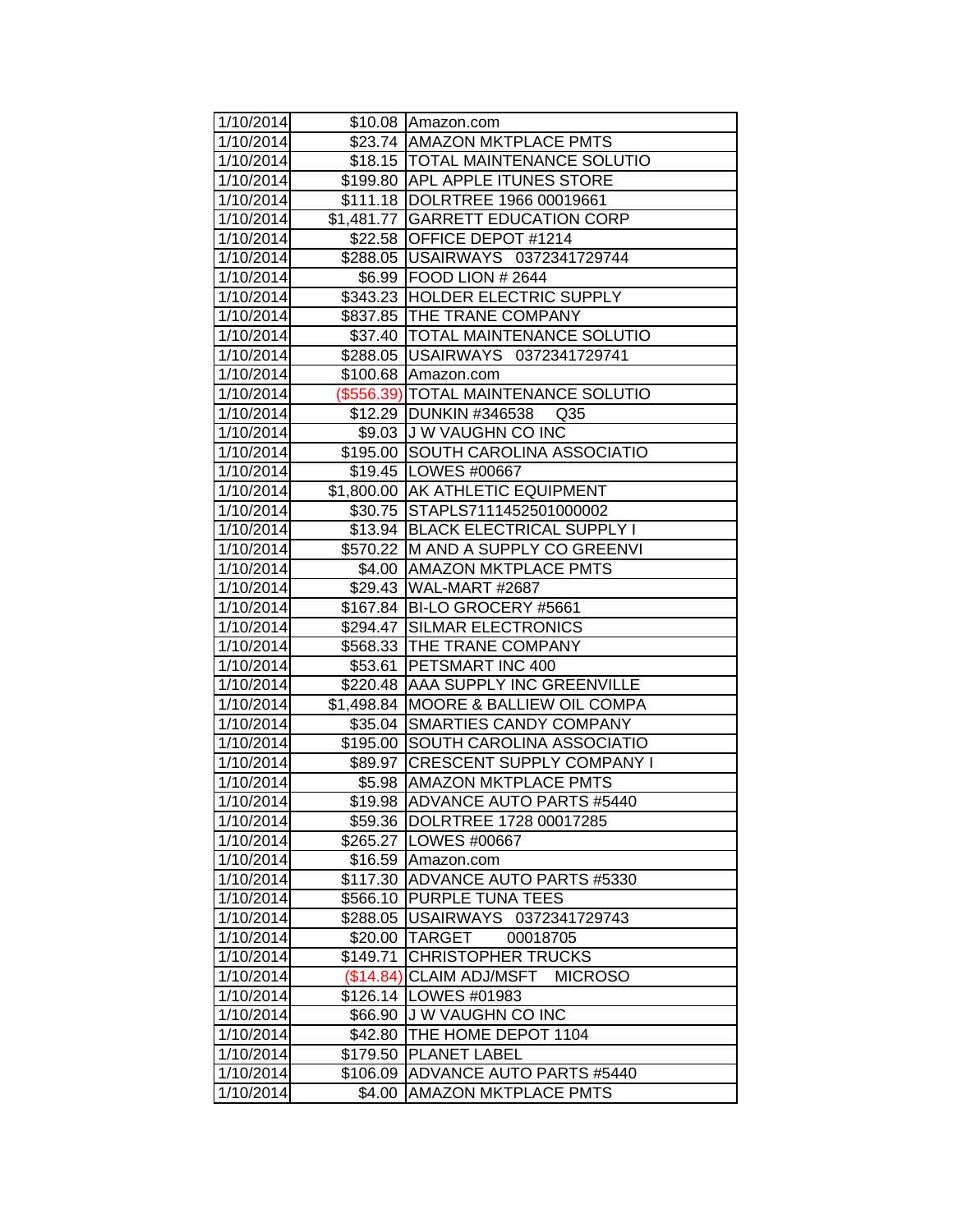| 1/10/2014 |                      | \$623.28 HAWKINS TOWING, INC.        |
|-----------|----------------------|--------------------------------------|
| 1/10/2014 |                      | \$8.35 HUGHES SUPPLY                 |
| 1/10/2014 |                      | \$18.95 WAL-MART #0640               |
| 1/10/2014 |                      | \$18.25 LOWES #01718                 |
| 1/10/2014 |                      | \$184.22 WAL-MART #3192              |
| 1/10/2014 |                      | \$17.69 DUNKIN #344963 Q35           |
| 1/10/2014 |                      | \$11.73 TARGET 00019372              |
| 1/10/2014 |                      | \$33.60 BURDETTE HARDWARE SIMPSON    |
| 1/10/2014 |                      | \$65.59 BARNES & NOBLE #2558         |
| 1/10/2014 |                      | \$411.40 EXTREMETEES                 |
| 1/10/2014 |                      | \$18.32   TOTAL MAINTENANCE SOLUTIO  |
| 1/10/2014 |                      | \$105.95 LEARNING A-Z                |
| 1/10/2014 |                      | \$61.82 GOS// GREENVILLE OFFICE S    |
| 1/10/2014 |                      | \$266.67 HOLDER ELECTRIC SUPPLY      |
| 1/10/2014 |                      | \$36.02 PARTY CITY #200              |
| 1/10/2014 |                      | \$26.78 WAL-MART #5487               |
| 1/10/2014 |                      | \$22.34 BI-LO GROCERY #5057          |
| 1/10/2014 |                      | \$136.74 WAL-MART #3192              |
| 1/10/2014 |                      | \$53.97 BI-LO GROCERY #5624          |
| 1/10/2014 |                      | \$92.72  I D WHOLESALERS             |
| 1/10/2014 |                      | \$35.33 LOWES #01718                 |
| 1/10/2014 |                      | \$69.28 AMAZON MKTPLACE PMTS         |
| 1/10/2014 |                      | \$138.90 JJOHNSTONE SUPPLY-GREENVIL  |
| 1/10/2014 |                      | \$53.34 SAUNDERS OFFICE SUPPLY       |
| 1/10/2014 |                      | \$22.89 AMAZON MKTPLACE PMTS         |
| 1/10/2014 |                      | \$334.07 CRESCENT SUPPLY COMPANY I   |
| 1/10/2014 |                      | \$9.48 AMAZON MKTPLACE PMTS          |
| 1/10/2014 |                      | \$15.35   LOWES #01718               |
| 1/10/2014 |                      | \$132.29   TOTAL MAINTENANCE SOLUTIO |
| 1/10/2014 | \$176.85             | <b>MONOPRICE INC</b>                 |
| 1/10/2014 |                      | \$17.60 ADVANCE AUTO PARTS #5440     |
| 1/10/2014 | \$105.99             | STAPLES 00105536                     |
| 1/10/2014 |                      | \$45.94 Amazon.com                   |
| 1/10/2014 |                      | \$147.03 MCMASTER-CARR               |
| 1/10/2014 | \$5.29               | <b>NORTHERN TOOL EQUIPMNT</b>        |
| 1/10/2014 |                      | \$582.00 MUSICAL INNOVATIONS         |
| 1/10/2014 |                      | \$288.05   USAIRWAYS 0372341729751   |
| 1/10/2014 | \$145.95             | <b>AAA SUPPLY INC GREENVILLE</b>     |
| 1/10/2014 | \$1,483.99           | <b>NORTHERN TOOL EQUIPMNT</b>        |
| 1/10/2014 |                      | \$4.02 AMAZON MKTPLACE PMTS          |
| 1/10/2014 | $\overline{$}112.01$ | TOTAL MAINTENANCE SOLUTIO            |
| 1/10/2014 | \$30.00              | <b>VZWRLSS PRPAY AUTOPAY</b>         |
| 1/10/2014 | \$155.04             | THE TRANE COMPANY                    |
| 1/10/2014 | \$117.66             | <b>BAKER DISTRIBUTING #578</b>       |
| 1/10/2014 | \$26.71              | <b>CRESCENT SUPPLY COMPANY I</b>     |
| 1/10/2014 | \$62.76              | WAL-MART #0631                       |
| 1/10/2014 | \$14.46              | LOWES #00667                         |
| 1/10/2014 | \$19.69              | <b>GOS// GREENVILLE OFFICE S</b>     |
| 1/10/2014 | \$20.27              | <b>AMAZON MKTPLACE PMTS</b>          |
| 1/10/2014 | \$344.34             | SOUTHEASTERN ELECTRICAL D            |
| 1/10/2014 | \$124.40             | <b>TOTAL MAINTENANCE SOLUTIO</b>     |
|           |                      |                                      |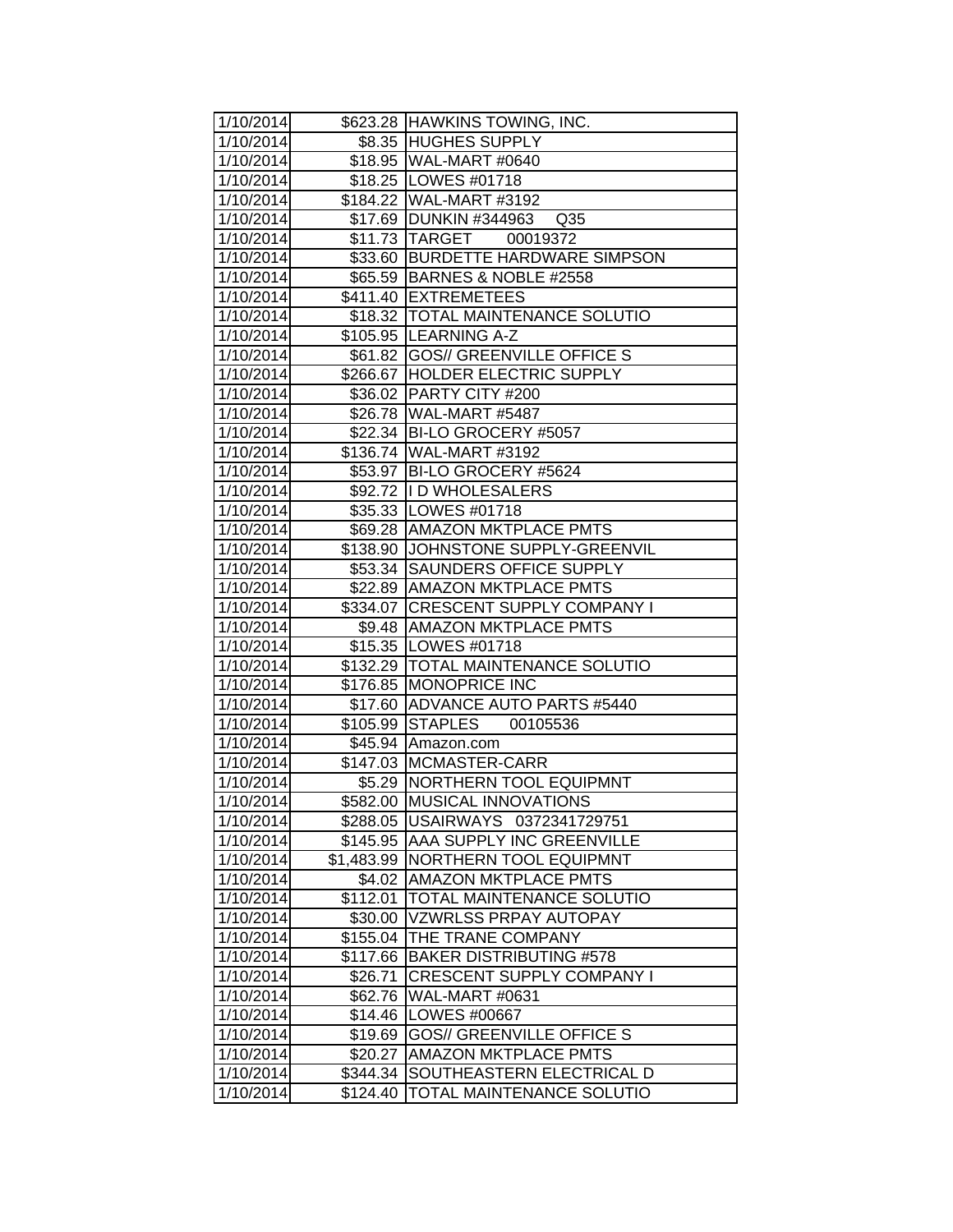| 1/10/2014              |                     | \$4.00   AMAZON MKTPLACE PMTS                    |
|------------------------|---------------------|--------------------------------------------------|
| 1/10/2014              |                     | \$117.80 AMERICAN MATH COMPETITION               |
| 1/10/2014              |                     | \$162.39 HOLDER ELECTRIC SUPPLY                  |
| 1/10/2014              |                     | \$58.16 WILSONS 5 TO \$1 STORE                   |
| 1/10/2014              |                     | \$288.05   USAIRWAYS 0372341729749               |
| 1/10/2014              |                     | \$133.50 CARPENTERS TIME SYSTEMS                 |
| 1/10/2014              |                     | \$50.41 JOHNSTONE SUPPLY-GREENVIL                |
| 1/10/2014              |                     | \$5.17 AMAZON MKTPLACE PMTS                      |
| 1/10/2014              |                     | \$37.00 J PETERS GRILL & BAR -                   |
| 1/10/2014              |                     | \$9.48 JJOHNSTONE SUPPLY-GREENVIL                |
| 1/10/2014              |                     | \$11.37 AMAZON MKTPLACE PMTS                     |
| 1/10/2014              |                     | \$30.66 BURDETTE HARDWARE SIMPSON                |
| 1/10/2014              |                     | \$67.76   LOWES #00667                           |
| 1/10/2014              |                     | \$288.05   USAIRWAYS 0372341729750               |
| 1/10/2014              |                     | \$25.11 STAPLS7111452501000001                   |
| 1/10/2014              |                     | \$723.39 AAA SUPPLY INC GREENVILLE               |
| 1/10/2014              |                     | \$288.05   USAIRWAYS 0372341729748               |
| 1/10/2014              |                     | \$347.79 CARQUEST 01013663                       |
| 1/10/2014              | \$59.98             | Amazon.com                                       |
| 1/10/2014              |                     | \$192.50 CROWN TROPHY                            |
| 1/10/2014              |                     | \$4.00 AMAZON MKTPLACE PMTS                      |
| 1/10/2014              |                     | \$7.58 AMAZON MKTPLACE PMTS                      |
| 1/10/2014              |                     | \$21.54 JOHNSTONE SUPPLY-GREENVIL                |
| 1/10/2014              |                     | \$142.90 Amazon.com                              |
| 1/10/2014              |                     | \$84.99 FOAM FACTORY INC                         |
| 1/10/2014              |                     | \$210.94 BESTBUY.COM 00009944                    |
| 1/10/2014              |                     | \$1,069.44   UPSTATE MATERIALS                   |
| 1/10/2014              |                     | \$7.81   AMAZON MKTPLACE PMTS                    |
| 1/10/2014              |                     | \$170.00 SOUTH CAROLINA ATHLETIC A               |
| 1/10/2014              |                     | \$68.14 WAL-MART #3222                           |
| 1/10/2014              |                     | \$1,521.00 VARSITY CHARLOTTE                     |
| 1/10/2014              |                     | \$60.29 OFFICE DEPOT #1099                       |
| 1/10/2014              |                     | \$39.16 AMAZON MKTPLACE PMTS                     |
| 1/10/2014              |                     | \$11.40 STAPLS7111452501000003                   |
| 1/10/2014              |                     | \$166.19 OREILLY AUTO 00018838                   |
| 1/10/2014              |                     | \$356.27 AAA SUPPLY INC GREENVILLE               |
| 1/10/2014              | \$39.69             | <b>FOOD LION #2644</b>                           |
| 1/10/2014              | \$14.54             | <b>AMAZON MKTPLACE PMTS</b>                      |
| 1/10/2014              | \$193.31            | <b>FEDEXOFFICE</b><br>00030940                   |
| 1/10/2014              | \$345.57            | <b>THE TRANE COMPANY</b><br><b>LOWES #00667</b>  |
| 1/10/2014<br>1/10/2014 | \$89.00             | <b>FIRST TEAM SPORTS</b>                         |
|                        | \$342.80            |                                                  |
| 1/10/2014              | \$18.69             | SYX TIGERDIRECT.COM<br><b>KRISPY KREME DOUGH</b> |
| 1/10/2014<br>1/10/2014 | \$226.80<br>\$45.92 | WAL-MART #2687                                   |
| 1/10/2014              | \$23.32             | <b>HOLDER ELECTRIC SUPPLY</b>                    |
| 1/10/2014              | \$754.80            | <b>HOLDER ELECTRIC SUPPLY</b>                    |
| 1/13/2014              | \$19.00             | <b>ADVANCE AUTO PARTS #5440</b>                  |
| 1/13/2014              | \$47.68             | SPIRITHALLOWEEN.COM                              |
| 1/13/2014              | \$144.38            | Amazon.com                                       |
| 1/13/2014              | \$60.21             | TOTAL MAINTENANCE SOLUTIO                        |
|                        |                     |                                                  |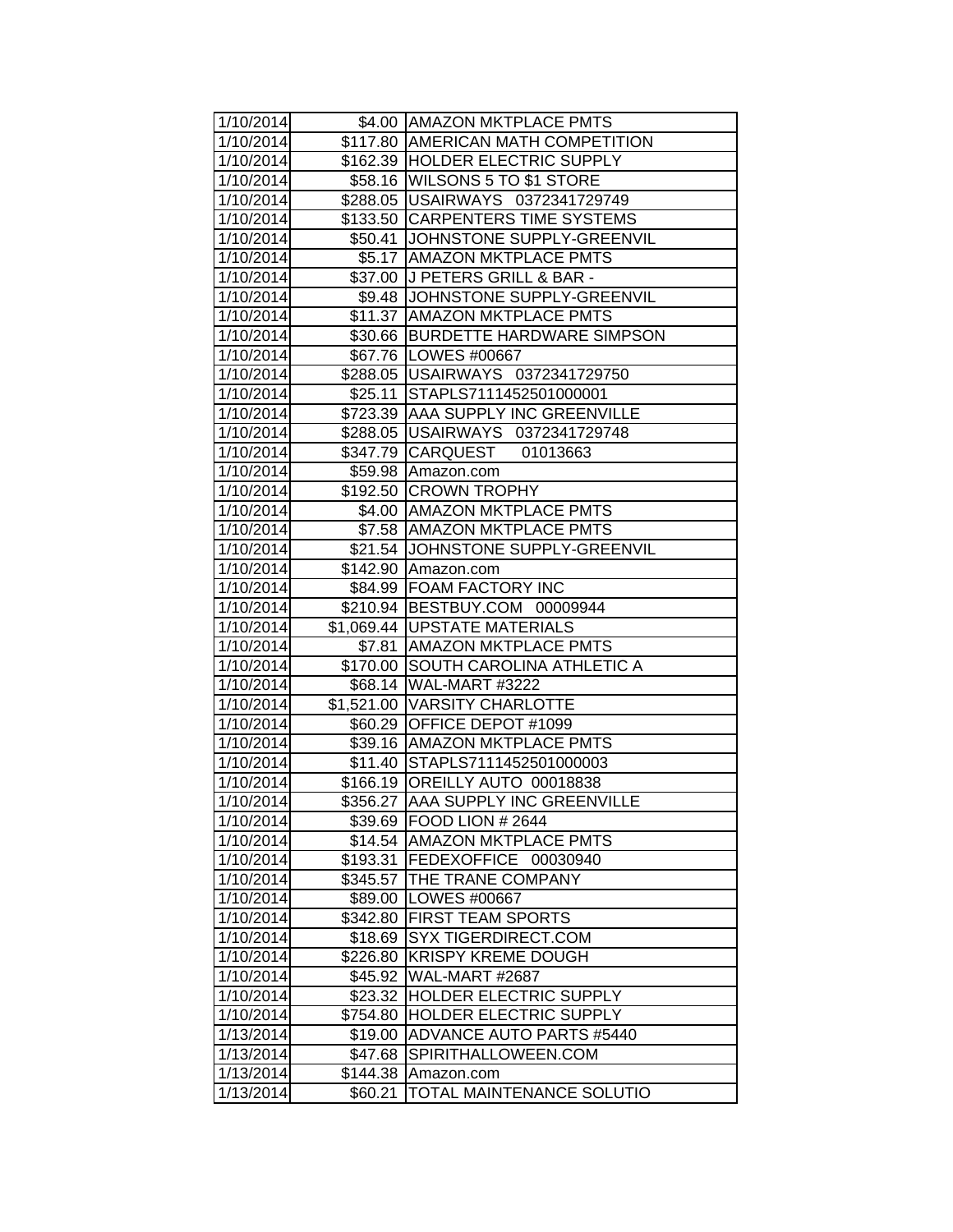| 1/13/2014              |                    | \$33.36 ADVANCE AUTO PARTS #5440     |
|------------------------|--------------------|--------------------------------------|
| 1/13/2014              |                    | \$268.09 WW GRAINGER                 |
| 1/13/2014              |                    | \$101.44   LOWES #01718              |
| 1/13/2014              |                    | \$36.07 THE HOME DEPOT #1126         |
| 1/13/2014              |                    | \$240.53 HAWKINS TOWING, INC.        |
| 1/13/2014              |                    | \$195.00 SCASA<br>00 OF 00           |
| 1/13/2014              | \$68.67            | STAPLS7111571585000001               |
| 1/13/2014              |                    | \$36.05 BI-LO GROCERY #5563          |
| 1/13/2014              |                    | \$415.50 AMERICAN AI 0017342801544   |
| 1/13/2014              |                    | \$30.24 Amazon.com                   |
| 1/13/2014              |                    | (\$18.95) WAL-MART #0640             |
| 1/13/2014              |                    | \$43.73 DOLLAR GENERAL #11744        |
| 1/13/2014              |                    | \$56.70 CHICK-FIL-A #00466           |
| 1/13/2014              |                    | \$10.60  DOLRTREE 1966 00019661      |
| 1/13/2014              |                    | \$195.40 FTD TWIN TOWERS FLORIS      |
| 1/13/2014              |                    | \$80.99 JJOHNSTONE SUPPLY-GREENVIL   |
| 1/13/2014              |                    | \$64.80   LITTLE CAESARS 0101 0007   |
| 1/13/2014              |                    | \$14.82 AMAZON MKTPLACE PMTS         |
| 1/13/2014              |                    | \$692.06 STUPPY GREENHOUSE           |
| 1/13/2014              |                    | \$189.79 THE HOME DEPOT 1127         |
| 1/13/2014              |                    | \$129.99 Amazon.com                  |
| 1/13/2014              |                    | \$126.14 PBP PEACHTREE BUS PROD      |
| 1/13/2014              |                    | \$21.29 AMAZON MKTPLACE PMTS         |
| 1/13/2014              |                    | \$897.88   THE TRANE COMPANY         |
| 1/13/2014              |                    | \$247.99 J W PEPPER                  |
| 1/13/2014              |                    | \$69.72 ADVANCE AUTO PARTS #5440     |
| 1/13/2014              |                    | \$479.72 INTERSTATE BATTERIES OF U   |
| 1/13/2014              |                    | \$550.00 SCMSAORG                    |
| 1/13/2014              |                    | \$187.94 THE TRANE COMPANY           |
| 1/13/2014              |                    | \$315.57 OFFICE DEPOT #1214          |
| 1/13/2014              |                    | \$324.00 NRA SERVSAFE                |
| 1/13/2014              |                    | \$26.04   LOWES #01718               |
| 1/13/2014              |                    | \$19.99 ADOBE SYSTEMS, INC.          |
| 1/13/2014              |                    | \$19.60 J W VAUGHN CO INC            |
| 1/13/2014              |                    | \$150.00 PAYPAL EPICENTDJ            |
| 1/13/2014              |                    | \$311.43 THE TRANE COMPANY           |
| 1/13/2014              |                    | \$137.25 CHRISTOPHER TRUCKS          |
| 1/13/2014              |                    | \$119.70 AMAZING THREADS             |
| 1/13/2014              | \$3,635.36         | <b>CHARTER COMM</b>                  |
| 1/13/2014              |                    | \$596.20 ORIENTAL TRADNG CO          |
| 1/13/2014              |                    | \$28.70   THE HOME DEPOT 1127        |
| 1/13/2014              | \$38.12            | SIMPSONVILLE ACE HARDW               |
| 1/13/2014              | \$87.37            | Amazon.com                           |
| 1/13/2014              | \$38.93            | SEARS.COM 9300<br>CHICK-FIL-A #01309 |
| 1/13/2014<br>1/13/2014 | \$174.00           | LOWES #01718                         |
| 1/13/2014              | \$29.39<br>\$58.38 | <b>NAPA AUTO 0023416</b>             |
| 1/13/2014              | \$45.58            | TOTAL MAINTENANCE SOLUTIO            |
| 1/13/2014              | \$223.97           | THE TRANE COMPANY                    |
| 1/13/2014              | \$206.28           | INT EXCLAMARK AWARDS AND             |
| 1/13/2014              | (\$204.30)         | <b>HAMPTON INN CHRLSTN WA</b>        |
|                        |                    |                                      |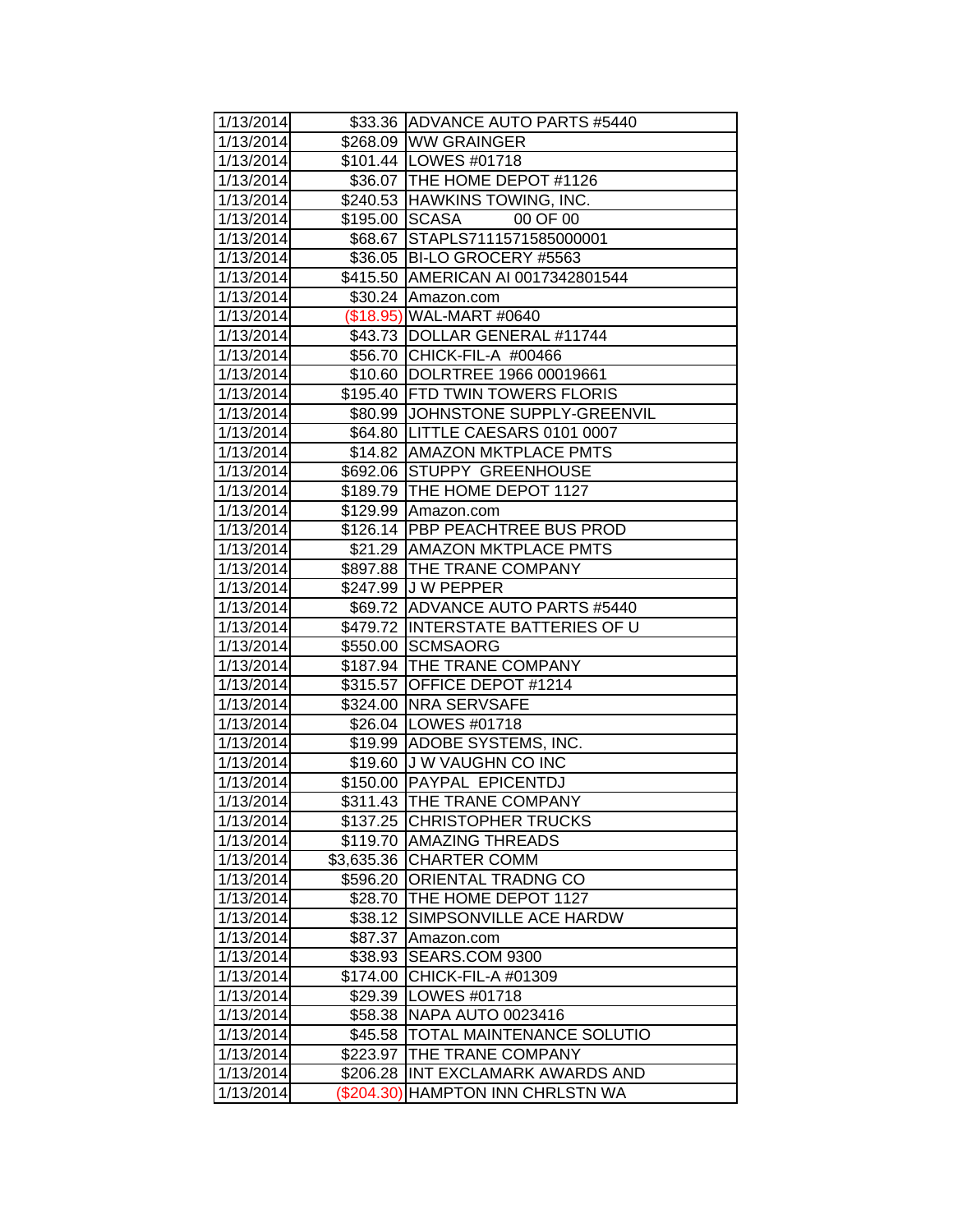| 1/13/2014 |            | \$71.28 Amazon.com                  |
|-----------|------------|-------------------------------------|
| 1/13/2014 |            | \$79.07 GOS// GREENVILLE OFFICE S   |
| 1/13/2014 |            | \$31.42   CVS PHARMACY #3805 Q03    |
| 1/13/2014 |            | \$200.00 EQUALIZER SCALES           |
| 1/13/2014 |            | \$662.20 THE TRANE COMPANY          |
| 1/13/2014 |            | \$35.99 AMAZON MKTPLACE PMTS        |
| 1/13/2014 |            | \$15.82 JOHNSTONE SUPPLY-GREENVIL   |
| 1/13/2014 |            | \$353.55 THE TRANE COMPANY          |
| 1/13/2014 |            | \$4.99 CITY ELECTRIC #36            |
| 1/13/2014 |            | \$7.17 AMAZON MKTPLACE PMTS         |
| 1/13/2014 |            | \$50.00 GREER FLORIST & S01 OF 01   |
| 1/13/2014 |            | \$195.00 SOUTH CAROLINA ASSOCIATIO  |
| 1/13/2014 |            | \$24.46 HOBBY LOBBY #328            |
| 1/13/2014 |            | \$38.10   THE HOME DEPOT #1126      |
| 1/13/2014 |            | \$29.47 OFFICE DEPOT #1214          |
| 1/13/2014 |            | \$24.55 CITY ELECTRIC #36           |
| 1/13/2014 |            | \$329.70 UNITED RENTALS             |
| 1/13/2014 |            | \$63.72 Amazon.com                  |
| 1/13/2014 |            | \$31.39 WAL-MART #1244              |
| 1/13/2014 |            | \$90.96 Amazon.com                  |
| 1/13/2014 |            | \$7.24 AMAZON MKTPLACE PMTS         |
| 1/13/2014 |            | \$47.70 PRINTSOURCE INC             |
| 1/13/2014 |            | \$59.61   AAA SUPPLY INC GREENVILLE |
| 1/13/2014 |            | \$3.29 QUALITY FOODS                |
| 1/13/2014 |            | \$114.75 JERSEY MIKES SUBS          |
| 1/13/2014 |            | (\$63.55) TARGET 00019372           |
| 1/13/2014 |            | \$66.15 CHICK-FIL-A #00466          |
| 1/13/2014 |            | \$30.26 J W VAUGHN CO INC           |
| 1/13/2014 | \$130.18   | Amazon.com                          |
| 1/13/2014 |            | \$184.84 WARES AUTO AND TRUCK PART  |
| 1/13/2014 |            | \$91.75 Amazon.com                  |
| 1/13/2014 | \$63.59    | ART.COM/ALLPOSTERS.COM              |
| 1/13/2014 |            | \$185.00 AMERICAN ASSOC OF SCHOOL   |
| 1/13/2014 |            | \$33.41 AC MOORE STR 58             |
| 1/13/2014 |            | \$135.89 Amazon.com                 |
| 1/13/2014 |            | \$25.44 BATTERY SPECIALIST          |
| 1/13/2014 |            | \$14.37   FASTENAL COMPANY01        |
| 1/13/2014 | \$80.10    | <b>HOBBY LOBBY #0318</b>            |
| 1/13/2014 | \$125.00   | <b>SOUTH CAROLINA ASSOCIATIO</b>    |
| 1/13/2014 | \$354.10   | LOWES #00667                        |
| 1/13/2014 | \$71.42    | SHERWIN WILLIAMS #2785              |
| 1/13/2014 | \$272.07   | THE HOME DEPOT #1126                |
| 1/13/2014 | \$226.06   | THE TRANE COMPANY                   |
| 1/13/2014 | \$415.50   | AMERICAN AI 0017342801542           |
| 1/13/2014 | \$633.95   | <b>CUSTOM SIGNS</b>                 |
| 1/13/2014 | \$810.90   | THE TRANE COMPANY                   |
| 1/13/2014 | \$3,463.84 | <b>AMAZON MKTPLACE PMTS</b>         |
| 1/13/2014 | \$27.90    | LOWES #00667                        |
| 1/13/2014 | \$78.11    | JOHNSTONE SUPPLY-GREENVIL           |
| 1/13/2014 | \$93.80    | ALLBULKFOODS.COM                    |
| 1/13/2014 | \$236.23   | STAPLS0121077005000002              |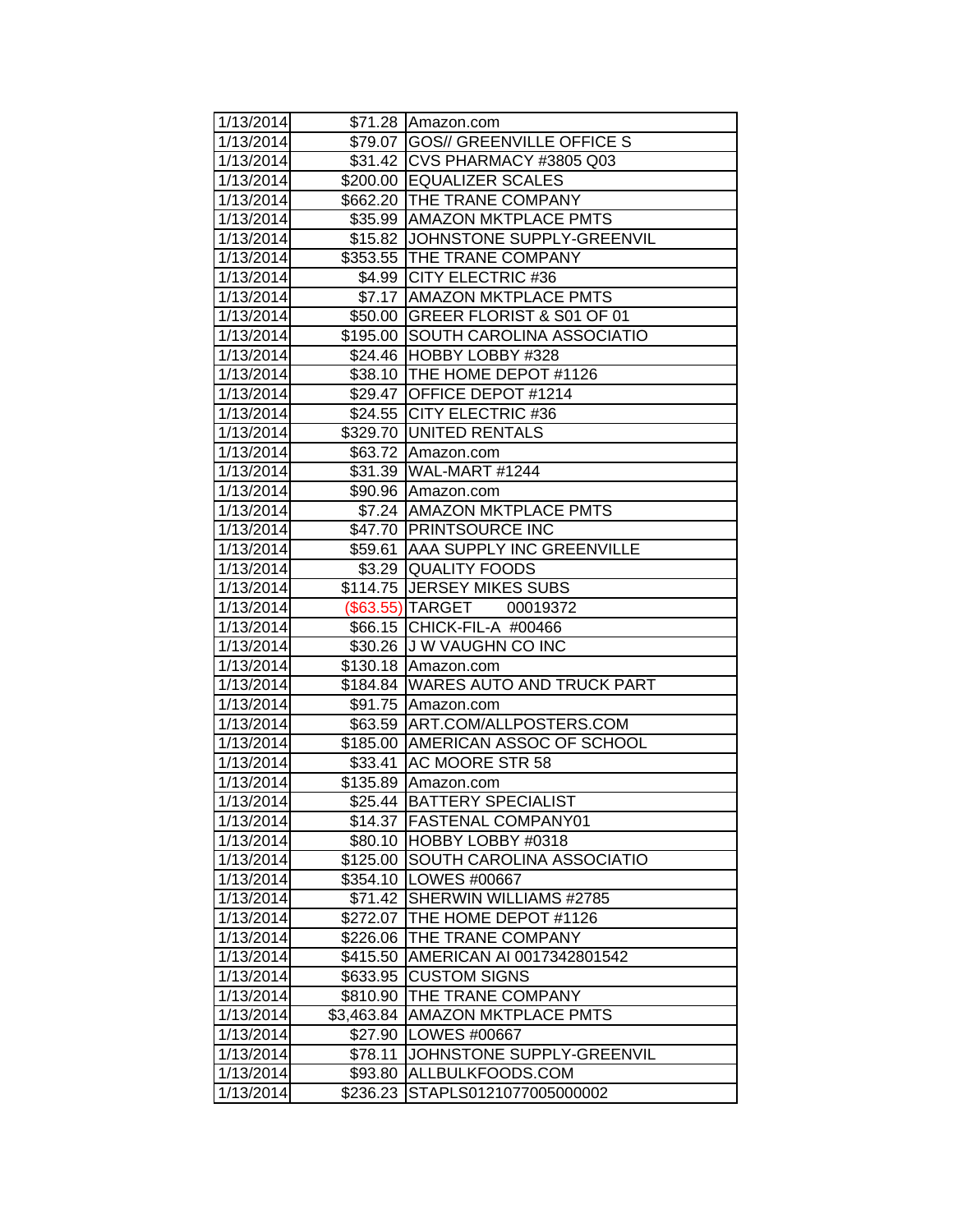| 1/13/2014 |            | \$57.68 WAL-MART #5487             |
|-----------|------------|------------------------------------|
| 1/13/2014 |            | \$58.80   LOWES #00528             |
| 1/13/2014 |            | \$25.91 RELIABLE                   |
| 1/13/2014 |            | \$85.69 PARTYCITY.COM              |
| 1/13/2014 | \$70.71    | Amazon.com                         |
| 1/13/2014 | \$40.00    | SPINX #125                         |
| 1/13/2014 |            | \$50.33   LOWES #01983             |
| 1/13/2014 |            | \$110.62 BI-LO GROCERY #5161       |
| 1/13/2014 |            | \$21.00 DOLLAR GENERAL #6608       |
| 1/13/2014 |            | \$551.60 CLAY-KING.COM             |
| 1/13/2014 |            | \$84.37 PARTYCITY.COM              |
| 1/13/2014 |            | \$195.00 SOUTH CAROLINA ASSOCIATIO |
| 1/13/2014 | \$45.81    | <b>WAL-MART #1035</b>              |
| 1/13/2014 |            | \$35.98 ADVANCE AUTO PARTS #5440   |
| 1/13/2014 | \$24.07    | JOHNSTONE SUPPLY-GREENVIL          |
| 1/13/2014 | \$79.49    | <b>NORTHERN TOOL EQUIPMNT</b>      |
| 1/13/2014 | \$182.29   | WAL-MART #0640                     |
| 1/13/2014 | \$18.00    | <b>CLASSIC ACE &amp; POSTAL</b>    |
| 1/13/2014 | \$582.02   | <b>ALL ABOUT FABRIC</b>            |
| 1/13/2014 |            | (\$28.70) THE HOME DEPOT 1127      |
| 1/13/2014 |            | \$9.71 AMAZON MKTPLACE PMTS        |
| 1/13/2014 |            | \$201.40 PRINTSOURCE INC           |
| 1/13/2014 |            | \$195.00 SOUTH CAROLINA ASSOCIATIO |
| 1/13/2014 |            | \$41.40 WAL-MART #1244             |
| 1/13/2014 |            | \$200.00 JEAN'S BUS SERVICE        |
| 1/13/2014 |            | \$341.25 THE CLINE COMPANY         |
| 1/13/2014 |            | \$15.72 Amazon.com                 |
| 1/13/2014 |            | \$369.00 SDE INC                   |
| 1/13/2014 | \$227.49   | <b>BRIDGEWAY SOLUTIONS</b>         |
| 1/13/2014 | \$598.00   | <b>MONTICELLO TICKET OFFICE</b>    |
| 1/13/2014 | \$47.70    | <b>PRINTSOURCE INC</b>             |
| 1/13/2014 | \$17.79    | WAL-MART #2265                     |
| 1/13/2014 | \$42.75    | <b>BLACK ELECTRICAL SUPPLY I</b>   |
| 1/13/2014 |            | \$116.32 JO-ANN STORE #2314        |
| 1/13/2014 | \$122.11   | Amazon.com                         |
| 1/13/2014 | \$76.64    | Amazon.com                         |
| 1/13/2014 | \$55.95    | <b>OFFICE MAX</b>                  |
| 1/13/2014 | \$13.61    | LOWES #00469                       |
| 1/13/2014 | \$392.73   | THE TRANE COMPANY                  |
| 1/13/2014 | \$387.50   | <b>SUBWAY</b><br>03007119          |
| 1/13/2014 | \$31.67    | Amazon.com                         |
| 1/13/2014 | \$145.59   | <b>SYX TIGERDIRECT.COM</b>         |
| 1/13/2014 | \$60.43    | Amazon.com                         |
| 1/13/2014 | \$49.74    | LOWES #00528                       |
| 1/13/2014 | \$2,580.00 | <b>STU STUMPS</b>                  |
| 1/13/2014 | \$22.49    | <b>JW PEPPER</b>                   |
| 1/13/2014 | \$5.27     | <b>NAPA AUTO 0023416</b>           |
| 1/13/2014 | \$25.00    | FORT WORTH ZOOLOGICA               |
| 1/13/2014 | \$30.00    | <b>VZWRLSS PRPAY AUTOPAY</b>       |
| 1/13/2014 | \$195.00   | SOUTH CAROLINA ASSOCIATIO          |
| 1/13/2014 | \$65.11    | AAA SUPPLY INC GREENVILLE          |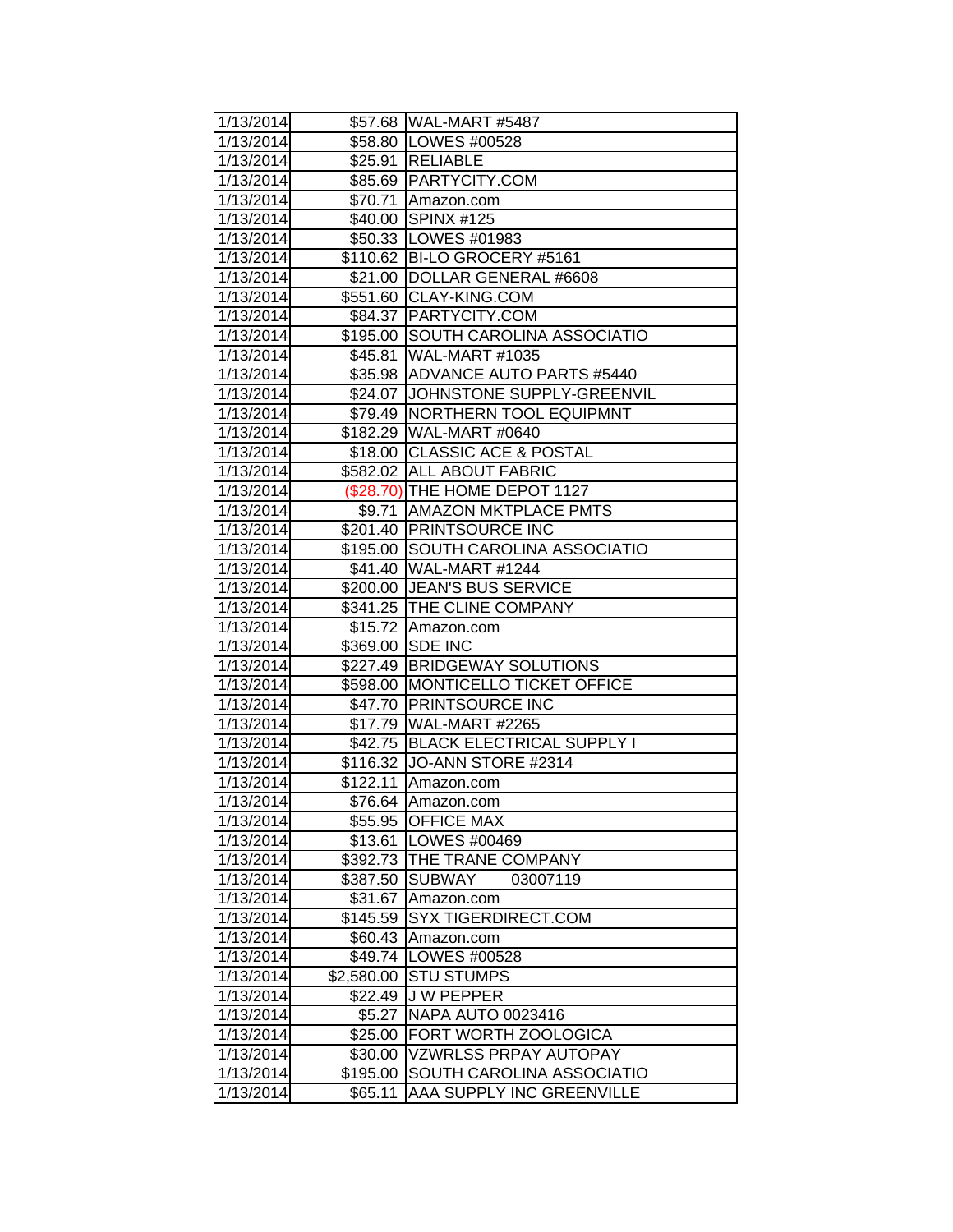| 1/13/2014 |          | \$118.89  TOTAL MAINTENANCE SOLUTIO |
|-----------|----------|-------------------------------------|
| 1/13/2014 |          | \$15.00 AmazonLocal                 |
| 1/13/2014 |          | \$23.88 AAA LOCKSMITH & ALARM COM   |
| 1/13/2014 |          | \$390.00 FAIRYTALE FLORIST          |
| 1/13/2014 |          | \$25.83 JJIM CLINTON VIOLINS        |
| 1/13/2014 | \$72.50  | BI-LO GROCERY #5057                 |
| 1/13/2014 | \$77.64  | <b>SUBWAY</b><br>00136432           |
| 1/13/2014 | \$291.75 | <b>FOLLETT LIBRARY RES</b>          |
| 1/13/2014 | \$110.28 | Amazon.com                          |
| 1/13/2014 |          | \$362.55 JJOHNSTONE SUPPLY-GREENVIL |
| 1/13/2014 | \$481.69 | MIDCO 800-536-0238                  |
| 1/13/2014 |          | \$128.52 WALMART.COM 8009666546     |
| 1/13/2014 |          | \$43.20 PIZZA HUT #9504             |
| 1/13/2014 |          | \$222.59 BEST BUY<br>00002725       |
| 1/13/2014 |          | \$25.00 FORT WORTH ZOOLOGICA        |
| 1/13/2014 |          | \$1.70   LOWES #01718               |
| 1/13/2014 |          | \$198.58 CE GREENVILLE              |
| 1/13/2014 | \$68.86  | BI-LO GROCERY #5195                 |
| 1/13/2014 | \$900.14 | OREILLY AUTO 00018838               |
| 1/13/2014 | \$6.41   | HOBBY LOBBY #395                    |
| 1/13/2014 | \$84.21  | <b>PARTYCITY.COM</b>                |
| 1/13/2014 |          | \$40.96 NAPA AUTO 0023416           |
| 1/13/2014 |          | \$87.62 OFFICE DEPOT #1099          |
| 1/13/2014 |          | \$13.90 WAL-MART #2265              |
| 1/13/2014 |          | \$237.76 NAPA AUTO 0023416          |
| 1/13/2014 |          | \$31.75 AMAZON MKTPLACE PMTS        |
| 1/13/2014 |          | \$27.24  EB SECOND ANNUAL COMM      |
| 1/13/2014 |          | \$35.40   BI-LO GROCERY #5016       |
| 1/13/2014 |          | \$87.32 AMAZON MKTPLACE PMTS        |
| 1/13/2014 | \$84.91  | <b>TOTAL MAINTENANCE SOLUTIO</b>    |
| 1/13/2014 | \$73.99  | NAPA AUTO 0027617                   |
| 1/13/2014 | \$190.20 | <b>TOP LEFT LACROSSE</b>            |
| 1/13/2014 | \$214.34 | <b>MICHAELS STORES 3855</b>         |
| 1/13/2014 |          | \$48.70 TARGET<br>00019372          |
| 1/13/2014 |          | \$999.00 THE PEACE CENTER FOR THE   |
| 1/13/2014 |          | \$415.50 AMERICAN AI 0017342801543  |
| 1/13/2014 | \$137.78 | <b>TOSHIBA DIRECT</b>               |
| 1/13/2014 | \$57.62  | <b>LAKEVIEW STEAK HOUSE</b>         |
| 1/13/2014 | \$525.53 | <b>THE TRANE COMPANY</b>            |
| 1/13/2014 | \$591.14 | JOHNSTONE SUPPLY-GREENVIL           |
| 1/13/2014 | \$62.19  | <b>BLACK ELECTRICAL SUPPLY I</b>    |
| 1/13/2014 | \$3.79   | BI-LO GROCERY #5624                 |
| 1/13/2014 | \$15.58  | Amazon.com                          |
| 1/13/2014 | \$45.71  | WALMART.COM 8009666546              |
| 1/13/2014 | \$88.48  | <b>BLACK ELECTRICAL SUPPLY I</b>    |
| 1/13/2014 | \$415.41 | GATEWAY #12 BEREA                   |
| 1/13/2014 | \$59.76  | <b>INGLES MARKETS #29</b>           |
| 1/13/2014 | \$402.50 | THE TRANE COMPANY                   |
| 1/13/2014 | \$24.36  | <b>WARES AUTO AND TRUCK PART</b>    |
| 1/13/2014 | \$38.06  | BI-LO GROCERY #5624                 |
| 1/13/2014 | \$22.36  | MICHAELS STORES 6001                |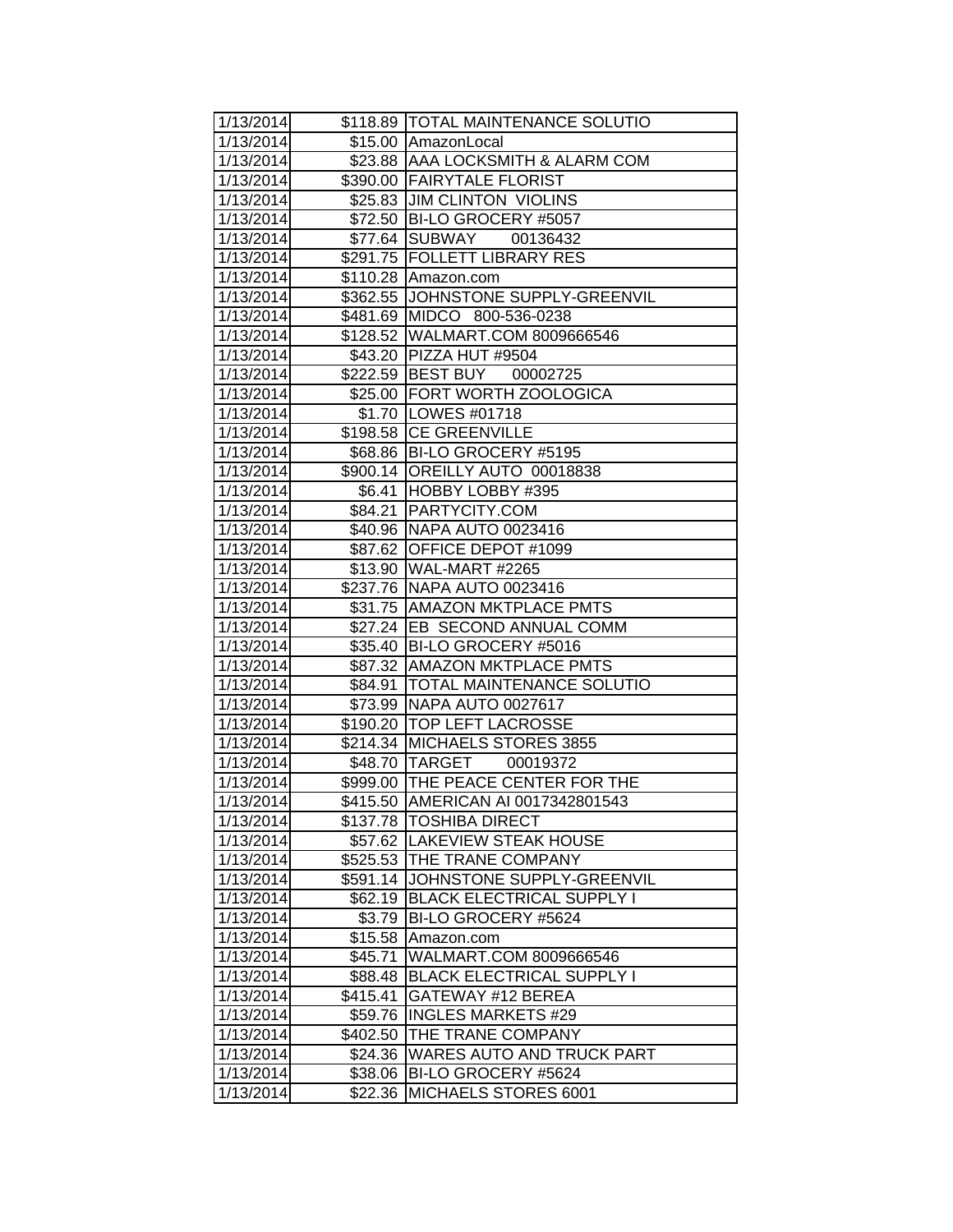| 1/13/2014 |            | \$147.29 TOTAL MAINTENANCE SOLUTIO    |
|-----------|------------|---------------------------------------|
| 1/13/2014 |            | \$3.62 Amazon.com                     |
| 1/13/2014 |            | \$550.44 JOHNSTONE SUPPLY-GREENVIL    |
| 1/13/2014 |            | \$1,445.00 SWANK MOTION PICTURES IN   |
| 1/13/2014 |            | \$67.16   USPS 45362302729802758      |
| 1/13/2014 |            | \$48.15 JOHNSTONE SUPPLY-GREENVIL     |
| 1/13/2014 |            | \$358.42 THE SYSTEM DEPOT             |
| 1/13/2014 |            | \$382.07   TOTAL MAINTENANCE SOLUTIO  |
| 1/13/2014 |            | \$22.95 REI GREENWOODHEINEMANN        |
| 1/13/2014 |            | \$8.00 AMAZON MKTPLACE PMTS           |
| 1/13/2014 |            | \$97.36 Amazon.com                    |
| 1/13/2014 |            | \$28.61 STAPLES 00118000              |
| 1/13/2014 |            | \$68.11 SCHOOLOUTLET.COM              |
| 1/13/2014 |            | \$7.43 AMAZON MKTPLACE PMTS           |
| 1/13/2014 |            | \$1,143.00 MAREDY CANDY COMPANY       |
| 1/13/2014 |            | \$1,412.34 DILLON SUPPLY COMPANY      |
| 1/13/2014 |            | \$13.48 HOBBY LOBBY #328              |
| 1/13/2014 |            | \$198.53 SHIFFLER EQUIPMENT SAL       |
| 1/13/2014 |            | (\$2.51) LOWES #01718                 |
| 1/13/2014 |            | \$146.30   D & D MOTORS INC           |
| 1/13/2014 |            | \$26.29 OFFICE DEPOT #1214            |
| 1/13/2014 |            | \$337.61 LOWES #00667                 |
| 1/13/2014 |            | \$153.51 AMAZON MKTPLACE PMTS         |
| 1/13/2014 |            | \$77.58 0624 BP SP TRV RE SC          |
| 1/13/2014 |            | \$5.28   LOWES #01718                 |
| 1/13/2014 |            | \$1,102.08 JJOHNSTONE SUPPLY-GREENVIL |
| 1/13/2014 |            | \$71.76 J W VAUGHN CO INC             |
| 1/13/2014 |            | \$47.67 OFFICE DEPOT #1165            |
| 1/13/2014 |            | \$7.98 ADVANCE AUTO PARTS #5440       |
| 1/13/2014 |            | \$16.80 J W PEPPER                    |
| 1/13/2014 |            | \$27.34 STAPLS7111605344000001        |
| 1/13/2014 |            | \$116.43 J W VAUGHN CO INC            |
| 1/13/2014 |            | \$519.09 THE TOOL SHED                |
| 1/13/2014 |            | \$121.95 LOWES #01983                 |
| 1/13/2014 |            | \$43.64 BI-LO GROCERY #5624           |
| 1/13/2014 |            | \$387.17 THE TRANE COMPANY            |
| 1/14/2014 |            | \$15.50 WAL-MART #0640                |
| 1/14/2014 |            | \$137.80 CRESCENT SUPPLY COMPANY I    |
| 1/14/2014 |            | \$160.54 ADMIT ONE PRODUCTS           |
| 1/14/2014 |            | \$140.52  TOTAL MAINTENANCE SOLUTIO   |
| 1/14/2014 |            | (\$133.28) CLAIM ADJ/HILTON GARDEN I  |
| 1/14/2014 | \$595.93   | <b>HAWKINS TOWING, INC.</b>           |
| 1/14/2014 | \$15.72    | Amazon.com                            |
| 1/14/2014 | \$166.88   | FERGUSON ENT #43                      |
| 1/14/2014 | \$68.87    | STEIN-MART #0028                      |
| 1/14/2014 | \$78.53    | <b>CHARTER COMM</b>                   |
| 1/14/2014 | \$130.55   | HODGES BADGE COMPANY,                 |
| 1/14/2014 | \$20.10    | <b>HOLDER ELECTRIC SUPPLY</b>         |
| 1/14/2014 | \$265.44   | <b>KINGSTON PLANTATION</b>            |
| 1/14/2014 | (\$294.04) | CLAIM ADJ/PAY ANDERSON OC             |
| 1/14/2014 | (\$125.62) | <b>EMBASSY SUITES CHRLTT</b>          |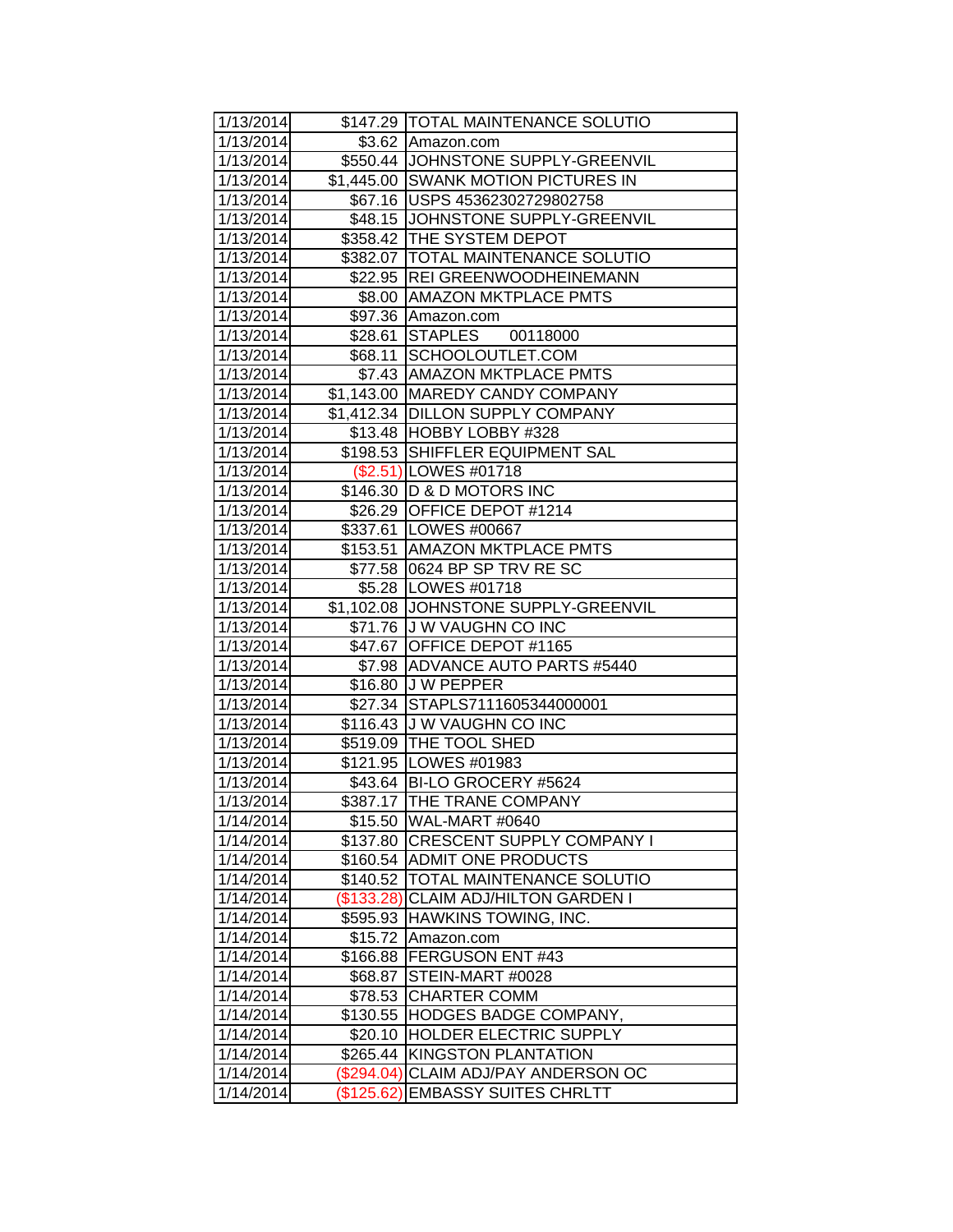| 1/14/2014 |                      | \$278.27 WW GRAINGER                 |
|-----------|----------------------|--------------------------------------|
| 1/14/2014 |                      | \$15.72 Amazon.com                   |
| 1/14/2014 |                      | \$92.00 PUBLIX #602                  |
| 1/14/2014 | $\overline{$}162.91$ | <b>MCABEE TRACTOR &amp; TURF</b>     |
| 1/14/2014 |                      | (\$123.15) CLAIM ADJ/HILTON COLUMBIA |
| 1/14/2014 | \$339.41             | <b>MCBRIDES INC</b>                  |
| 1/14/2014 |                      | \$173.69 HOLDER ELECTRIC SUPPLY      |
| 1/14/2014 |                      | \$212.80 THE HOME DEPOT #1124        |
| 1/14/2014 |                      | \$648.14 HARRIS INTEGRATED INC       |
| 1/14/2014 |                      | \$676.00 THE LINCOLN LIBRARY PR      |
| 1/14/2014 |                      | \$206.51   TOTAL MAINTENANCE SOLUTIO |
| 1/14/2014 |                      | \$53.64 HUGHES SUPPLY                |
| 1/14/2014 |                      | \$242.99 AMAZON MKTPLACE PMTS        |
| 1/14/2014 |                      | \$283.88 HOLDER ELECTRIC SUPPLY      |
| 1/14/2014 |                      | \$17.85 THE UPS STORE 3193           |
| 1/14/2014 |                      | (\$531.28) CLAIM ADJ/W ATLANTA MIDTO |
| 1/14/2014 |                      | \$148.92 TOTAL MAINTENANCE SOLUTIO   |
| 1/14/2014 |                      | \$22.76 WHOLEFDS WDF 10224           |
| 1/14/2014 |                      | \$204.69 WAL-MART #1244              |
| 1/14/2014 | \$404.25             | <b>RYANS #2405</b>                   |
| 1/14/2014 |                      | (\$49.44) CLAIM ADJ/SHERATON         |
| 1/14/2014 |                      | \$273.48 PIEDMONT ELEC DSTRBTRS      |
| 1/14/2014 |                      | (\$129.00) CLAIM ADJ/SHERATON        |
| 1/14/2014 |                      | \$295.18 KIAWAH ISLND GLF RSRT #1    |
| 1/14/2014 |                      | (\$200.54) CRESCENT SUPPLY COMPANY I |
| 1/14/2014 |                      | \$201.40 PIEDMONT ELEC DSTRBTRS      |
| 1/14/2014 |                      | (\$146.66) CLAIM ADJ/EMBASSY SUITES  |
| 1/14/2014 |                      | \$15.89 FOOD LION # 2644             |
| 1/14/2014 |                      | \$56.03 LOWES #01718                 |
| 1/14/2014 | \$22.01              | <b>HOLDER ELECTRIC SUPPLY</b>        |
| 1/14/2014 |                      | \$302.65 CAROLINA BIOLOGIC SUPPLY    |
| 1/14/2014 | \$27.01              | Amazon.com                           |
| 1/14/2014 |                      | (\$268.20) CLAIM ADJ/HILTON ADVANCE  |
| 1/14/2014 |                      | \$170.00 THE UPS STORE 2676          |
| 1/14/2014 |                      | (\$211.44) CLAIM ADJ/PAY ANDERSON OC |
| 1/14/2014 |                      | \$14.84 THE UPS STORE 2676           |
| 1/14/2014 | \$11.43              | <b>AMAZON MKTPLACE PMTS</b>          |
| 1/14/2014 |                      | (\$156.75) CLAIM ADJ/HILTON COLUMBIA |
| 1/14/2014 | (\$123.15)           | <b>CLAIM ADJ/HILTON COLUMBIA</b>     |
| 1/14/2014 |                      | \$12.19   AAA SUPPLY INC GREENVILLE  |
| 1/14/2014 | \$80.00              | <b>SOUTHCAROLI</b>                   |
| 1/14/2014 | \$9.92               | <b>AMAZON MKTPLACE PMTS</b>          |
| 1/14/2014 | \$13.53              | <b>AMAZON MKTPLACE PMTS</b>          |
| 1/14/2014 | \$750.00             | <b>IPARADIGMS LLC</b>                |
| 1/14/2014 | (\$133.28)           | CLAIM ADJ/HILTON ADVANCE             |
| 1/14/2014 | \$485.46             | <b>DIVERSIFIED ELECTRONICS</b>       |
| 1/14/2014 | \$77.23              | OREILLY AUTO 00018838                |
| 1/14/2014 | \$15.90              | <b>AMAZON MKTPLACE PMTS</b>          |
| 1/14/2014 | \$67.63              | THE HOME DEPOT #1129                 |
| 1/14/2014 | (\$156.75)           | CLAIM ADJ/HILTON COLUMBIA            |
| 1/14/2014 | (\$145.48)           | <b>CLAIM ADJ/SHERATON</b>            |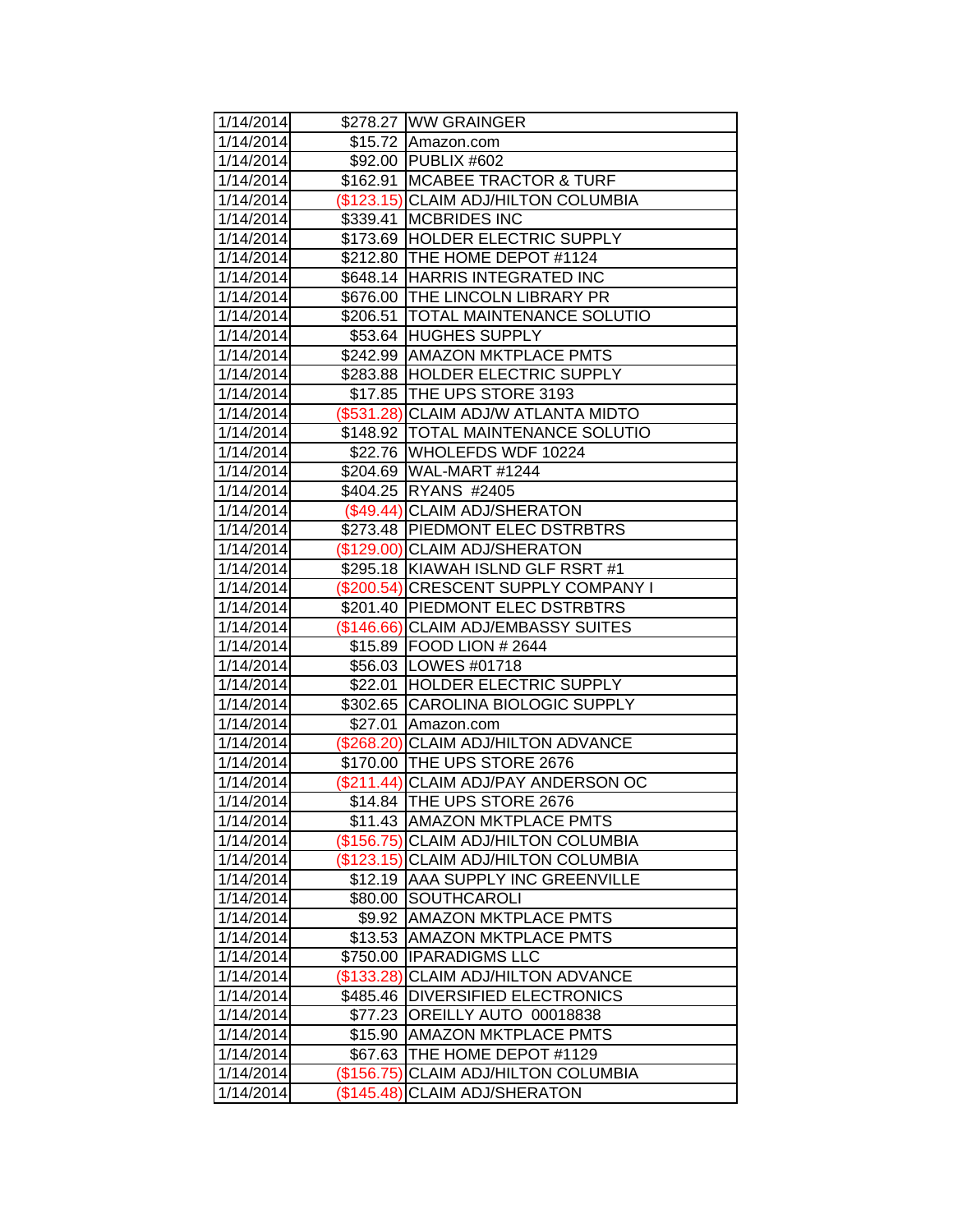| 1/14/2014 |            | \$21.18 STEIN-MART #0028             |
|-----------|------------|--------------------------------------|
| 1/14/2014 |            | (\$135.46) CLAIM ADJ/EMBASSY SUITES  |
| 1/14/2014 |            | \$35.94   THE HOME DEPOT 1127        |
| 1/14/2014 |            | \$77.34 Amazon.com                   |
| 1/14/2014 | \$271.50   | <b>REYNOLDS UNIFORMS</b>             |
| 1/14/2014 | \$31.72    | <b>APL APPLE ITUNES STORE</b>        |
| 1/14/2014 |            | \$35.86 TARGET 00011825              |
| 1/14/2014 |            | \$40.23 APL APPLE ITUNES STORE       |
| 1/14/2014 |            | (\$154.69) CLAIM ADJ/FAIRFIELD INN & |
| 1/14/2014 |            | (\$2.95) CLAIM ADJ/ATT WI-FI SERVI   |
| 1/14/2014 |            | (\$264.20) CLAIM ADJ/HILTON ADVANCE  |
| 1/14/2014 |            | \$8,570.00 SCDOR-E SALES             |
| 1/14/2014 |            | \$89.80 Amazon.com                   |
| 1/14/2014 |            | (\$119.95) CLAIM ADJ/HILTON ADVANCE  |
| 1/14/2014 |            | \$268.05 THE TRANE COMPANY           |
| 1/14/2014 |            | (\$219.68) CLAIM ADJ/SPORTSUNLIMITED |
| 1/14/2014 |            | (\$169.71) CLAIM ADJ/HILTON COLUMBIA |
| 1/14/2014 | \$289.99   | Amazon.com                           |
| 1/14/2014 |            | \$1,042.68 AAA SUPPLY INC GREENVILLE |
| 1/14/2014 |            | \$53.73 APL APPLE ITUNES STORE       |
| 1/14/2014 |            | \$3.12 USPS 45362602729803178        |
| 1/14/2014 | \$280.41   | <b>MONTROY SUPPLY CO.</b>            |
| 1/14/2014 |            | (\$123.88) CLAIM ADJ/HILTON ADVANCE  |
| 1/14/2014 |            | \$50.16 AMAZON MKTPLACE PMTS         |
| 1/14/2014 |            | \$304.07 INTERSTATE TRANSPORTATION   |
| 1/14/2014 |            | \$19.86 ART TO REMEMBER              |
| 1/14/2014 |            | \$40.09 SPARTANBURG TRVL CTR         |
| 1/14/2014 |            | (\$258.00) CLAIM ADJ/SHERATON        |
| 1/14/2014 | \$27.56    | <b>MIGHTY DOLLAR</b>                 |
| 1/14/2014 | \$162.18   | <b>HOLDER ELECTRIC SUPPLY</b>        |
| 1/14/2014 | \$21.18    | <b>BI-LO GROCERY #5057</b>           |
| 1/15/2014 |            | \$9.52   LOWES #01718                |
| 1/15/2014 |            | \$50.63 ADVANCE AUTO PARTS #5440     |
| 1/15/2014 |            | \$17.11   LOWES #00528               |
| 1/15/2014 |            | \$53.46 CHICK-FIL-A #01309           |
| 1/15/2014 |            | \$54.45 J W VAUGHN CO INC            |
| 1/15/2014 | \$133.97   | <b>TOTAL MAINTENANCE SOLUTIO</b>     |
| 1/15/2014 | \$194.08   | <b>FOLLETT LIBRARY RES</b>           |
| 1/15/2014 | \$80.00    | <b>SOUTHCAROLI</b>                   |
| 1/15/2014 | \$189.74   | WAL-MART #2265                       |
| 1/15/2014 | \$1,457.96 | <b>SCANTRON CORPORATION</b>          |
| 1/15/2014 | \$80.00    | SOUTHCAROLI                          |
| 1/15/2014 | \$436.70   | LOWES #01983                         |
| 1/15/2014 | \$286.59   | FEDEXOFFICE 00030940                 |
| 1/15/2014 | \$92.69    | CRESCENT SUPPLY COMP INC             |
| 1/15/2014 | \$232.00   | HERITAGE FOOD SERVICE GRO            |
| 1/15/2014 | \$84.41    | <b>RESTROOM DIRECT</b>               |
| 1/15/2014 | \$140.28   | HERITAGE FOOD SERVICE GRO            |
| 1/15/2014 | \$80.14    | <b>CRESCENT SUPPLY COMPANY I</b>     |
| 1/15/2014 | \$14.02    | J W VAUGHN CO INC                    |
| 1/15/2014 | \$291.35   | <b>SSI SCHOOL SPECIALTY</b>          |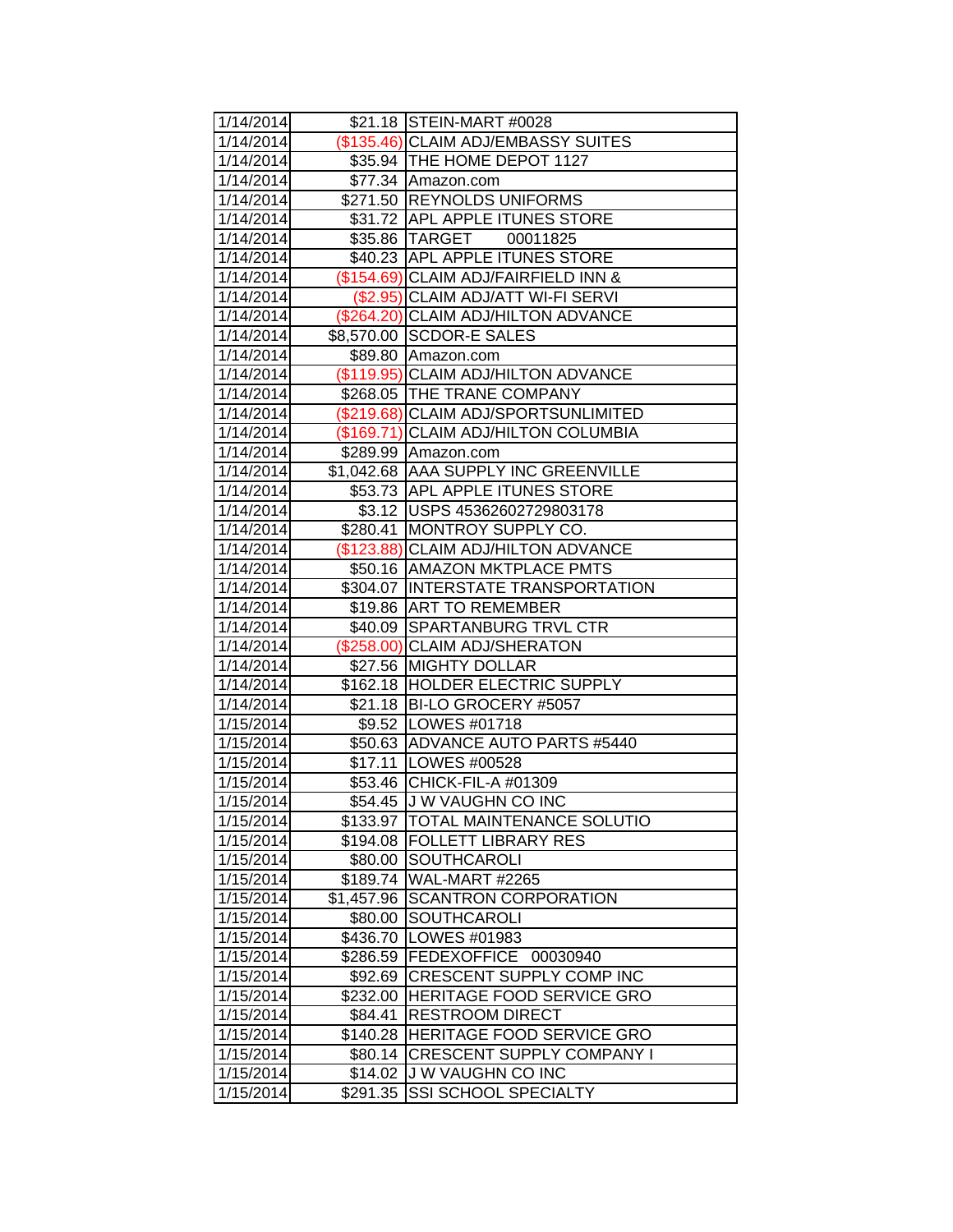| 1/15/2014 |          | \$792.88 SCHOOL CHECK IN             |
|-----------|----------|--------------------------------------|
| 1/15/2014 |          | \$12.90 DUNCANS HOME CENTER          |
| 1/15/2014 |          | \$70.54   WHOLESALE INDUSTRIAL ELEC  |
| 1/15/2014 | \$66.01  | SHERWIN WILLIAMS #2735               |
| 1/15/2014 | \$80.00  | SOUTHCAROLI                          |
| 1/15/2014 |          | \$180.04   MCBRIDES INC              |
| 1/15/2014 |          | \$7.42 CRESCENT SUPPLY COMPANY I     |
| 1/15/2014 |          | \$31.28 WATCH D.O.G.S.               |
| 1/15/2014 |          | \$11.05   LOWES #00667               |
| 1/15/2014 |          | \$80.00 SOUTHCAROLI                  |
| 1/15/2014 |          | \$336.15 BI-LO GROCERY #5608         |
| 1/15/2014 |          | \$222.59 BEST BUY<br>00002725        |
| 1/15/2014 |          | \$27.33 J W VAUGHN CO INC            |
| 1/15/2014 |          | \$6.66   LOWES #01983                |
| 1/15/2014 |          | \$50.79 CARSON'S NUT-BOLT & TOOL     |
| 1/15/2014 |          | \$34.85 WAL-MART #2265               |
| 1/15/2014 |          | \$43.42 LOWES #01983                 |
| 1/15/2014 |          | \$139.00 Amazon.com                  |
| 1/15/2014 |          | \$132.49 TARGET<br>00018705          |
| 1/15/2014 |          | \$203.70 WEST MUSIC CATALOG          |
| 1/15/2014 |          | \$142.93 LOWES #00667                |
| 1/15/2014 |          | \$4.79 CARO-TILE                     |
| 1/15/2014 |          | \$141.22  TOTAL MAINTENANCE SOLUTIO  |
| 1/15/2014 |          | \$161.17 Amazon.com                  |
| 1/15/2014 |          | \$83.56   TOTAL MAINTENANCE SOLUTIO  |
| 1/15/2014 |          | (\$162.39) HOLDER ELECTRIC SUPPLY    |
| 1/15/2014 |          | \$97.31 AAA SUPPLY INC GREENVILLE    |
| 1/15/2014 |          | \$65.57   LOWES #01718               |
| 1/15/2014 |          | \$27.79 THE HOME DEPOT 1127          |
| 1/15/2014 |          | \$167.00   TOTAL MAINTENANCE SOLUTIO |
| 1/15/2014 | \$33.91  | <b>IF ITS PAPER</b>                  |
| 1/15/2014 |          | \$862.76   BWI - GREENVILLE/         |
| 1/15/2014 |          | \$93.53 CMH SPACE FLOORING 043       |
| 1/15/2014 |          | \$29.95 CRESCENT SUPPLY COMPANY I    |
| 1/15/2014 |          | \$345.00 DELTA POWER SYSTEMS INC     |
| 1/15/2014 |          | \$24.36 STAPLES<br>00105536          |
| 1/15/2014 |          | \$47.34   LOWES #00528               |
| 1/15/2014 | \$3.41   | JOHNSTONE SUPPLY-GREENVIL            |
| 1/15/2014 | \$15.11  | PANERA BREAD #600859                 |
| 1/15/2014 | \$205.00 | <b>PAYPAL ALWAYSWRITI</b>            |
| 1/15/2014 | \$122.62 | <b>LOWES #00667</b>                  |
| 1/15/2014 | \$50.00  | SOUTH CAROLINA PRIMA                 |
| 1/15/2014 | \$31.79  | <b>STAPLES</b><br>00105536           |
| 1/15/2014 | \$238.10 | <b>TOTAL MAINTENANCE SOLUTIO</b>     |
| 1/15/2014 | \$80.00  | SOUTHCAROLI                          |
| 1/15/2014 | \$21.19  | BESTBUY.COM<br>00009944              |
| 1/15/2014 | \$8.98   | LOWES #01718                         |
| 1/15/2014 | \$9.25   | <b>AMAZON MKTPLACE PMTS</b>          |
| 1/15/2014 | \$27.00  | LITTLE CAESARS 0101 0005             |
| 1/15/2014 | \$38.04  | TOTAL MAINTENANCE SOLUTIO            |
| 1/15/2014 | \$164.26 | LOWES #01983                         |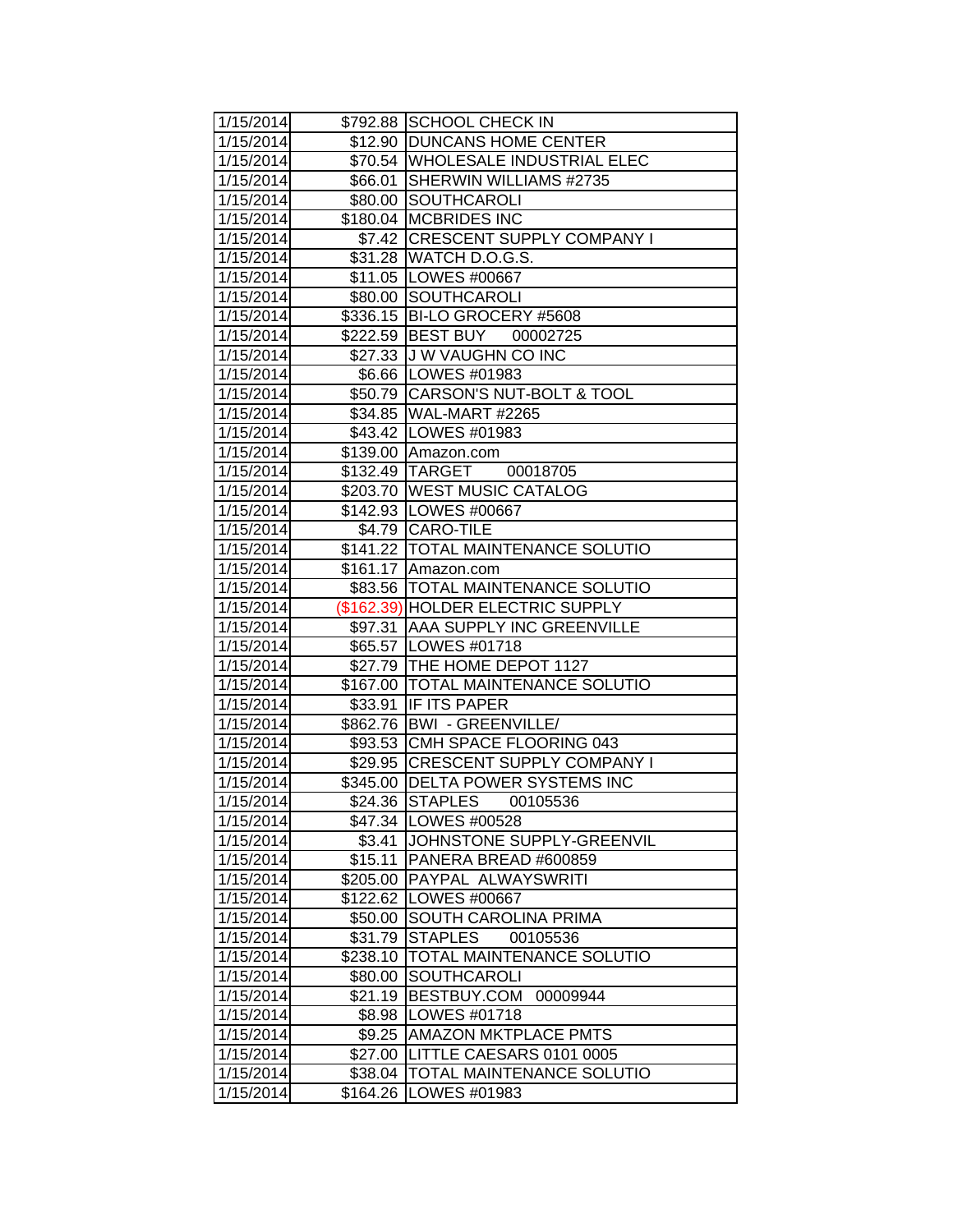| 1/15/2014 |          | \$39.42 FORMS AND SUPPLY - AOPD     |
|-----------|----------|-------------------------------------|
| 1/15/2014 |          | (\$266.67) HOLDER ELECTRIC SUPPLY   |
| 1/15/2014 |          | \$19.95 CARSON'S NUT-BOLT & TOOL    |
| 1/15/2014 |          | \$48.58 SOUTHEASTERN ELECTRICAL D   |
| 1/15/2014 |          | \$214.92 HERITAGE FOOD SERVICE GRO  |
| 1/15/2014 |          | \$69.50 AMAZON MKTPLACE PMTS        |
| 1/15/2014 |          | \$22.62 Amazon.com                  |
| 1/15/2014 |          | \$454.31 HERITAGE FOOD SERVICE GRO  |
| 1/15/2014 |          | \$68.33  D & D MOTORS INC           |
| 1/15/2014 |          | \$279.99 J W PEPPER                 |
| 1/15/2014 |          | \$230.00 USPS 45362502729803095     |
| 1/15/2014 |          | \$139.96   AMAZON MKTPLACE PMTS     |
| 1/15/2014 |          | \$101.98 MIDCO 800-536-0238         |
| 1/15/2014 |          | \$156.45   DBC BLICK ART MATERIAL   |
| 1/15/2014 |          | \$26.57   LOWES #01718              |
| 1/15/2014 |          | \$500.00 HOLLY TREE COUNTRY CLU     |
| 1/15/2014 |          | \$45.00   NSPRA                     |
| 1/15/2014 |          | \$863.69 DESIGNS UNLIMITED          |
| 1/15/2014 | \$28.77  | <b>INGLES MARKETS #206</b>          |
| 1/15/2014 |          | \$311.64 HAWKINS TOWING, INC.       |
| 1/15/2014 |          | \$54.49 NATL ART EDU ASSOC          |
| 1/15/2014 |          | \$80.86  BWI - GREENVILLE/          |
| 1/15/2014 |          | \$352.95  TOTAL MAINTENANCE SOLUTIO |
| 1/15/2014 |          | \$86.13 BAKER DISTRIBUTING #578     |
| 1/15/2014 |          | \$195.39 HERITAGE FOOD SERVICE GRO  |
| 1/15/2014 |          | \$1,129.58 SKILLSOFT CORPORATION    |
| 1/15/2014 |          | \$523.64 LOWES #01718               |
| 1/15/2014 |          | \$52.15 INTERSTATE TRANSPORTATION   |
| 1/15/2014 |          | \$25.80 THE HOME DEPOT 1127         |
| 1/15/2014 |          | (\$274.33) HOLDER ELECTRIC SUPPLY   |
| 1/15/2014 |          | \$24.04 WAL-MART #4583              |
| 1/15/2014 |          | \$33.53 JJOHNSTONE SUPPLY-GREENVIL  |
| 1/15/2014 |          | \$30.00 CUSTOM SIGNS                |
| 1/15/2014 |          | \$613.92 HERITAGE FOOD SERVICE GRO  |
| 1/15/2014 |          | \$8,397.11 REI GREENWOODHEINEMANN   |
| 1/15/2014 |          | \$193.48  TOTAL MAINTENANCE SOLUTIO |
| 1/15/2014 |          | \$627.12 JOHNSTONE SUPPLY-GREENVIL  |
| 1/15/2014 | \$133.60 | <b>IMHC COMPANIES</b>               |
| 1/15/2014 | \$199.00 | NATL ART EDU ASSOC                  |
| 1/15/2014 | \$80.00  | SOUTHCAROLI                         |
| 1/15/2014 | \$38.82  | PAPA JOHN'S #03748                  |
| 1/15/2014 | \$16.94  | LOWES #00528                        |
| 1/15/2014 | \$66.98  | <b>VWR INTERNATIONAL INC</b>        |
| 1/15/2014 | \$34.92  | LOWES #01983                        |
| 1/15/2014 | \$350.73 | C C DICKSON CO 1004                 |
| 1/15/2014 | \$119.00 | <b>NAFME</b>                        |
| 1/15/2014 | \$65.95  | <b>STARFALL PUBLICATIONS</b>        |
| 1/15/2014 | \$31.79  | <b>STAPLES</b><br>00118000          |
| 1/15/2014 | \$26.45  | BI-LO GROCERY #5150                 |
| 1/15/2014 | \$14.91  | THE TOOL SHED                       |
| 1/15/2014 | \$912.30 | <b>WW GRAINGER</b>                  |
|           |          |                                     |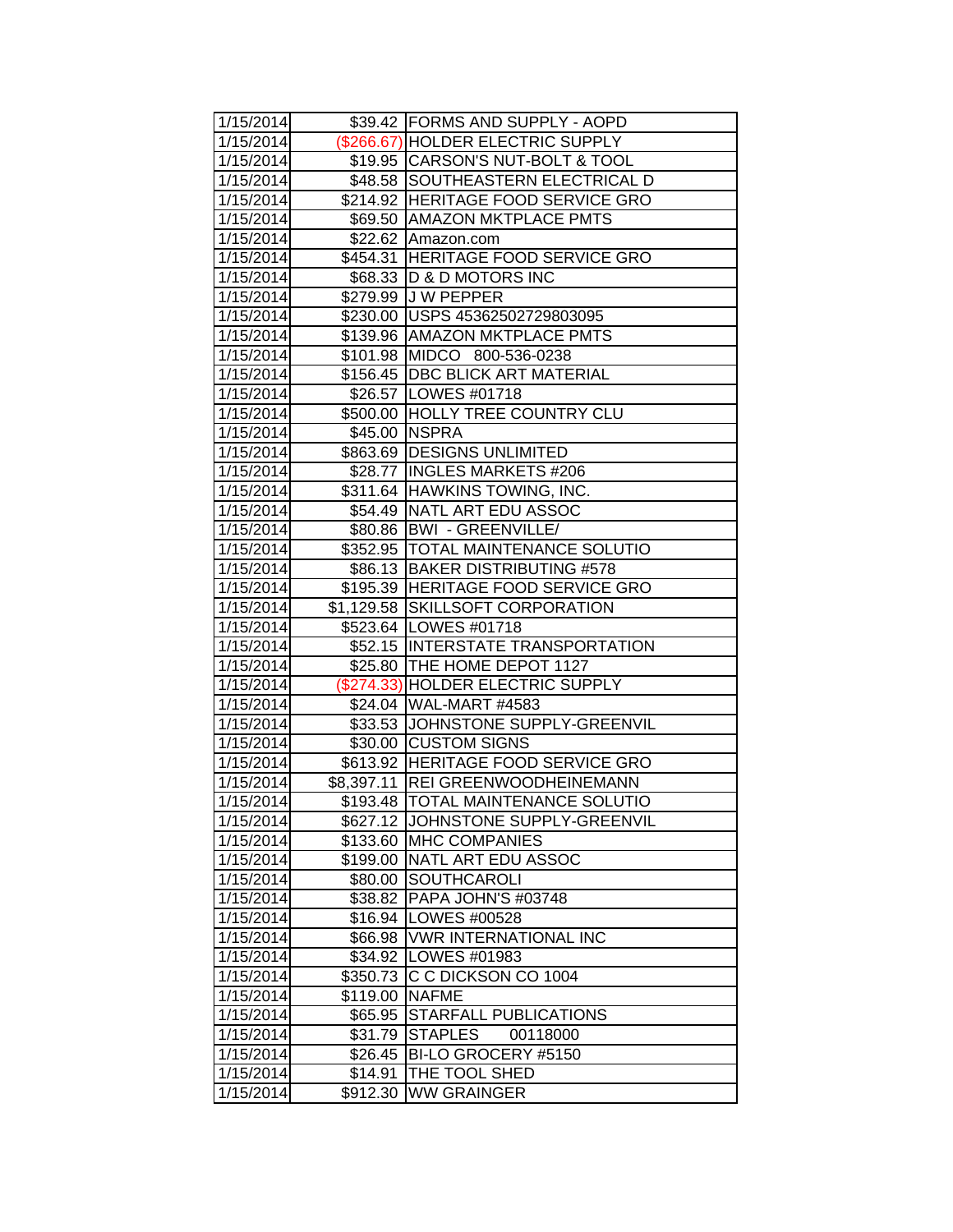| 1/15/2014 |          | \$265.39 JOHNSTONE SUPPLY-GREENVIL  |
|-----------|----------|-------------------------------------|
| 1/15/2014 |          | \$55.00 TARGET 00019372             |
| 1/15/2014 |          | \$15.72 Amazon.com                  |
| 1/15/2014 |          | (\$124.30) AMAZON MKTPLACE PMTS     |
| 1/15/2014 |          | \$261.01 HERITAGE FOOD SERVICE GRO  |
| 1/15/2014 |          | \$424.95 AMAZON MKTPLACE PMTS       |
| 1/15/2014 |          | \$75.05   TOTAL MAINTENANCE SOLUTIO |
| 1/15/2014 |          | \$3.03 HOLDER ELECTRIC SUPPLY       |
| 1/15/2014 |          | \$132.36 HERITAGE FOOD SERVICE GRO  |
| 1/15/2014 |          | \$2.95 ADVANCE AUTO PARTS #5440     |
| 1/15/2014 |          | \$44.81   LOWES #01983              |
| 1/15/2014 |          | \$1,349.00 BORDERLANDS              |
| 1/15/2014 |          | \$84.57   AAA SUPPLY INC GREENVILLE |
| 1/15/2014 |          | \$13.75 HUGHES SUPPLY               |
| 1/15/2014 |          | \$53.00 GREER FLORIST & S01 OF 01   |
| 1/15/2014 |          | \$46.00   USPS 45362502729802915    |
| 1/15/2014 | \$32.01  | <b>CRESCENT SUPPLY COMPANY I</b>    |
| 1/15/2014 |          | \$143.48 HUGHES SUPPLY              |
| 1/15/2014 |          | \$169.05   LOWES #00528             |
| 1/15/2014 |          | \$15.72 Amazon.com                  |
| 1/16/2014 |          | (\$15.00) TCT ANDERSON'S            |
| 1/16/2014 |          | \$3.93 ADVANCE AUTO PARTS #5440     |
| 1/16/2014 |          | \$8.46   LOWES #01718               |
| 1/16/2014 | \$53.00  | SOCAR CHEMICAL COMPANY              |
| 1/16/2014 |          | \$34.68 ADVANCE AUTO PARTS #5440    |
| 1/16/2014 |          | \$50.78 WAL-MART #0640              |
| 1/16/2014 |          | \$93.54 AMAZON MKTPLACE PMTS        |
| 1/16/2014 |          | \$51.55 SYSTEM DISTRIBUTORS INC     |
| 1/16/2014 | \$160.34 | MCALISTERS DELI 1046                |
| 1/16/2014 | \$28.04  | <b>HIGHWATER CLAYS INC</b>          |
| 1/16/2014 |          | \$25.60 PIEDMONT ELEC DSTRBTRS      |
| 1/16/2014 |          | \$26.97 LANDSCAPERS SUPPLY GRE      |
| 1/16/2014 |          | \$19.90 WIX18009495171              |
| 1/16/2014 |          | \$34.72 THE HOME DEPOT 1127         |
| 1/16/2014 |          | \$60.14   THE HOME DEPOT 1127       |
| 1/16/2014 |          | \$23.72 FCC FRANKLINCVYSEMINAR      |
| 1/16/2014 |          | \$336.34 HOLDER ELECTRIC SUPPLY     |
| 1/16/2014 | \$5.66   | THE HOME DEPOT 1119                 |
| 1/16/2014 | \$952.87 | JOHNSTONE SUPPLY-GREENVIL           |
| 1/16/2014 |          | \$614.94 BSN SPORT SUPPLY GROUP     |
| 1/16/2014 | \$38.09  | THE HOME DEPOT 1127                 |
| 1/16/2014 | \$14.16  | LOWES #01718                        |
| 1/16/2014 | \$5.00   | <b>INGLES MARKETS #73</b>           |
| 1/16/2014 | \$221.99 | <b>ALL THE WRITE NEWS</b>           |
| 1/16/2014 | \$125.49 | Atlanta Bread Co - Cherry           |
| 1/16/2014 | \$53.98  | <b>ADVANCE AUTO PARTS #5440</b>     |
| 1/16/2014 | \$45.87  | WAL-MART #0640                      |
| 1/16/2014 | \$99.25  | LOWES #01718                        |
| 1/16/2014 | \$302.00 | <b>TCT ANDERSON'S</b>               |
| 1/16/2014 | \$33.68  | LOWES #01983                        |
| 1/16/2014 | \$172.73 | GATEWAY#9 G'VILLE                   |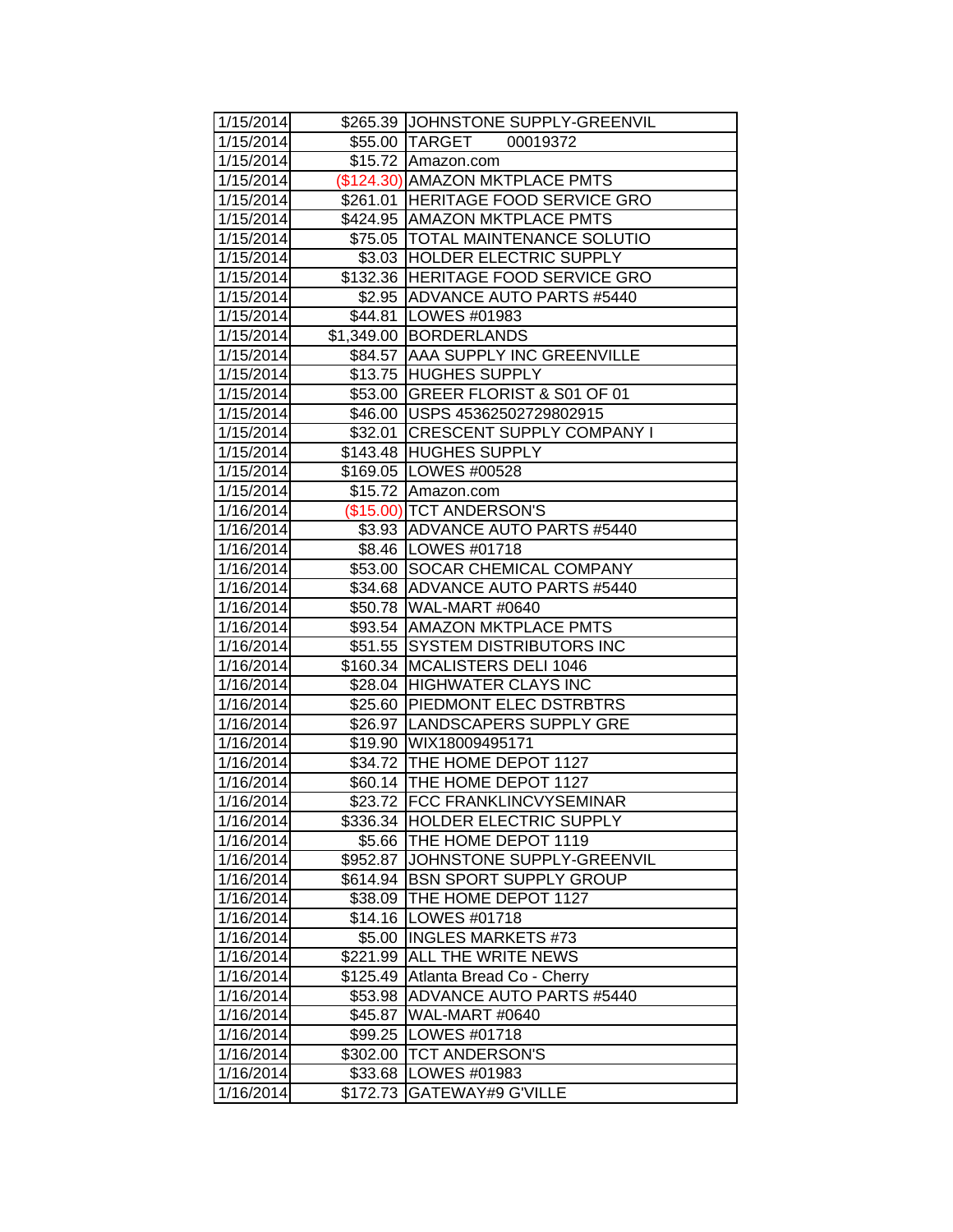| 1/16/2014 |            | \$24.90 CARSON'S NUT-BOLT & TOOL     |
|-----------|------------|--------------------------------------|
| 1/16/2014 |            | \$7.92 THE HOME DEPOT 1127           |
| 1/16/2014 |            | \$125.00 SCHOLASTIC BOOK CLUB        |
| 1/16/2014 |            | \$22.51 THE HOME DEPOT 1127          |
| 1/16/2014 |            | \$808.78 EMBROIDERY SPECIALTIES      |
| 1/16/2014 |            | \$200.00 PSA SHOPPING MALL           |
| 1/16/2014 |            | \$43.41 GATEWAY #12 BEREA            |
| 1/16/2014 |            | \$4.10 THE HOME DEPOT 1104           |
| 1/16/2014 |            | \$161.49 ORIENTAL TRADNG CO          |
| 1/16/2014 |            | \$412.91 CAMPBELL-BROWN INC          |
| 1/16/2014 |            | \$19.92 INGLES MARKETS #32           |
| 1/16/2014 |            | \$181.89 GATEWAY#9 G'VILLE           |
| 1/16/2014 |            | \$30.72 STAPLES<br>00118000          |
| 1/16/2014 |            | \$413.44   GREENVILLE TURF AND TRACT |
| 1/16/2014 |            | \$55.00 CRYSTALCROWN                 |
| 1/16/2014 |            | \$439.59 FOLLETT LIBRARY RES         |
| 1/16/2014 |            | \$29.37 EAST COAST METAL DIST 04     |
| 1/16/2014 | \$278.11   | ADVANCE AUTO PARTS #5440             |
| 1/16/2014 | \$30.00    | <b>QT 1113</b><br>97011134           |
| 1/16/2014 |            | \$15.48 AMAZON MKTPLACE PMTS         |
| 1/16/2014 |            | \$31.79 COUNTRY BOY'S GARDEN CENT    |
| 1/16/2014 | \$103.31   | WAL-MART #2265                       |
| 1/16/2014 |            | \$101.99   WAL-MART #2687            |
| 1/16/2014 | \$1,814.31 | MEDIEVAL TIMES MYRT RES              |
| 1/16/2014 |            | \$99.53 HOLDER ELECTRIC SUPPLY       |
| 1/16/2014 |            | \$4.21   LOWES #01718                |
| 1/16/2014 |            | \$7.96 DOLRTREE 5028 00050286        |
| 1/16/2014 |            | \$20.28 Amazon.com                   |
| 1/16/2014 |            | \$551.05 GATEWAY#9 G'VILLE           |
| 1/16/2014 |            | \$2.53 THE HOME DEPOT 1127           |
| 1/16/2014 |            | \$51.78 WAL-MART #0640               |
| 1/16/2014 |            | \$23.66 LOWES #01718                 |
| 1/16/2014 |            | \$27.56 THE HOME DEPOT 1127          |
| 1/16/2014 |            | \$427.97 UNITED RENTALS              |
| 1/16/2014 |            | \$13.55 THE UPS STORE 6187           |
| 1/16/2014 |            | \$334.86 DMI DELL K-12 PTR           |
| 1/16/2014 |            | \$41.00 CAROLINA INTL TRUCKS         |
| 1/16/2014 | \$12.88    | <b>SUBURBAN PAINT COMPANY</b>        |
| 1/16/2014 | \$525.00   | UMX INC (800) 921-5523               |
| 1/16/2014 | \$16.91    | <b>STAPLES</b><br>00108688           |
| 1/16/2014 | \$102.40   | <b>HOLDER ELECTRIC SUPPLY</b>        |
| 1/16/2014 | \$218.76   | LOWES #01718                         |
| 1/16/2014 | \$178.72   | JOHNSTONE SUPPLY-GREENVIL            |
| 1/16/2014 | \$280.27   | <b>LOWES #00667</b>                  |
| 1/16/2014 | \$109.04   | <b>SYSTEM DISTRIBUTORS INC</b>       |
| 1/16/2014 | \$29.13    | <b>ADVANCE AUTO PARTS #5440</b>      |
| 1/16/2014 | \$1,209.58 | 4IMPRINT                             |
| 1/16/2014 | \$96.46    | <b>ENCORE TECHNOLOGY GROUP</b>       |
| 1/16/2014 | \$21.99    | <b>AMAZON MKTPLACE PMTS</b>          |
| 1/16/2014 | \$5.00     | <b>INGLES MARKETS #73</b>            |
| 1/16/2014 | \$32.99    | THE HOME DEPOT #1124                 |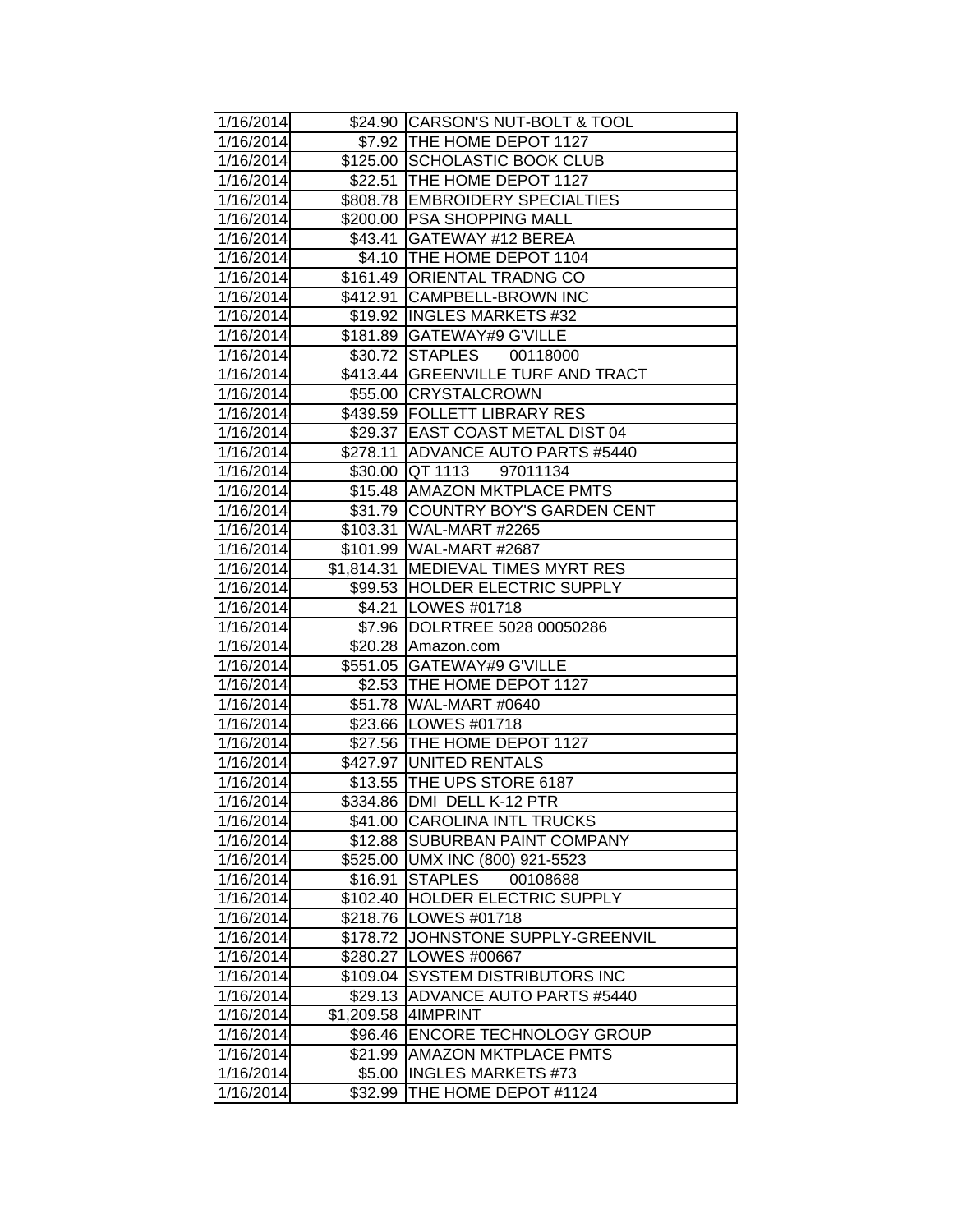| 1/16/2014 |          | \$11.95 Audible                      |
|-----------|----------|--------------------------------------|
| 1/16/2014 |          | \$640.24 HAWKINS TOWING, INC.        |
| 1/16/2014 |          | \$38.50 COWBOY OUTFITTERS            |
| 1/16/2014 |          | \$13.23 OREILLY AUTO 00018838        |
| 1/16/2014 |          | \$15.98 PUBLIX #1148                 |
| 1/16/2014 |          | \$3.99   VISTAPR VistaPrint.com      |
| 1/16/2014 |          | \$47.87 ANDY OXY CO INC              |
| 1/16/2014 |          | \$292.48 INFOBASE LEARNING           |
| 1/16/2014 |          | \$248.42 JWS WILEY PUBLISHERS        |
| 1/16/2014 |          | \$27.09 PUBLIX #1148                 |
| 1/16/2014 |          | \$756.84 DESIGNS UNLIMITED           |
| 1/16/2014 |          | \$160.00 HAWKINS TOWING, INC.        |
| 1/16/2014 |          | \$497.12 HARD ROCK MYRTLE BEACH R    |
| 1/16/2014 |          | \$270.30 SILMAR ELECTRONICS          |
| 1/16/2014 |          | \$380.65 LOWES #01983                |
| 1/16/2014 | \$20.28  | Amazon.com                           |
| 1/16/2014 | \$16.96  | <b>FERGUSON ENTERPRISES 1950</b>     |
| 1/16/2014 | \$11.40  | STAPLS7111742993000003               |
| 1/16/2014 | \$20.28  | Amazon.com                           |
| 1/16/2014 | \$5.00   | <b>INGLES MARKETS #73</b>            |
| 1/16/2014 |          | \$532.67 NEW READERS PRESS           |
| 1/16/2014 | \$286.31 | <b>HOLDER ELECTRIC SUPPLY</b>        |
| 1/16/2014 |          | \$254.24  HOME2 SUITES CHARLESTON    |
| 1/16/2014 |          | \$555.00 AIMS ONLINE STORE           |
| 1/16/2014 |          | \$209.88 C C DICKSON CO 1063         |
| 1/16/2014 |          | \$20.86 INTERNATIONAL TRANSACTION    |
| 1/16/2014 |          | \$23.61 WAL-MART #0640               |
| 1/16/2014 |          | \$450.50 MR ALTERNATOR               |
| 1/16/2014 |          | \$2,607.75 WWW.REDGATE.COM USD       |
| 1/16/2014 |          | \$1,925.13 JOHNSTONE SUPPLY-GREENVIL |
| 1/16/2014 |          | \$90.63 ATLANTIC SUPPLY & EQUIP      |
| 1/16/2014 |          | \$819.00 THE PEACE CENTER FOR THE    |
| 1/16/2014 |          | \$48.80 AMAZON MKTPLACE PMTS         |
| 1/16/2014 |          | \$254.24 HOME2 SUITES CHARLESTON     |
| 1/16/2014 |          | \$857.94 WWW.NEWEGGBUSINESS.COM      |
| 1/16/2014 |          | \$57.14   DBC BLICK ART MATERIAL     |
| 1/16/2014 |          | \$39.64 AMAZON MKTPLACE PMTS         |
| 1/16/2014 | \$24.07  | JOHNSTONE SUPPLY-GREENVIL            |
| 1/16/2014 |          | \$39.24   AMAZON MKTPLACE PMTS       |
| 1/16/2014 | \$211.47 | <b>CUSTOM SIGNS</b>                  |
| 1/16/2014 | \$119.01 | <b>DISPLAYS2GOCOM</b>                |
| 1/16/2014 | \$50.00  | <b>PAYPAL SCIRA</b>                  |
| 1/16/2014 | \$198.99 | <b>ORIENTAL TRADNG CO</b>            |
| 1/16/2014 | \$871.92 | <b>HOBART SERVICE-SE</b>             |
| 1/16/2014 | \$48.15  | JOHNSTONE SUPPLY-GREENVIL            |
| 1/16/2014 |          | \$25.50 FEDEX 804618008100           |
| 1/16/2014 | \$17.12  | <b>AMAZON MKTPLACE PMTS</b>          |
| 1/16/2014 | \$108.49 | <b>NAPA AUTO 0026146</b>             |
| 1/16/2014 | \$46.55  | <b>TARGET</b><br>00018705            |
| 1/16/2014 | \$474.13 | <b>BWI - GREENVILLE/</b>             |
| 1/16/2014 | \$5.00   | <b>INGLES MARKETS #73</b>            |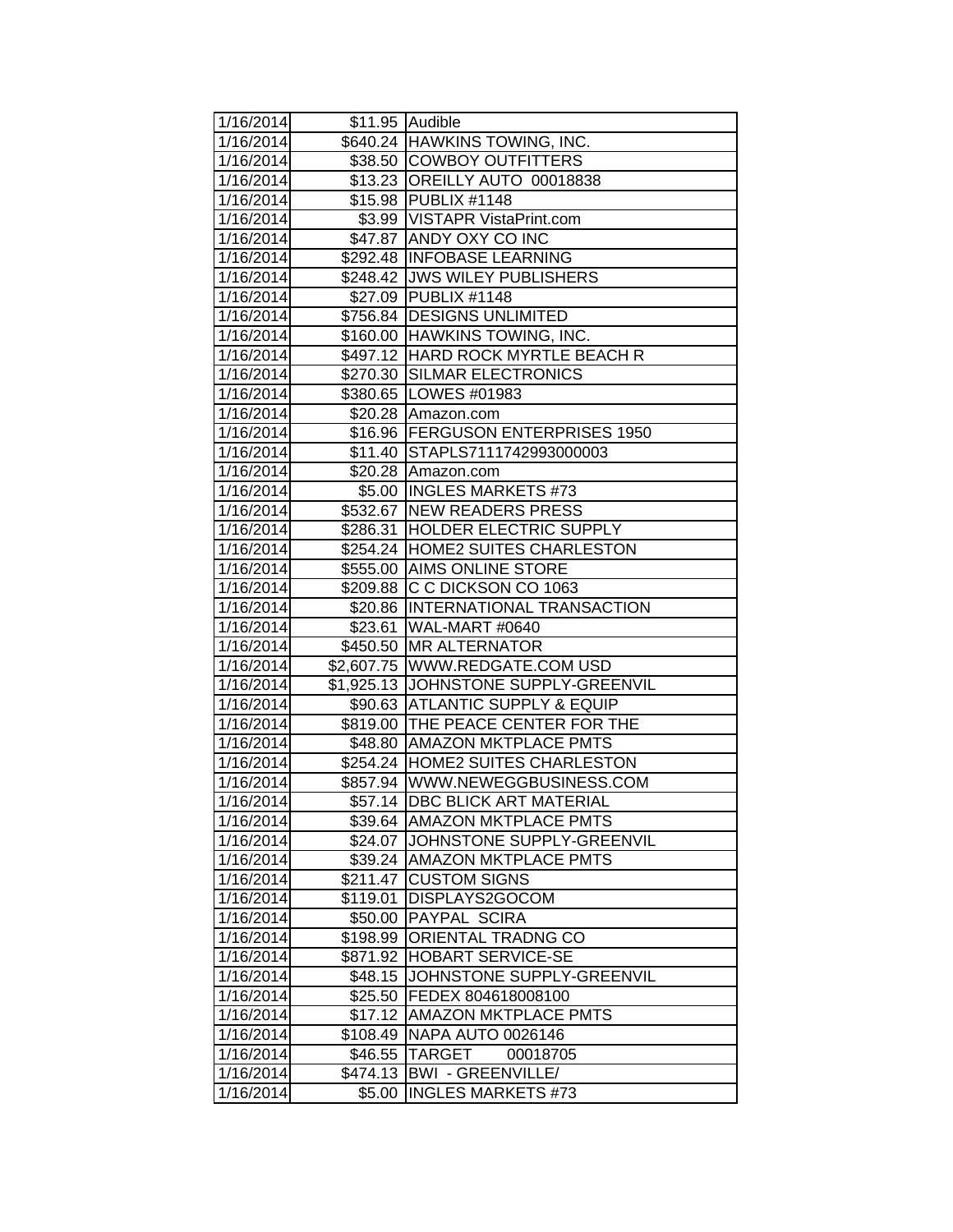| 1/16/2014 |            | \$50.00 PAYPAL SCIRA                |
|-----------|------------|-------------------------------------|
| 1/16/2014 |            | \$53.00 EDWIN WATTS GOLF 78         |
| 1/16/2014 |            | \$1,870.00 AMERICAN CANCER SOCIETY  |
| 1/16/2014 |            | \$1,203.95 LAKESHORE LEARNING MATER |
| 1/16/2014 |            | \$92.63  INGLES MARKETS #208        |
| 1/16/2014 | \$31.21    | J W VAUGHN CO INC                   |
| 1/16/2014 |            | \$49.45   MONTERREY MEXICAN         |
| 1/16/2014 | \$16.21    | STAPLS7111742993000001              |
| 1/16/2014 | \$17.31    | <b>FASTENAL COMPANY01</b>           |
| 1/16/2014 |            | \$24.28 AMAZON MKTPLACE PMTS        |
| 1/16/2014 |            | \$1,019.22 HOBART SERVICE-SE        |
| 1/16/2014 |            | \$865.00 GOVERNMENT FINANCE OFFIC   |
| 1/16/2014 |            | \$83.88 TARGET<br>00019372          |
| 1/16/2014 |            | \$7.62 STAPLS7111698101000002       |
| 1/16/2014 |            | \$114.75 JERSEY MIKES SUBS          |
| 1/16/2014 |            | \$353.60 PERFORATEDPAPERCOM         |
| 1/16/2014 |            | \$78.85 WAL-MART #2265              |
| 1/16/2014 |            | \$92.90 LOWES #00667                |
| 1/16/2014 | \$199.96   | <b>CHEVRON 00306844</b>             |
| 1/16/2014 |            | \$259.20 TPC GOPHER                 |
| 1/16/2014 |            | \$133.30 BRIDGEWAY SOLUTIONS        |
| 1/16/2014 |            | \$294.71 STAPLS7111698101000001     |
| 1/16/2014 |            | \$57.20 STAPLES 00118000            |
| 1/16/2014 |            | \$25.40   LOWES #00667              |
| 1/16/2014 |            | \$61.89 JASON'S DELI # 049 Q64      |
| 1/16/2014 |            | \$34.45 AMAZON MKTPLACE PMTS        |
| 1/16/2014 |            | \$45.53 PORTER PAINTS 9388          |
| 1/16/2014 |            | \$34.78 ADVANCE AUTO PARTS #5440    |
| 1/16/2014 | \$71.99    | MCMASTER-CARR                       |
| 1/16/2014 | \$5.00     | <b>INGLES MARKETS #73</b>           |
| 1/16/2014 |            | \$96.64   LOWES #00667              |
| 1/16/2014 |            | \$20.00 HOT SPOT 4005               |
| 1/16/2014 |            | (\$4.18) THE HOME DEPOT 1127        |
| 1/16/2014 |            | \$27.16 THE HOME DEPOT 1127         |
| 1/16/2014 |            | (\$759.01) THE TRANE COMPANY        |
| 1/16/2014 |            | \$68.26 THE HOME DEPOT 1127         |
| 1/16/2014 |            | \$163.54 LITCHFIELD BEACH & GOLF R  |
| 1/16/2014 | \$140.00   | ISOUTH CAROLINA ATHLETIC A          |
| 1/16/2014 | \$31.65    | <b>ADVANCE AUTO PARTS #5440</b>     |
| 1/16/2014 | \$58.38    | <b>SYSTEM DISTRIBUTORS INC</b>      |
| 1/16/2014 | \$14.70    | JOHNSTONE SUPPLY-GREENVIL           |
| 1/16/2014 | \$4,692.16 | DMI DELL K-12 PTR                   |
| 1/16/2014 | \$6.11     | USPS 45362502729802915              |
| 1/16/2014 | \$46.52    | THE HOME DEPOT 1104                 |
| 1/16/2014 | \$37.87    | <b>NGS ONLINE STORE</b>             |
| 1/16/2014 | \$1,250.00 | <b>ENTERTAINMENT PUBLICAT</b>       |
| 1/16/2014 | \$17.68    | <b>INGLES MARKETS #73</b>           |
| 1/16/2014 | \$2,397.72 | DMI DELL K-12 PTR                   |
| 1/16/2014 | \$21.94    | <b>HOLDER ELECTRIC SUPPLY</b>       |
| 1/16/2014 | \$347.75   | <b>MUSEUM OF SCIENCE</b>            |
| 1/16/2014 | \$590.78   | STAPLS7111742993000002              |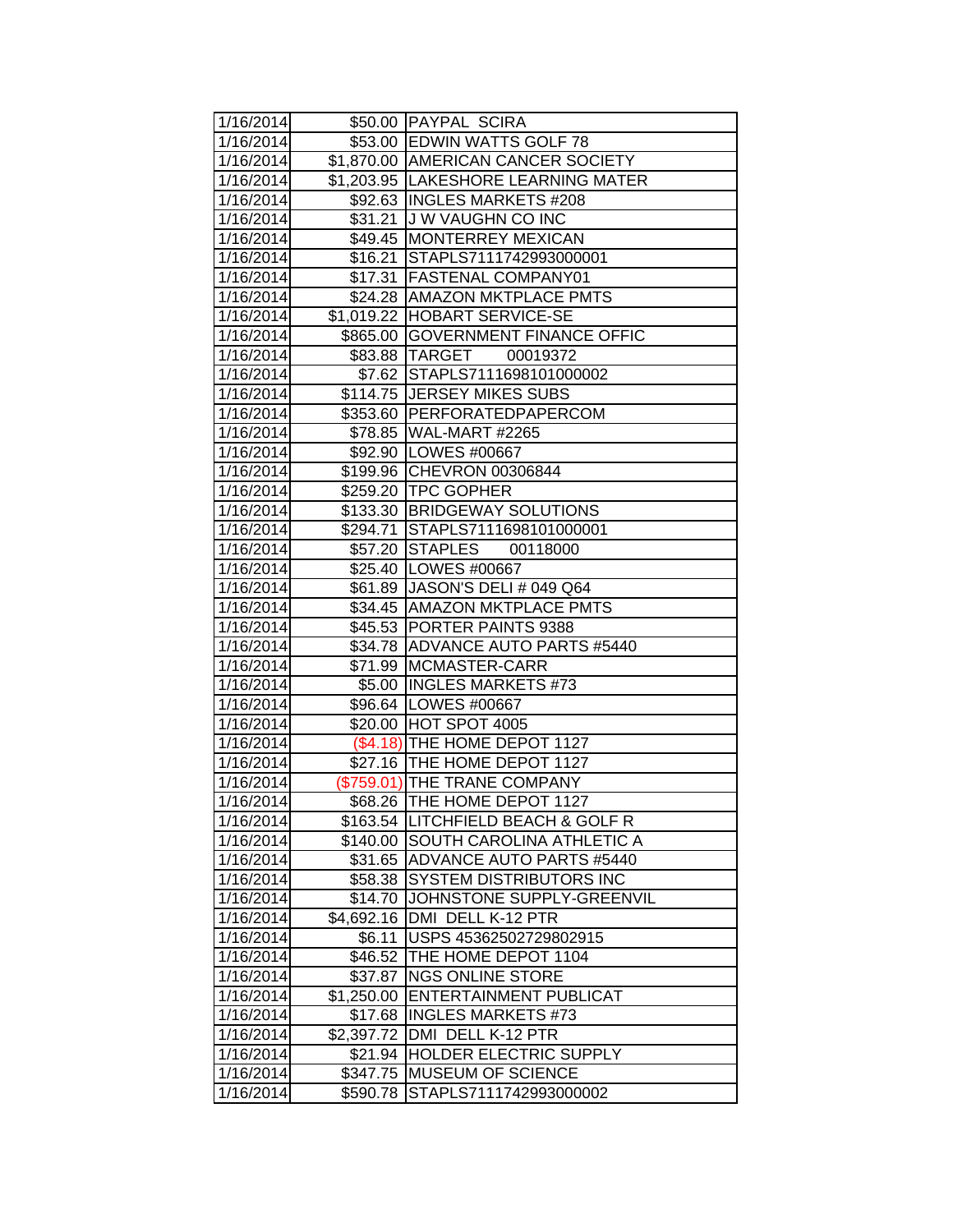| 1/16/2014              |            | \$784.00 TMK FUNDRAISING            |
|------------------------|------------|-------------------------------------|
| 1/16/2014              |            | \$203.52 HOLDER ELECTRIC SUPPLY     |
| 1/16/2014              |            | \$76.92 LOWES #01983                |
| 1/16/2014              |            | \$14.36 POSTAL ANNEX #0370          |
| 1/16/2014              |            | \$577.57 FUDDRUCKERS OF 21S         |
| 1/16/2014              |            | \$8.48  DOLRTREE 4145 00041459      |
| 1/17/2014              | \$220.00   | <b>SCMSAORG</b>                     |
| $\overline{1/17/2014}$ |            | \$205.34 WAL-MART #0641             |
| 1/17/2014              |            | \$66.91 QUILL CORPORATION           |
| 1/17/2014              |            | \$22.90  TOTAL MAINTENANCE SOLUTIO  |
| 1/17/2014              |            | \$934.84 GREENVILLE TURF AND TRACT  |
| 1/17/2014              |            | \$289.00 SPCHBUDDIES                |
| 1/17/2014              |            | \$76.66 JJOHNSTONE SUPPLY-GREENVIL  |
| 1/17/2014              |            | \$76.25 JJOHNSTONE SUPPLY-GREENVIL  |
| 1/17/2014              |            | \$39.48 AMAZON MKTPLACE PMTS        |
| 1/17/2014              |            | (\$203.35) SEARS.COM 9300           |
| 1/17/2014              |            | \$134.08 JJOHNSTONE SUPPLY-GREENVIL |
| 1/17/2014              |            | \$20.00 UNITED WAY OF GREENVILLE    |
| 1/17/2014              | \$79.45    | MICHAELS STORES 6001                |
| 1/17/2014              |            | \$150.94 FORMS AND SUPPLY-AOPD      |
| 1/17/2014              |            | \$1.50   BWI - GREENVILLE/          |
| 1/17/2014              |            | \$172.00 BOOSTERS                   |
| 1/17/2014              |            | \$50.84 OFFICE DEPOT #1214          |
| 1/17/2014              |            | \$40.00 UNITED WAY OF GREENVILLE    |
| 1/17/2014              |            | \$7.95 CITY ELECTRIC #36            |
| 1/17/2014              |            | \$71.37 WW GRAINGER                 |
| 1/17/2014              |            | \$636.00 MICHAELS CARPET #3         |
| 1/17/2014              |            | \$449.25 FOLLETT LIBRARY RES        |
| 1/17/2014              | \$10.54    | Amazon.com                          |
| 1/17/2014              |            | \$25.06 CLASSIC ACE HARDWARE        |
| 1/17/2014              |            | \$26.85 WW GRAINGER                 |
| 1/17/2014              |            | \$22.78 STAPLES 00118000            |
| 1/17/2014              |            | \$18.44 JOHNSTONE SUPPLY-GREENVIL   |
| 1/17/2014              |            | \$79.07 LOWES #00528                |
| 1/17/2014              |            | \$45.24 JOHNSTONE SUPPLY-GREENVIL   |
| 1/17/2014              |            | \$354.15  D & D MOTORS INC          |
| 1/17/2014              | \$0.01     | <b>PARTYCITY.COM</b>                |
| 1/17/2014              |            | \$26.68 BI-LO GROCERY #5563         |
| 1/17/2014              | \$143.91   | <b>CRESCENT SUPPLY COMP INC</b>     |
| 1/17/2014              | \$116.55   | <b>JONES SCHOOL SUPPL</b>           |
| 1/17/2014              | \$333.18   | UNITED LABORATORIES                 |
| 1/17/2014              | \$10.57    | THE HOME DEPOT 1119                 |
| 1/17/2014              | \$24.63    | <b>TOTAL MAINTENANCE SOLUTIO</b>    |
| 1/17/2014              | \$119.21   | JOHNSTONE SUPPLY-GREENVIL           |
| 1/17/2014              | \$113.19   | <b>CRESCENT SUPPLY COMP INC</b>     |
| 1/17/2014              | \$1,207.95 | <b>GREENVILLE TURF AND TRACT</b>    |
| 1/17/2014              | \$12.85    | Amazon.com                          |
| 1/17/2014              | \$59.40    | PAPA JOHN'S #00545                  |
| 1/17/2014              | \$12.27    | <b>BURDETTE HARDWARE SIMPSON</b>    |
| 1/17/2014              | \$11.66    | USPS 45362602729803178              |
| 1/17/2014              | \$28.68    | THE HOME DEPOT 1127                 |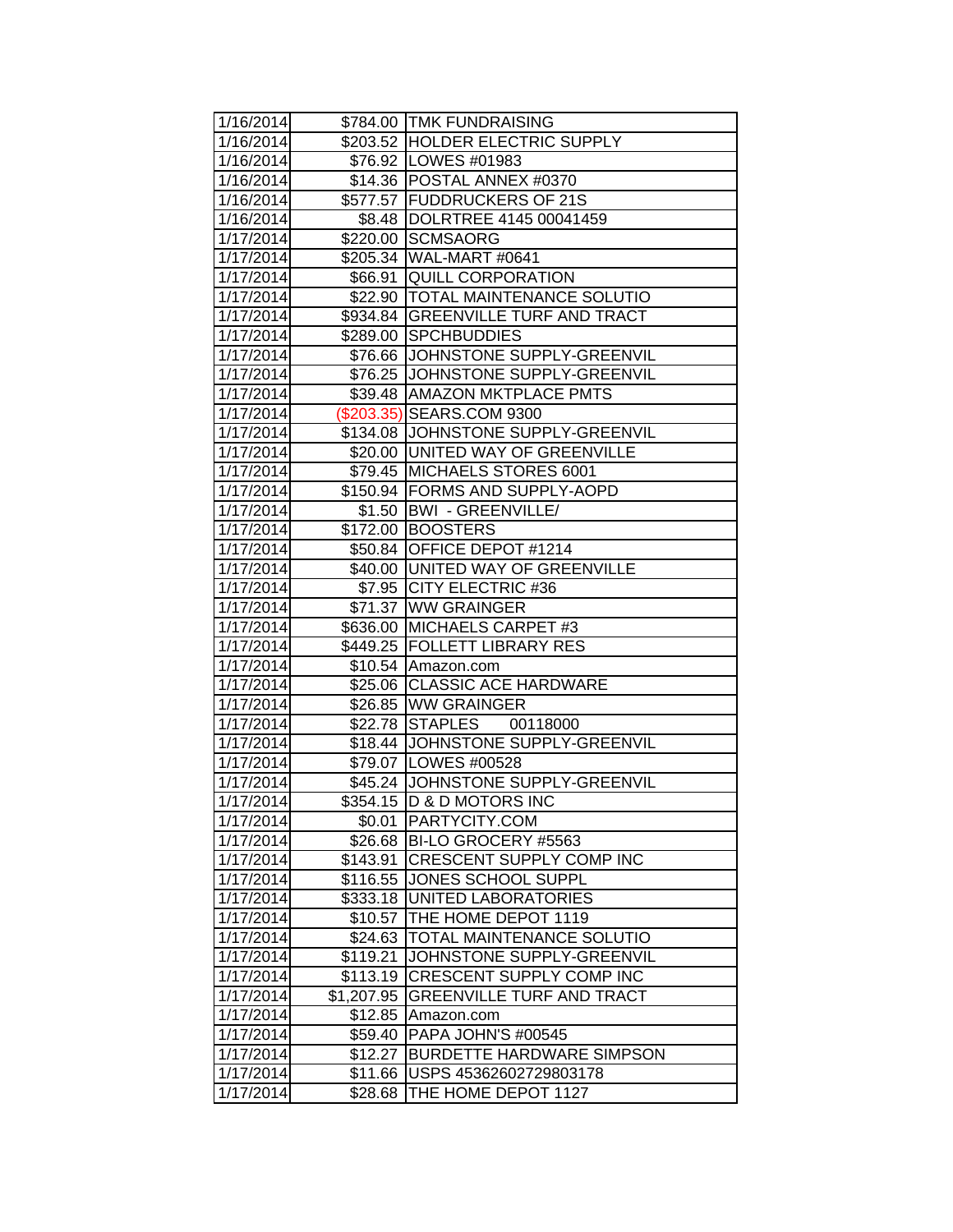| 1/17/2014 |                 | \$199.92 TPP THATPETPLACE            |
|-----------|-----------------|--------------------------------------|
| 1/17/2014 |                 | \$23.19 SCHOLASTIC BOOK FAIRS        |
| 1/17/2014 |                 | \$31.16 DIAMOND SPRINGS WATER        |
| 1/17/2014 |                 | \$34.79 LOWES #01718                 |
| 1/17/2014 |                 | \$358.03 OFFICE DEPOT #1099          |
| 1/17/2014 |                 | \$116.57 OLD TIME POTTERY 0031       |
| 1/17/2014 |                 | \$40.42   DEWALT FACTORY SVC #72     |
| 1/17/2014 |                 | \$144.37 WW GRAINGER                 |
| 1/17/2014 |                 | \$62.21   PARTYCITY.COM              |
| 1/17/2014 |                 | \$87.39 JJOHNSTONE SUPPLY-GREENVIL   |
| 1/17/2014 |                 | \$122.43 NORFOLK WIRE AND ELECTRON   |
| 1/17/2014 | \$125.36        | <b>BINSWANGER GLASS #043</b>         |
| 1/17/2014 |                 | \$474.13   BWI - GREENVILLE          |
| 1/17/2014 |                 | \$309.26   TOTAL MAINTENANCE SOLUTIO |
| 1/17/2014 | \$85.92         | <b>RAYMOND GEDDES</b>                |
| 1/17/2014 | \$154.08        | <b>VERNON LIBRARY SUPPLIES</b>       |
| 1/17/2014 | \$1,963.00      | <b>SC STATE MUSEUM</b>               |
| 1/17/2014 | \$50.78         | KRISPY KREME #546                    |
| 1/17/2014 | \$34.26         | BI-LO GROCERY #5273                  |
| 1/17/2014 |                 | \$117.44 CAROLINA BIOLOGIC SUPPLY    |
| 1/17/2014 |                 | \$14.73 ADVANCE AUTO PARTS #5440     |
| 1/17/2014 |                 | \$207.97 WW GRAINGER                 |
| 1/17/2014 |                 | \$281.85 CICI'S OF MYRTLE BEACH      |
| 1/17/2014 |                 | \$40.16   WARES AUTO AND TRUCK PART  |
| 1/17/2014 |                 | \$20.48  THE HOME DEPOT 1127         |
| 1/17/2014 |                 | \$1,399.38 WONDERWORKS MYRTLE BEACH  |
| 1/17/2014 |                 | \$20.00 VZWRLSS PRPAY AUTOPAY        |
| 1/17/2014 |                 | \$118.00 APCO PLASTICS CP            |
| 1/17/2014 |                 | (\$42.04) AMAZON MKTPLACE PMTS       |
| 1/17/2014 | \$225.00 CESA 7 |                                      |
| 1/17/2014 |                 | \$114.53 THE TRANE COMPANY           |
| 1/17/2014 |                 | \$20.00   VZWRLSS PRPAY AUTOPAY      |
| 1/17/2014 |                 | \$100.00 PAYPAL SCASP                |
| 1/17/2014 |                 | \$80.88 STU SHINDIGZ DECORATIO       |
| 1/17/2014 |                 | \$18.50 JJOHNSTONE SUPPLY-GREENVIL   |
| 1/17/2014 |                 | \$23.44 PARTYCITY.COM                |
| 1/17/2014 |                 | \$200.15   AAA SUPPLY INC GREENVILLE |
| 1/17/2014 | \$486.44        | Amazon.com                           |
| 1/17/2014 | \$346.62        | <b>THE TRANE COMPANY</b>             |
| 1/17/2014 | \$57.26         | <b>HOLDER ELECTRIC SUPPLY</b>        |
| 1/17/2014 | \$115.85        | <b>TEACHER'S DISCOVERY</b>           |
| 1/17/2014 | \$14.41         | USPS 45568006629808466               |
| 1/17/2014 | \$18.70         | NORFOLK WIRE AND ELECTRON            |
| 1/17/2014 | \$737.00        | <b>BLACK ELECTRICAL SUPPLY I</b>     |
| 1/17/2014 | \$805.60        | C C DICKSON CO 1004                  |
| 1/17/2014 | \$214.97        | THE TRANE COMPANY                    |
| 1/17/2014 | \$191.36        | WAL-MART #1244                       |
| 1/17/2014 | \$160.00        | SOUTH CAROLINA ASSOCIATIO            |
| 1/17/2014 | (\$863.69)      | <b>DESIGNS UNLIMITED</b>             |
| 1/17/2014 | \$42.16         | OFFICE DEPOT #62                     |
| 1/17/2014 | \$349.80        | <b>COOK &amp; BOARDMAN OF</b>        |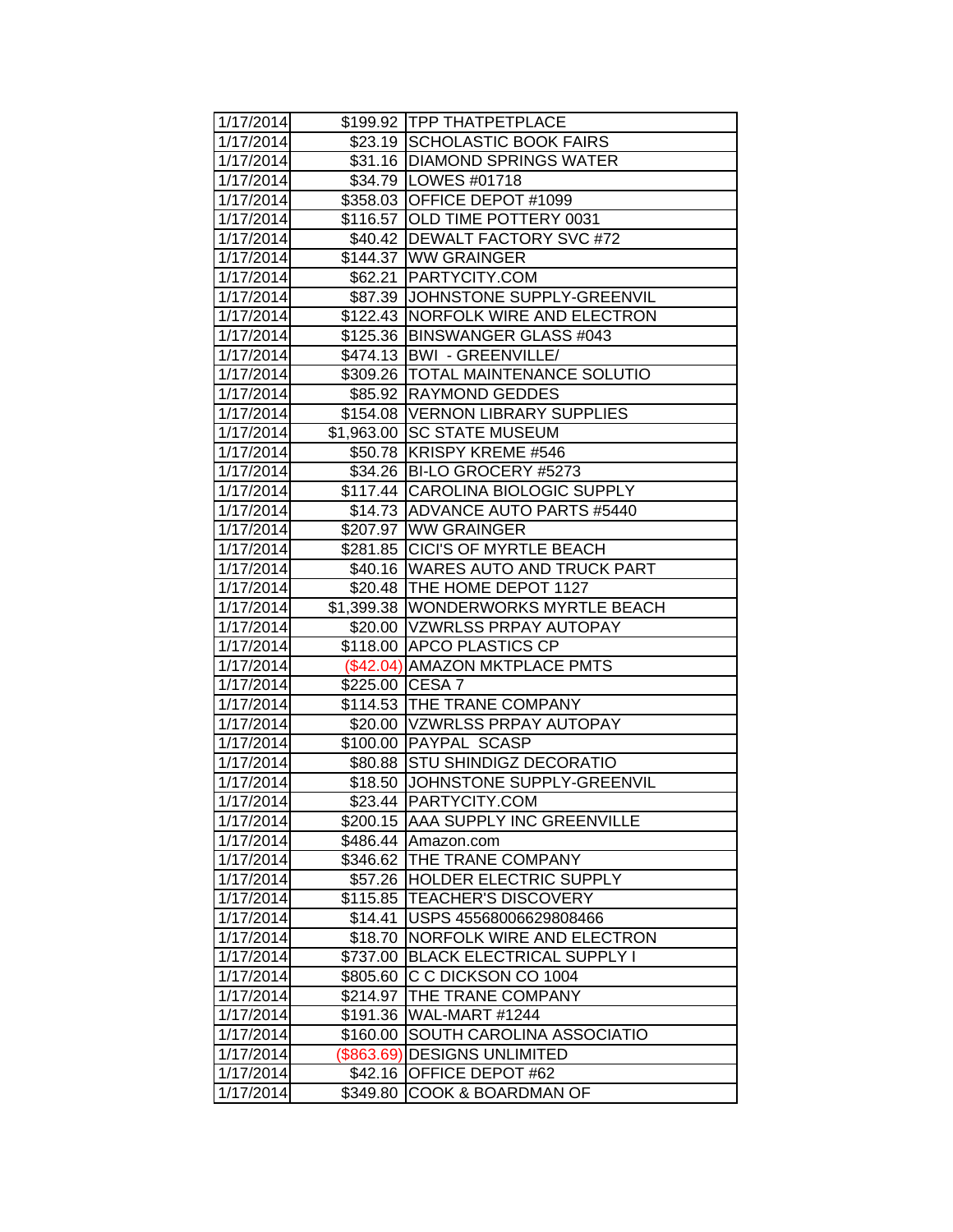| 1/17/2014 |          | \$73.61 JO-ANN STORE #2314           |
|-----------|----------|--------------------------------------|
| 1/17/2014 |          | \$54.74   AAA SUPPLY INC GREENVILLE  |
| 1/17/2014 |          | \$470.17 GREENVILLE TURF AND TRACT   |
| 1/17/2014 |          | \$34.70 INT FGS HARDWARE             |
| 1/17/2014 |          | \$34.37 STOP A MINIT #16             |
| 1/17/2014 |          | \$40.00 UNITED WAY OF GREENVILLE     |
| 1/17/2014 |          | \$1,215.80 COMMUNICATION SERVICE CEN |
| 1/17/2014 |          | \$23.80 WILSONS 5 TO \$1 STORES      |
| 1/17/2014 |          | \$169.40   FOLLETT EDUCATIONAL SERVI |
| 1/17/2014 |          | \$47.09 AC MOORE STR 58              |
| 1/17/2014 |          | \$87.13 NASCO MAIL ORDER             |
| 1/17/2014 |          | \$55.12   PROFESSIONAL PARTY REN     |
| 1/17/2014 |          | \$357.91 THE SYSTEM DEPOT            |
| 1/17/2014 |          | \$2,187.11 BCH COLONYS WINDS RESORT  |
| 1/17/2014 |          | \$95.16 WILSONS 5 TO \$1 STORES      |
| 1/17/2014 |          | \$17.04   TOTAL MAINTENANCE SOLUTIO  |
| 1/17/2014 |          | \$529.15   WAL-MART #3192            |
| 1/17/2014 |          | \$20.00 UNITED WAY OF GREENVILLE     |
| 1/17/2014 |          | \$13.36 Amazon.com                   |
| 1/17/2014 |          | \$21.19 HOBBY LOBBY #328             |
| 1/17/2014 |          | \$19.96   AMAZON MKTPLACE PMTS       |
| 1/17/2014 |          | \$225.75   BI-LO GROCERY #5552       |
| 1/17/2014 |          | \$54.00 SUBWAY<br>03356482           |
| 1/17/2014 |          | \$125.98 EARTH FARE #240             |
| 1/17/2014 |          | \$42.99   AMAZON MKTPLACE PMTS       |
| 1/17/2014 |          | \$137.36 FRONTERA MEX MEX GRILL      |
| 1/17/2014 |          | \$172.20 TWX TIME FOR KIDS           |
| 1/17/2014 |          | \$77.22 GOS// GREENVILLE OFFICE S    |
| 1/17/2014 |          | \$40.25 LOWES #00667                 |
| 1/17/2014 |          | \$50.00 THE MOUNTAIN GOAT            |
| 1/17/2014 |          | \$5.14 JOHNSTONE SUPPLY-GREENVIL     |
| 1/17/2014 |          | \$331.53 NETWORK CONTROLS            |
| 1/17/2014 |          | \$31.28 TRUCKPRO INC 022             |
| 1/17/2014 |          | \$147.66 MUSEUM OF SCIENCE           |
| 1/17/2014 |          | \$442.88 CICI'S OF MYRTLE BEACH      |
| 1/17/2014 |          | \$64.15 GREENVILLE INDUSTRIAL        |
| 1/17/2014 |          | \$1,071.00 THE PEACE CENTER FOR THE  |
| 1/17/2014 | \$65.55  | <b>STAPLES</b><br>00118018           |
| 1/17/2014 | \$340.20 | <b>KRISPY KREME DOUGH</b>            |
| 1/17/2014 | \$274.29 | <b>SMITH TURF &amp; IRRAGTION</b>    |
| 1/17/2014 | \$50.82  | CVS PHARMACY #7351 Q03               |
| 1/17/2014 | \$477.47 | THE TRANE COMPANY                    |
| 1/17/2014 | \$73.28  | THE HOME DEPOT 1104                  |
| 1/17/2014 | \$43.20  | PIZZA HUT #9504                      |
| 1/17/2014 | \$554.18 | C C DICKSON CO 1004                  |
| 1/17/2014 | \$71.91  | WAL-MART #5487                       |
| 1/17/2014 | \$41.54  | SHERWIN WILLIAMS #2785               |
| 1/17/2014 | \$12.58  | <b>NAPA AUTO 0023416</b>             |
| 1/17/2014 | \$40.22  | <b>QUALITY FOODS</b>                 |
| 1/17/2014 | \$85.08  | <b>STAPLES</b><br>00105536           |
| 1/17/2014 | \$88.23  | <b>MONOPRICE INC</b>                 |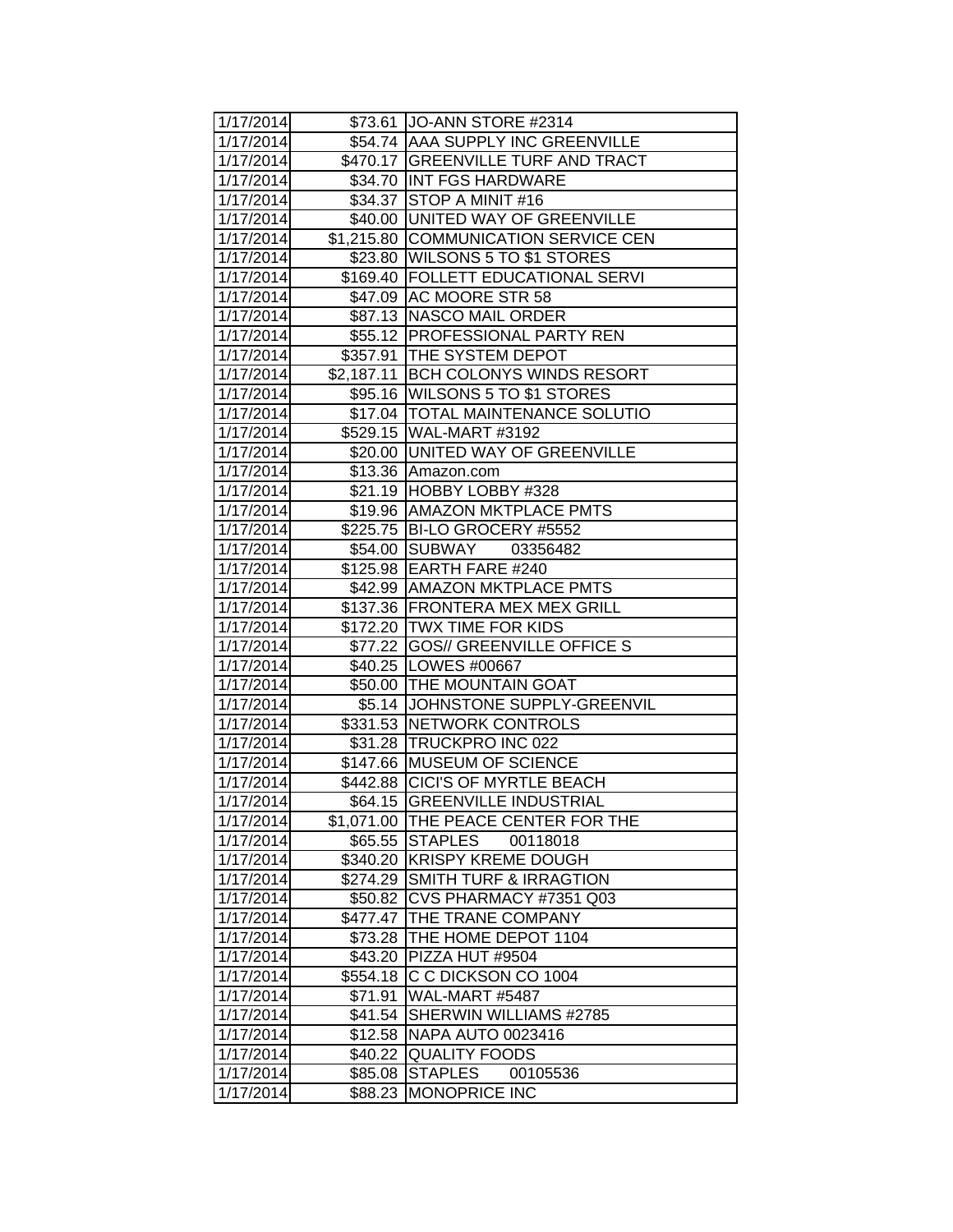| 1/17/2014 |             | \$288.82 CICI'S OF MYRTLE BEACH      |
|-----------|-------------|--------------------------------------|
| 1/17/2014 |             | \$35.93 WARES AUTO AND TRUCK PART    |
| 1/17/2014 |             | \$19.46 J W VAUGHN CO INC            |
| 1/17/2014 |             | \$143.09 CPR CELL PHONE REPAIR-GRE   |
| 1/17/2014 |             | \$958.55 COMBUSTION SERVICES, INC.   |
| 1/17/2014 |             | \$105.00 AMAZON MKTPLACE PMTS        |
| 1/17/2014 |             | \$154.95 ORIENTAL TRADNG CO          |
| 1/17/2014 |             | \$410.24 STAPLS7111861232000001      |
| 1/17/2014 |             | \$80.52 ADVANCE AUTO PARTS #5440     |
| 1/17/2014 |             | \$234.72 WW GRAINGER                 |
| 1/17/2014 |             | \$51.62 THE TRANE COMPANY            |
| 1/20/2014 |             | \$147.43 NASCO MAIL ORDER            |
| 1/20/2014 |             | \$653.12 BATTERY SPECIALIST          |
| 1/20/2014 |             | \$167.87 BSN SPORT SUPPLY GROUP      |
| 1/20/2014 |             | \$115.96 BUS PARTS WAREHOUSE         |
| 1/20/2014 | \$11,170.87 | DMI DELL K-12 PTR                    |
| 1/20/2014 |             | \$761.74   THE SYSTEM DEPOT          |
| 1/20/2014 |             | \$12.28 ADVANCE AUTO PARTS #5440     |
| 1/20/2014 |             | \$25,611.87   VZWRLSS IVR VB         |
| 1/20/2014 | \$133.96    | <b>AMAZON MKTPLACE PMTS</b>          |
| 1/20/2014 |             | \$1,156.00 PLANET HOLLYWOOD MB       |
| 1/20/2014 | \$1,070.71  | NASCO MAIL ORDER                     |
| 1/20/2014 |             | \$4,523.85   MEDIEVAL TIMES KISS RES |
| 1/20/2014 |             | \$13.78 THE HOME DEPOT 1127          |
| 1/20/2014 |             | \$185.43   ADVANCE AUTO PARTS #5440  |
| 1/20/2014 |             | \$206.98 SHERATON HOTEL              |
| 1/20/2014 |             | \$429.11 CHICK-FIL-A #00975          |
| 1/20/2014 |             | \$157.42 BLACK ELECTRICAL SUPPLY I   |
| 1/20/2014 |             | \$397.50 COOK & BOARDMAN OF          |
| 1/20/2014 | \$6.28      | PUBLIX #632                          |
| 1/20/2014 |             | \$923.68 JJOHNSTONE SUPPLY-GREENVIL  |
| 1/20/2014 | \$206.98    | <b>SHERATON HOTEL</b>                |
| 1/20/2014 |             | \$158.97 WAL-MART #2265              |
| 1/20/2014 |             | \$11.54 EB QUARTERLY PROFESSI        |
| 1/20/2014 |             | \$20.10 WAL-MART #3192               |
| 1/20/2014 |             | \$17.35 LE BLEU                      |
| 1/20/2014 |             | \$63.90 NASCO MAIL ORDER             |
| 1/20/2014 |             | \$569.50 PLANET HOLLYWOOD MB         |
| 1/20/2014 |             | \$1,284.72 ENCORE TECHNOLOGY GROUP   |
| 1/20/2014 | \$6.87      | CVS PHARMACY #5475 Q03               |
| 1/20/2014 | \$13.06     | JOHNSTONE SUPPLY-GREENVIL            |
| 1/20/2014 | \$30.52     | ADVANCE AUTO PARTS #5440             |
| 1/20/2014 | \$477.50    | DELTA AIR 0062349093939              |
| 1/20/2014 | (\$613.92)  | <b>HERITAGE FOOD SERVICE GRO</b>     |
| 1/20/2014 | \$310.24    | <b>CRESCENT SUPPLY COMPANY I</b>     |
| 1/20/2014 | \$318.72    | <b>PANERA BREAD #859</b>             |
| 1/20/2014 | (\$20.37)   | <b>EARTH FARE #240</b><br>SLE        |
| 1/20/2014 | \$25.81     | CARO-TILE                            |
| 1/20/2014 | \$90.40     | THE TRANE COMPANY                    |
| 1/20/2014 | \$50.00     | <b>BJU CAREER AND SERVICES</b>       |
| 1/20/2014 | \$167.48    | <b>MARIETTA LAWN &amp; GARDEN</b>    |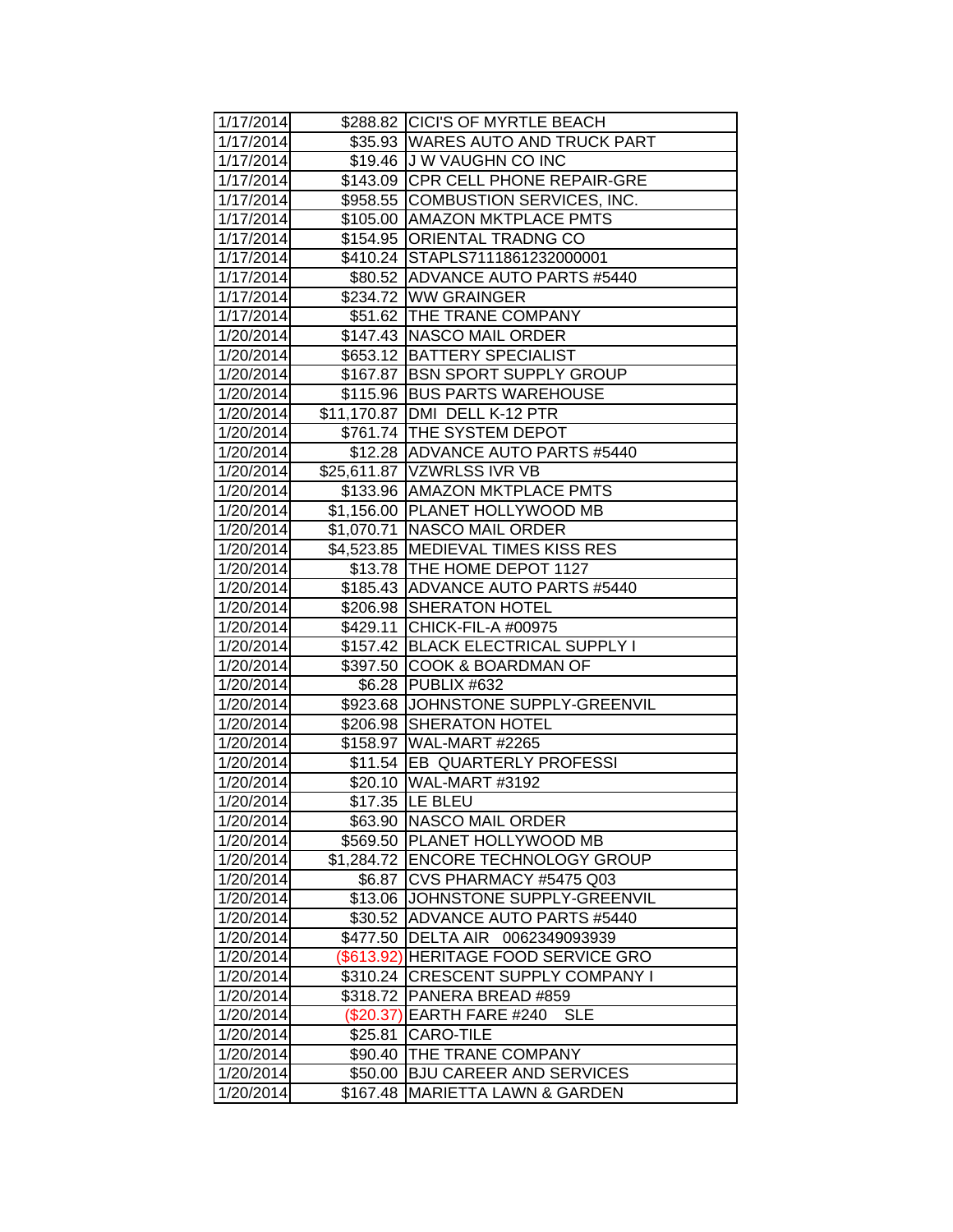| 1/20/2014 |          | \$7.21 JAMAZON MKTPLACE PMTS         |
|-----------|----------|--------------------------------------|
| 1/20/2014 |          | \$10.35 BURGER KING #13768           |
| 1/20/2014 |          | \$2,437.06 GTM SPORTSWEAR            |
| 1/20/2014 |          | \$282.87 CLASSIC ACE & POSTAL        |
| 1/20/2014 |          | \$129.57 FERGUSON ENT #43            |
| 1/20/2014 |          | \$204.36 THE TRANE COMPANY           |
| 1/20/2014 |          | \$206.98 SHERATON HOTEL              |
| 1/20/2014 |          | (\$261.01) HERITAGE FOOD SERVICE GRO |
| 1/20/2014 |          | \$206.98 SHERATON HOTEL              |
| 1/20/2014 |          | \$206.98 SHERATON HOTEL              |
| 1/20/2014 |          | \$372.49 HOLDER ELECTRIC SUPPLY      |
| 1/20/2014 |          | \$240.00 DAGWOODS DELI               |
| 1/20/2014 |          | \$24.07 JJOHNSTONE SUPPLY-GREENVIL   |
| 1/20/2014 |          | \$1.99 BARNES&NOBLE COM              |
| 1/20/2014 |          | \$275.17 TARGET 00011825             |
| 1/20/2014 |          | \$57.75 THE UPS STORE 3193           |
| 1/20/2014 |          | \$28.70 ADVANCE AUTO PARTS #5440     |
| 1/20/2014 | \$33.89  | <b>PETSMART INC 1300</b>             |
| 1/20/2014 | \$16.93  | OREILLY AUTO 00022293                |
| 1/20/2014 | \$7.98   | <b>AMAZON MKTPLACE PMTS</b>          |
| 1/20/2014 |          | \$150.51 PAPA JOHN'S #00321          |
| 1/20/2014 |          | \$67.76 DUNKIN #344963 Q35           |
| 1/20/2014 |          | \$16.93 ADVANCE AUTO PARTS #5440     |
| 1/20/2014 |          | \$24.07 JJOHNSTONE SUPPLY-GREENVIL   |
| 1/20/2014 |          | \$49.89 BARNES & NOBLE #2221         |
| 1/20/2014 |          | \$6.07 ADVANCE AUTO PARTS #5440      |
| 1/20/2014 |          | \$30.00 RYANS #2262<br>Q82           |
| 1/20/2014 |          | \$753.93 COOK & BOARDMAN OF          |
| 1/20/2014 |          | \$248.95 ACCURATE LABEL DESIGNS      |
| 1/20/2014 |          | \$23.27 THE HOME DEPOT 1104          |
| 1/20/2014 |          | \$104.03 STAPLS7109909673000001      |
| 1/20/2014 | \$206.98 | <b>SHERATON HOTEL</b>                |
| 1/20/2014 |          | \$24.07 JOHNSTONE SUPPLY-GREENVIL    |
| 1/20/2014 |          | \$496.08   PLAY NATION PARTY AND PLA |
| 1/20/2014 |          | \$189.99 THE TOOL SHED               |
| 1/20/2014 |          | \$7.20 AMAZON MKTPLACE PMTS          |
| 1/20/2014 |          | \$20.00 VZWRLSS PRPAY AUTOPAY        |
| 1/20/2014 |          | \$474.50 RYANS #2262<br>Q82          |
| 1/20/2014 |          | \$6.86   LOWES #01983                |
| 1/20/2014 |          | \$178.20 MOE'S SOUTHWEST GRILL       |
| 1/20/2014 | \$72.30  | Amazon.com                           |
| 1/20/2014 | \$120.53 | <b>SHERATON MYRTLE BEACH F/B</b>     |
| 1/20/2014 | \$460.50 | NATIONAL BUS SALES & LEAS            |
| 1/20/2014 | \$315.00 | PLEASANT RIDGE CAMP AND              |
| 1/20/2014 | \$18.66  | <b>BURDETTE HARDWARE SIMPSON</b>     |
| 1/20/2014 | \$20.00  | UNITED WAY OF GREENVILLE             |
| 1/20/2014 | \$24.02  | <b>AAA LOCKSMITH &amp; ALARM COM</b> |
| 1/20/2014 | \$13.78  | SHELL OIL 57544770100                |
| 1/20/2014 | \$311.25 | <b>GCI MSCN-FRND-WB</b>              |
| 1/20/2014 | \$1.99   | <b>BARNES&amp;NOBLE COM</b>          |
| 1/20/2014 |          | (\$203.40) BREAKERS RESORT SOUTH     |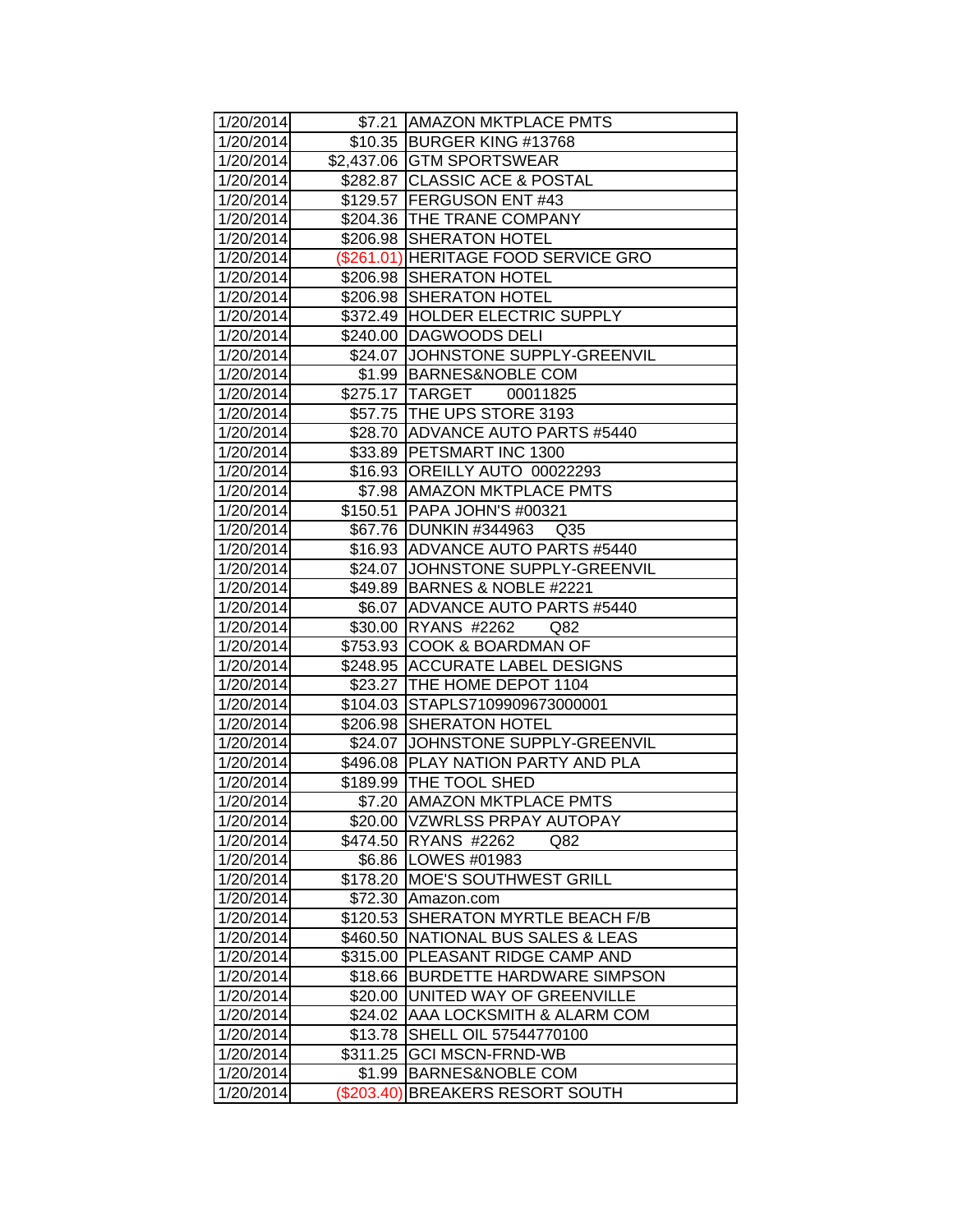| 1/20/2014 |            | \$206.98 SHERATON HOTEL              |
|-----------|------------|--------------------------------------|
| 1/20/2014 |            | \$206.98 SHERATON HOTEL              |
| 1/20/2014 |            | \$26.33 ADVANCE AUTO PARTS #5440     |
| 1/20/2014 |            | \$433.00 JJOHNNY ROCKETS OF BROADWA  |
| 1/20/2014 | \$20.53    | <b>BURGER KING #13768</b>            |
| 1/20/2014 |            | \$35.19  THE TRANE COMPANY           |
| 1/20/2014 |            | \$75.32   WILSONS 5 TO \$1 STORE     |
| 1/20/2014 |            | \$7.34 AMAZON MKTPLACE PMTS          |
| 1/20/2014 |            | \$17.87   CVS PHARMACY #3805 Q03     |
| 1/20/2014 |            | \$976.26   ENCORE TECHNOLOGY GROUP   |
| 1/20/2014 |            | \$1,439.41 STAPLES<br>00105536       |
| 1/20/2014 |            | \$39.00 GLOGSTER.COM                 |
| 1/20/2014 |            | \$7.41 AMAZON MKTPLACE PMTS          |
| 1/20/2014 |            | (\$1.73) ART.COM/ALLPOSTERS.COM      |
| 1/20/2014 |            | \$2,886.46 BREAKERS RESORT SOUTH     |
| 1/20/2014 |            | \$253.90 THE TRANE COMPANY           |
| 1/20/2014 |            | \$23.71 JOHNSTONE SUPPLY-GREENVIL    |
| 1/20/2014 |            | \$9.12 NSCS GREENVILLE               |
| 1/20/2014 |            | \$59.93   TOTAL MAINTENANCE SOLUTIO  |
| 1/20/2014 |            | \$7.19 AMAZON MKTPLACE PMTS          |
| 1/20/2014 |            | \$420.00 Amazon.com                  |
| 1/20/2014 |            | \$70.60 ROSES #412                   |
| 1/20/2014 |            | \$9.87 BI-LO GROCERY #5661           |
| 1/20/2014 |            | \$32.54   THE HOME DEPOT 1119        |
| 1/20/2014 |            | \$1,167.22 EPIC SPORTS               |
| 1/20/2014 |            | \$332.76   TOTAL MAINTENANCE SOLUTIO |
| 1/20/2014 |            | \$296.06 CAMPBELL-BROWN INC          |
| 1/20/2014 |            | \$673.18 CHICK-FIL-A #00975          |
| 1/20/2014 |            | \$125.56 STAPLES 00118000            |
| 1/20/2014 |            | \$1,246.15 SCHNEIDERELECTBLD AMER    |
| 1/20/2014 |            | \$97.50 USAIRWAYS 0372342927020      |
| 1/20/2014 |            | \$118.31 ADVANCE AUTO PARTS #5440    |
| 1/20/2014 | \$195.00   | <b>SOUTH CAROLINA ASSOCIATIO</b>     |
| 1/20/2014 |            | (\$100.00) ADVANCE AUTO PARTS #5440  |
| 1/20/2014 |            | \$46.02 ADVANCE AUTO PARTS #5440     |
| 1/20/2014 |            | \$569.77 CHICK-FIL-A #00975          |
| 1/20/2014 |            | \$182.57 PETSMART INC 400            |
| 1/20/2014 |            | \$90.17 STAPLES DIRECT               |
| 1/20/2014 |            | \$132.55 HARD ROCK MYRTLE BEACH R    |
| 1/20/2014 | \$4,456.26 | <b>BREAKERS RESORT SOUTH</b>         |
| 1/20/2014 | \$1.67     | <b>BARNES&amp;NOBLE COM</b>          |
| 1/20/2014 | \$83.18    | <b>ADVANCE AUTO PARTS #5440</b>      |
| 1/20/2014 | (\$258.64) | COMPUTER DIRECT OUTLET               |
| 1/20/2014 | \$19.59    | THE TRANE COMPANY                    |
| 1/20/2014 | \$280.10   | HARD ROCK MYRTLE BEACH R             |
| 1/20/2014 | \$223.75   | <b>KELVIN</b>                        |
| 1/20/2014 | \$108.65   | <b>COOK &amp; BOARDMAN OF</b>        |
| 1/20/2014 | \$61.52    | <b>KEVIN WHITAKER CHEVROLET</b>      |
| 1/20/2014 | \$206.98   | <b>SHERATON HOTEL</b>                |
| 1/20/2014 | \$80.00    | TRI COUNTY TECH COLLEGE              |
| 1/20/2014 | \$13.35    | MCDONALD'S F16321                    |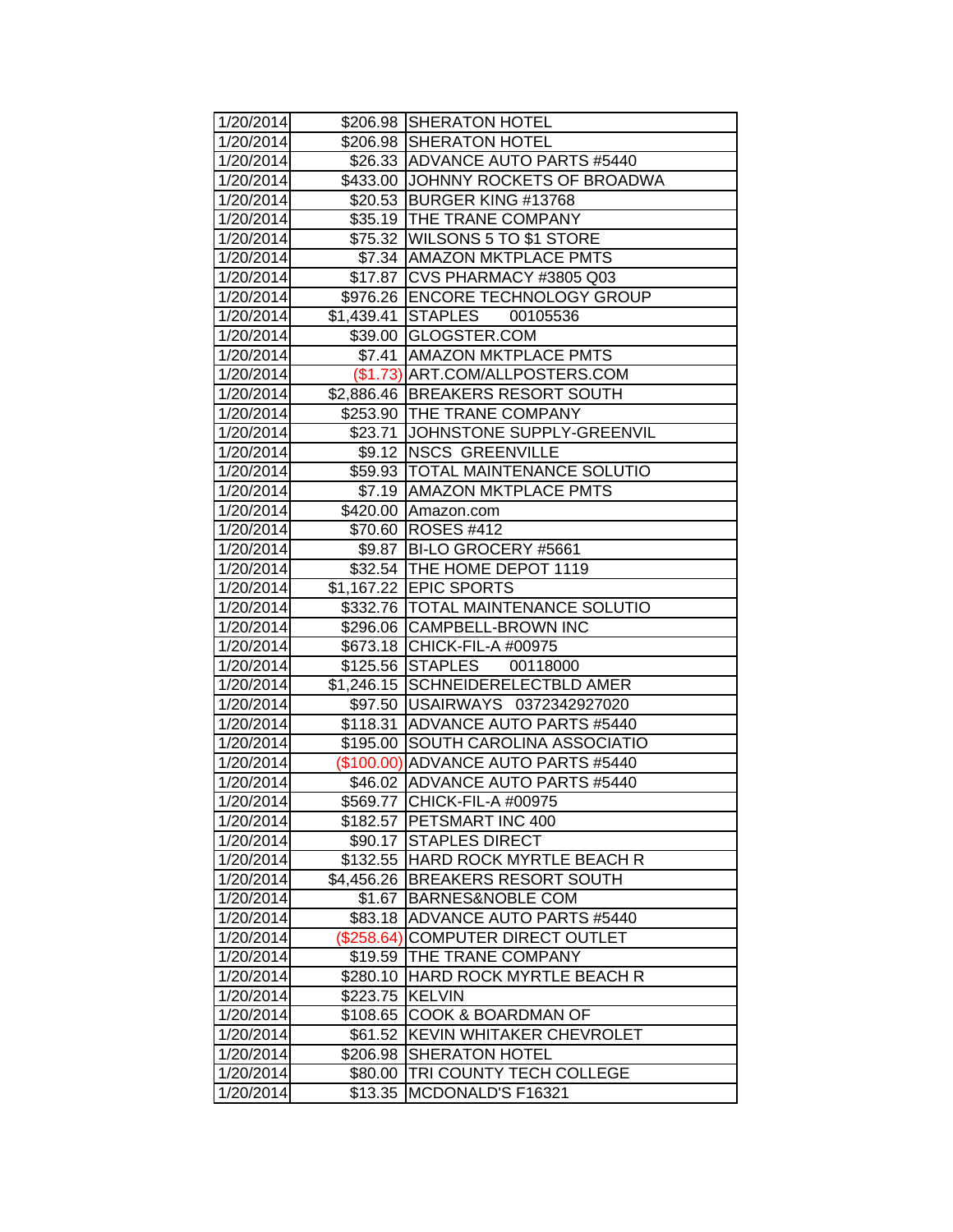| 1/20/2014 |          | \$305.86 LOWES #00667                |
|-----------|----------|--------------------------------------|
| 1/20/2014 |          | \$71.84 OFFICE DEPOT #62             |
| 1/20/2014 |          | \$82.87 ADVANCE AUTO PARTS #5440     |
| 1/20/2014 |          | \$125.99 J W PEPPER                  |
| 1/20/2014 |          | \$40.45 AAA SUPPLY INC GREENVILLE    |
| 1/20/2014 |          | \$1,108.67 JJIM BUFF MARG RESTAURANT |
| 1/20/2014 | \$25.00  | <b>GCI MSCN-FRND-WB</b>              |
| 1/20/2014 |          | \$185.10 PAPA JOHN'S #00321          |
| 1/20/2014 |          | \$256.44 CITY ELECTRIC #36           |
| 1/20/2014 |          | \$13.59 JJOHNSTONE SUPPLY-GREENVIL   |
| 1/20/2014 |          | \$1,038.62 JOHNSTONE SUPPLY-GREENVIL |
| 1/20/2014 |          | \$20.00   VZWRLSS PRPAY AUTOPAY      |
| 1/20/2014 |          | \$659.30 CHICK-FIL-A #00975          |
| 1/20/2014 |          | \$735.42 EARTH FARE #240             |
| 1/20/2014 |          | \$40.00 UNITED WAY OF GREENVILLE     |
| 1/20/2014 |          | (\$24.50) SPINX #130                 |
| 1/20/2014 |          | \$539.98 HAJOCA TAYLORS 72           |
| 1/20/2014 |          | \$35.00 SPINX #191                   |
| 1/20/2014 |          | \$613.92 HERITAGE FOOD SERVICE GRO   |
| 1/20/2014 |          | \$24.07 JJOHNSTONE SUPPLY-GREENVIL   |
| 1/20/2014 |          | \$167.91 CHRISTOPHER TRUCKS          |
| 1/20/2014 |          | \$167.73   TOTAL MAINTENANCE SOLUTIO |
| 1/20/2014 |          | \$44.06 CAMPBELL-BROWN INC           |
| 1/20/2014 |          | \$45.00 QT 1147<br>97011472          |
| 1/20/2014 |          | \$13.72 CARSON DELLOSA               |
| 1/20/2014 |          | \$69.45 JOHNSTONE SUPPLY-GREENVIL    |
| 1/20/2014 |          | \$10.98 ADVANCE AUTO PARTS #5440     |
| 1/20/2014 |          | \$75.00 SPINX #130                   |
| 1/20/2014 |          | \$31.78 TJ MAXX #640                 |
| 1/20/2014 | \$206.98 | <b>SHERATON HOTEL</b>                |
| 1/20/2014 | \$45.60  | <b>CRESCENT SUPPLY COMPANY I</b>     |
| 1/20/2014 |          | \$608.79 TUCKER MATERIALS            |
| 1/20/2014 |          | \$328.42 THRIFT BOOKS, LLC           |
| 1/20/2014 |          | \$15.58 GOS// GREENVILLE OFFICE S    |
| 1/20/2014 | \$73.30  | HOBBY LOBBY #0318                    |
| 1/20/2014 | \$38.51  | ADVANCE AUTO PARTS #5440             |
| 1/20/2014 | \$188.70 | JOHNSTONE SUPPLY-GREENVIL            |
| 1/20/2014 | \$158.63 | <b>JW VAUGHN CO INC</b>              |
| 1/20/2014 | \$136.95 | <b>SUBWAY</b><br>03007119            |
| 1/20/2014 | \$30.00  | <b>SCHOLASTIC BOOK CLUB</b>          |
| 1/20/2014 | \$177.96 | <b>AMAZON MKTPLACE PMTS</b>          |
| 1/20/2014 | \$26.66  | LOWES #00667                         |
| 1/20/2014 | \$467.60 | <b>PURPLE TUNA TEES</b>              |
| 1/20/2014 | \$120.47 | <b>GOS// GREENVILLE OFFICE S</b>     |
| 1/20/2014 | \$729.21 | GAMESTOP #6566                       |
| 1/20/2014 | \$71.85  | <b>FERGUSON ENT #43</b>              |
| 1/20/2014 | \$197.33 | THE TRANE COMPANY                    |
| 1/20/2014 | \$95.88  | LOWES #00528                         |
| 1/20/2014 | \$500.00 | <b>RESIDENCE INNS WLMBRG</b>         |
| 1/20/2014 | \$39.69  | THE HOME DEPOT 1127                  |
| 1/20/2014 | \$45.35  | JOHNSTONE SUPPLY-GREENVIL            |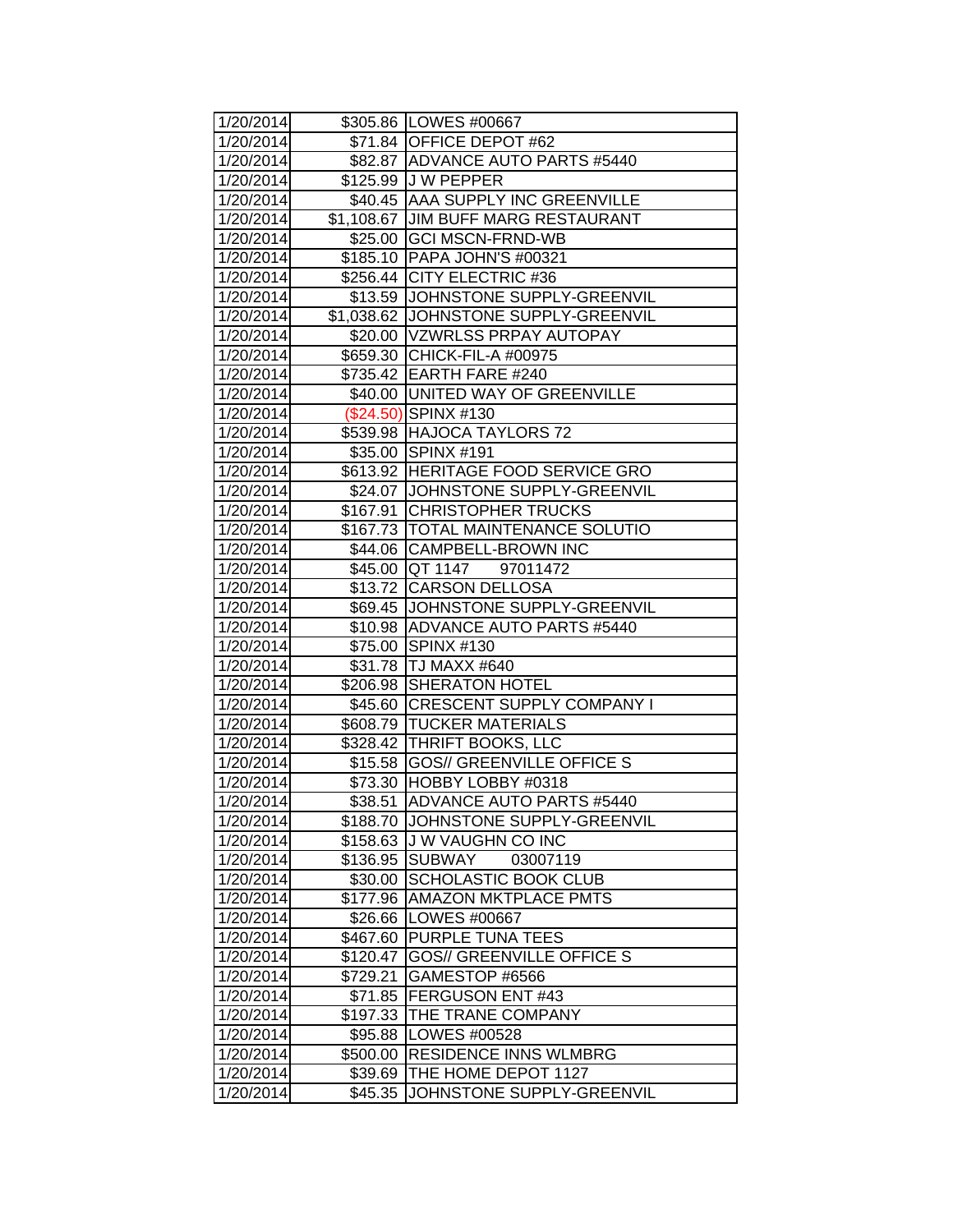| 1/20/2014 |             | \$261.01 HERITAGE FOOD SERVICE GRO |
|-----------|-------------|------------------------------------|
| 1/20/2014 |             | \$11,220.00 AUM - K&K FIDUCIARY    |
| 1/20/2014 |             | \$885.06 LOWES #00469              |
| 1/20/2014 |             | \$82.49 JOHNSTONE SUPPLY-GREENVIL  |
| 1/20/2014 | \$22.87     | ADVANCE AUTO PARTS #5440           |
| 1/20/2014 | \$222.61    | <b>D &amp; D MOTORS INC</b>        |
| 1/20/2014 | \$46.36     | <b>BLACK ELECTRICAL SUPPLY I</b>   |
| 1/20/2014 |             | \$184.16 GOLF CART OUTFITTERS      |
| 1/20/2014 |             | \$63.67 CHICK-FIL-A #01762         |
| 1/20/2014 |             | \$1,453.14 HAJOCA TAYLORS 72       |
| 1/21/2014 |             | \$252.30 UNIVERSA<br>01410018      |
| 1/21/2014 |             | \$60.00 SPINX #181                 |
| 1/21/2014 |             | \$82.98 NETWORK CONTROLS           |
| 1/21/2014 |             | \$109.89 AMAZON MKTPLACE PMTS      |
| 1/21/2014 | \$7.00      | <b>USC ATHLETIC TICKETS</b>        |
| 1/21/2014 | \$372.86    | <b>SHERATONREADHOUSEHOTEL</b>      |
| 1/21/2014 |             | \$349.40 SHERATONREADHOUSEHOTEL    |
| 1/21/2014 |             | \$70.93 TCT ANDERSON'S             |
| 1/21/2014 | \$28.71     | UNIVERSA 01410018                  |
| 1/21/2014 |             | \$20.00 VZWRLSS PRPAY AUTOPAY      |
| 1/21/2014 |             | \$20.00 VZWRLSS PRPAY AUTOPAY      |
| 1/21/2014 | \$46.11     | <b>ENCORE TECHNOLOGY GROUP</b>     |
| 1/21/2014 |             |                                    |
| 1/21/2014 |             | \$8,669.75 USF GROU 01400027       |
| 1/21/2014 |             | \$453.84 HERITAGE FOOD SERVICE GRO |
| 1/21/2014 |             | \$140.72 ACI FABRIC.COM            |
| 1/21/2014 |             | \$63.80 UNIVERSA 01410018          |
| 1/21/2014 |             | \$63.80 UNIVERSA 01410018          |
| 1/21/2014 | \$35.96     | NASCO MAIL ORDER                   |
| 1/21/2014 |             | \$107.12 KINGSTON PLANTATION       |
| 1/21/2014 | \$703.77    | <b>PIEDMONT FARM &amp; NURSERY</b> |
| 1/21/2014 | \$1,156.40  | <b>WEST MUSIC CATALOG</b>          |
| 1/21/2014 |             | \$349.40 SHERATONREADHOUSEHOTEL    |
| 1/21/2014 |             | \$372.86 SHERATONREADHOUSEHOTEL    |
| 1/21/2014 | \$12,652.20 | <b>DISNEY TICKETS EPCO</b>         |
| 1/21/2014 | \$60.00     | SPINX #181                         |
| 1/21/2014 |             | \$74.20 COSTUME CURIO INC          |
| 1/21/2014 |             | \$55.44 HERITAGE FOOD SERVICE GRO  |
| 1/21/2014 | \$7.19      | <b>AMAZON MKTPLACE PMTS</b>        |
| 1/21/2014 |             | \$19.99 ADOBE SYSTEMS, INC.        |
| 1/21/2014 | \$26.57     | COLORVISION 01302769               |
| 1/21/2014 | \$324.33    | <b>QUILL CORPORATION</b>           |
| 1/21/2014 | \$499.51    | <b>WW GRAINGER</b>                 |
| 1/21/2014 | \$31.60     | <b>WILSONS 5 TO \$1 STORES</b>     |
| 1/21/2014 | \$57.00     | Amazon.com                         |
| 1/21/2014 | \$63.80     | <b>UNIVERSA</b><br>01410018        |
| 1/21/2014 | \$39.08     | <b>TARGET</b><br>00011825          |
| 1/21/2014 | \$7.20      | <b>AMAZON MKTPLACE PMTS</b>        |
| 1/21/2014 | \$63.80     | <b>UNIVERSA</b><br>01410018        |
| 1/21/2014 | \$389.02    | <b>ENCORE TECHNOLOGY GROUP</b>     |
| 1/21/2014 | \$365.79    | SHERATONREADHOUSEHOTEL             |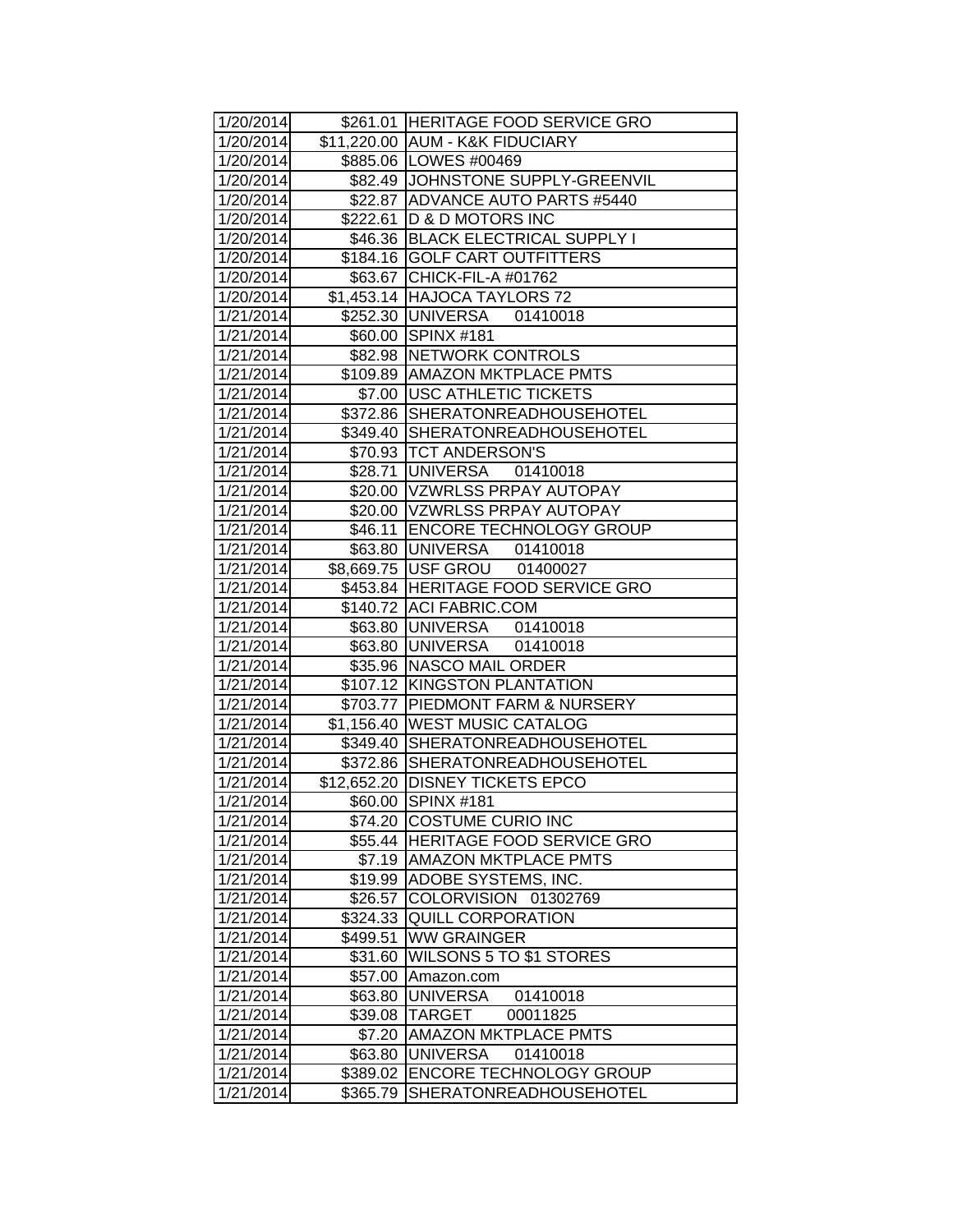| 1/22/2014 |            | \$73.48 HERTZBERG-NEW METHOD PER     |
|-----------|------------|--------------------------------------|
| 1/22/2014 |            | \$41.40 WW GRAINGER                  |
| 1/22/2014 |            | \$177.76 TOTAL MAINTENANCE SOLUTIO   |
| 1/22/2014 |            | \$65.11 0624 BP SP TRV RE SC         |
| 1/22/2014 |            | \$25.00 AMERICAN AI 0010262826747    |
| 1/22/2014 |            | \$149.32 OLLIES BARGAIN OUTLET 161   |
| 1/22/2014 |            | \$148.13   MCABEE TRACTOR & TURF     |
| 1/22/2014 |            | \$7.57 LOWES #00667                  |
| 1/22/2014 |            | (\$199.96) CLAIM ADJ/CHEVRON 0030684 |
| 1/22/2014 |            | \$587.37 BSN SPORT SUPPLY GROUP      |
| 1/22/2014 |            | \$37.68   VISSAGE AUTO PARTS CO      |
| 1/22/2014 |            | \$286.89 CROWN PLAZA OAKLAND SOUT    |
| 1/22/2014 |            | \$101.28 CLICKTOSHOP LLC             |
| 1/22/2014 |            | \$790.00 USPS 45362502729802915      |
| 1/22/2014 |            | \$88.88   TOTAL MAINTENANCE SOLUTIO  |
| 1/22/2014 | \$30.31    | BI-LO GROCERY #5608                  |
| 1/22/2014 | \$96.04    | <b>AAA SUPPLY INC GREENVILLE</b>     |
| 1/22/2014 |            | \$2,375.00 HOTMATH INC               |
| 1/22/2014 | \$12.86    | CMH SPACE FLOORING 043               |
| 1/22/2014 |            | \$52.03 0624 BP SP TRV RE SC         |
| 1/22/2014 |            | \$8.26   WALGREENS #10390            |
| 1/22/2014 |            | \$871.77   PRODUCTIONS UNLIMITED, IN |
| 1/22/2014 |            | \$68.43 C C DICKSON CO 1063          |
| 1/22/2014 |            | \$914.20 BSN SPORT SUPPLY GROUP      |
| 1/22/2014 |            | \$31.78 BURDETTE HARDWARE SIMPSON    |
| 1/22/2014 |            | \$33.75 INTERSTATE TRANSPORTATION    |
| 1/22/2014 |            | \$110.45 GREAT SOURCE BOOK/TEST      |
| 1/22/2014 |            | \$38.82 PAPA JOHN'S #03748           |
| 1/22/2014 | \$200.00   | MAGIC MUSIC PRODUCTION               |
| 1/22/2014 |            | \$312.40   WAL-MART #2687            |
| 1/22/2014 |            | \$132.48 BI-LO GROCERY #5274         |
| 1/22/2014 |            | \$177.87 SONNY'S BBQ #145            |
| 1/22/2014 |            | \$20.32   FOOD LION # 2644           |
| 1/22/2014 |            | \$43.47   LOWES #01718               |
| 1/22/2014 |            | \$14.70 LOWES #01718                 |
| 1/22/2014 |            | \$24.96 WAL-MART #0641               |
| 1/22/2014 | \$240.63   | <b>TREETOP PUBLISHING INC</b>        |
| 1/22/2014 | \$126.64   | SHERWIN WILLIAMS #2785               |
| 1/22/2014 | \$1,750.00 | <b>PASS ASSURED</b>                  |
| 1/22/2014 | \$67.20    | HOBBY LOBBY #0318                    |
| 1/22/2014 | \$31.82    | LOWES #01718                         |
| 1/22/2014 | \$206.95   | <b>SAUNDERS OFFICE SUPPLY</b>        |
| 1/22/2014 | \$7.33     | <b>AMAZON MKTPLACE PMTS</b>          |
| 1/22/2014 | \$901.74   | <b>BSN SPORT SUPPLY GROUP</b>        |
| 1/22/2014 | \$289.64   | WAL-MART #2265                       |
| 1/22/2014 | \$198.00   | <b>CLI NATIONAL GEO EXPLR</b>        |
| 1/22/2014 | \$2,189.46 | <b>NAILOGIC</b>                      |
| 1/22/2014 | \$386.43   | Amazon.com                           |
| 1/22/2014 | \$237.26   | CAROLINA LAWN &TRACTOR               |
| 1/22/2014 | \$514.15   | <b>PURPLE TUNA TEES</b>              |
| 1/22/2014 | \$9.26     | LOWES #01718                         |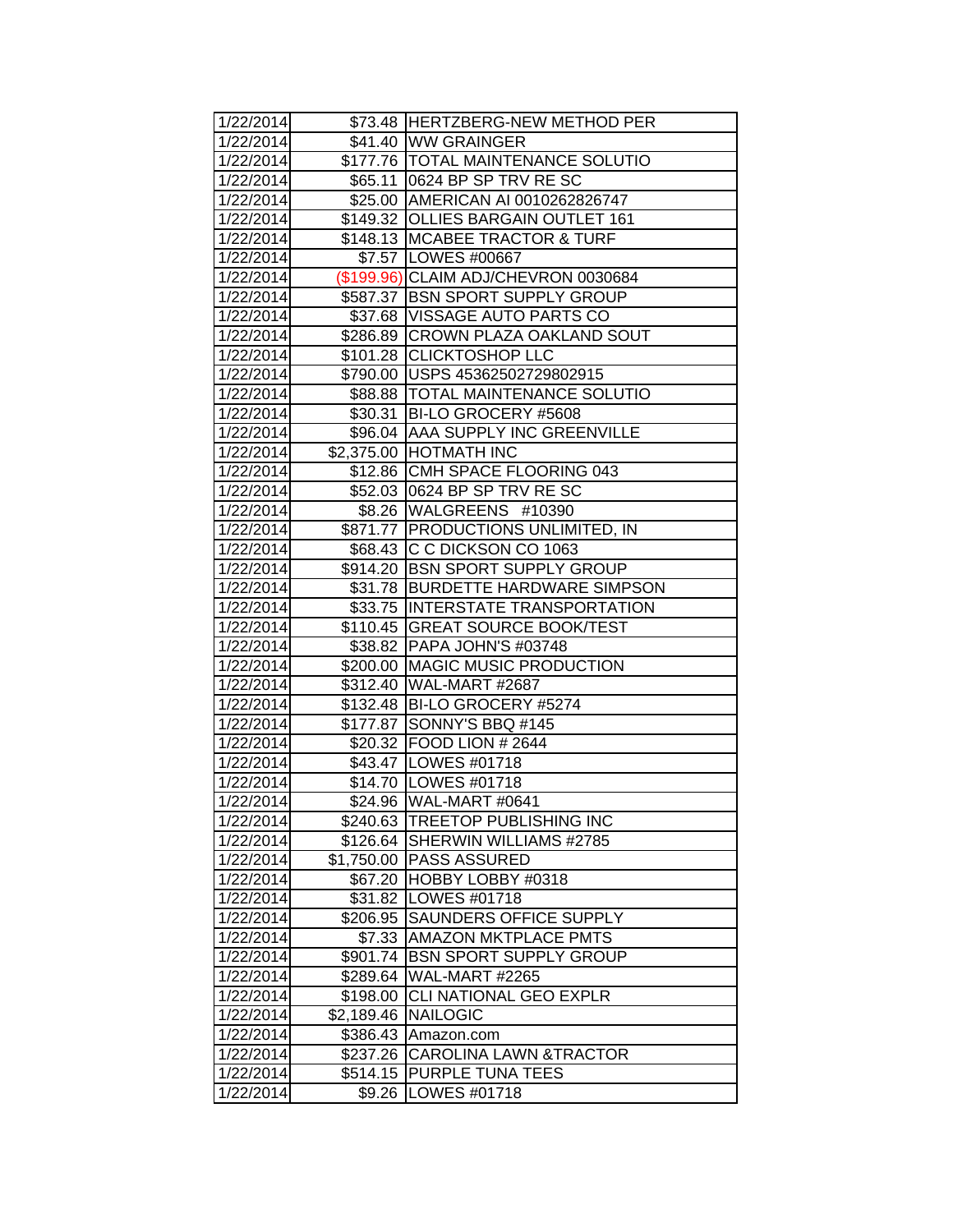| 1/22/2014 |          | \$200.00 CSO RESEARCH INC            |
|-----------|----------|--------------------------------------|
| 1/22/2014 |          | \$41.54 SHERWIN WILLIAMS #2785       |
| 1/22/2014 |          | \$500.00 BSN SPORT SUPPLY GROUP      |
| 1/22/2014 | \$478.31 | HAWKINS TOWING, INC.                 |
| 1/22/2014 | \$308.00 | SUNDANCE/NEWBRIDGE                   |
| 1/22/2014 | \$40.97  | OREILLY AUTO 00018838                |
| 1/22/2014 | \$117.00 | <b>THE SAVOURY CORNER</b>            |
| 1/22/2014 |          | \$11,923.96   DMI DELL K-12 PTR      |
| 1/22/2014 |          | \$185.81 THE HOME DEPOT 1104         |
| 1/22/2014 |          | \$135.00 THE PEACE CENTER FOR THE    |
| 1/22/2014 |          | \$92.39  TOTAL MAINTENANCE SOLUTIO   |
| 1/22/2014 |          | \$7.98 AMAZON MKTPLACE PMTS          |
| 1/22/2014 |          | \$43.20 PIZZA HUT #9504              |
| 1/22/2014 |          | \$56.08 WAL-MART #2265               |
| 1/22/2014 |          | \$206.40 AAA SUPPLY INC GREENVILLE   |
| 1/22/2014 | \$134.00 | NASCO MAIL ORDER                     |
| 1/22/2014 | \$57.11  | <b>TOTAL MAINTENANCE SOLUTIO</b>     |
| 1/22/2014 | \$19.00  | SHELL OIL 57444679500                |
| 1/22/2014 | \$115.68 | <b>GREAT SOURCE BOOK/TEST</b>        |
| 1/22/2014 | \$261.25 | <b>PERFECTION LEARNING CO</b>        |
| 1/22/2014 |          | \$207.92 AMAZON MKTPLACE PMTS        |
| 1/22/2014 |          | \$48.74 MICHAELS STORES 6001         |
| 1/22/2014 |          | \$12.71   TARGET 00011825            |
| 1/22/2014 |          | \$133.36 BAMM COM<br>00093062        |
| 1/22/2014 |          | \$768.71   AAA SUPPLY INC GREENVILLE |
| 1/22/2014 |          | \$7.20 AMAZON MKTPLACE PMTS          |
| 1/22/2014 |          | \$50.41   LOWES #00667               |
| 1/22/2014 |          | \$44.05 WAL-MART #2265               |
| 1/22/2014 |          | \$7.72 HERITAGE FOOD SERVICE GRO     |
| 1/22/2014 |          | \$48.29 HERITAGE FOOD SERVICE GRO    |
| 1/22/2014 |          | \$133.97   TOTAL MAINTENANCE SOLUTIO |
| 1/22/2014 | \$810.75 | <b>CUSTOM SIGNS</b>                  |
| 1/22/2014 |          | \$33.67 HOLDER ELECTRIC SUPPLY       |
| 1/22/2014 |          | \$326.65 SCHOOL TECH INC             |
| 1/22/2014 | \$42.00  | QT 1100<br>97011001                  |
| 1/22/2014 |          | \$15.60 LOWES #00528                 |
| 1/22/2014 |          | \$185.98 SHERWIN WILLIAMS #2145      |
| 1/22/2014 | \$958.55 | COMBUSTION SERVICES, INC.            |
| 1/22/2014 | \$314.37 | <b>HERITAGE FOOD SERVICE GRO</b>     |
| 1/22/2014 | \$9.65   | LOWES #00528                         |
| 1/22/2014 | \$14.44  | OREILLY AUTO 00018838                |
| 1/22/2014 | \$286.89 | <b>CROWN PLAZA OAKLAND SOUT</b>      |
| 1/22/2014 | \$19.73  | SHERWIN WILLIAMS #2628               |
| 1/22/2014 | \$214.50 | RAMADA MAINGATE WEST H               |
| 1/22/2014 | \$246.45 | <b>WW GRAINGER</b>                   |
| 1/22/2014 |          | \$23.02   LOWES #00528               |
| 1/22/2014 | \$137.16 | <b>CRESCENT SUPPLY COMPANY I</b>     |
| 1/22/2014 | \$309.12 | <b>HAWKINS TOWING, INC.</b>          |
| 1/22/2014 | (\$9.90) | SPINX <sub>#181</sub>                |
| 1/22/2014 | \$252.75 | COMBUSTION SERVICES, INC.            |
| 1/22/2014 | \$28.87  | LOWES #01718                         |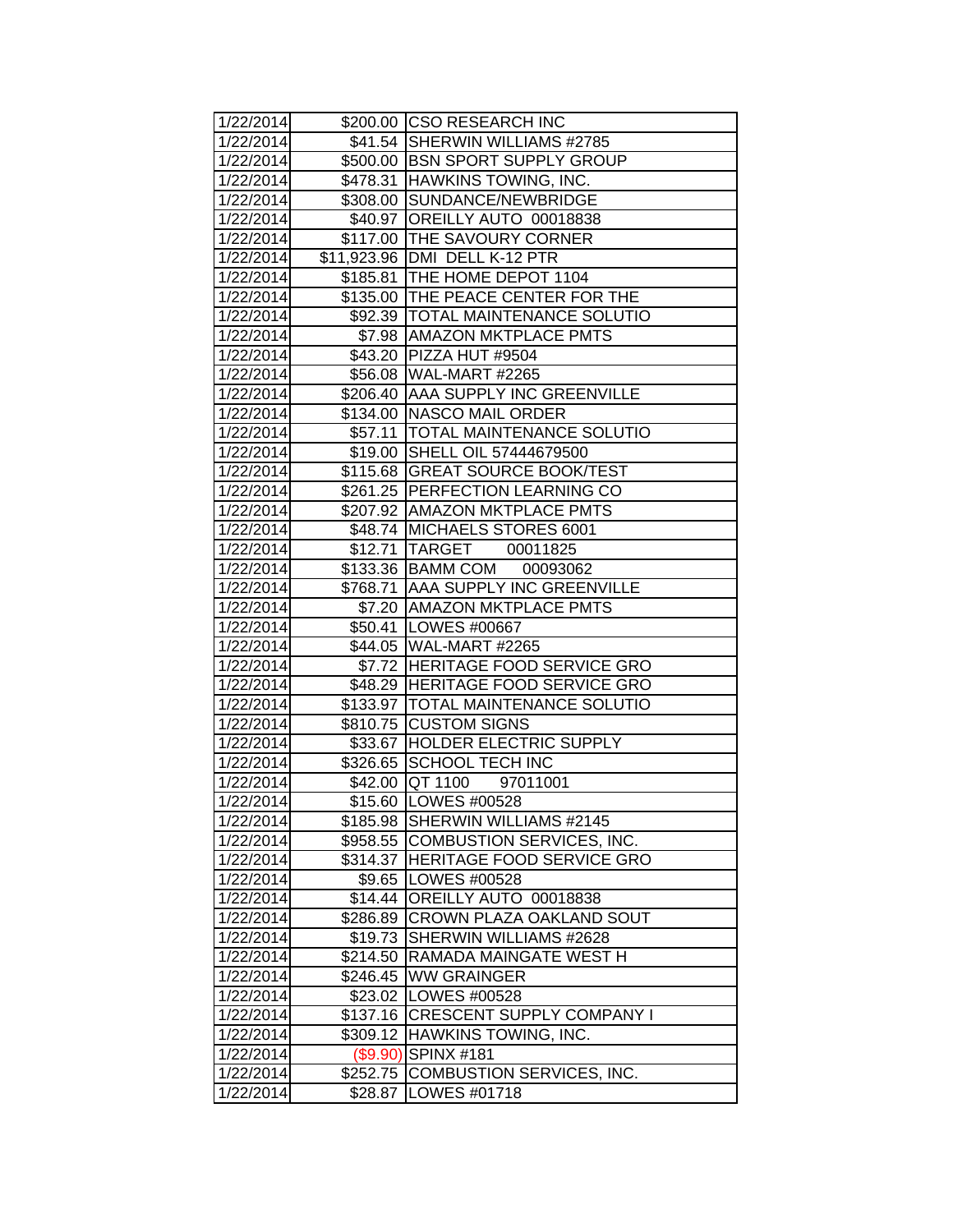| 1/22/2014              |                      | \$30.35   LOWES #01718                                                 |
|------------------------|----------------------|------------------------------------------------------------------------|
| 1/22/2014              |                      | $($130.02)$ Amazon.com                                                 |
| 1/23/2014              |                      | \$197.33 THE TRANE COMPANY                                             |
| 1/23/2014              |                      | \$81.97  THE TRANE COMPANY                                             |
| 1/23/2014              |                      | \$192.42 TOTAL MAINTENANCE SOLUTIO                                     |
| 1/23/2014              |                      | \$662.05 TPC GOPHER                                                    |
| 1/23/2014              |                      | \$26.85 CARSON'S NUT-BOLT & TOOL                                       |
| 1/23/2014              |                      | \$137.00 WHEATON BRACE COMPANY                                         |
| 1/23/2014              |                      | \$719.99 BIZCHAIR OFFICE FURNITUR                                      |
| 1/23/2014              |                      | \$46.82 AAA SUPPLY INC GREENVILLE                                      |
| 1/23/2014              |                      | \$150.00 THE COUNCIL OF EDUCATION                                      |
| 1/23/2014              |                      | \$156.65 BLANCHARD MACHINERY                                           |
| 1/23/2014              |                      | \$237.63 AAA SUPPLY INC GREENVILLE                                     |
| 1/23/2014              |                      | \$5.13   LOWES #01718                                                  |
| 1/23/2014              |                      | \$18.87   TOTAL MAINTENANCE SOLUTIO                                    |
| 1/23/2014              |                      | \$40.00 7-ELEVEN 36846                                                 |
| 1/23/2014              |                      | \$115.90 WWW.NEWEGG.COM                                                |
| 1/23/2014              |                      | \$108.75 NATIONAL BUS SALES & LEAS                                     |
| 1/23/2014              |                      | \$22.99 NAPA AUTO 0023416                                              |
| 1/23/2014              |                      | \$884.65 GREENVILLE TURF AND TRACT                                     |
| 1/23/2014              |                      | \$2,852.12 QUALITY INN ROYAL PARC                                      |
| 1/23/2014              |                      | \$21.97   TOTAL MAINTENANCE SOLUTIO                                    |
| 1/23/2014              |                      | \$48.25 C C DICKSON CO 1079                                            |
| 1/23/2014              |                      | \$23.00 FOUNTIN INN DMV 80                                             |
| 1/23/2014              |                      | \$585.50 DELTA AIR 0062349524662                                       |
| 1/23/2014              |                      | \$33.39 JJIM CLINTON VIOLINS                                           |
| 1/23/2014              |                      | \$259.00 ASSOC SUPERV AND CURR                                         |
| 1/23/2014              |                      | \$259.00   ASSOC SUPERV AND CURR                                       |
| 1/23/2014              |                      | \$34.85 BAMM COM 00093062                                              |
| 1/23/2014              |                      | \$412.59 GRAYBAR ELECTRIC COMPANY                                      |
| 1/23/2014              |                      | \$165.24 THE LITTLE CAFE                                               |
| 1/23/2014              |                      | \$39.47 JOHNSTONE SUPPLY-GREENVIL                                      |
| 1/23/2014              |                      | \$165.74 OREILLY AUTO 00018838                                         |
| 1/23/2014              |                      | \$119.54 J W PEPPER                                                    |
| 1/23/2014              |                      | \$126.11 THE HOME DEPOT 1127                                           |
| 1/23/2014              |                      | \$140.00 STROSSNERS                                                    |
| 1/23/2014              | \$727.84             | <b>SFI ELECTRONICS LLC</b>                                             |
| 1/23/2014              | \$19.36              | THE HOME DEPOT 1127                                                    |
| 1/23/2014              | \$23.00              | <b>FOUNTIN INN DMV 80</b>                                              |
| 1/23/2014              | \$89.94              | <b>TOTAL MAINTENANCE SOLUTIO</b><br>\$37.99 JJOHNSTONE SUPPLY-GREENVIL |
| 1/23/2014              |                      | <b>TFS FISHER SCI CHI</b>                                              |
| 1/23/2014<br>1/23/2014 | \$327.59<br>\$244.12 | SHERWIN WILLIAMS #2194                                                 |
| 1/23/2014              | \$274.50             | <b>THE TRANE COMPANY</b>                                               |
| 1/23/2014              | \$8.54               | <b>AC MOORE STR 58</b>                                                 |
| 1/23/2014              | \$190.66             | <b>FORMS AND SUPPLY - AOPD</b>                                         |
| 1/23/2014              | \$77.37              | OREILLY AUTO 00018838                                                  |
| 1/23/2014              | \$504.58             | <b>HERITAGE FOOD SERVICE GRO</b>                                       |
| 1/23/2014              | \$23.80              | <b>HOLDER ELECTRIC SUPPLY</b>                                          |
| 1/23/2014              | \$590.00             | <b>TRIMBLE (SKETCHUP)</b>                                              |
| 1/23/2014              | \$122.43             | JOHNSTONE SUPPLY-GREENVIL                                              |
|                        |                      |                                                                        |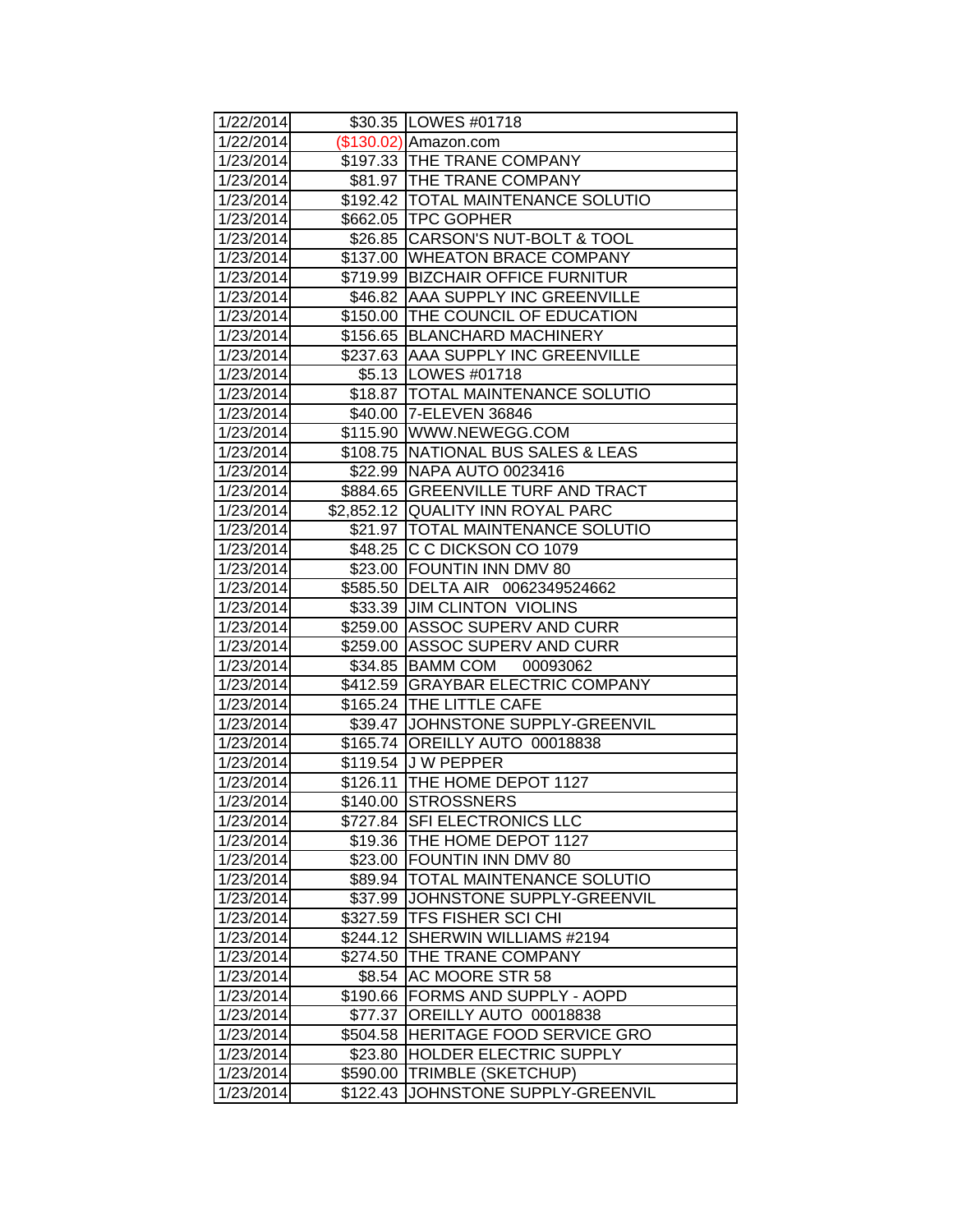| 1/23/2014 |                | \$213.93 THE TRANE COMPANY          |
|-----------|----------------|-------------------------------------|
| 1/23/2014 |                | \$14.45 AMAZON MKTPLACE PMTS        |
| 1/23/2014 |                | \$29.66 J D PHOTO INC               |
| 1/23/2014 |                | \$14.00 PECKNEL MUSIC CO            |
| 1/23/2014 |                | \$308.36 WHITE BROS OF GREENVILLE   |
| 1/23/2014 |                | \$593.65 JJOHNSTONE SUPPLY-GREENVIL |
| 1/23/2014 |                | \$61.22 HOLDER ELECTRIC SUPPLY      |
| 1/23/2014 |                | \$149.40 CLI NATIONAL GEO EXPLR     |
| 1/23/2014 |                | \$544.52 LOWES #00667               |
| 1/23/2014 |                | \$6.58 THE HOME DEPOT #1126         |
| 1/23/2014 |                | \$1,204.65 SFI ELECTRONICS LLC      |
| 1/23/2014 |                | \$127.12   LOWES #00667             |
| 1/23/2014 |                | \$155.48 SHERWIN WILLIAMS #2785     |
| 1/23/2014 |                | \$827.40 WORLD BOOK SCHOOL AND LIB  |
| 1/23/2014 |                | \$210.45 JJOHNSTONE SUPPLY-GREENVIL |
| 1/23/2014 | \$114.09       | Duke Sandwich Company               |
| 1/23/2014 |                | \$51.87 LOWES #00667                |
| 1/23/2014 |                | \$64.00 KADI MEDICAL SERVICES       |
| 1/23/2014 |                | \$399.95 CONSTRUCT PLAYTHNGS.COM    |
| 1/23/2014 |                | \$110.73 CAROLINA LAWN &TRACTOR     |
| 1/23/2014 |                | \$75.43 TONYS PIZZA AND SUBS        |
| 1/23/2014 |                | \$107.63 LOWES #00528               |
| 1/23/2014 |                | \$15.89 AUTOZONE #0211              |
| 1/23/2014 |                | \$31.49 KRISPY KREME DOUGH          |
| 1/23/2014 |                | \$52.98 WALMART.COM 8009666546      |
| 1/23/2014 |                | \$72.76 JJOHNSTONE SUPPLY-GREENVIL  |
| 1/23/2014 |                | \$124.35 WAL-MART #0640             |
| 1/23/2014 |                | \$89.27 BREAKERS RESORT SOUTH       |
| 1/23/2014 | \$119.00       | PUBLIX #874                         |
| 1/23/2014 |                | \$15.05  TOTAL MAINTENANCE SOLUTIO  |
| 1/23/2014 |                | \$22.12 OREILLY AUTO 00018838       |
| 1/23/2014 |                | \$112.59 KEVIN WHITAKER CHEVROLET   |
| 1/23/2014 | \$150.00 AATSP |                                     |
| 1/23/2014 |                | (\$288.00) LOWES #00667             |
| 1/23/2014 | \$25.91        | OREILLY AUTO 00018838               |
| 1/23/2014 |                | \$55.10 ADVANCE AUTO PARTS #5440    |
| 1/23/2014 |                | \$12.69 WAL-MART #2265              |
| 1/23/2014 |                | \$198.55 BI-LO GROCERY #5273        |
| 1/23/2014 |                | \$220.52 ADVANCE AUTO PARTS #5440   |
| 1/23/2014 |                | \$393.49 LOWES #00667               |
| 1/23/2014 | \$89.51        | THE HOME DEPOT #1124                |
| 1/23/2014 | \$11.13        | <b>WHOLESALE INDUSTRIAL ELEC</b>    |
| 1/23/2014 | \$143.43       | <b>DEMCO INC</b>                    |
| 1/23/2014 | \$5.87         | <b>HOLDER ELECTRIC SUPPLY</b>       |
| 1/23/2014 | \$300.00       | <b>THE PARTY MACHINE</b>            |
| 1/23/2014 | \$31.62        | BI-LO GROCERY #5704                 |
| 1/23/2014 | \$79.11        | JOHNSTONE SUPPLY-GREENVIL           |
| 1/23/2014 | \$8.39         | <b>ADVANCE AUTO PARTS #5440</b>     |
| 1/23/2014 | \$80.90        | WAL-MART #3192                      |
| 1/23/2014 | \$374.45       | THE TRANE COMPANY                   |
| 1/23/2014 | \$1,499.36     | <b>CONTINENTAL ENGINE</b>           |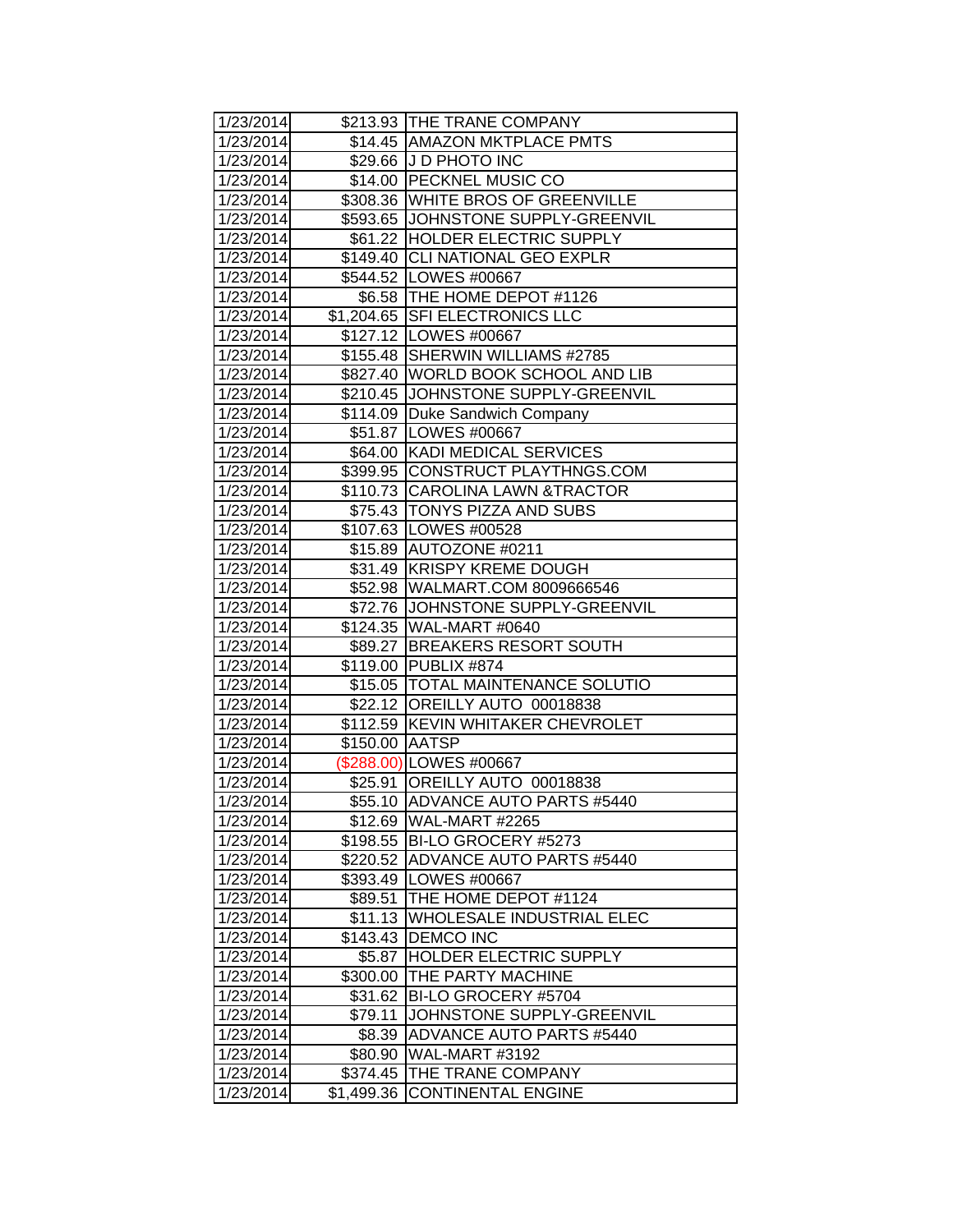| 1/23/2014 |                | \$63.18 J W VAUGHN CO INC           |
|-----------|----------------|-------------------------------------|
| 1/23/2014 |                | \$59.32 NAPA AUTO 0023416           |
| 1/23/2014 |                | \$188.94 JJOHNSTONE SUPPLY-GREENVIL |
| 1/23/2014 | \$100.00 MCDSP |                                     |
| 1/23/2014 |                | \$167.48   DMI DELL K-12 PTR        |
| 1/23/2014 |                | \$12.87 PUBLIX #530                 |
| 1/23/2014 |                | \$150.00 THE COUNCIL OF EDUCATION   |
| 1/23/2014 |                | \$209.40 RIDDELL ALL AMERICAN       |
| 1/23/2014 |                | \$55.56 PUBLIX #530                 |
| 1/23/2014 |                | \$55.62   LOWES #01718              |
| 1/23/2014 |                | \$635.93 HERITAGE FOOD SERVICE GRO  |
| 1/23/2014 |                | \$52.99   BI-LO GROCERY #5057       |
| 1/23/2014 |                | \$56.94 CLASSIC ACE & POSTAL        |
| 1/23/2014 |                | \$150.00 THE COUNCIL OF EDUCATION   |
| 1/23/2014 |                | \$41.88 PUBLIX #602                 |
| 1/23/2014 |                | \$846.50 WORKOUTZ.COM               |
| 1/23/2014 |                | \$561.74 BRIDGEWAY SOLUTIONS        |
| 1/23/2014 | \$21.07        | UNITED CHEMICAL & SUPP              |
| 1/23/2014 |                | \$32.93 WAL-MART #4583              |
| 1/23/2014 | \$271.23       | SCHOOLMART TECHLINE EDUCA           |
| 1/23/2014 |                | \$201.36 WAL-MART #1244             |
| 1/23/2014 |                | \$18.44 WAL-MART #4583              |
| 1/23/2014 |                | \$318.60   DBC BLICK ART MATERIAL   |
| 1/23/2014 |                | \$348.95 THE TRANE COMPANY          |
| 1/23/2014 | \$420.00       | SOUTH CAROLINA ATHLETIC A           |
| 1/23/2014 |                | \$585.50 DELTA AIR 0062349524663    |
| 1/23/2014 |                | \$30.88 CLASSIC ACE HARDWARE        |
| 1/23/2014 |                | \$33.31 TARGET<br>00011825          |
| 1/23/2014 |                | \$150.00 THE COUNCIL OF EDUCATION   |
| 1/23/2014 | \$24.23        | <b>GREENVILLE OFFICE SUPPLY</b>     |
| 1/23/2014 |                | \$103.88 APL APPLE ONLINE STORE     |
| 1/23/2014 | \$227.08       | <b>MCALISTERS DELI 1046</b>         |
| 1/24/2014 |                | \$16.90 WAL-MART #0640              |
| 1/24/2014 |                | \$47.99 AAA SUPPLY INC GREENVILLE   |
| 1/24/2014 |                | \$91.54 JOHNSTONE SUPPLY-GREENVIL   |
| 1/24/2014 |                | \$168.94 AMAZON MKTPLACE PMTS       |
| 1/24/2014 | \$256.74       | <b>MUSIC IN MOTION</b>              |
| 1/24/2014 | \$13.61        | LOWES #01983                        |
| 1/24/2014 | \$57.90        | <b>GOS// GREENVILLE OFFICE S</b>    |
| 1/24/2014 | \$150.00       | PAYPAL SCIRA                        |
| 1/24/2014 | (\$12.00)      | <b>ADVANCE AUTO PARTS #5440</b>     |
| 1/24/2014 | \$15.07        | <b>GREEKTOWN GRILLE</b>             |
| 1/24/2014 | \$140.00       | <b>BRUSHY CREEK VETERINAR</b>       |
| 1/24/2014 | \$80.71        | PUBLIX #613                         |
| 1/24/2014 | \$155.80       | <b>WDW DISNEY TICKETS</b>           |
| 1/24/2014 | \$68.94        | <b>WW GRAINGER</b>                  |
| 1/24/2014 | \$59.99        | JOHNSTONE SUPPLY-GREENVIL           |
| 1/24/2014 | \$146.70       | <b>WAL-MART #2265</b>               |
| 1/24/2014 | \$172.43       | PRO ED INC                          |
| 1/24/2014 | \$99.50        | <b>BIG TRAIN</b>                    |
| 1/24/2014 | \$10.80        | <b>SUBWAY</b><br>00016444           |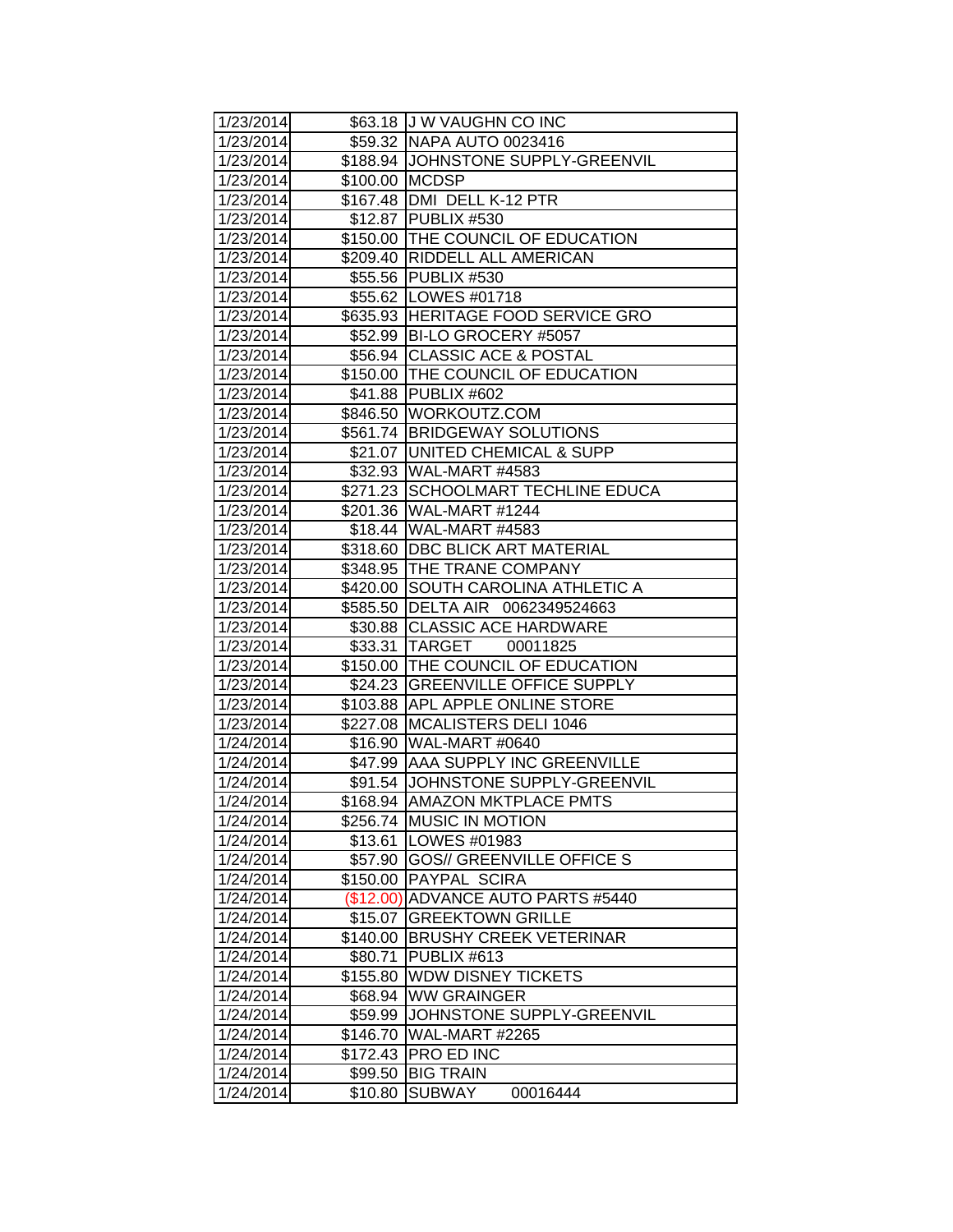| 1/24/2014 |          | \$4.85   AMAZON MKTPLACE PMTS        |
|-----------|----------|--------------------------------------|
| 1/24/2014 |          | \$0.78 CLASSIC ACE HARDWARE          |
| 1/24/2014 |          | \$109.50 NEW READERS PRESS           |
| 1/24/2014 |          | \$186.00 US IMPRINTS LLC             |
| 1/24/2014 |          | \$65.93 HOLDER ELECTRIC SUPPLY       |
| 1/24/2014 |          | \$25.21 J W VAUGHN CO INC            |
| 1/24/2014 |          | \$109.20 J W PEPPER                  |
| 1/24/2014 |          | \$39.05  TOTAL MAINTENANCE SOLUTIO   |
| 1/24/2014 |          | \$68.53 SUBWAY<br>00014274           |
| 1/24/2014 |          | \$901.00 ENCORE TECHNOLOGY GROUP     |
| 1/24/2014 |          | \$207.00   UPCOUNTRY HISTORY MUSE    |
| 1/24/2014 | \$118.45 | <b>KEVIN WHITAKER CHEVROLET</b>      |
| 1/24/2014 |          | \$63.35 STAPLS7112210334000003       |
| 1/24/2014 | \$57.91  | <b>DRAMATIC PUBLISHING CO IN</b>     |
| 1/24/2014 |          | \$575.04 ADVANCE AUTO PARTS #5440    |
| 1/24/2014 |          | \$44.56   LOWES #01983               |
| 1/24/2014 |          | \$22.26 PUBLIX #1148                 |
| 1/24/2014 | \$74.20  | <b>CRESCENT SUPPLY COMP INC</b>      |
| 1/24/2014 | \$132.40 | <b>MARRIOTT HILTONHEAD BCH&amp;G</b> |
| 1/24/2014 |          | \$802.00 HOLDER ELECTRIC SUPPLY      |
| 1/24/2014 |          | \$178.08 METAL SUPERMARKETS          |
| 1/24/2014 | \$35.71  | <b>ISHERWIN WILLIAMS #2735</b>       |
| 1/24/2014 |          | \$210.94 NAPA AUTO 0022603           |
| 1/24/2014 |          | \$12.70 THE HOME DEPOT 1127          |
| 1/24/2014 |          | \$233.35 CARQUEST 01013663           |
| 1/24/2014 |          | \$4.00 FOUNTIN INN DMV 80            |
| 1/24/2014 |          | \$236.22 OSS, LLC                    |
| 1/24/2014 | \$41.61  | STAPLS7112210334000004               |
| 1/24/2014 |          | \$140.92 WINTHROP UNIVERSITY         |
| 1/24/2014 |          | \$85.00 WINTHROP UNIVERSITY          |
| 1/24/2014 |          | \$54.27 240 C-K SIMPSONV             |
| 1/24/2014 |          | \$50.24   LOWES #00528               |
| 1/24/2014 |          | \$3.18   TOTAL MAINTENANCE SOLUTIO   |
| 1/24/2014 |          | \$57.02   LOWES #00667               |
| 1/24/2014 | \$98.93  | <b>IBI-LO GROCERY #5195</b>          |
| 1/24/2014 |          | \$19.18 Amazon.com                   |
| 1/24/2014 |          | \$63.60 CRESCENT SUPPLY COMP INC     |
| 1/24/2014 |          | (\$5.99) ADVANCE AUTO PARTS #5440    |
| 1/24/2014 | \$2.19   | JOHNSTONE SUPPLY-GREENVIL            |
| 1/24/2014 |          | \$5.84 ADVANCE AUTO PARTS #5440      |
| 1/24/2014 | \$38.06  | LOWES #00667                         |
| 1/24/2014 | \$22.89  | <b>HOLDER ELECTRIC SUPPLY</b>        |
| 1/24/2014 | \$26.30  | WAL-MART #0640                       |
| 1/24/2014 | \$200.00 | <b>BUBBA GUMP - CHARLESTO</b>        |
| 1/24/2014 | \$990.00 | THE PEACE CENTER FOR THE             |
| 1/24/2014 | \$465.34 | <b>ENCORE TECHNOLOGY GROUP</b>       |
| 1/24/2014 | \$30.00  | <b>QT 1113</b><br>97011134           |
| 1/24/2014 | \$24.75  | BI-LO GROCERY #5274                  |
| 1/24/2014 | \$155.66 | <b>JW VAUGHN CO INC</b>              |
| 1/24/2014 | \$3.52   | <b>GREEKTOWN GRILLE</b>              |
| 1/24/2014 | \$252.00 | <b>BI-LO CENTER</b>                  |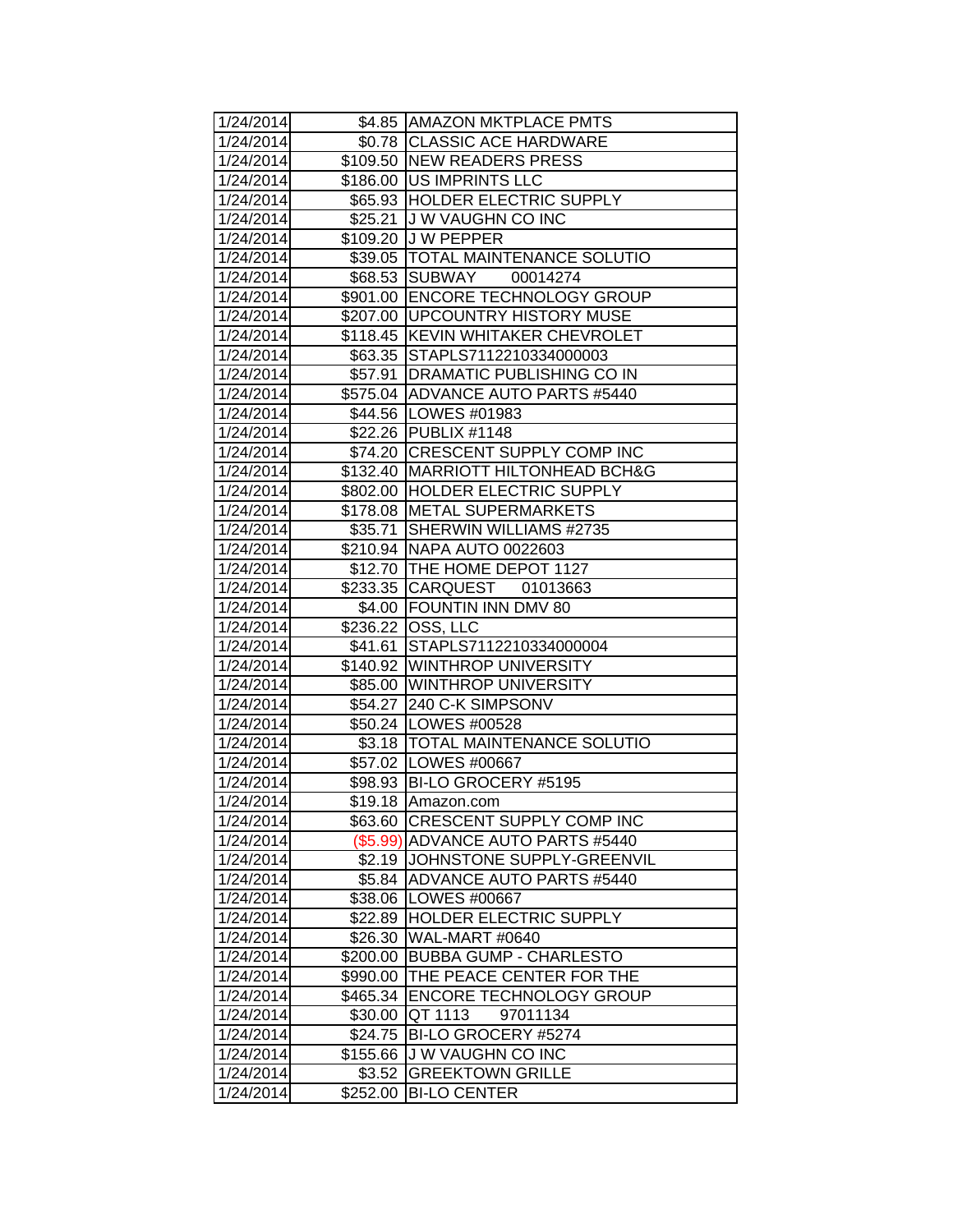| 1/24/2014              |                        | \$45.46   PAPA JOHN'S #02022                                |
|------------------------|------------------------|-------------------------------------------------------------|
| 1/24/2014              |                        | \$36.50 JJOHNSTONE SUPPLY-GREENVIL                          |
| 1/24/2014              |                        | \$571.97 JJOHNSTONE SUPPLY-GREENVIL                         |
| 1/24/2014              |                        | \$327.08 LOWES #00528                                       |
| 1/24/2014              |                        | \$143.45 JOHNSTONE SUPPLY-GREENVIL                          |
| 1/24/2014              |                        | \$195.66 JJOHNSTONE SUPPLY-GREENVIL                         |
| 1/24/2014              |                        | \$252.59 ORIENTAL TRADNG CO                                 |
| 1/24/2014              |                        | \$100.00 JEAN'S BUS SERVICE                                 |
| 1/24/2014              |                        | \$118.72 SCHNEIDER TREE CARE                                |
| 1/24/2014              |                        | \$220.58 J W VAUGHN CO INC                                  |
| 1/24/2014              |                        | \$360.64 SYSTEMS DISTRIBUTOR                                |
| 1/24/2014              |                        | \$82.94 WAL-MART #2328                                      |
| 1/24/2014              |                        | \$164.26   GOS// GREENVILLE OFFICE S                        |
| 1/24/2014              |                        | \$11.82 ADVANCE AUTO PARTS #5440                            |
| 1/24/2014              |                        | \$11.38 WAL-MART #0641                                      |
| 1/24/2014              |                        | \$654.52 HERITAGE FOOD SERVICE GRO                          |
| 1/24/2014              |                        | \$2.37 AMAZON MKTPLACE PMTS                                 |
| 1/24/2014              |                        | \$91.86 WAL-MART #2687                                      |
| 1/24/2014              |                        | \$190.75 STAPLS7112210334000002                             |
| 1/24/2014              |                        | \$20.07   THE HOME DEPOT 1127                               |
| 1/24/2014              |                        | \$142.03 THE OLIVE GARD00017004                             |
| 1/24/2014              |                        | \$34.76 HOLDER ELECTRIC SUPPLY                              |
| 1/24/2014              |                        | \$83.18 STAPLS7112225711000001                              |
| 1/24/2014              |                        | \$113.53 TOTAL MAINTENANCE SOLUTIO                          |
| 1/24/2014              |                        | \$150.00 THE MOUNTAIN GOAT                                  |
| 1/24/2014              |                        | \$5.99 ADVANCE AUTO PARTS #5440                             |
| 1/24/2014              |                        | \$4,661.52 SKILLSUSA ORG                                    |
| 1/24/2014              |                        | \$271.36 240 C-K SIMPSONV                                   |
| 1/24/2014              | \$269.54               | <b>BLACK ELECTRICAL SUPPLY I</b>                            |
| 1/24/2014              |                        | \$106.97  THE READING WAREHOUSE                             |
| 1/24/2014              |                        | \$128.29 AAA SUPPLY INC GREENVILLE                          |
| 1/24/2014              |                        | \$4.20 THE HOME DEPOT 1127                                  |
| 1/24/2014              |                        | \$69.45 JOHNSTONE SUPPLY-GREENVIL                           |
| 1/24/2014              |                        | \$40.00  UNITED WAY OF GREENVILLE                           |
| 1/24/2014              |                        | \$7.35 GARDEN RIDGE - 018                                   |
| 1/24/2014              |                        | \$200.92 MCABEE TRACTOR & TURF                              |
| 1/24/2014              |                        | \$31.00 R L BRYAN COMPANY                                   |
| 1/24/2014              | \$14.72                | <b>GREENVILLE MEATS RE</b>                                  |
| 1/24/2014              | \$60.57                | <b>ADVANCE AUTO PARTS #5440</b>                             |
| 1/24/2014              | \$847.58               | <b>LEARNING A-Z</b>                                         |
| 1/24/2014              | \$132.97               | 240 C-K SIMPSONV                                            |
| 1/24/2014              | \$65.01                | <b>SAUNDERS OFFICE SUPPLY</b>                               |
| 1/24/2014              | \$235.60               | USPS 45868006829808953                                      |
| 1/24/2014              | \$1,001.92             | <b>BLANCHARD MACHINERY</b>                                  |
| 1/24/2014              | \$22.34                | <b>AIRGAS SOUTH</b>                                         |
| 1/24/2014              | \$50.78                | OREILLY AUTO 00018838                                       |
| 1/24/2014              | \$112.36               | <b>FEDEXOFFICE</b><br>00014860<br>JOHNSTONE SUPPLY-GREENVIL |
| 1/24/2014<br>1/24/2014 | \$1,200.57<br>\$160.27 | TOTAL MAINTENANCE SOLUTIO                                   |
| 1/24/2014              | \$30.15                | TOTAL MAINTENANCE SOLUTIO                                   |
| 1/24/2014              |                        | TOTAL MAINTENANCE SOLUTIO                                   |
|                        | \$160.27               |                                                             |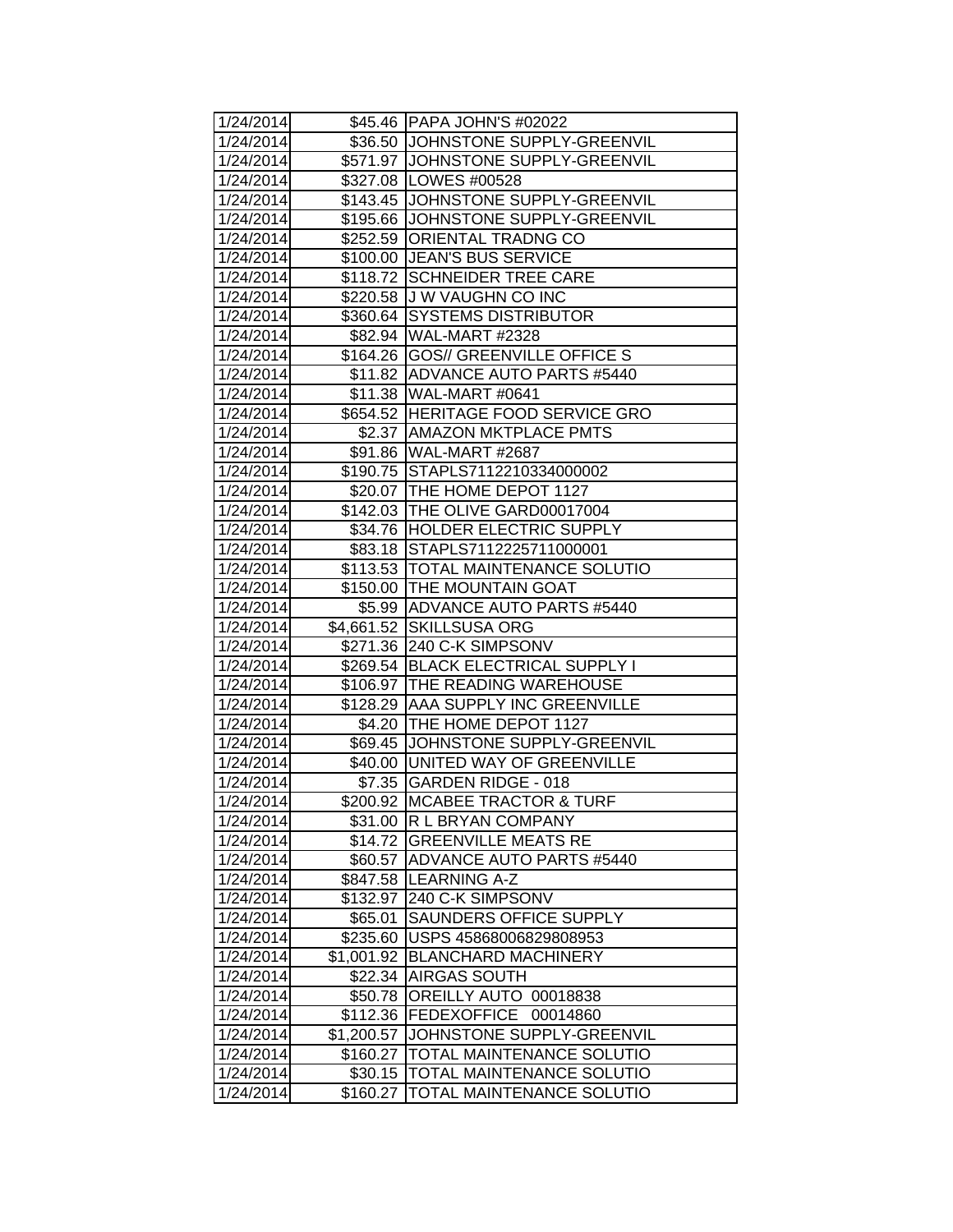| 1/24/2014 |             | \$160.00   ADVANCE AUTO PARTS #5440 |
|-----------|-------------|-------------------------------------|
| 1/24/2014 |             | \$58.47 VISION SCREENPRINTING-      |
| 1/27/2014 |             | \$31.79 KMART 7274                  |
| 1/27/2014 |             | \$190.20 TOP LEFT LACROSSE          |
| 1/27/2014 |             | \$41.08 ADVANCE AUTO PARTS #5440    |
| 1/27/2014 |             | \$472.41 THE TRANE COMPANY          |
| 1/27/2014 |             | \$366.95 ACCURATE LABEL DESIGNS     |
| 1/27/2014 |             | \$35.79 BURGER KING #10569          |
| 1/27/2014 |             | \$325.50 SUBWAY<br>03007119         |
| 1/27/2014 |             | \$104.40 LOWES #00528               |
| 1/27/2014 |             | \$244.82 FIRST TEAM SPORTS          |
| 1/27/2014 |             | \$326.51 GREER COMMISSION PUBLIC W  |
| 1/27/2014 |             | \$28.92   FOOD LION #2212           |
| 1/27/2014 |             | \$200.27 THE HOME DEPOT 1127        |
| 1/27/2014 |             | \$8.18  HOLDER ELECTRIC SUPPLY      |
| 1/27/2014 |             | \$86.25 ORIENTAL TRADNG CO          |
| 1/27/2014 |             | \$85.76 WAL-MART #4379              |
| 1/27/2014 |             | \$55.94 LOWES #00667                |
| 1/27/2014 |             | \$80.61 HAJOCA TAYLORS 72           |
| 1/27/2014 |             | \$477.26 THE TRANE COMPANY          |
| 1/27/2014 |             | \$683.52 LIFE SAFETY & COMM. SYS    |
| 1/27/2014 |             | \$1,039.80 SILMAR ELECTRONICS       |
| 1/27/2014 |             | \$23.29   LOWES #01983              |
| 1/27/2014 |             | \$415.51 SILMAR ELECTRONICS         |
| 1/27/2014 |             | \$43.20 PIZZA HUT #9504             |
| 1/27/2014 |             | \$117.15 GREER COMMISSION PUBLIC W  |
| 1/27/2014 |             | \$215.11   LOWES #00528             |
| 1/27/2014 |             | \$53.48 GREENVILLE INDUSTRIAL       |
| 1/27/2014 |             | \$38.10 ACADEMY SPORTS #219         |
| 1/27/2014 | \$29.43     | AAA SUPPLY INC GREENVILLE           |
| 1/27/2014 | \$73.36     | CVS PHARMACY #5475 Q03              |
| 1/27/2014 |             | \$30.08 VZWRLSS APOCC VISE          |
| 1/27/2014 |             | \$43.43 PUBLIX 035                  |
| 1/27/2014 |             | \$55.51 HAMRICKS OF EAST GREENVI    |
| 1/27/2014 |             | \$232.00 LEARNING WRAP-UPS INC.     |
| 1/27/2014 |             | \$141.75 CHICK-FIL-A #01076         |
| 1/27/2014 |             | \$2,385.00 BURNETT ATHLETICS INC    |
| 1/27/2014 | \$650.00    | <b>ATTRACTIONS COUPON</b>           |
| 1/27/2014 | \$266.56    | <b>SCHOOL OUTFITTERS</b>            |
| 1/27/2014 | \$50.00     | CHICK-FIL-A #00713                  |
| 1/27/2014 | \$2.50      | <b>FOUNTIN INN DMV 80</b>           |
| 1/27/2014 | \$13,744.89 | <b>GREER COMMISSION PUBLIC W</b>    |
| 1/27/2014 | \$44.52     | J W VAUGHN CO INC                   |
| 1/27/2014 | \$11.00     | PORTER PAINTS 9388                  |
| 1/27/2014 | \$14.81     | AC MOORE STR 58                     |
| 1/27/2014 | \$98.96     | MCALISTERS DELI 1062                |
| 1/27/2014 | \$64.11     | TOTAL MAINTENANCE SOLUTIO           |
| 1/27/2014 | \$14,236.05 | <b>GREER COMMISSION PUBLIC W</b>    |
| 1/27/2014 | \$100.89    | STAPLS7112373075000001              |
| 1/27/2014 | \$83.78     | THE TRANE COMPANY                   |
| 1/27/2014 | \$67.36     | <b>SAUNDERS OFFICE SUPPLY</b>       |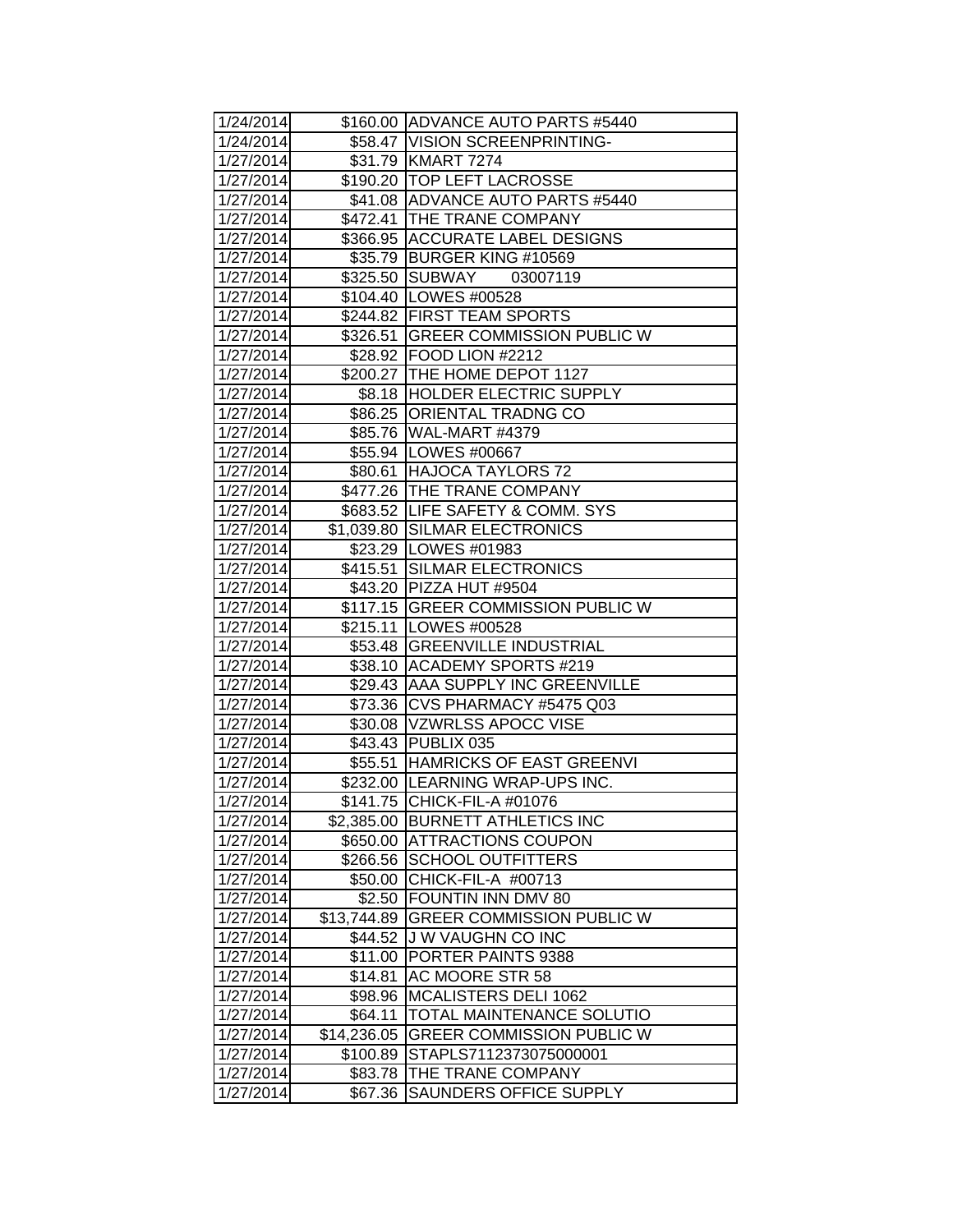| 1/27/2014 |            | \$64.44 THE HOME DEPOT #1126          |
|-----------|------------|---------------------------------------|
| 1/27/2014 |            | \$12.85 RED BOWL ASIAN BISTRO         |
| 1/27/2014 |            | \$6.29 Amazon.com                     |
| 1/27/2014 |            | \$22.51 THE HOME DEPOT 1127           |
| 1/27/2014 |            | \$70.00 CHICK-FIL-A #02122            |
| 1/27/2014 |            | \$15.00 SFE WORK WELL OCCUPATIONA     |
| 1/27/2014 |            | \$370.00 ACT SCASBO                   |
| 1/27/2014 |            | \$2.54 CLASSIC ACE & POSTAL           |
| 1/27/2014 |            | \$16.49 BI-LO GROCERY #5704           |
| 1/27/2014 |            | \$38.82   PAPA JOHN'S #03748          |
| 1/27/2014 |            | \$545.77 M AND A SUPPLY CO GREENVI    |
| 1/27/2014 |            | \$15,898.69 GREER COMMISSION PUBLIC W |
| 1/27/2014 |            | \$51.94 PUBLIX 035                    |
| 1/27/2014 |            | \$54.59   WILSONS 5 TO \$1 STORES     |
| 1/27/2014 |            | \$59.99 JJOHNSTONE SUPPLY-GREENVIL    |
| 1/27/2014 |            | \$740.94 APL APPLE ONLINE STORE       |
| 1/27/2014 |            | \$134.85 OFFICE DEPOT #1099           |
| 1/27/2014 |            | \$57.21 OFFICE DEPOT #1214            |
| 1/27/2014 |            | \$2,674.07 GREER COMMISSION PUBLIC W  |
| 1/27/2014 |            | \$92.00   USPS 45870006808229825      |
| 1/27/2014 |            | \$90.00 SHELL OIL 57543336606         |
| 1/27/2014 |            | \$137.23 CURRENT USA                  |
| 1/27/2014 |            | \$27.90 WAL-MART #1244                |
| 1/27/2014 |            | (\$12.49) PRIVATE ISLAND ENTERTAINM   |
| 1/27/2014 |            | \$160.18 SHELL OIL 57543336606        |
| 1/27/2014 |            | \$261.90   MAREDY CANDY COMPANY       |
| 1/27/2014 |            | \$400.00 PSA SHOPPING MALL            |
| 1/27/2014 |            | \$24.64 ANDERSON STAMP AND ENGRAV     |
| 1/27/2014 |            | \$190.11 SAMS INTERNET                |
| 1/27/2014 |            | \$31.33 PARTY CITY #200               |
| 1/27/2014 |            | \$132.29 TOTAL MAINTENANCE SOLUTIO    |
| 1/27/2014 | (\$11.40)  | STAPLS7111742993001001                |
| 1/27/2014 |            | \$39.39 WAL-MART #1164                |
| 1/27/2014 |            | \$40.00 SCHOLASTIC BOOK CLUB          |
| 1/27/2014 |            | \$1,522.28 HEAT TRANSFER SALES        |
| 1/27/2014 |            | \$473.71 HERITAGE FOOD SERVICE GRO    |
| 1/27/2014 |            | $($11.41)$ Amazon.com                 |
| 1/27/2014 |            | \$650.00 PAYPAL LOCKDOWNMAG           |
| 1/27/2014 |            | \$66.99   ADVANCE AUTO PARTS #5440    |
| 1/27/2014 | \$90.10    | <b>OVER THE RAINBOW</b>               |
| 1/27/2014 | \$170.00   | <b>STORK SYSTEMS INC</b>              |
| 1/27/2014 | \$72.01    | PUBLIX #530                           |
| 1/27/2014 | \$109.31   | <b>TOTAL MAINTENANCE SOLUTIO</b>      |
| 1/27/2014 | \$46.26    | <b>CRESCENT SUPPLY COMP INC</b>       |
| 1/27/2014 |            | \$898.50 FOAM N MORE UPHOLSTERY       |
| 1/27/2014 | \$44.51    | <b>TRACTOR SUPPLY #747</b>            |
| 1/27/2014 | \$3,074.25 | <b>MEDIEVAL TIMES KISS RES</b>        |
| 1/27/2014 | \$1,462.18 | <b>GREER COMMISSION PUBLIC W</b>      |
| 1/27/2014 | \$919.55   | JOHNSTONE SUPPLY-GREENVIL             |
| 1/27/2014 | \$10.34    | BI-LO GROCERY #5150                   |
| 1/27/2014 | \$18.80    | JOHNSTONE SUPPLY-GREENVIL             |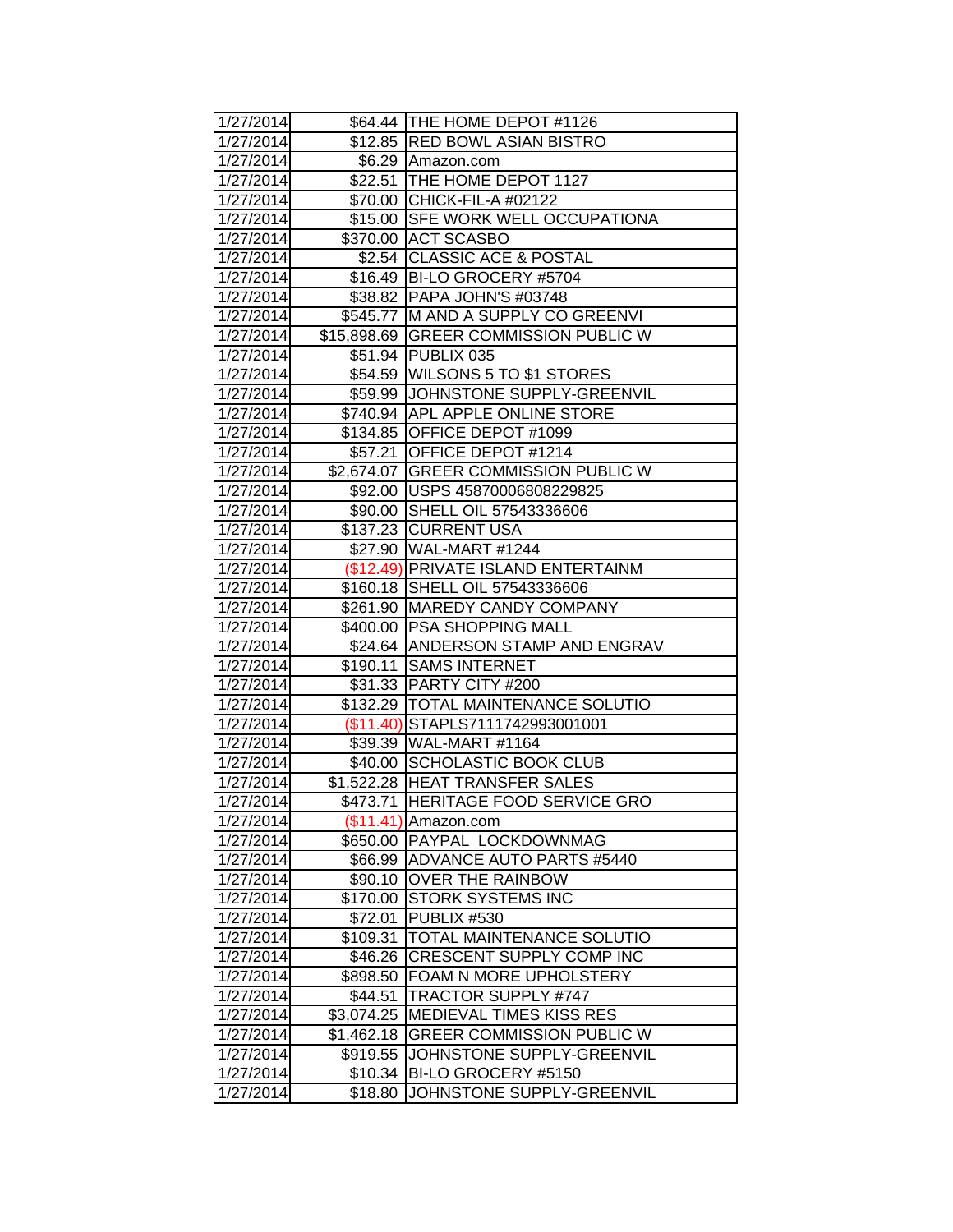| 1/27/2014 |            | \$230.00 PAYPAL SCIRA                 |
|-----------|------------|---------------------------------------|
| 1/27/2014 |            | \$364.86   THE HOME DEPOT 1127        |
| 1/27/2014 |            | \$249.40 STAPLS7112274747000001       |
| 1/27/2014 |            | \$59.89  REI GREENWOODHEINEMANN       |
| 1/27/2014 |            | \$20.00   VZWRLSS PRPAY AUTOPAY       |
| 1/27/2014 |            | \$456.45 BSN SPORT SUPPLY GROUP       |
| 1/27/2014 |            | \$12,187.19 GREER COMMISSION PUBLIC W |
| 1/27/2014 |            | \$59.00 ACCUCUT, LLC                  |
| 1/27/2014 |            | \$63.49 SCANTRON CORPORATION          |
| 1/27/2014 |            | \$46.17 CLASSIC ACE & POSTAL          |
| 1/27/2014 |            | \$1,614.79 GARRETTS DISCOUNT GOLF CA  |
| 1/27/2014 |            | \$21.59 ADVANCE AUTO PARTS #5440      |
| 1/27/2014 |            | \$814.32 BODIES EXHIBIT - A           |
| 1/27/2014 |            | \$16.67 INGLES MARKETS #206           |
| 1/27/2014 |            | \$105.63 JOHNSTONE SUPPLY-GREENVIL    |
| 1/27/2014 |            | \$29.14 GREENVILLE OFFICE SUPPLY      |
| 1/27/2014 |            | \$165.00 CITY OF GREENVILLE ZOO       |
| 1/27/2014 |            | \$11.24 GREER COMMISSION PUBLIC W     |
| 1/27/2014 |            | \$179.01   TOTAL MAINTENANCE SOLUTIO  |
| 1/27/2014 | \$286.21   | BEST BUY 00002725                     |
| 1/27/2014 |            | \$67.36 CAMCOR INC                    |
| 1/27/2014 |            | \$6.34 CLASSIC ACE & POSTAL           |
| 1/27/2014 |            | \$461.16 WHICH WICH                   |
| 1/27/2014 |            | \$831.93 LOWES #00528                 |
| 1/27/2014 |            | \$1,911.46 GREER COMMISSION PUBLIC W  |
| 1/27/2014 |            | \$28.00 KK INSURANCE                  |
| 1/27/2014 |            | \$1,040.00 BLK CHILDREN'S MUSEUM      |
| 1/27/2014 |            | \$35.00 NATIONAL SPANISH EXAMINA      |
| 1/27/2014 |            | \$20.00   VZWRLSS PRPAY AUTOPAY       |
| 1/27/2014 |            | \$83.71 WAL-MART #1244                |
| 1/27/2014 |            | \$383.64 THE TRANE COMPANY            |
| 1/27/2014 |            | \$145.34 GREENVILLE TURF AND TRACT    |
| 1/27/2014 |            | \$40.16 CHRISTOPHER TRUCKS            |
| 1/27/2014 |            | \$665.15 BAKER DISTRIBUTING #578      |
| 1/27/2014 | \$7.41     | <b>HANCOCK FABRICS 1443</b>           |
| 1/27/2014 |            | \$9.54 DOLRTREE 3638 00036384         |
| 1/27/2014 |            | \$56.24 OREILLY AUTO 00018838         |
| 1/27/2014 | \$22.90    | <b>GREER COMMISSION PUBLIC W</b>      |
| 1/27/2014 | \$4.61     | <b>PAKMAIL OF GREER</b>               |
| 1/27/2014 | \$81.09    | <b>PORTER PAINTS 9388</b>             |
| 1/27/2014 | \$50.63    | ADVANCE AUTO PARTS #5330              |
| 1/27/2014 | \$28.58    | THE HOME DEPOT 1127                   |
| 1/27/2014 | \$71.96    | <b>INGLES MARKETS #29</b>             |
| 1/27/2014 | \$50.04    | <b>FLINN SCIENTIFIC, I</b>            |
| 1/27/2014 | \$26.55    | LITTLE CAESARS 0101 0013              |
| 1/27/2014 | \$58.65    | <b>FASTENAL COMPANY01</b>             |
| 1/27/2014 | \$1,289.40 | WWW.NEWEGG.COM                        |
| 1/27/2014 | \$682.99   | LIFE SAFETY & COMM. SYS               |
| 1/27/2014 | \$1,790.00 | <b>SUMMERSET INC</b>                  |
| 1/27/2014 | \$543.73   | <b>NAPA AUTO 0022603</b>              |
| 1/27/2014 | \$101.00   | SQ MARY PATTERSON                     |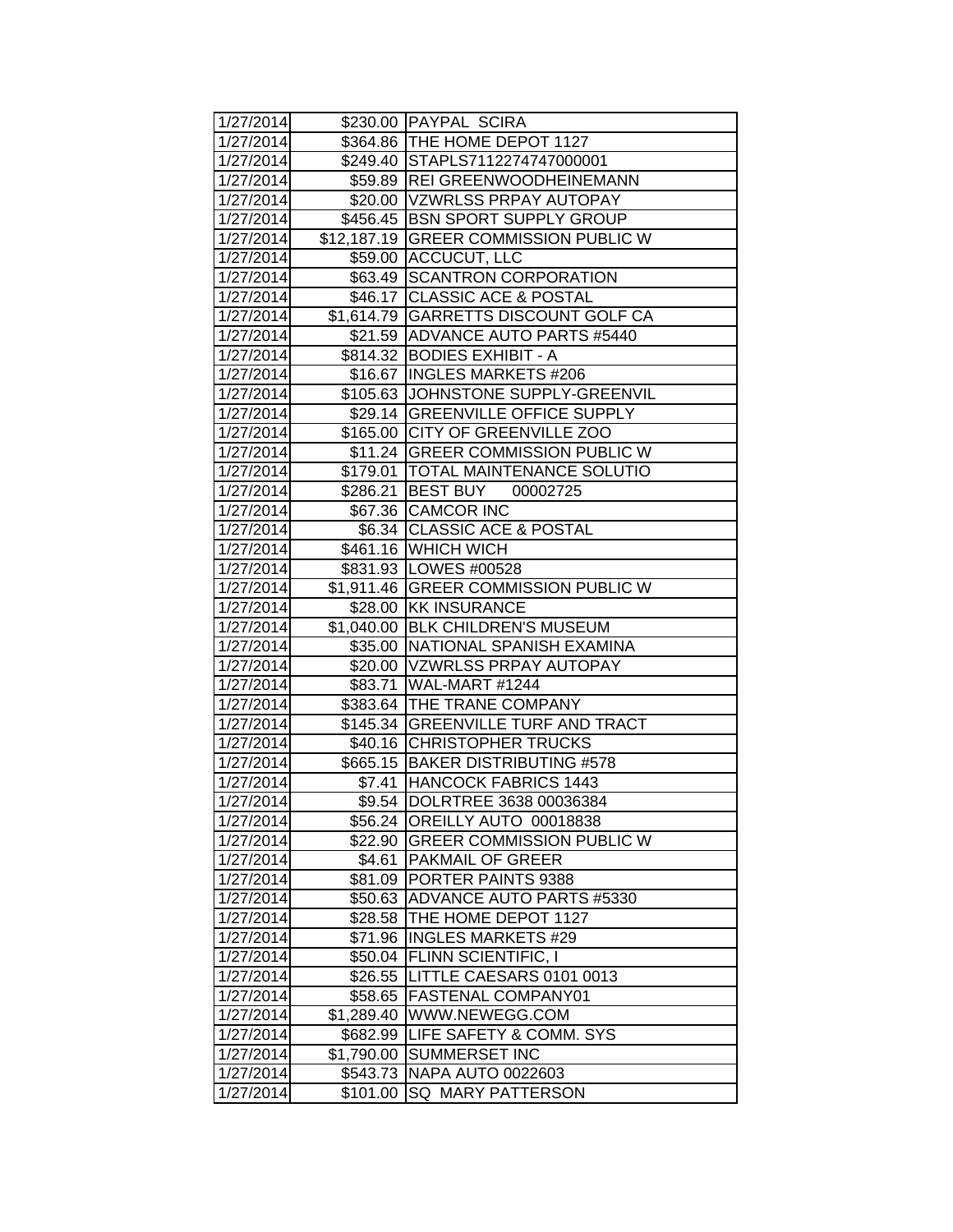| 1/27/2014 |             | \$189.00 SUBWAY 00016444              |
|-----------|-------------|---------------------------------------|
| 1/27/2014 |             | \$286.13  VZWRLSS MY VZ VB P          |
| 1/27/2014 |             | \$275.80 CHRISTOPHER TRUCKS           |
| 1/27/2014 |             | \$7.22 JOHNSTONE SUPPLY-GREENVIL      |
| 1/27/2014 |             | \$57.70 ATLAS PEN & PENCIL            |
| 1/27/2014 |             | \$2,457.04 GREER COMMISSION PUBLIC W  |
| 1/27/2014 |             | \$64.00 SFE WORK WELL OCCUPATIONA     |
| 1/27/2014 |             | \$34.00 JJOHNSTONE SUPPLY-GREENVIL    |
| 1/27/2014 |             | \$142.23 FERGUSON ENT #43             |
| 1/27/2014 |             | \$313.23 COSTUME CURIO INC            |
| 1/27/2014 |             | \$27,623.63 GREER COMMISSION PUBLIC W |
| 1/27/2014 |             | \$341.86 GREENVILLE TURF AND TRACT    |
| 1/27/2014 |             | \$177.56   ADVANCE AUTO PARTS #5440   |
| 1/27/2014 |             | \$319.34 C C DICKSON CO 1004          |
| 1/27/2014 |             | \$457.92 TOTAL MAINTENANCE SOLUTIO    |
| 1/27/2014 |             | \$24.07 JOHNSTONE SUPPLY-GREENVIL     |
| 1/27/2014 |             | \$490.00 NATIONAL SPANISH EXAMINA     |
| 1/27/2014 |             | \$15.89 VERIZON WRLS 03892-01         |
| 1/27/2014 |             | \$728.26 CE GREENVILLE                |
| 1/27/2014 | \$107.98    | <b>PANERA BREAD #940</b>              |
| 1/27/2014 |             | \$230.00  USPS 45818006829808870      |
| 1/27/2014 |             | \$105.96 NORTHERN TOOL EQUIPMNT       |
| 1/27/2014 |             | \$11,768.73 GREER COMMISSION PUBLIC W |
| 1/27/2014 |             | \$63.58 THE HOME DEPOT 1127           |
| 1/27/2014 |             | \$35.93 PORTER PAINTS 9250            |
| 1/27/2014 |             | \$21.13 MELLOW MUSHROOMEMORY          |
| 1/27/2014 |             | \$6.36 PUBLIX #531                    |
| 1/27/2014 |             | \$122.94 GRETCHEN'S ABS CAKES         |
| 1/27/2014 |             | \$53.48 GREENVILLE INDUSTRIAL         |
| 1/27/2014 |             | \$60.70   TOTAL MAINTENANCE SOLUTIO   |
| 1/27/2014 |             | \$70.32  VZWRLSS APOCC VISE           |
| 1/27/2014 |             | \$53.48 GREENVILLE INDUSTRIAL         |
| 1/27/2014 |             | \$523.57 GREER COMMISSION PUBLIC W    |
| 1/27/2014 |             | \$21.56 BLANCHARD MACHINERY           |
| 1/27/2014 |             | \$100.12 MCMASTER-CARR                |
| 1/27/2014 |             | \$25.00 FRESH MKT-006 GVL             |
| 1/27/2014 | \$110.88    | <b>RGS Pay</b>                        |
| 1/27/2014 | \$218.00    | MCALISTERS DELI 1046                  |
| 1/27/2014 | \$412.16    | <b>CE GREENVILLE</b>                  |
| 1/27/2014 |             | \$78.19   WAL-MART #1244              |
| 1/27/2014 | \$5.27      | THE HOME DEPOT 1127                   |
| 1/27/2014 | \$36.19     | <b>ADVANCE AUTO PARTS #5440</b>       |
| 1/27/2014 | \$35,880.00 | <b>ONIX NETWORKING CORP</b>           |
| 1/27/2014 | \$567.97    | <b>CAROLINA LAWN &amp;TRACTOR</b>     |
| 1/27/2014 | \$42.38     | <b>OFFICE MAX</b>                     |
| 1/27/2014 | \$1,039.80  | <b>SILMAR ELECTRONICS</b>             |
| 1/27/2014 | \$7.69      | <b>HOBBY LOBBY #395</b>               |
| 1/27/2014 | \$620.10    | <b>EMBROIDERY SPECIALTIES</b>         |
| 1/27/2014 | \$86.34     | MCMASTER-CARR                         |
| 1/27/2014 | \$47.65     | JETS PIZZA SC 04                      |
| 1/27/2014 | \$375.00    | SWANK MOTION PICTURES IN              |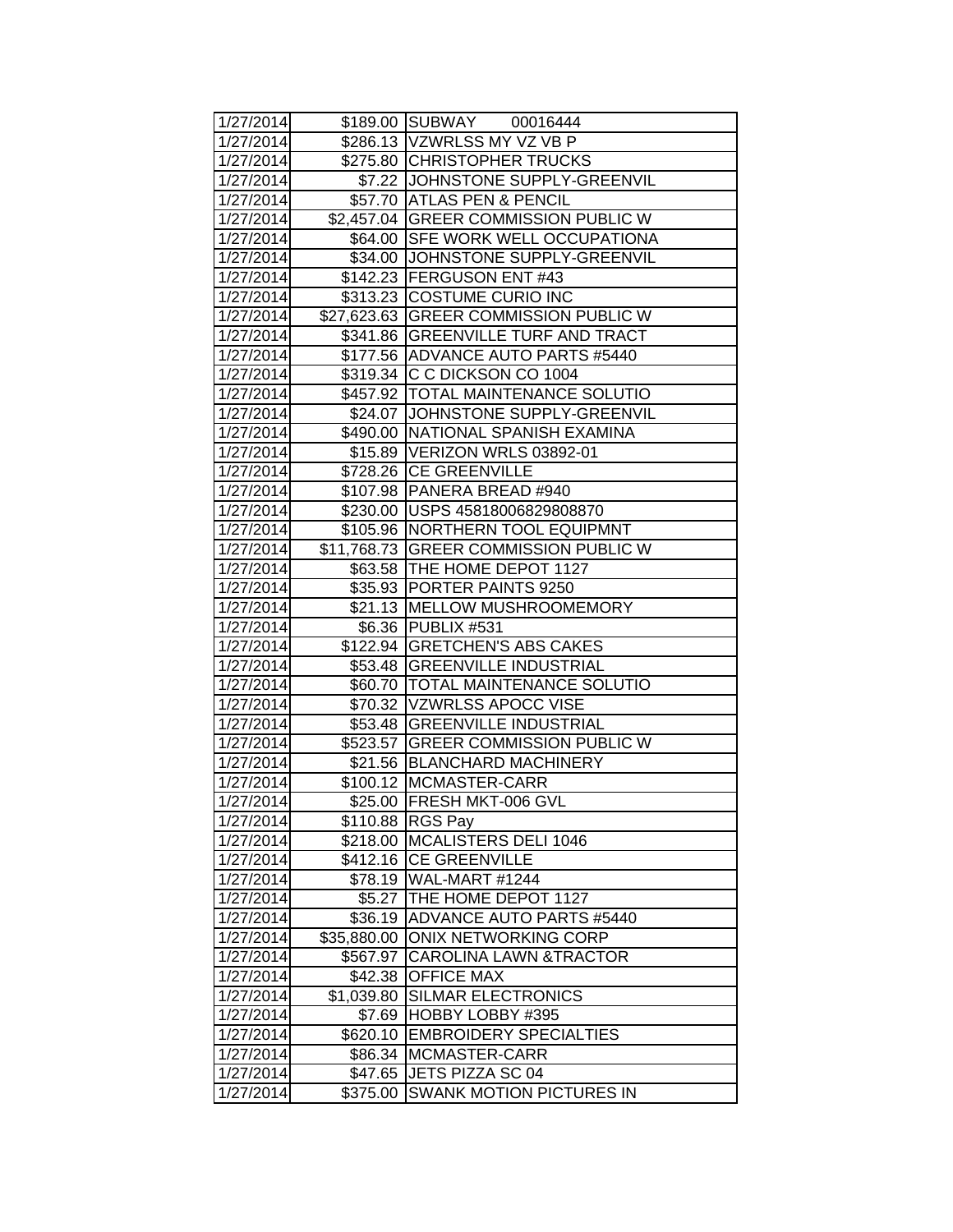| 1/27/2014 |            | \$241.68  DOLRTREE 1149 00011494     |
|-----------|------------|--------------------------------------|
| 1/27/2014 |            | \$346.16 WAL-MART #3192              |
| 1/27/2014 |            | \$65.00 QT 1106<br>97011068          |
| 1/27/2014 |            | \$24.07 JOHNSTONE SUPPLY-GREENVIL    |
| 1/27/2014 |            | \$46.59 RADIOSHACK COR00117465       |
| 1/27/2014 |            | \$110.70 BUS PARTS WAREHOUSE         |
| 1/27/2014 |            | \$658.90 VARSITY SPIRIT CLOTHING     |
| 1/27/2014 |            | \$270.00 NATIONAL AWARDS INC         |
| 1/27/2014 |            | (\$11.40) STAPLS7111452501001001     |
| 1/27/2014 |            | \$211.79   FORMS AND SUPPLY - AOPD   |
| 1/27/2014 |            | \$5.55 PUBLIX 035                    |
| 1/27/2014 |            | \$127.00 TOTAL MAINTENANCE SOLUTIO   |
| 1/27/2014 |            | \$206.36 HENRYS SMOKEHOUSE           |
| 1/27/2014 |            | \$683.52 LIFE SAFETY & COMM. SYS     |
| 1/27/2014 |            | \$285.00 STORK SYSTEMS INC           |
| 1/27/2014 |            | \$10.57  THE HOME DEPOT 1127         |
| 1/27/2014 |            | \$50.00 SCHOLASTIC BOOK CLUB         |
| 1/27/2014 |            | \$907.37 FIRST TEAM SPORTS           |
| 1/27/2014 |            | \$5,114.78 GREER COMMISSION PUBLIC W |
| 1/27/2014 |            | \$14.60 CVS PHARMACY #5542 Q03       |
| 1/27/2014 |            | \$477.36 JJOHNSTONE SUPPLY-GREENVIL  |
| 1/27/2014 |            | \$26.14  TOTAL MAINTENANCE SOLUTIO   |
| 1/27/2014 |            | \$48.89 ADVANCE AUTO PARTS #5440     |
| 1/27/2014 |            | \$260.42   FORMS AND SUPPLY - AOPD   |
| 1/27/2014 |            | \$1,028.13 THE SYSTEM DEPOT          |
| 1/27/2014 |            | \$2,994.08  TOP LEFT LACROSSE        |
| 1/27/2014 |            | \$92.00 USPS 45362402729803335       |
| 1/27/2014 |            | \$32.01 ADVANCE AUTO PARTS #5440     |
| 1/27/2014 |            | \$53.48 GREENVILLE INDUSTRIAL        |
| 1/28/2014 |            | \$249.50 MASON CREST                 |
| 1/28/2014 |            | \$75.68   BLANCHARD MACHINERY        |
| 1/28/2014 |            | \$1,156.97 BARNES & NOBLE #2558      |
| 1/28/2014 |            | \$721.98 BWI - GREENVILLE/           |
| 1/28/2014 |            | \$54.24 Amazon.com                   |
| 1/28/2014 |            | \$25.20 AMAZON MKTPLACE PMTS         |
| 1/28/2014 | \$30.91    | BI-LO GROCERY #5150                  |
| 1/28/2014 |            | \$85.94 AAA SUPPLY INC GREENVILLE    |
| 1/28/2014 | \$77.97    | WAL-MART #5487                       |
| 1/28/2014 | \$71.58    | <b>BLANCHARD MACHINERY</b>           |
| 1/28/2014 | \$9.80     | USPS 45362502729803095               |
| 1/28/2014 | \$17.26    | YEAH! BURGER                         |
| 1/28/2014 | \$84.77    | HOLDER ELECTRIC SUPPLY               |
| 1/28/2014 | \$250.00   | NATIONAL SPORTS CLINICS              |
| 1/28/2014 | \$1,026.62 | ALUMA-PANEL OF SC INC                |
| 1/28/2014 |            | \$15.24   LOWES #00528               |
| 1/28/2014 | \$407.23   | <b>TRUCOLOR</b>                      |
| 1/28/2014 | \$22.24    | BI-LO GROCERY #5661                  |
| 1/28/2014 | \$57.53    | W.P.LAW, INC #5                      |
| 1/28/2014 | \$94.10    | THE WEBSTAURANT STORE                |
| 1/28/2014 | \$114.69   | <b>BAKER DISTRIBUTING #578</b>       |
| 1/28/2014 | \$54.27    | BI-LO GROCERY #5704                  |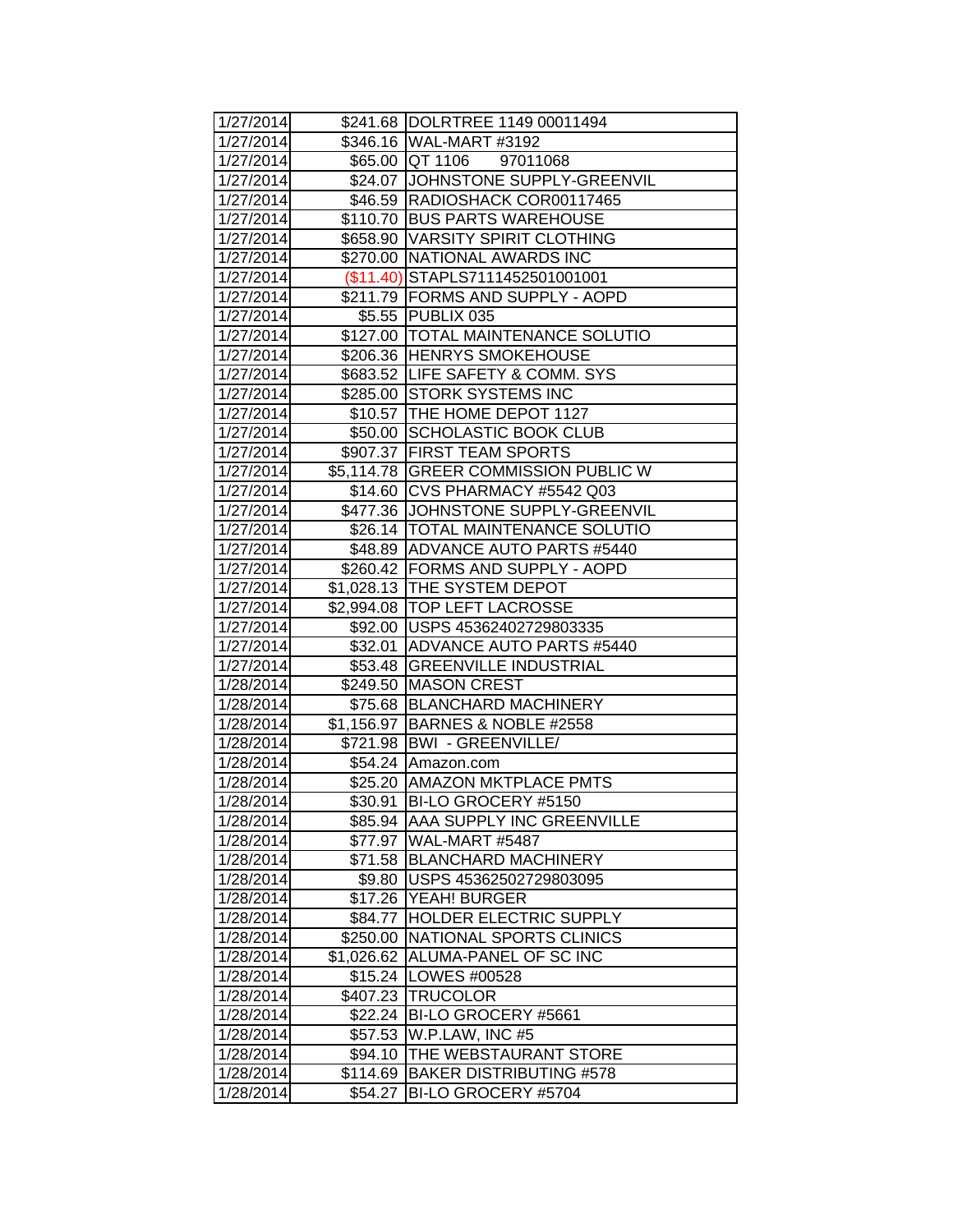| 1/28/2014 |          | \$1,110.71 LOWES #01718              |
|-----------|----------|--------------------------------------|
| 1/28/2014 |          | \$64.88   PAYPAL TTAPE               |
| 1/28/2014 |          | \$74.35  RHINESTONE JEWELRY          |
| 1/28/2014 |          | \$2,152.80 COMFORT SUITES TUCKER     |
| 1/28/2014 |          | \$439.60 SPARTANBURG CC BOOK INN     |
| 1/28/2014 | \$50.01  | <b>QT 785 07007859</b>               |
| 1/28/2014 |          | \$142.43 LOWES #01983                |
| 1/28/2014 |          | \$142.03 BI-LO GROCERY #5581         |
| 1/28/2014 |          | \$84.13 WAL-MART #5487               |
| 1/28/2014 |          | \$18.95   LOWES #01718               |
| 1/28/2014 |          | \$149.12 SHERWIN WILLIAMS #2735      |
| 1/28/2014 |          | \$404.02 C C DICKSON CO 1004         |
| 1/28/2014 |          | \$317.68 HOLDER ELECTRIC SUPPLY      |
| 1/28/2014 |          | \$107.76 SSI CLASSROOM DIRECT        |
| 1/28/2014 |          | \$103.11 HOBART SERVICE-SE           |
| 1/28/2014 |          | \$54.24 Amazon.com                   |
| 1/28/2014 |          | \$89.90   AMAZON MKTPLACE PMTS       |
| 1/28/2014 |          | \$196.00 USPS 45880006929809035      |
| 1/28/2014 |          | \$23.83 WAL-MART #4583               |
| 1/28/2014 |          | \$294.00 USPS 45880006929809035      |
| 1/28/2014 |          | \$86.33   TRACTOR-SUPPLY-CO #0474    |
| 1/28/2014 |          | \$135.87   TOTAL MAINTENANCE SOLUTIO |
| 1/28/2014 |          | \$6.74 TARGET 00011825               |
| 1/28/2014 |          | \$35.15   0624 BP SP TRV RE SC       |
| 1/28/2014 |          | \$22.92 WAL-MART #1244               |
| 1/28/2014 |          | \$99.00 BI-LO GROCERY #5624          |
| 1/28/2014 |          | \$243.14 QUILL CORPORATION           |
| 1/28/2014 |          | \$63.73 BI-LO GROCERY #5273          |
| 1/28/2014 |          | \$40.00 7-ELEVEN 36846               |
| 1/28/2014 |          | \$227.19 BSN SPORT SUPPLY GROUP      |
| 1/28/2014 |          | \$30.00 7-ELEVEN 36846               |
| 1/28/2014 | \$236.71 | SOUTHEASTERN ELECTRICAL D            |
| 1/28/2014 |          | \$181.82 PETCO 2742 63527428         |
| 1/28/2014 |          | \$9.43 FASTENAL COMPANY01            |
| 1/28/2014 |          | \$8.44 GREENVILLE FENCE CO           |
| 1/28/2014 |          | \$44.34 WAL-MART #2265               |
| 1/28/2014 |          | \$28.20 PAYPAL TMART                 |
| 1/28/2014 |          | \$43.00 SCHOOL NURSE SUPPLY, I       |
| 1/28/2014 | \$27.65  | BI-LO GROCERY #5273                  |
| 1/28/2014 |          | \$470.92 SMITH TURF & IRRAGTION      |
| 1/28/2014 | \$152.63 | <b>BED BATH &amp; BEYOND #349</b>    |
| 1/28/2014 |          | \$196.53 WAL-MART #5487              |
| 1/28/2014 | \$555.00 | DAKTRONICS, INC.                     |
| 1/28/2014 | \$8.44   | WAL-MART #0640                       |
| 1/28/2014 | \$12.62  | <b>AMAZON MKTPLACE PMTS</b>          |
| 1/28/2014 |          | \$334.93   WW GRAINGER               |
| 1/28/2014 | \$67.29  | LOWES #01983                         |
| 1/28/2014 | \$196.38 | <b>KINGSTON PLANTATION</b>           |
| 1/28/2014 | \$14.32  | WAL-MART #1244                       |
| 1/28/2014 | \$97.15  | <b>HOLDER ELECTRIC SUPPLY</b>        |
| 1/28/2014 | \$33.97  | WAL-MART #1244                       |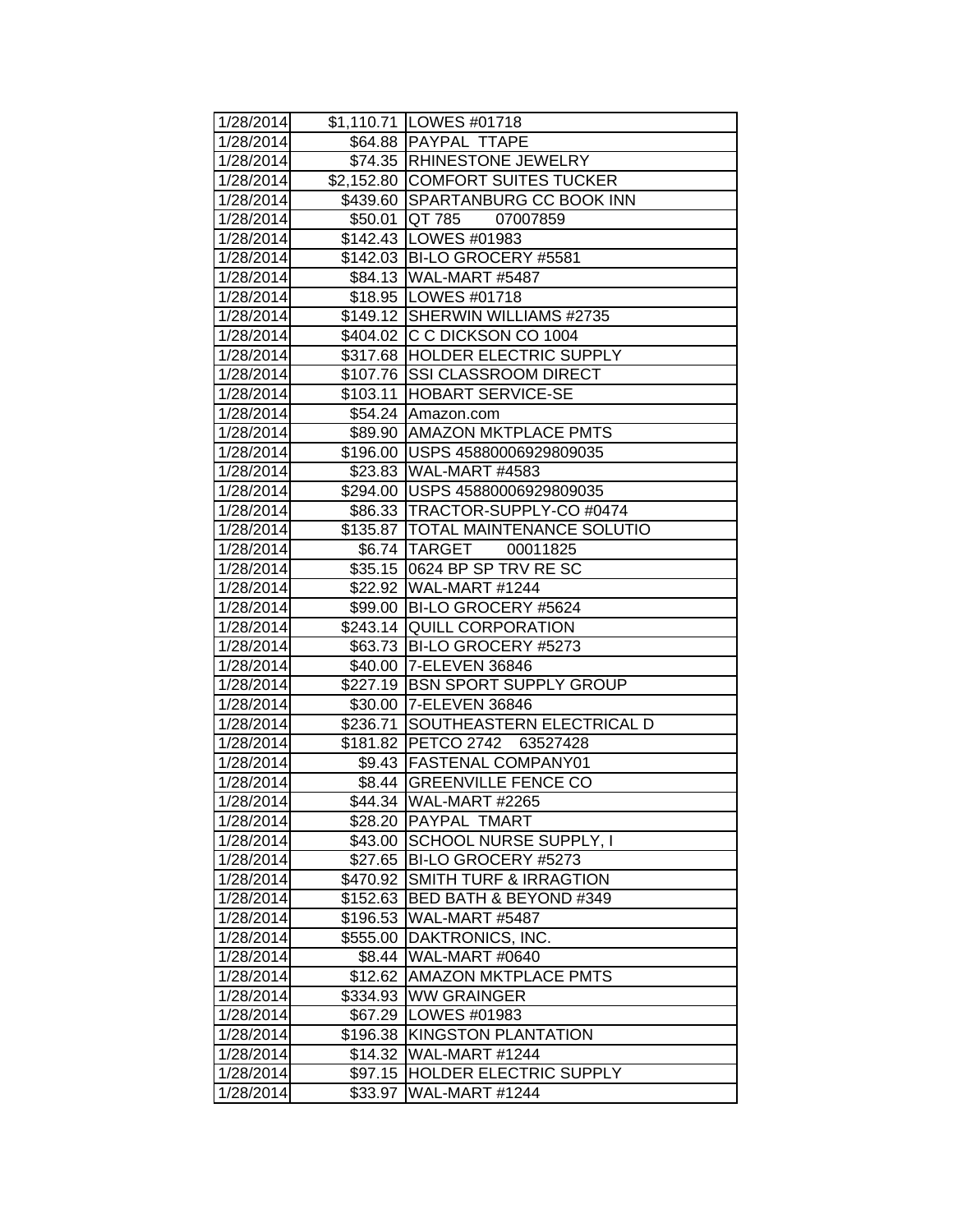| 1/28/2014 |            | \$64.47   TOTAL MAINTENANCE SOLUTIO   |
|-----------|------------|---------------------------------------|
| 1/28/2014 |            | \$45.83 WAL-MART #0640                |
| 1/28/2014 |            | \$1,505.15 BEST BUY<br>00002725       |
| 1/28/2014 |            | \$32.73 Amazon.com                    |
| 1/28/2014 | \$16.31    | <b>FASTENAL COMPANY01</b>             |
| 1/28/2014 |            | \$46.52 WAL-MART #4583                |
| 1/28/2014 |            | \$16.19 7-ELEVEN 36846                |
| 1/28/2014 |            | \$115.35   LOWES #00667               |
| 1/28/2014 |            | \$19.06 FOOD LION # 2644              |
| 1/28/2014 |            | \$10.40   LOWES #00667                |
| 1/28/2014 |            | \$225.90 SHERATON CHARLOTTE AIRPOR    |
| 1/29/2014 |            | \$42.40 OREILLY AUTO 00018838         |
| 1/29/2014 |            | \$39.42   SHERWIN WILLIAMS #2785      |
| 1/29/2014 |            | \$21.47 AMAZON MKTPLACE PMTS          |
| 1/29/2014 |            | \$149.50 ADVANCE AUTO PARTS #5440     |
| 1/29/2014 | \$77.81    | <b>BLANCHARD MACHINERY</b>            |
| 1/29/2014 | \$10.28    | JOHNSTONE SUPPLY-GREENVIL             |
| 1/29/2014 | \$32.84    | <b>NAPA AUTO 0022603</b>              |
| 1/29/2014 |            | \$249.48 CHICK-FIL-A #01076           |
| 1/29/2014 |            | \$267.42 HAWKINS TOWING, INC.         |
| 1/29/2014 |            | \$25.00 GMH GIFT SHOP                 |
| 1/29/2014 |            | \$57,292.78 GREER COMMISSION PUBLIC W |
| 1/29/2014 |            | \$16.42 STAPLES<br>00108688           |
| 1/29/2014 |            | \$63.71 AAA SUPPLY INC GREENVILLE     |
| 1/29/2014 |            | \$107.73 HOBBY LOBBY #328             |
| 1/29/2014 |            | \$12.66 JONES SCHOOL SUPPL            |
| 1/29/2014 |            | \$127.07   LOWES #00667               |
| 1/29/2014 |            | \$286.28 CRESCENT SUPPLY COMPANY I    |
| 1/29/2014 |            | \$135.95 LOWES #01718                 |
| 1/29/2014 | \$148.40   | <b>SOUTHERN MULCH GV</b>              |
| 1/29/2014 | \$68.97    | Amazon.com                            |
| 1/29/2014 | \$98.00    | <b>GOIN POSTAL - PIEDMONT</b>         |
| 1/29/2014 |            | \$122.05 BLANCHARD MACHINERY          |
| 1/29/2014 |            | \$42.40 OREILLY AUTO 00018838         |
| 1/29/2014 |            | \$58.66   THE HOME DEPOT #1126        |
| 1/29/2014 |            | (\$292.56) DECKER INC                 |
| 1/29/2014 |            | \$143.45 BI-LO GROCERY #5057          |
| 1/29/2014 |            | \$94.74 THE HOME DEPOT 1127           |
| 1/29/2014 |            | \$620.63 BRIDGEWAY SOLUTIONS          |
| 1/29/2014 |            | \$15.23 SPINX #181                    |
| 1/29/2014 | \$153.10   | <b>TRIANGLE RENTCAR GVL12</b>         |
| 1/29/2014 | \$100.11   | <b>NAPA AUTO 0022603</b>              |
| 1/29/2014 | \$42.40    | OREILLY AUTO 00018838                 |
| 1/29/2014 | \$39.14    | LOWES #00667                          |
| 1/29/2014 |            | (\$4,718.13) DMI DELL K-12 PTR        |
| 1/29/2014 | \$114.40   | THE HOME DEPOT 1127                   |
| 1/29/2014 | \$489.53   | <b>SUPER DUPER PUBLICATIONS</b>       |
| 1/29/2014 | \$362.73   | <b>INTERSTATE TRANSPORTATION</b>      |
| 1/29/2014 | \$306.18   | <b>TRIANGLE RENTCAR GVL12</b>         |
| 1/29/2014 | \$3,188.46 | <b>CDW GOVERNMENT</b>                 |
| 1/29/2014 | \$23.70    | <b>BARNES&amp;NOBLE COM</b>           |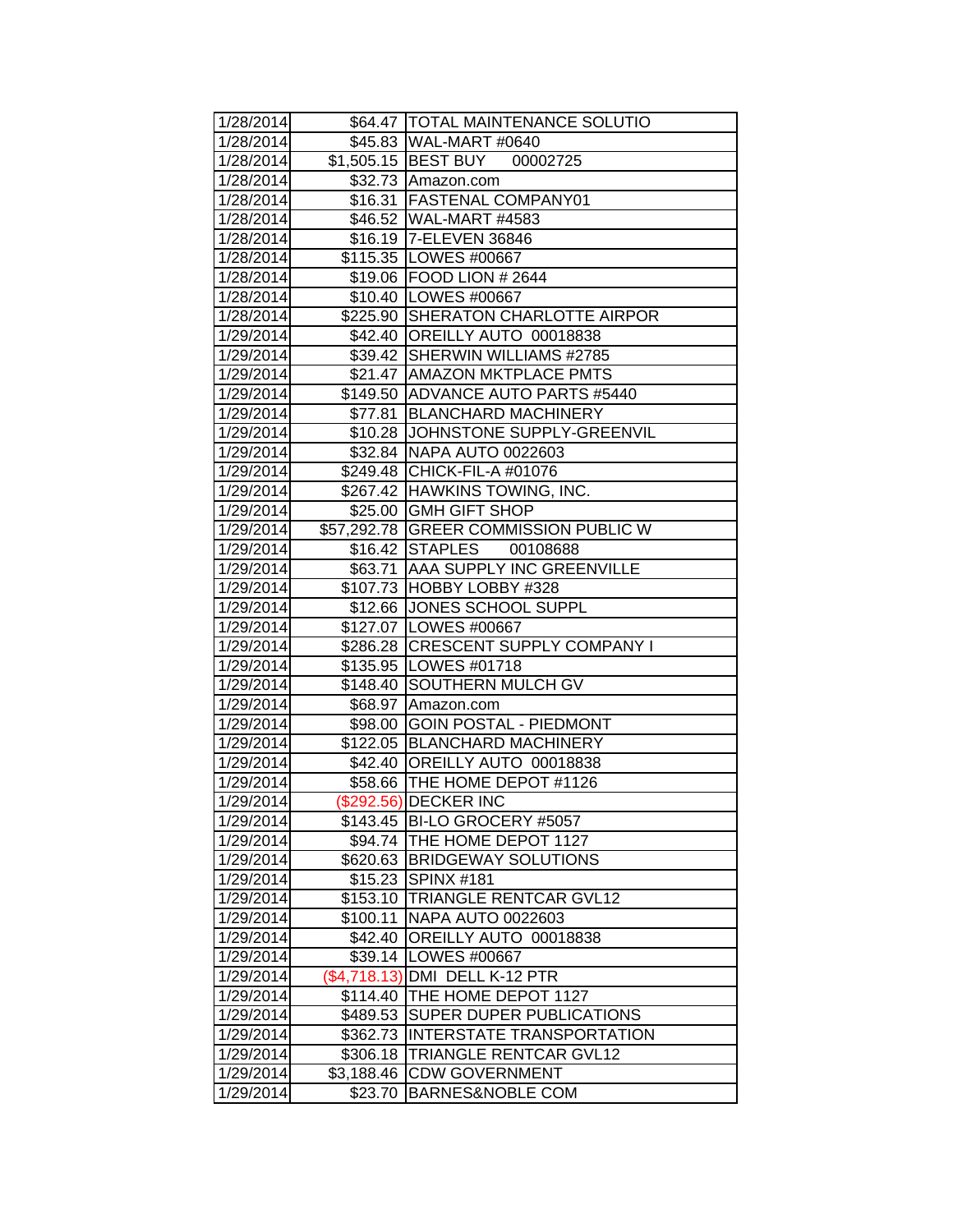| 1/29/2014 |                    | \$38.96 THE HOME DEPOT 1127        |
|-----------|--------------------|------------------------------------|
| 1/29/2014 |                    | \$42.15 ADVANCE AUTO PARTS #5440   |
| 1/29/2014 |                    | \$29.04 STAPLS0121609804000001     |
| 1/29/2014 |                    | \$128.50 NAPA AUTO 0022603         |
| 1/29/2014 |                    | \$64.64 TARGET.COM                 |
| 1/29/2014 |                    | \$81.41 BATTERY & ELECTRIC CO INC  |
| 1/29/2014 |                    | \$270.30 NAPA AUTO 0022603         |
| 1/29/2014 |                    | \$22.22 WAL-MART #1244             |
| 1/29/2014 |                    | \$203.94 AMAZON MKTPLACE PMTS      |
| 1/29/2014 |                    | \$12.95 FASHION DENVER FABRICS     |
| 1/29/2014 | $($11.95)$ Audible |                                    |
| 1/29/2014 |                    | \$181.25 ORIENTAL TRADNG CO        |
| 1/29/2014 |                    | \$2,620.05 BARCO PRODUCTS          |
| 1/29/2014 |                    | \$692.25 THE GREENVILLE NEWS       |
| 1/29/2014 | \$75.37            | JOHNSTONE SUPPLY-GREENVIL          |
| 1/29/2014 | \$61.20            | Thomas Sand Company Inc            |
| 1/29/2014 | \$16.94            | <b>TRACTOR SUPPLY #747</b>         |
| 1/29/2014 |                    | \$30.00 VZWRLSS PRPAY AUTOPAY      |
| 1/29/2014 |                    | \$42.40 OREILLY AUTO 00018838      |
| 1/29/2014 |                    | \$290.40 HOLIDAY INN EXPRESS BLUFF |
| 1/29/2014 |                    | \$21.20 HOBBY LOBBY #395           |
| 1/29/2014 |                    | \$190.86 HOLDER ELECTRIC SUPPLY    |
| 1/29/2014 |                    | \$171.34 THE HOME DEPOT 1127       |
| 1/29/2014 |                    | \$500.00 HAWKINS TOWING, INC.      |
| 1/29/2014 |                    | \$50.00 ROBOTICS EDU & COMP FNDN   |
| 1/29/2014 |                    | \$31.64 WILSONS 5 TO \$1 STORES    |
| 1/29/2014 |                    | \$37.00 WAL-MART #2265             |
| 1/29/2014 |                    | \$95.75   THE HOME DEPOT 1119      |
| 1/29/2014 | \$1,080.00         | <b>RON CLARK ACADEMY</b>           |
| 1/29/2014 | $\sqrt{3727.80}$   | HOTELS.COM                         |
| 1/29/2014 |                    | \$26.46   LOWES #00528             |
| 1/29/2014 |                    | \$42.40 OREILLY AUTO 00018838      |
| 1/29/2014 |                    | \$236.48 SCANTRON CORPORATION      |
| 1/29/2014 |                    | \$177.02 INT EXCLAMARK AWARDS AND  |
| 1/29/2014 |                    | \$33.86   LOWES #00667             |
| 1/29/2014 |                    | \$443.96 BULK REEF SUPPLY          |
| 1/29/2014 |                    | \$42.40 OREILLY AUTO 00018838      |
| 1/29/2014 |                    | \$36.78 WAL-MART #0640             |
| 1/29/2014 | \$48.67            | ADVANCE AUTO PARTS #5440           |
| 1/29/2014 | \$44.36            | THE HOME DEPOT 1127                |
| 1/29/2014 | \$20.00            | <b>VZWRLSS PRPAY AUTOPAY</b>       |
| 1/29/2014 | \$916.65           | JOHNSTONE SUPPLY-GREENVIL          |
| 1/29/2014 | \$236.86           | TOTAL MAINTENANCE SOLUTIO          |
| 1/29/2014 | \$744.63           | <b>HOBART SERVICE-SE</b>           |
| 1/29/2014 | (\$38.96)          | THE HOME DEPOT 1127                |
| 1/29/2014 | \$22,154.96        | <b>GREER COMMISSION PUBLIC W</b>   |
| 1/29/2014 | \$125.00           | SOUTH CAROLINA ASSOCIATIO          |
| 1/29/2014 | \$4.53             | Amazon.com                         |
| 1/29/2014 | \$47.41            | <b>HOBART SERVICE-SE</b>           |
| 1/29/2014 | \$105.98           | <b>STAPLES</b><br>00118018         |
| 1/29/2014 | \$42.40            | OREILLY AUTO 00018838              |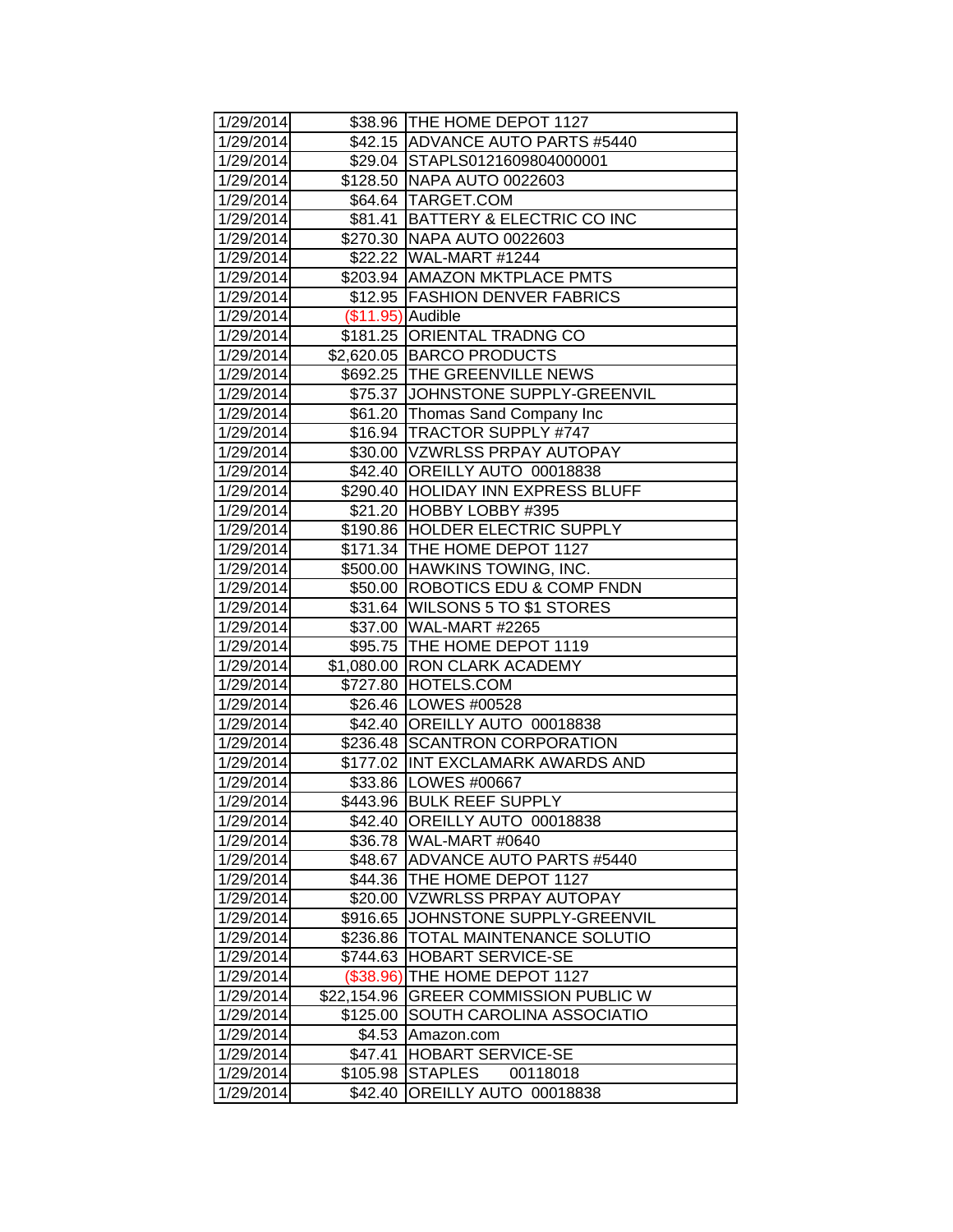| 1/29/2014 |            | \$31.24 THE HOME DEPOT 1119          |
|-----------|------------|--------------------------------------|
| 1/29/2014 |            | \$267.42 HAWKINS TOWING, INC.        |
| 1/29/2014 |            | \$45.90 Thomas Sand Company Inc      |
| 1/29/2014 |            | \$128.50 NAPA AUTO 0022603           |
| 1/29/2014 |            | \$30.00 ADVANCE AUTO PARTS #5440     |
| 1/29/2014 |            | \$42.40 OREILLY AUTO 00018838        |
| 1/29/2014 |            | \$19.98 ADVANCE AUTO PARTS #5440     |
| 1/29/2014 |            | \$22.18   LOWES #01718               |
| 1/29/2014 |            | \$354.50 OWL BRAND DISCOVERY KI      |
| 1/29/2014 |            | \$71.75 WAL-MART #0640               |
| 1/29/2014 |            | \$145.50 PALMETTO SCHOOL PORTRA      |
| 1/29/2014 |            | \$41.29 TLF TOUCH OF CLASS LTD       |
| 1/29/2014 |            | \$5.90 PUBLIX #1012                  |
| 1/29/2014 |            | \$42.40 OREILLY AUTO 00018838        |
| 1/29/2014 |            | \$242.50 JJAS TOWNSEND AND SONS INC  |
| 1/29/2014 |            | \$13.56 LOWES #01983                 |
| 1/29/2014 |            | \$161.97   TOTAL MAINTENANCE SOLUTIO |
| 1/29/2014 |            | \$64.47 HERTZ EQUIPMENT              |
| 1/29/2014 |            | \$42.32 THE HOME DEPOT 1104          |
| 1/29/2014 |            | \$500.00   PASS ASSURED              |
| 1/29/2014 |            | \$5.41 BINSWANGER GLASS #043         |
| 1/29/2014 |            | \$472.19 ORIENTAL TRADNG CO          |
| 1/29/2014 |            | \$104.15 GARFIELD SIGNS & GRAPHICS   |
| 1/29/2014 |            | \$174.75 BENCHMARK USA INC.          |
| 1/29/2014 |            | \$41.29 TLF TOUCH OF CLASS LTD       |
| 1/29/2014 |            | \$44.24   AAA SUPPLY INC GREENVILLE  |
| 1/29/2014 |            | \$31.61 LOWES #01718                 |
| 1/29/2014 |            | \$195.00 SOUTH CAROLINA ASSOCIATIO   |
| 1/29/2014 | \$19.48    | Amazon.com                           |
| 1/29/2014 | \$195.00   | SOUTH CAROLINA ASSOCIATIO            |
| 1/29/2014 |            | \$124.49 NAPA AUTO 0022603           |
| 1/29/2014 |            | \$35.58 ADVANCE AUTO PARTS #5440     |
| 1/29/2014 |            | \$72.54 LOWES #00528                 |
| 1/29/2014 |            | \$41.29 TLF TOUCH OF CLASS LTD       |
| 1/29/2014 |            | \$54.57 JJONES SCHOOL SUPPL          |
| 1/29/2014 |            | \$53.78 APL APPLE ITUNES STORE       |
| 1/29/2014 |            | \$235.00   NAESP.ORG                 |
| 1/29/2014 |            | \$14.84  DOLRTREE 5349 00053496      |
| 1/29/2014 |            | \$9.54 TARGET<br>00018705            |
| 1/29/2014 |            | (\$153.10) TRIANGLE RENTCAR GVL12    |
| 1/29/2014 | \$60.00    | SPINX <sub>#181</sub>                |
| 1/29/2014 | \$153.10   | <b>TRIANGLE RENTCAR GVL12</b>        |
| 1/29/2014 | \$306.18   | <b>TRIANGLE RENTCAR GVL12</b>        |
| 1/29/2014 | \$93.12    | LOWES #01718                         |
| 1/29/2014 | \$360.40   | <b>COOK &amp; BOARDMAN OF</b>        |
| 1/29/2014 | \$100.84   | JOHNSTONE SUPPLY-GREENVIL            |
| 1/29/2014 | (\$153.10) | <b>TRIANGLE RENTCAR GVL12</b>        |
| 1/29/2014 | \$20.00    | <b>VZWRLSS PRPAY AUTOPAY</b>         |
| 1/29/2014 | \$25.00    | <b>NDEO</b>                          |
| 1/29/2014 | \$195.00   | SOUTH CAROLINA ASSOCIATIO            |
| 1/30/2014 | \$186.99   | <b>DEMCO INC</b>                     |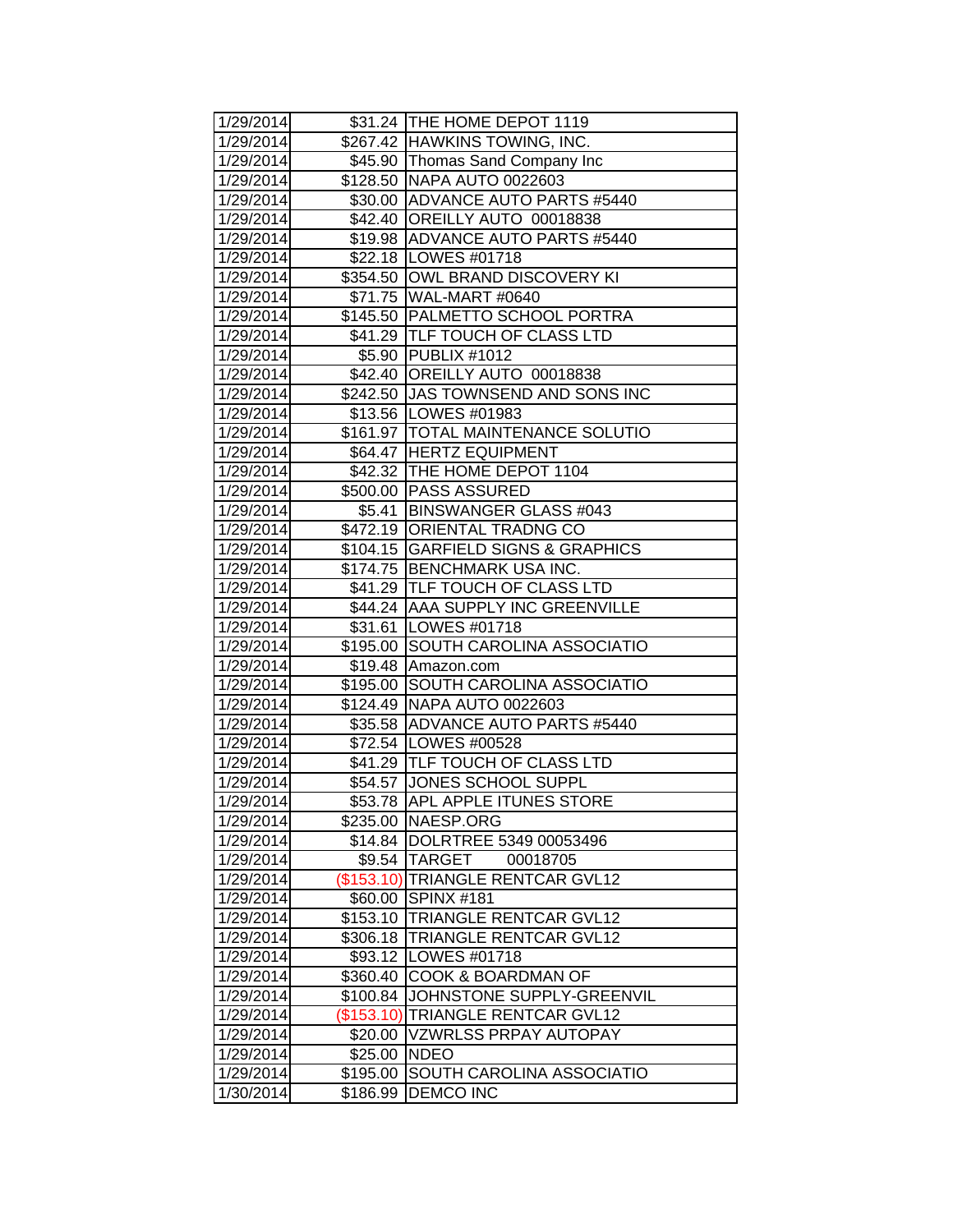| 1/30/2014 |            | \$271.42 CAMPBELL-BROWN INC           |
|-----------|------------|---------------------------------------|
| 1/30/2014 |            | \$10.38 STAPLES 00108688              |
| 1/30/2014 |            | \$201.13   VWR INTERNATIONAL INC      |
| 1/30/2014 |            | \$155.82 HEATHERLY BROS AUTO SERVI    |
| 1/30/2014 |            | \$225.00 DRAMATIC PUBLISHING CO IN    |
| 1/30/2014 |            | \$42.39 STAPLES 00118000              |
| 1/30/2014 |            | \$100.48 PORTER PAINTS 9388           |
| 1/30/2014 |            | \$62.25 GCI MSCN-FRND-WB              |
| 1/30/2014 |            | \$112.22 GOS// GREENVILLE OFFICE S    |
| 1/30/2014 |            | \$373.12 THE TRANE COMPANY            |
| 1/30/2014 |            | \$266.90 BATTERY SPECIALIST           |
| 1/30/2014 |            | \$251.06 SmileMakers 01079508         |
| 1/30/2014 |            | \$94.51 WAL-MART #0640                |
| 1/30/2014 |            | \$12.69 MICHAELS STORES 6001          |
| 1/30/2014 |            | \$169.98 SAMS INTERNET                |
| 1/30/2014 |            | \$479.07   WALMART.COM 8009666546     |
| 1/30/2014 |            | \$63.75 AC MOORE STR 58               |
| 1/30/2014 |            | \$239.54 ADVANCE AUTO PARTS #5440     |
| 1/30/2014 |            | \$9.54 NSCS GREENVILLE                |
| 1/30/2014 |            | \$1,900.82 JJOHNSTONE SUPPLY-GREENVIL |
| 1/30/2014 |            | \$46.96 ADVANCE AUTO PARTS #5440      |
| 1/30/2014 |            | \$15.91   THE HOME DEPOT 1127         |
| 1/30/2014 |            | \$34.84 JJOHNSTONE SUPPLY-GREENVIL    |
| 1/30/2014 |            | \$66.76 STAPLS7112292220000001        |
| 1/30/2014 |            | \$945.27 JJOHNSTONE SUPPLY-GREENVIL   |
| 1/30/2014 |            | \$262.90 JJWJ HPS CATALOG             |
| 1/30/2014 |            | \$83.81   BLACK ELECTRICAL SUPPLY I   |
| 1/30/2014 |            | \$90.49 PARTY CITY #200               |
| 1/30/2014 | \$26.79    | <b>GATEWAY#9 G'VILLE</b>              |
| 1/30/2014 | \$145.09   | <b>PORTER PAINTS 9388</b>             |
| 1/30/2014 | \$660.65   | <b>SCHOOLMART TECHLINE EDUCA</b>      |
| 1/30/2014 | \$258.57   | <b>BLACK ELECTRICAL SUPPLY I</b>      |
| 1/30/2014 |            | \$18.00 CHRISTMAS TREE #7073          |
| 1/30/2014 |            | \$6.03 SMITH TURF & IRRAGTION         |
| 1/30/2014 |            | \$36.81   PORTER PAINTS 9388          |
| 1/30/2014 |            | \$329.12 ADVANCE AUTO PARTS #5330     |
| 1/30/2014 | \$60.26    | <b>MICHAELS STORES 6001</b>           |
| 1/30/2014 | (\$258.57) | <b>IBLACK ELECTRICAL SUPPLY I</b>     |
| 1/30/2014 | \$134.49   | <b>TRADER JOE'S #751 QPS</b>          |
| 1/30/2014 | \$1,965.59 | JOHNSTONE SUPPLY-GREENVIL             |
| 1/30/2014 | \$1,094.80 | DOUBLETREE HOTEL ATLANTA              |
| 1/30/2014 | \$78.85    | Amazon.com                            |
| 1/30/2014 | \$392.79   | <b>THE TRANE COMPANY</b>              |
| 1/30/2014 | \$48.00    | <b>BI-LO CENTER</b>                   |
| 1/30/2014 | \$5.93     | <b>BARNES&amp;NOBLE COM</b>           |
| 1/30/2014 | \$192.35   | <b>MOORE &amp; BALLIEW OIL COMPA</b>  |
| 1/30/2014 | \$125.00   | <b>SOUTH CAROLINA ASSOCIATIO</b>      |
| 1/30/2014 | \$145.01   | <b>ADVANCE AUTO PARTS #5440</b>       |
| 1/30/2014 | \$29.63    | MICHAELS STORES 6001                  |
| 1/30/2014 | \$16.58    | <b>INGLES MARKETS #208</b>            |
| 1/30/2014 | \$26.48    | LOWES #00528                          |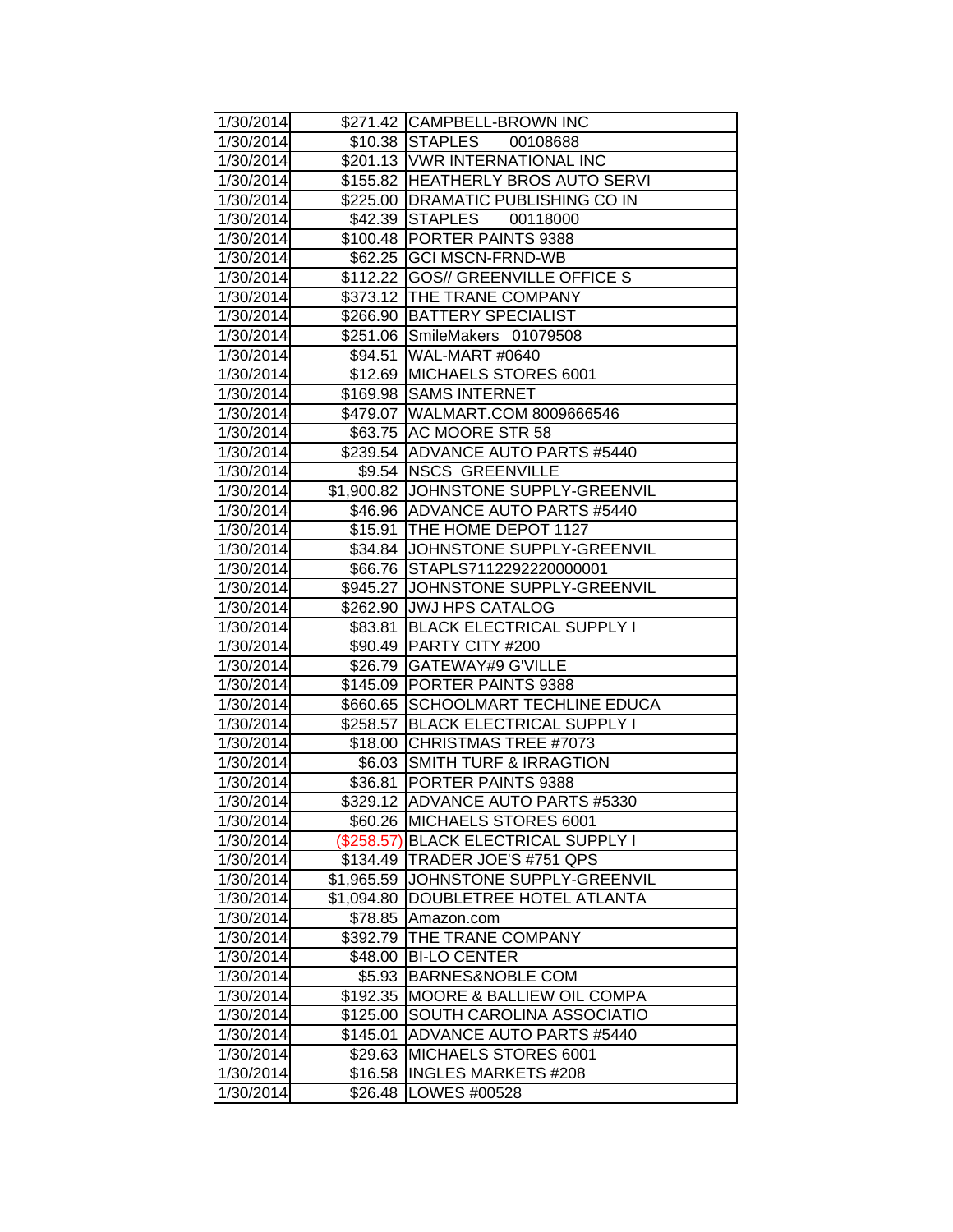| 1/30/2014 |                | \$15.95 CVS PHARMACY #5475 Q03    |
|-----------|----------------|-----------------------------------|
| 1/31/2014 | \$1,065.00     | <b>IMUSIC THEATRE INTERNATION</b> |
| 1/31/2014 |                | \$88.40 COSTUME CURIO INC         |
| 1/31/2014 |                | \$76.28 HOBBY LOBBY #0318         |
| 1/31/2014 | \$73.34        | MICHAELS STORES 6001              |
| 1/31/2014 |                | \$181.34 HAWKINS TOWING, INC.     |
| 1/31/2014 |                | \$45.25 PUBLIX #602               |
| 1/31/2014 |                | \$126.13 STAPLS7112210334000001   |
| 1/31/2014 | \$132.50       | <b>IFOX CREEK PRINTING CO</b>     |
| 1/31/2014 | \$56.44        | <b>SOUTHERN LOCK AND</b>          |
| 1/31/2014 | \$98.00        | <b>DBC BLICK ART MATERIAL</b>     |
| 1/31/2014 | \$334.73       | <b>DBC BLICK ART MATERIAL</b>     |
| 1/31/2014 | \$5.50         | <b>DBC BLICK ART MATERIAL</b>     |
| 1/31/2014 | \$158.84       | <b>BUS PARTS WAREHOUSE</b>        |
| 1/31/2014 | \$112.37       | WAL-MART #0640                    |
| 1/31/2014 | \$20.19        | JO-ANN STORE #2314                |
| 1/31/2014 | \$38.82        | <b>HAWKINS TOWING, INC.</b>       |
| 1/31/2014 | \$429.30       | FEDEXOFFICE 00030940              |
|           |                |                                   |
|           | \$1,455,398.35 |                                   |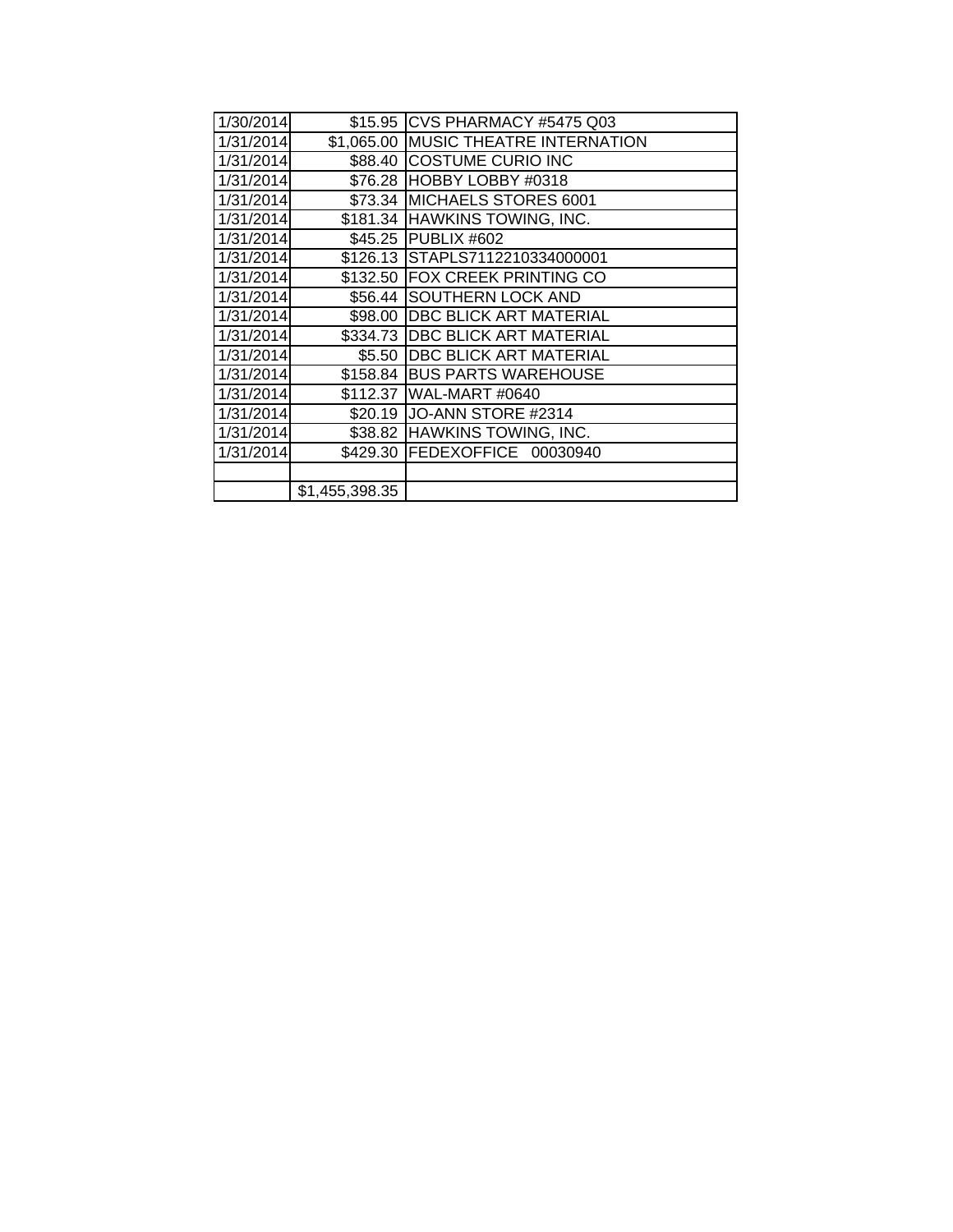| <b>Greenville County Schools</b><br><b>Credit Card - January 2014</b> |            |                           |    |                     |
|-----------------------------------------------------------------------|------------|---------------------------|----|---------------------|
|                                                                       |            |                           |    | <b>Posting Date</b> |
| 2014-01-10                                                            | 2014-01-08 | THE HORACE MANN LEAGUE    | \$ | 85.00               |
| 2014-01-16                                                            | 2014-01-14 | SOUTH CAROLINA ASSOCIATIO | \$ | 195.00              |
| 2014-01-20                                                            | 2014-01-16 | THE COUNCIL OF EDUCATION  | \$ | 150.00              |
| 2014-01-22                                                            | 2014-01-20 | THE HORACE MANN LEAGUE    | \$ | 85.00               |
| 2014-01-24                                                            | 2014-01-22 | SPRINGHILL SUITES COLUMBI | \$ | 167.95              |
| 2014-02-03                                                            | 2014-01-31 | THE HORACE MANN LEAGUE    | \$ | 65.00               |
| 2014-01-20                                                            | 2014-01-17 | VZWRLSS*PRPAY AUTOPAY     | \$ | 30.00               |
| 2014-01-17                                                            | 2014-01-15 | JOHN F KENNEDY CENTER     | \$ | 395.00              |
| 2014-01-22                                                            | 2014-01-21 | ACT*SCASBO                | \$ | 185.00              |
|                                                                       |            |                           |    |                     |
|                                                                       |            |                           | \$ | 1,357.95            |